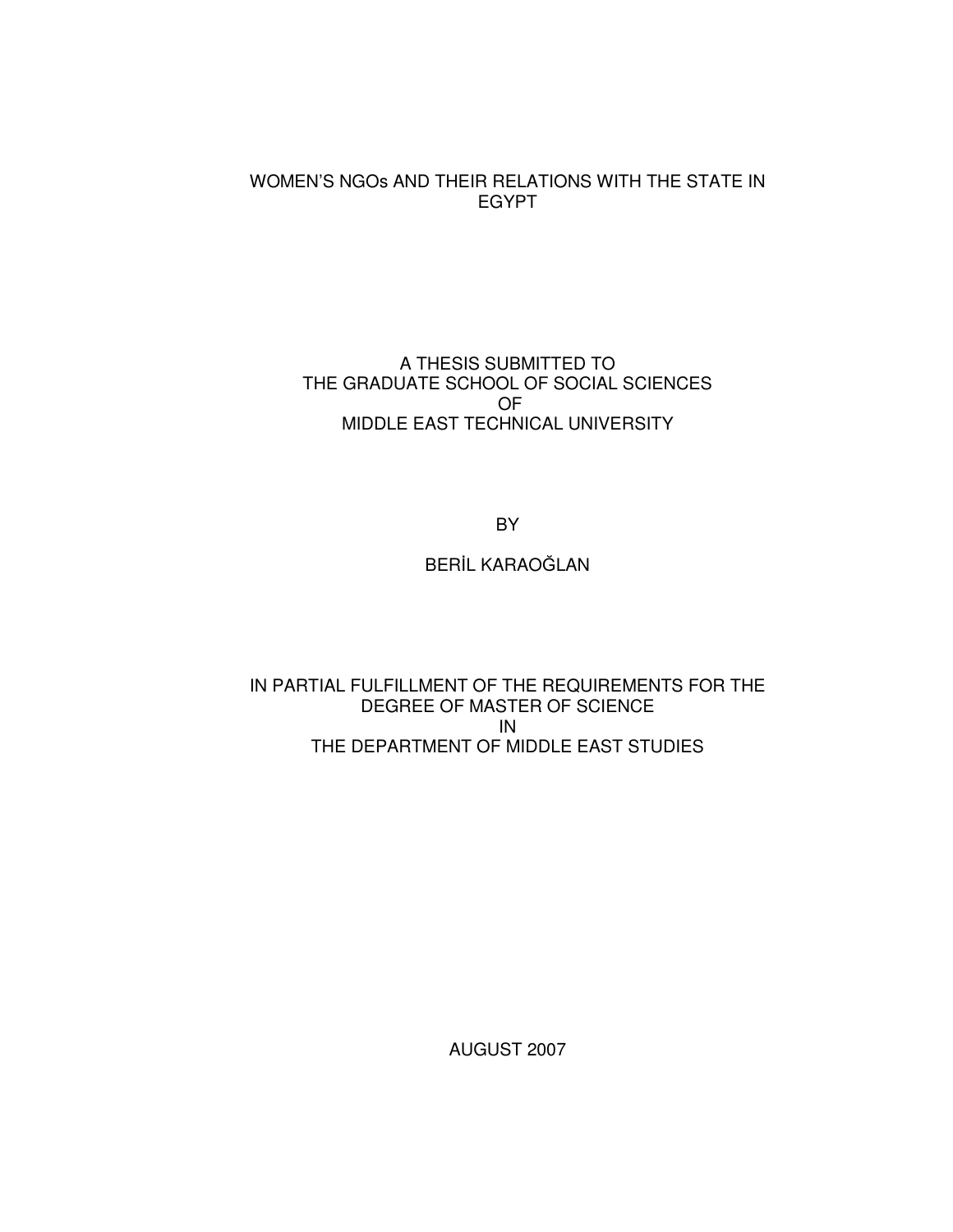Approval of the Graduate School of Social Sciences

Prof. Dr. Sencer Ayata **Director** 

I certify that this thesis satisfies all the requirements as a thesis for the degree of Master of Science.

> Assoc. Prof. Dr. Recep Boztemur Head of Department

This is to certify that we have read this thesis and that in our opinion it is fully adequate, in scope and quality, as a thesis for the degree of Master of Science.

> Prof. Dr. Bahattin Akşit Supervisor

## **Examining Committee Members**

| Prof. Dr. Bahattin Akşit                    | (METU, SOC) |  |
|---------------------------------------------|-------------|--|
| Assoc. Prof. Dr. Recep Boztemur (METU, HIS) |             |  |
| Assist. Prof. Dr. Mustafa Şen               | (METU, SOC) |  |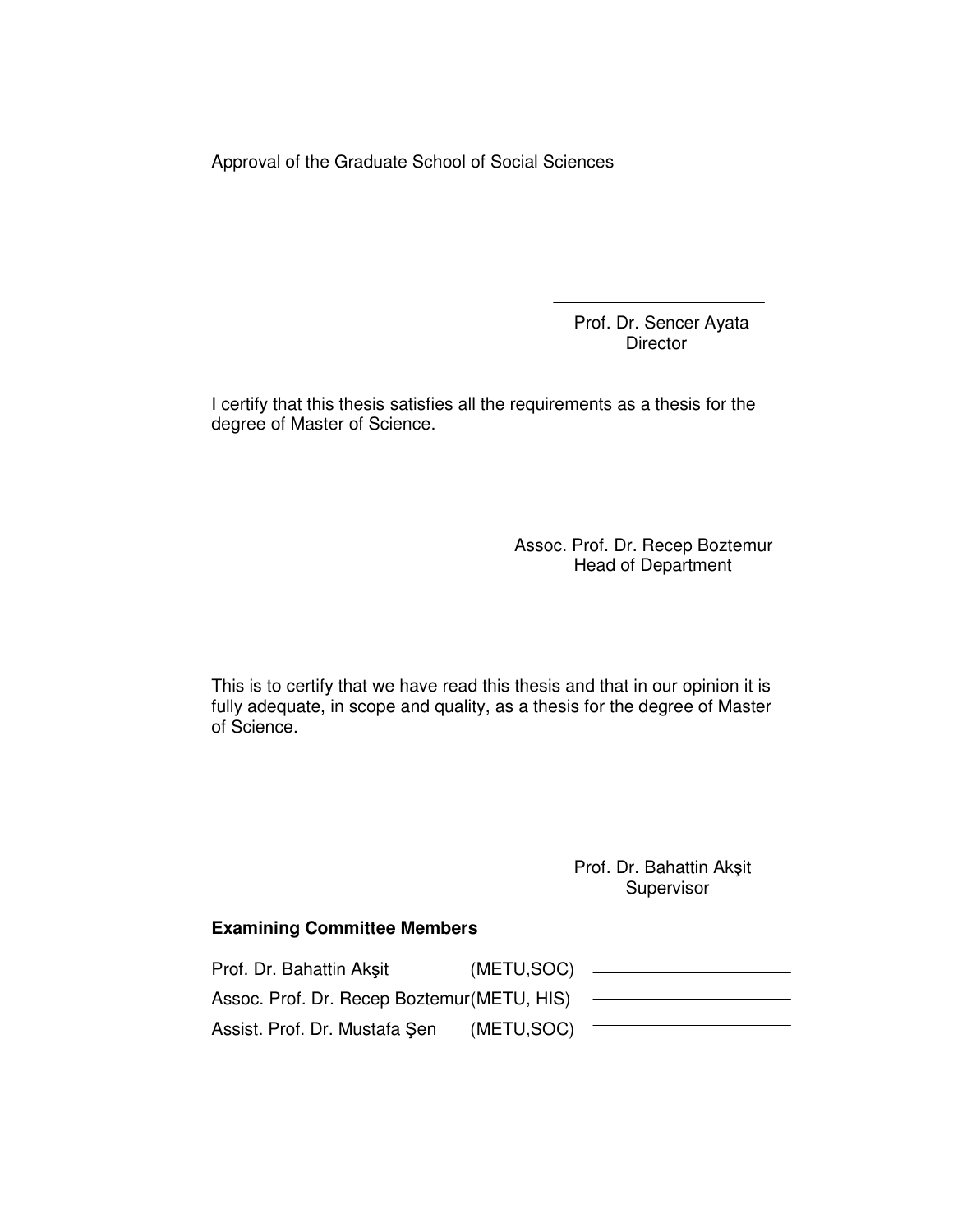**I hereby declare that all information in this document has been obtained and presented in accordance with academic rules and ethical conduct. I also declare that, as required by these rules and conduct, I have fully cited and referenced all material and results that are not original to this work.** 

Name, Last name : Beril Karaoğlan

Signature :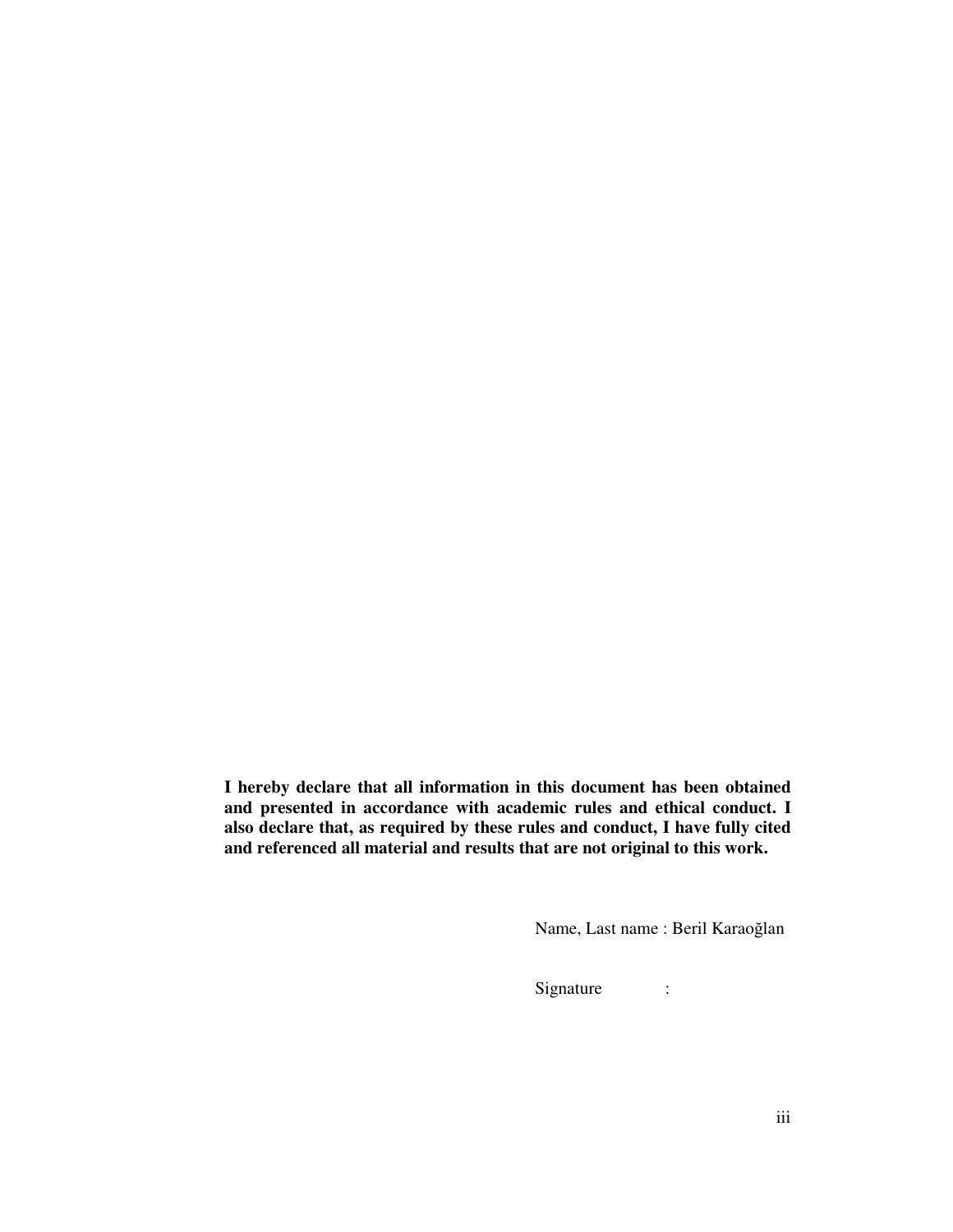### **ABSTRACT**

# WOMEN'S NGOs AND THEIR RELATIONS WITH THE STATE IN EGYPT

Karaoğlan, Beril M.S., Department of Middle East Studies Supervisor: Prof. Dr. Bahattin Akşit

August 2007, 129 pages

This thesis is designed to analyze the relations between the Egyptian women's NGOs and the state in Contemporary Egypt through the interviews conducted with members and administrators of eleven selected women's NGOs based in Cairo. The main aim is to show how these NGOs with different aims and different working areas build their relations with the state, what kind of problems they face and how they cope with them as well as, if there are any, elaborate the relation patterns between the state and different women's NGOs in different fields.

The sample of the research consists of twenty-seven women, members and administrators, from eleven women's organizations based in Cairo. The women's organizations that constitute the subject of this research study were selected out of the leading advocacy, research, charity and development NGOs in Cairo. Within this framework, the thesis is mainly based on the qualitative data of the in-depth interviews and the interpretations of the responses given by the interviewees.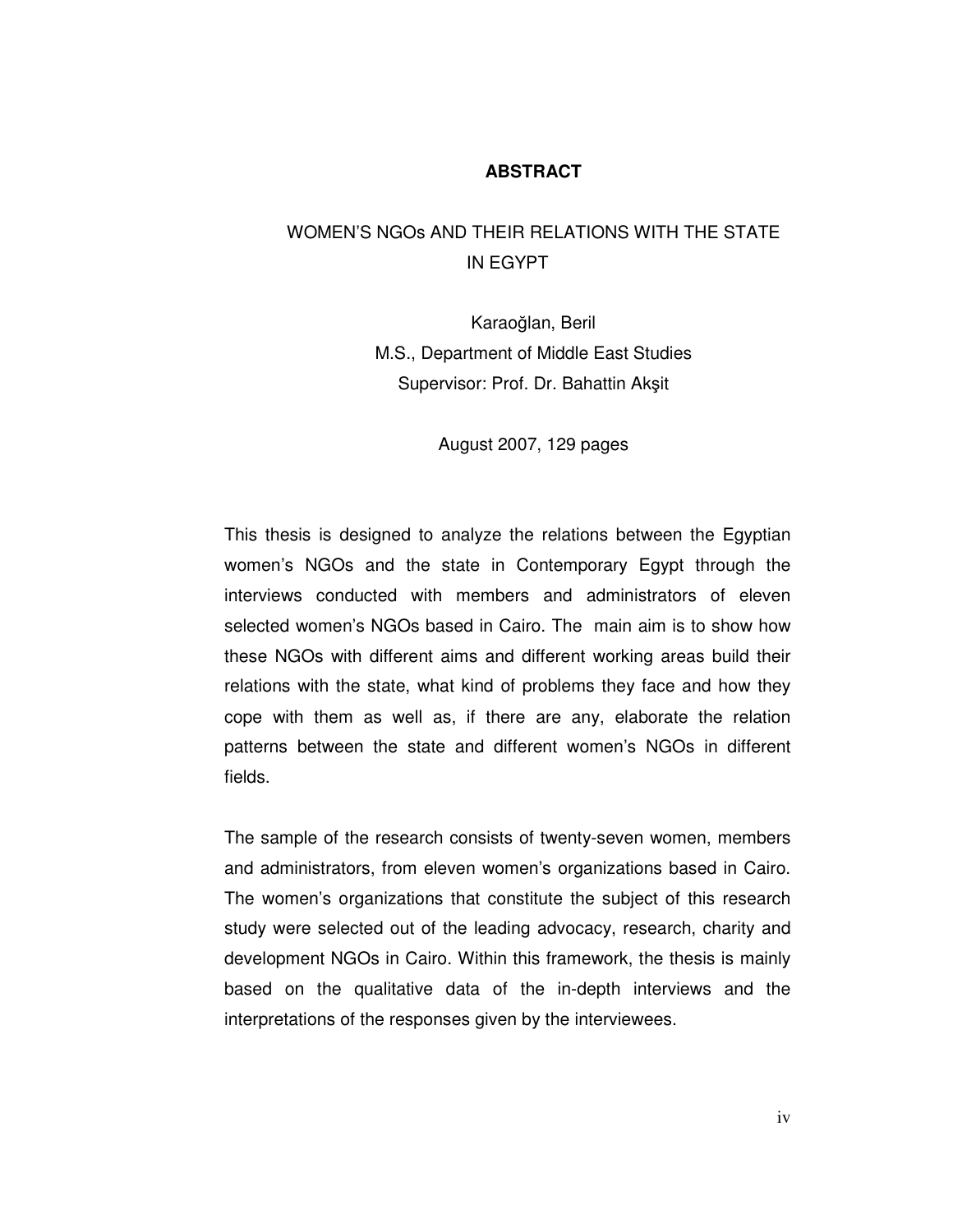On the other hand, in order to better analyze and understand existing relations between the state and women's organizations in contemporary Egypt, women's activism and NGOs and their shifting relations with the state will be examined historically as well.

Key Words: Women's activism, women's NGOs, state, National Council for Women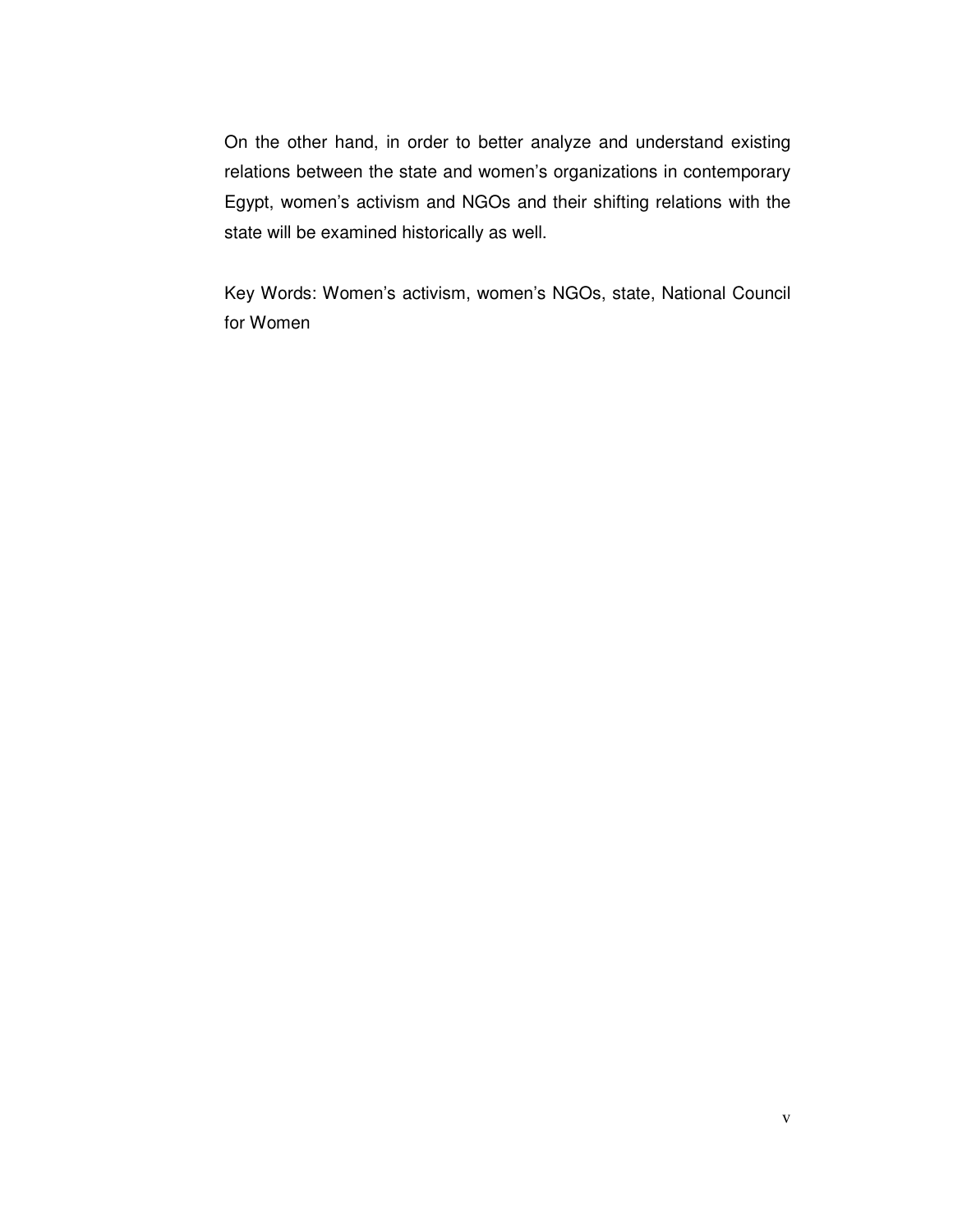## MISIR'DAKİ KADIN NGO'LARI VE DEVLETLE OLAN İLİŞKİLERİ

Karaoğlan, Beril Yüksek Lisans, Ortadoğu Araştırmaları Bölümü Tez Yöneticisi: Prof. Dr. Bahattin Akşit

Ağustos 2007, 129 sayfa

Bu tez çağdaş Mısır'daki kadın NGO'ları ve devlet arasındaki ilişkileri Kahire merkezli onbir kadın NGO'sunun üye ve yöneticileri ile yapılan görüşmeler çerçevesinde analiz etmeyi amaçlamaktadır. Amaç, farklı amaçları ve çalışma alanları olan bu NGO'ların devletle kurdukları ilişkileri, ne tür problemler yaşadıklarını ve bunları nasıl çözdüklerini göstermek olduğu kadar, eğer varsa, farklı alanlarda çalışan farklı kadın NGO'larının devletle kurdukları ilişkilerin farklılıklarını da ortaya koymaktır.

Bu araştırmanın örneklemini Kahire merkezli on bir kadın organizasyonunun yirmi yedi üye ve yöneticisi oluşturmaktadır. Bu araştırma çalışmasının konusunu oluşturan kadın organizasyonları kadın hakları savunuculuğu, araştırma, yardım ve kalkınma alanlarında Kahire'nin önde gelenleri arasından seçilmiştir. Bu çerçevede, bu tez temel olarak derinlemesine görüşmelerden elde edilen kalitatif verilere ve görüşme yapılan kişilerin verdiği cevapların yorumlanmasına dayanmaktadır.

Öte yandan, çağdaş Mısır'daki kadın organizasyonları ve devlet arasındaki ilişkiyi daha iyi analiz edebilmek ve anlayabilmek için, kadın

**ÖZ**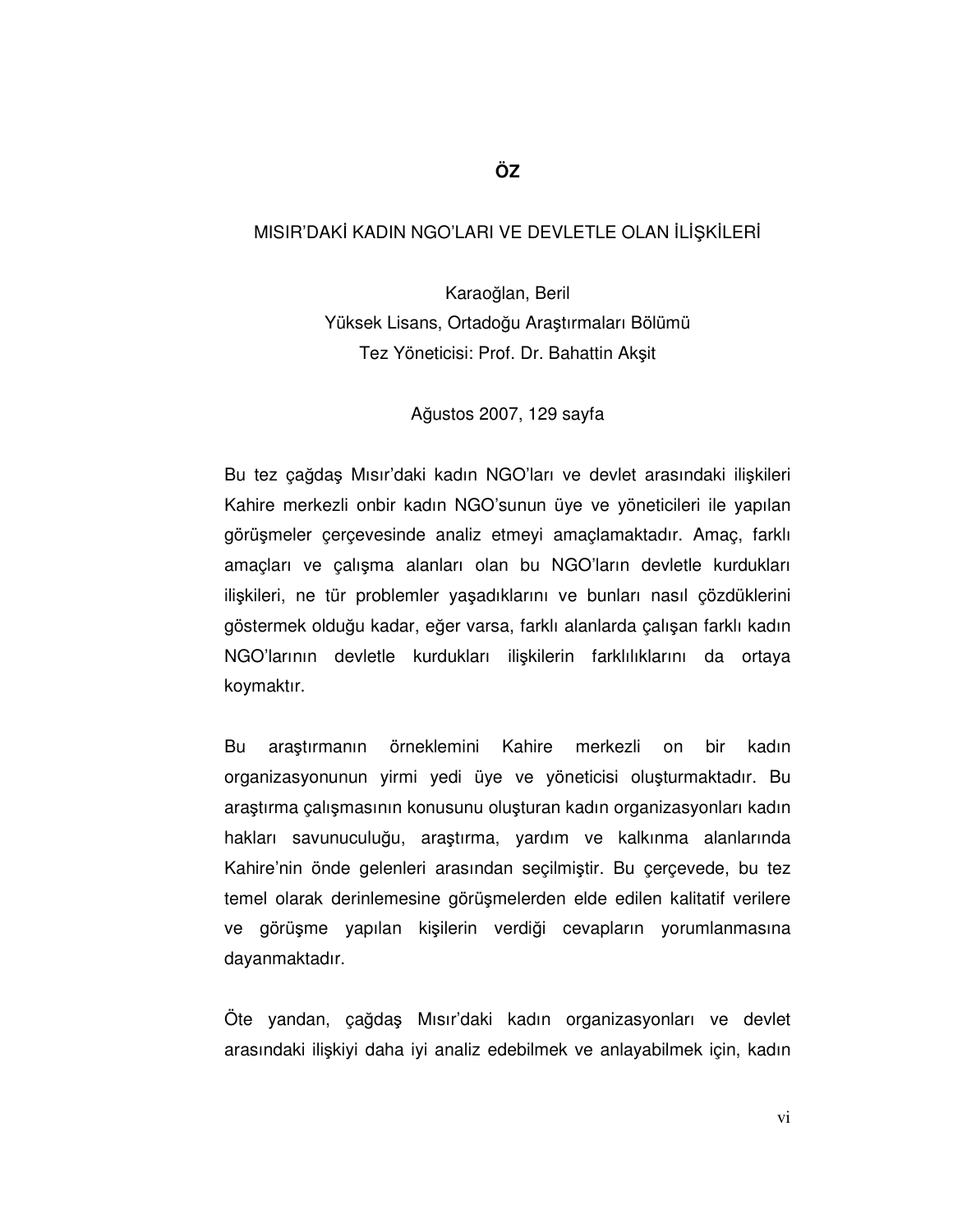aktivizmi ve NGO'ları ve bunların devletle olan değişken ilişkileri tarihsel süreç içerisinde de incelenecektir.

Anahtar Kelimeler: Kadın Hareketi, Kadın NGO'ları, devlet, Mısır Ulusal Kadın Konseyi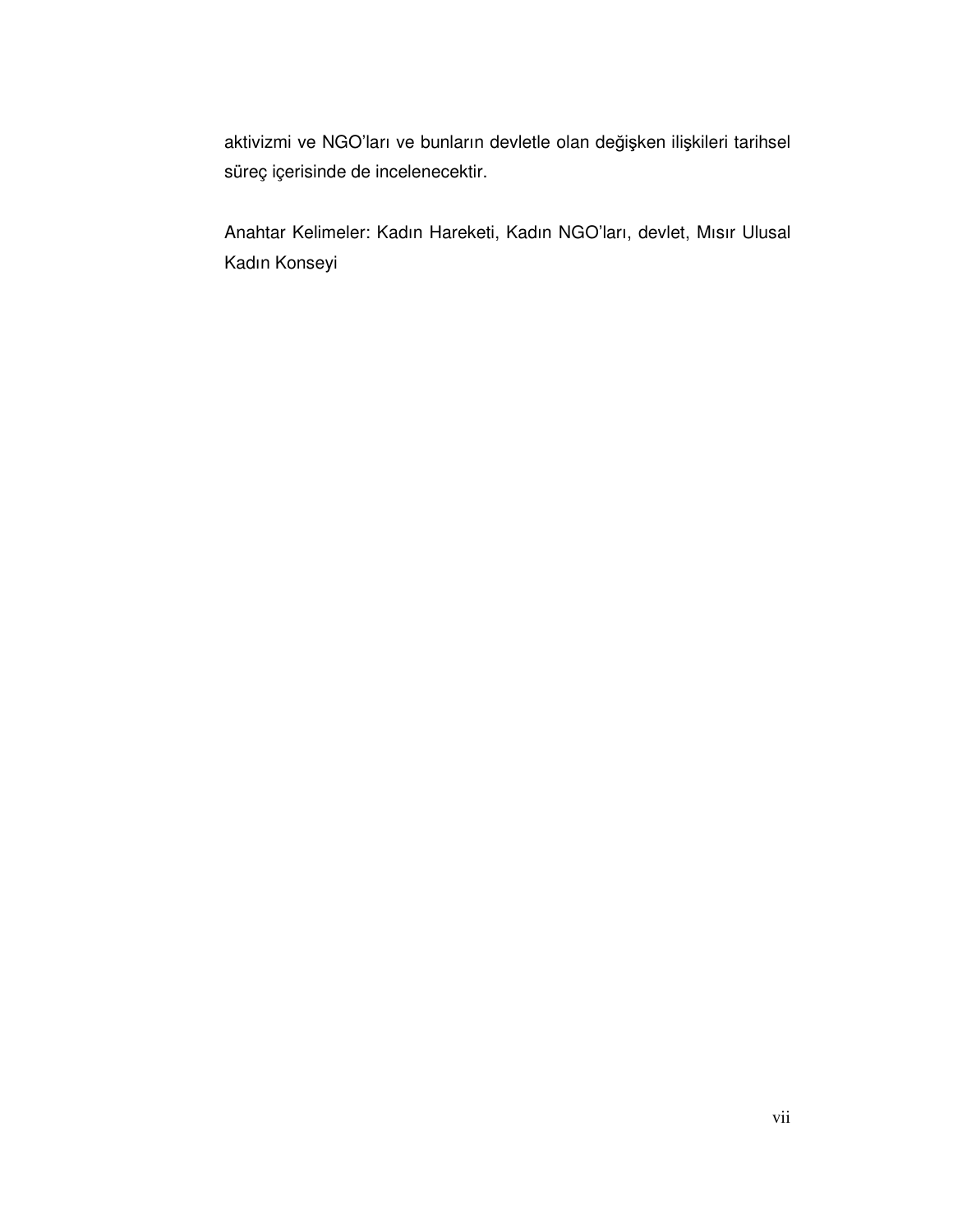## **ACKNOWLEDGEMENTS**

I would like to express my gratitude to my supervisor Prof. Dr. Bahattin Akşit for his timely comments and evaluation at every stage of the thesis process, and for his encouragement and unconditional trust throughout my research in Egypt.

I also would like to thank my committee members, Assoc. Prof. Dr. Recep Boztemur and Assist. Prof. Dr. Mustafa Şen, for their suggestions and comments that helped improve my thesis.

Special thanks should be directed to my interviewees for their time, patience, and honesty.

Special thanks are also owed to my mother. If it were not for her, I would not be able to do this research.

In addition, I would like to express a very special debt of gratitude to my friend Çiçek, who always stood by me, helped and supported me for countless times. I owe a great deal to her.

Finally, I would like to thank those beautiful women, Sarah, Noha, Kazumi, Yasemin, Aslıhan and Deniz for their friendship, understanding and support.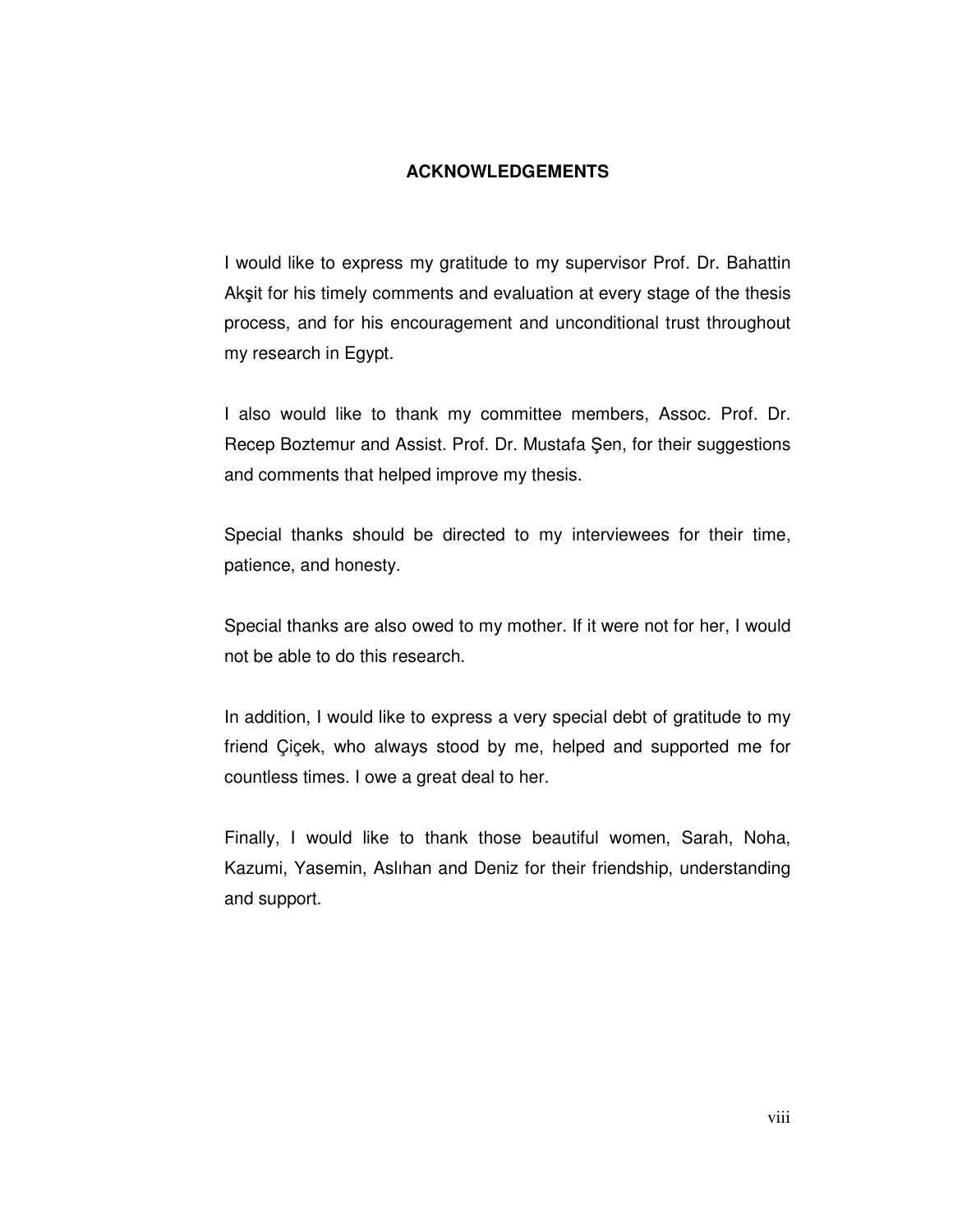# **TABLE OF CONTENTS**

# CHAPTER

|  | 1.1. Research Problem and Outline of the Thesis    |
|--|----------------------------------------------------|
|  | 1.2. Methodology and Data Collection Process of    |
|  |                                                    |
|  | 1.3. The Limitations of the Study and the Problems |
|  |                                                    |
|  |                                                    |
|  | 2. WOMEN'S ACTIVISM in EGYPT (1880s - 1981)11      |
|  | 2.1. From Mohammad Ali Period to the               |
|  |                                                    |
|  |                                                    |
|  | 2.3. Nasser Period and the Suppression of the      |
|  |                                                    |
|  |                                                    |
|  |                                                    |
|  | 3. THE RE-EMERGENCE OF WOMEN'S ACTIVISIM33         |
|  | 3.1. Mubarak Period and the Political Background33 |
|  |                                                    |
|  |                                                    |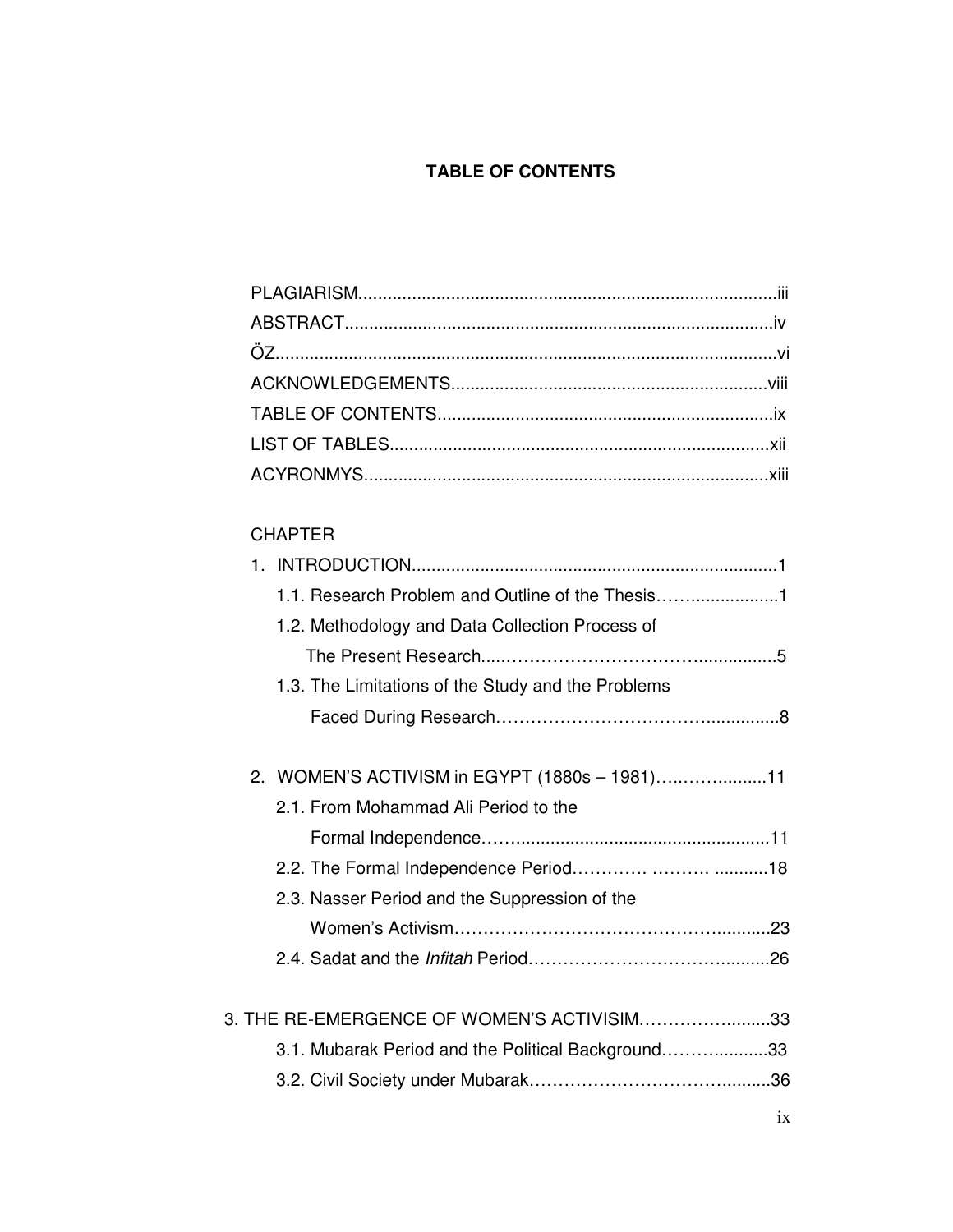| 3.4.2. National Council for Women (NCW)56               |
|---------------------------------------------------------|
|                                                         |
| 4. RELATIONS BETWEEN WOMEN'S NGOS AND THE STATE59       |
| 4.1. Information on the Selected Women's NGOs59         |
|                                                         |
| 4.1.2. The Egyptian Center for Women's Rights60         |
| 4.1.3. Center for Egyptian Women Legal Aid62            |
| 4.1.4. The Association for the Development and          |
|                                                         |
|                                                         |
|                                                         |
|                                                         |
| 4.1.8. Egyptian Women and Development Association68     |
|                                                         |
|                                                         |
| 4.1.11. Helwan Institution for Community Development71  |
| 4.2. Cooperation among the Organizations and Joint      |
|                                                         |
| 4.3. Problems the Egyptian Women Face from the          |
|                                                         |
|                                                         |
| 4.5. Relations between the Women's NGOs and the State81 |
| 4.6. Women's NGOs and the National Council for Women87  |
|                                                         |
|                                                         |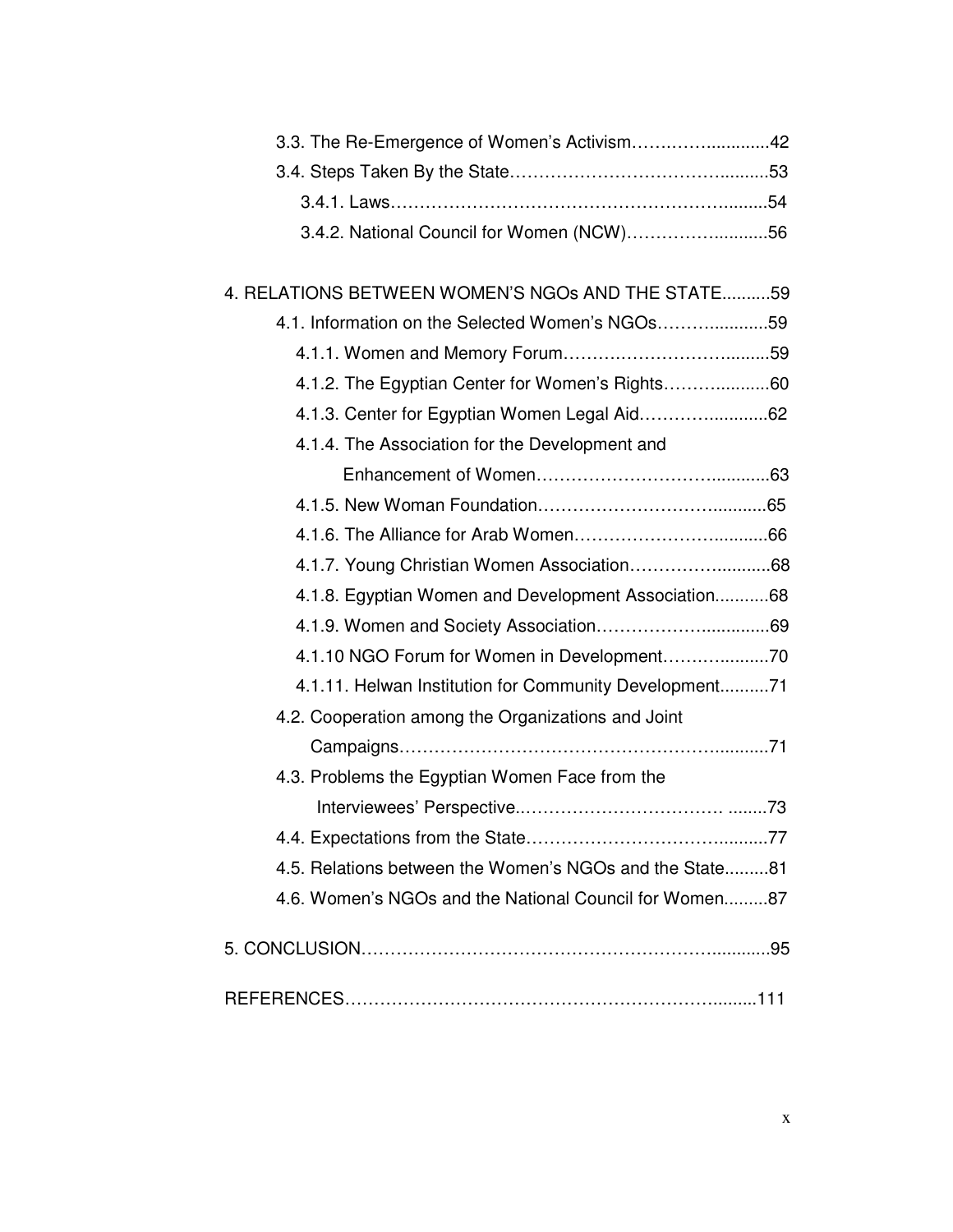## APPENDICES

| C. Contact Information of the Selected NGOs128 |  |
|------------------------------------------------|--|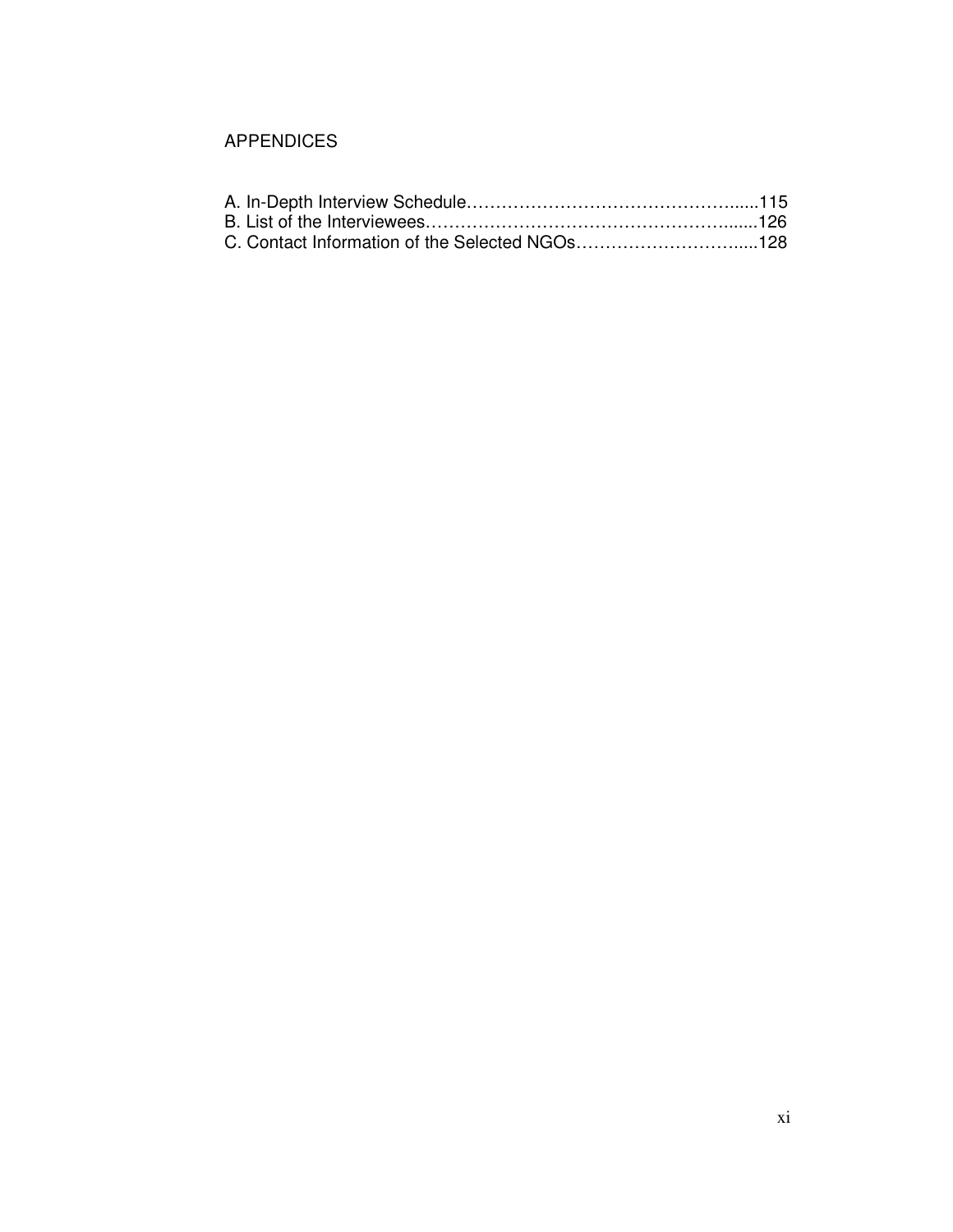# **LIST OF TABLES**

## TABLES

4.1. Relations with the State and Ministry of Social Affairs............... 82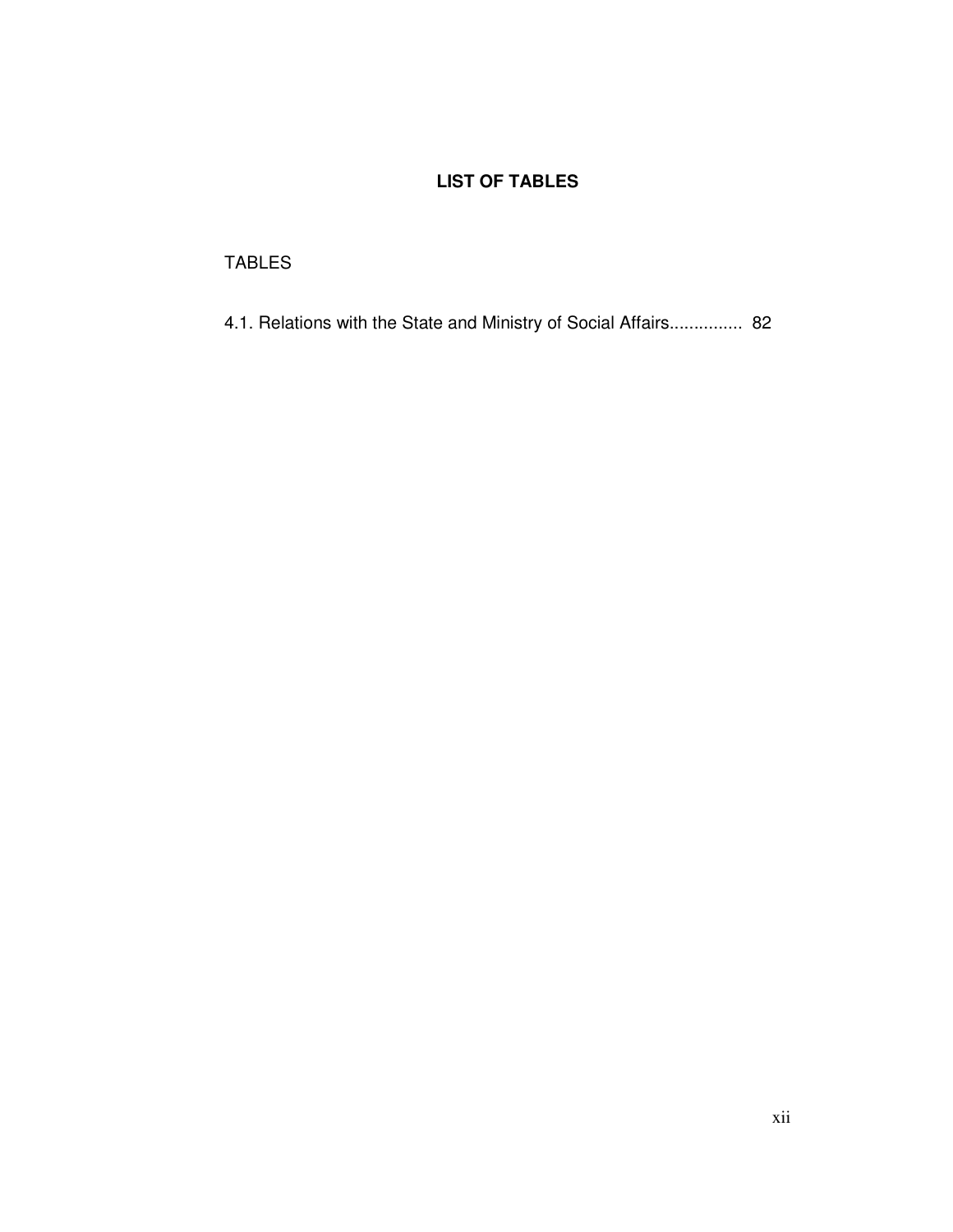## **ACRONYMS**

| <b>AAW</b>   | : Alliance for Arab Women                           |
|--------------|-----------------------------------------------------|
| <b>ADEW</b>  | :Association for the Development and Enhancement of |
|              | Women                                               |
| <b>AWSA</b>  | : Arab Women's Solidarity Association               |
| <b>CEWLA</b> | : Center for Egyptian Women Legal Aid               |
| <b>CSOs</b>  | : Civil Society Organizations                       |
| <b>DNU</b>   | : Daughter of the Nile Union                        |
| <b>ECWR</b>  | : Egyptian Center for Women's Rights                |
| <b>EFU</b>   | : Egyptian Feminist Union                           |
| <b>MOSA</b>  | : Ministry of Social Affairs                        |
| <b>NCW</b>   | : National Council for Women                        |
| <b>NFP</b>   | : National Feminist Party                           |
| <b>NFU</b>   | : National Feminist Union                           |
| <b>NGO</b>   | : Non-governmental Organization                     |
| <b>NMC</b>   | : New Marriage Contract                             |
| <b>NWF</b>   | : New Woman Foundation                              |
| <b>PSL</b>   | : Personal Status Law                               |
| <b>WMF</b>   | : Women and Memory Forum                            |
| <b>WWCC</b>  | : Wafdist Women's Central Committee                 |
| <b>YCWA</b>  | : Young Christian Women Association                 |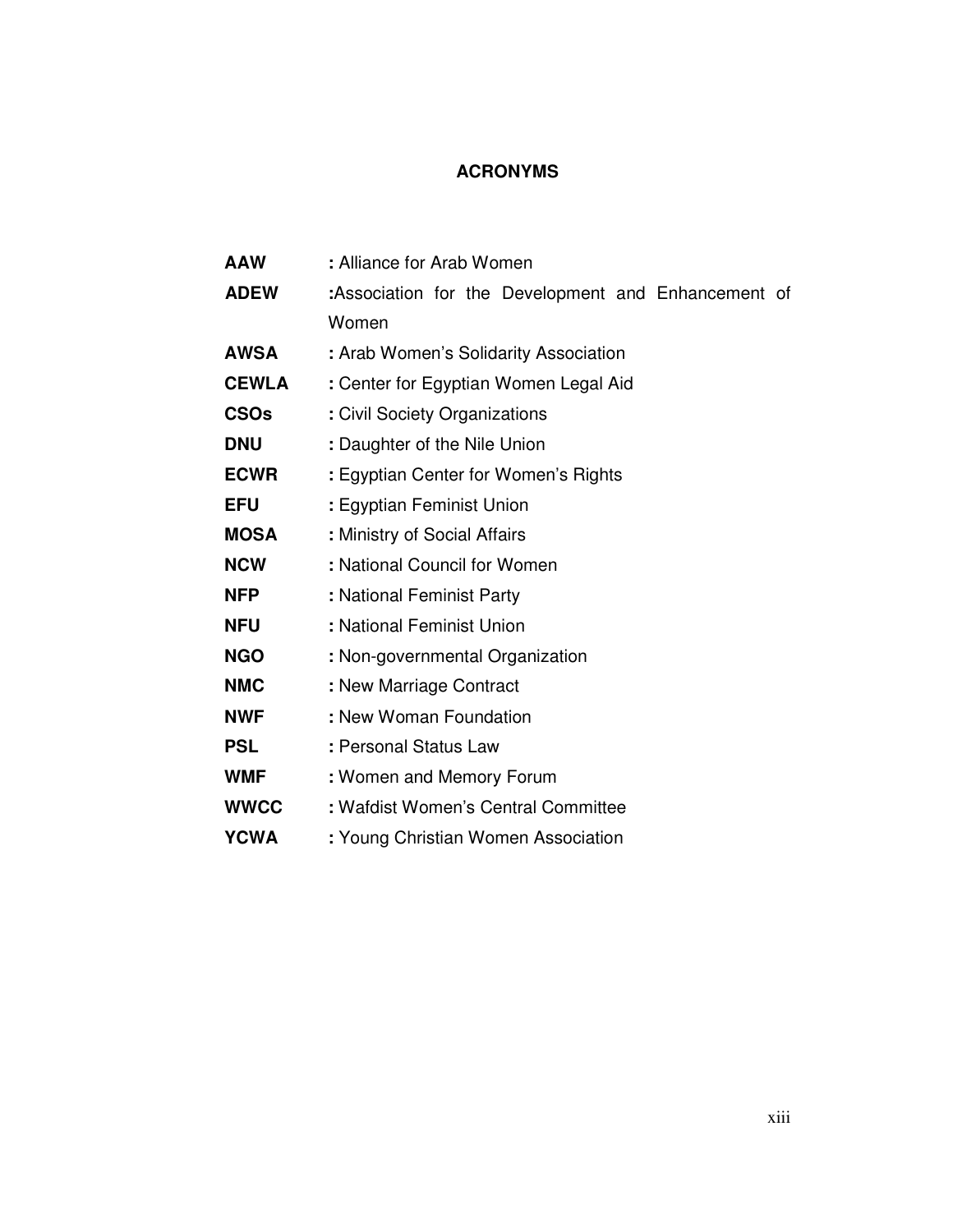## **CHAPTER 1**

### **INTRODUCTION**

### **1.1. Research Problem and Outline of the Thesis**

The purpose of the present thesis is to analyze the relations between the Egyptian women's NGOs and their relations with the state through the interviews conducted with members and administrators of eleven selected women's NGOs based in Cairo.

Throughout the present study, I will try to document the history of Egyptian women's activism and their positions vis-à-vis the shifting policies of the Egyptian state as well as explore the state's policies towards them in different political contexts. In order to better analyze and understand the existing situation, it is important to examine the Egyptian women's activism and women's organizations that have taken different positions and gone under significant changes under different regimes, which have been associated with the leaders and their wives, in a historical manner. In this respect, I will try to explore the major shifts in their positions vis-à-vis the Egyptian state with reference to regime changes, the major contestation and negotiation areas, the turning points reflecting the continuity and breaks in this relationship, and the political situations that have characterized it throughout its history. Furthermore, based on the in-depth interviews carried out, I will explore how selected women's NGOs build their relations with the state, what kind of problems they face and how they cope with them in order to reveal the current nature of the relations between the Egyptian women's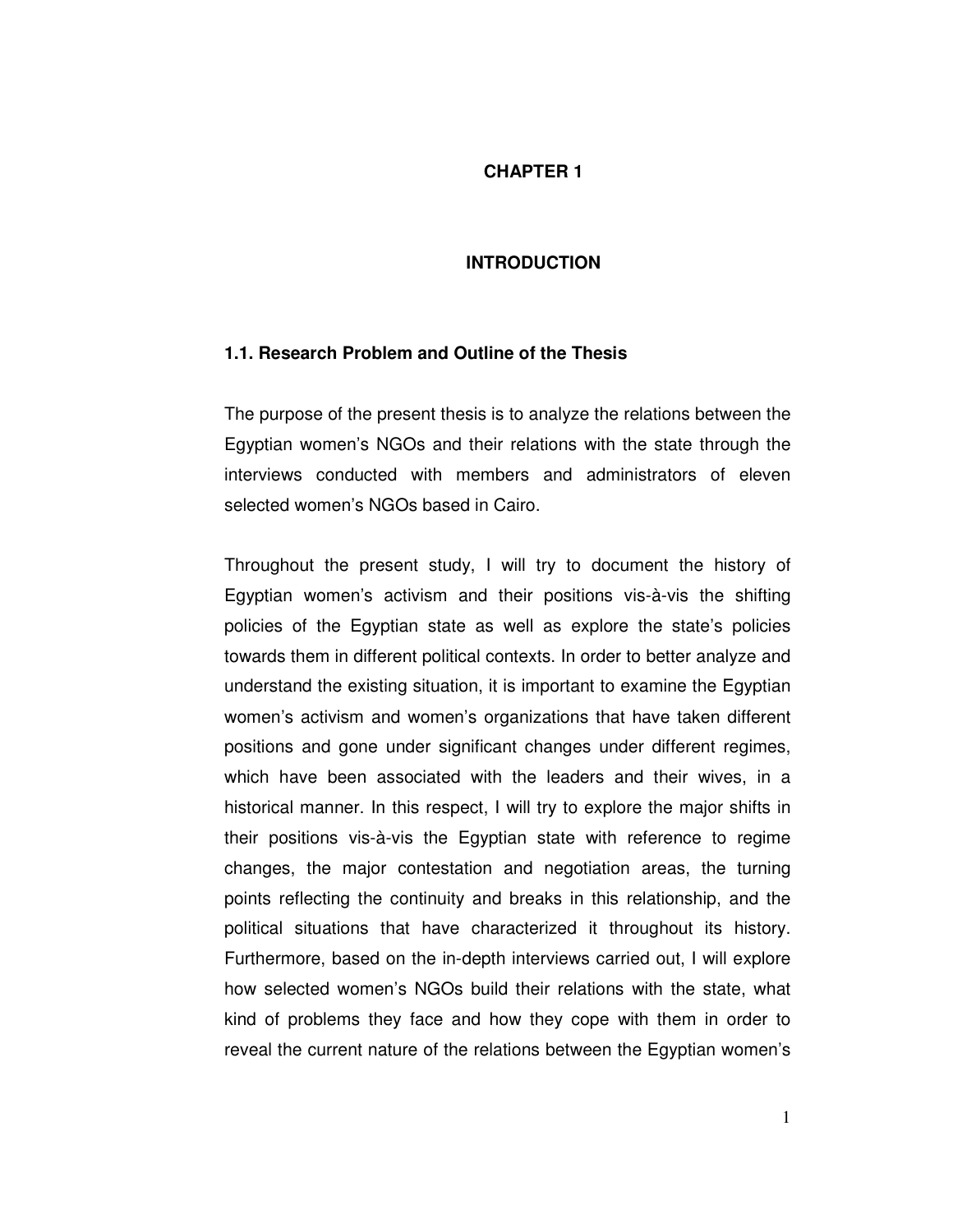NGOs and the Egyptian state. Besides, analysis of the interviews is aimed to shed light on the factors that shape this relationship currently.

Analyzing the relations between women's organizations and the state is important in that the state is itself "a site of struggle" and also an entity that can offer "opportunity spaces" for the women's movement (Waylen, 1998: 15). Women's groups cannot be analyzed outside of the structures that constrain them and without analyzing the institutions and structures that can shape gender relations and women's activities in specific contexts (Waylen, 1998: 1-2). In that sense, the state has the power to strengthen the existing gender relations as well as the potential to unsettle the existing gender order through reforms and new regulations (Connell in Al-Ali, 1990: 529-531). Therefore, it can be said that women's organizations work both against and through the state, depending on the specific nature of the state and its policies (Al-Ali, 2000: 54). Thus, it is important to analyze women's organizations with reference to the state and its shifting policies, and historical transformations in particular contexts. As Kandiyoti puts it (1991: 2-3):

The ways in which women are represented in political discourse, the degree of formal emancipation they are able to achieve, the modalities of their participation in economic life and the nature of the social movements through which they are able to articulate their gender interests are intimately linked to state-building processes and are responsive to their transformations.

Within this framework, it can be said that as everywhere else, the position and status of women in Egypt are determined by the "dialectical" relationship of the state policies and the pressure exerted by the women's groups to increase their opportunities, in addition to other factors (El-Baz, 1997: 148). The nature of this relationship depends on different contexts. Historically, the Egyptian state has been an active actor in shaping gender through its policies and legal provisions and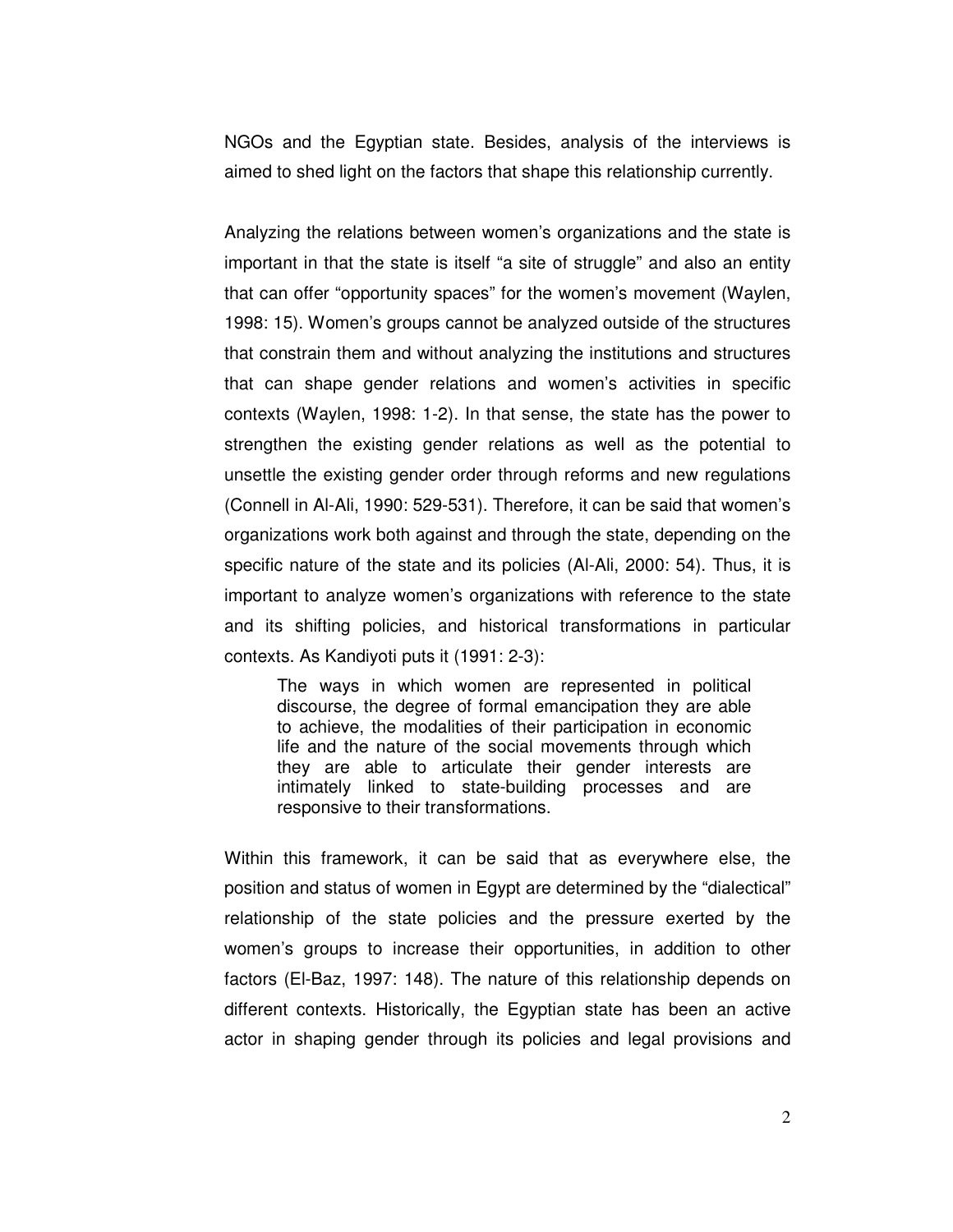offers resources to the women's organizations as well as it poses a threat (Al-Ali, 2000: 84).

The woman question has been a contested domain and a negotiation and confrontation area between the state, women activists and the Islamists in Egypt throughout its history (Badran, 1991: 201).<sup>1</sup> On the other hand, women's situation and the shifting relationship between women's organizations and the Egyptian state have gone under significant changes in the modern nation-building period, and after independence, under Nasser, Sadat and Mubarak regimes (Al-Ali, 2000: 218). As Al-Ali (2000: 55) states it:

The fractured nature of the Egyptian post-colonial state, its changing policies under different regimes, its internal divisions and its links to international constituencies account for women activists' shifting relations to the state. Women are affected in different ways: They are recipients of state policies (which could be either supportive or oppressive) and also try to influence state policies. In this process of mobilization at the level of the state, women activists become part of Egypt's civil society.

Lately, especially since the 1990s, women's organizations have mushroomed in Egypt as elsewhere due to several reasons. In addition to the charity-oriented women's organizations, which have historical roots in Egypt, there have emerged a number of organizations working in the field of advocacy, research and development. On the other hand, the relations between the women's NGOs and the state in Egypt have been affected by the growing concern and interest in the women's issues and women's organizing efforts throughout the world as well as the pressure exerted by the international community. Due to the international developments and the pressure, the Egyptian state has taken steps towards gender equality through the amendments made to the Personal

 $<sup>1</sup>$  However, the scope of this thesis is restricted to the relationship between the Egyptian</sup> state and women's NGOs as the two main actors in negotiating the change.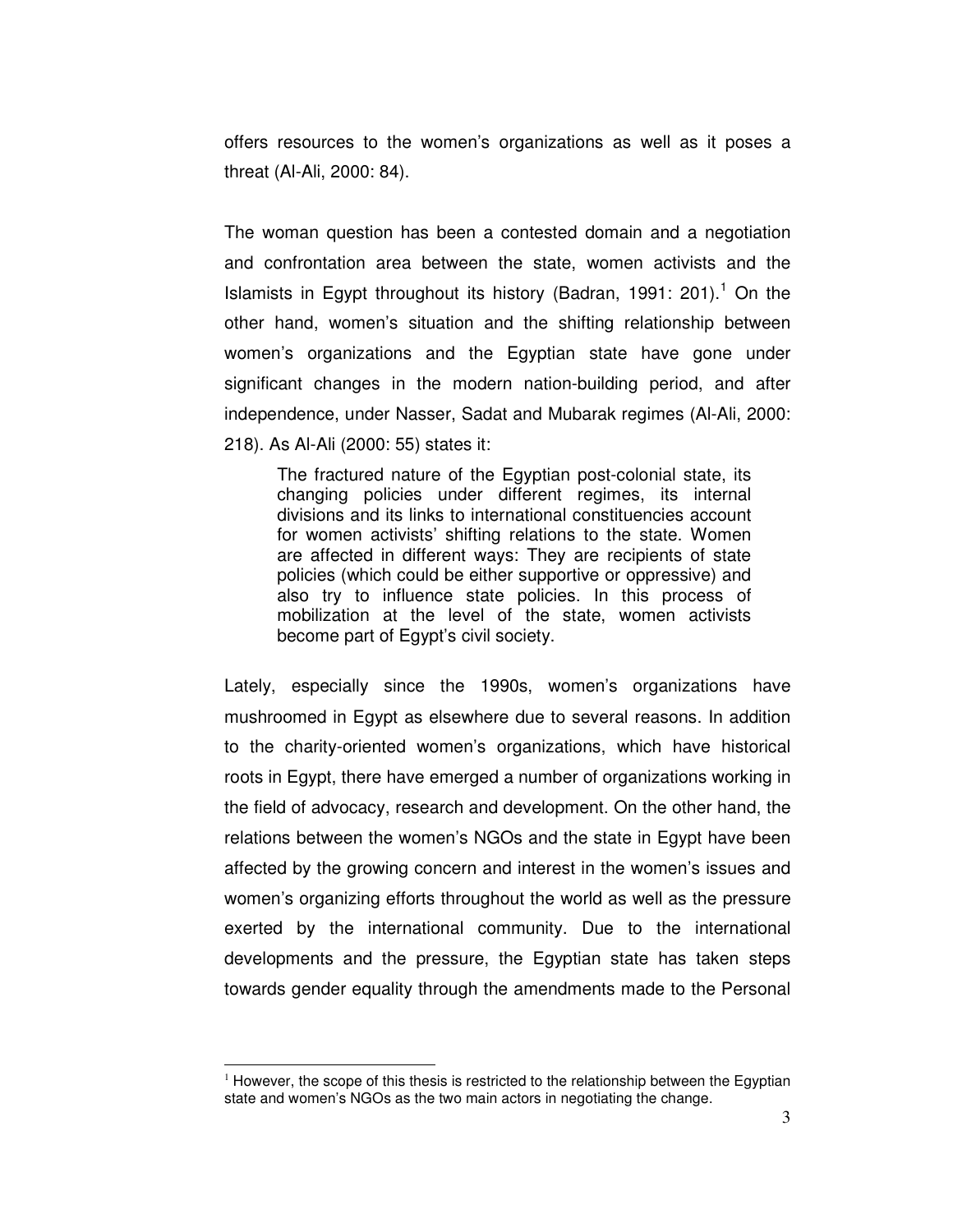Status Law and mechanisms established such as National Council for Women, which has a broad mandate.

Within this framework, it is important to analyze the relationship between the state and the Egyptian women's NGOs in a historical manner. Therefore, I think it is necessary to look at the political and historical developments, as well as the routes this relationship has taken throughout its history, in order to better analyze the current nature of the relationship.

For the reasons I explained above, I will start my analysis by briefly documenting the history of Egyptian women's movement and its dialectic relationship with the state as well as the shifting state policies under different regimes.

In the second chapter, first of all, I will examine the historical context that gave way to the emergence of the first women activists and women's organizations in Egypt starting from the early reform attempts of the nineteenth century. Then I will take up the relations between the state and women's NGOs under different regimes in different sections; the Formal Independence Period, and then, Nasser and Sadat Regimes. In this chapter, I will focus on the political situation, the laws regulating civil society and the relations of women's organizations with the state and how this relationship was affected by different state policies under different political regimes in this context.

I will examine the Mubarak period in the third chapter, given the significance of the period as the one that still continues to exist. To better analyze the re-emergence and flourishing of women's organizations after the 1980s, I will examine this period under three sections. In this chapter, I will start with the analysis of the political situation and civil society in Egypt under Mubarak and move on to explaining the reasons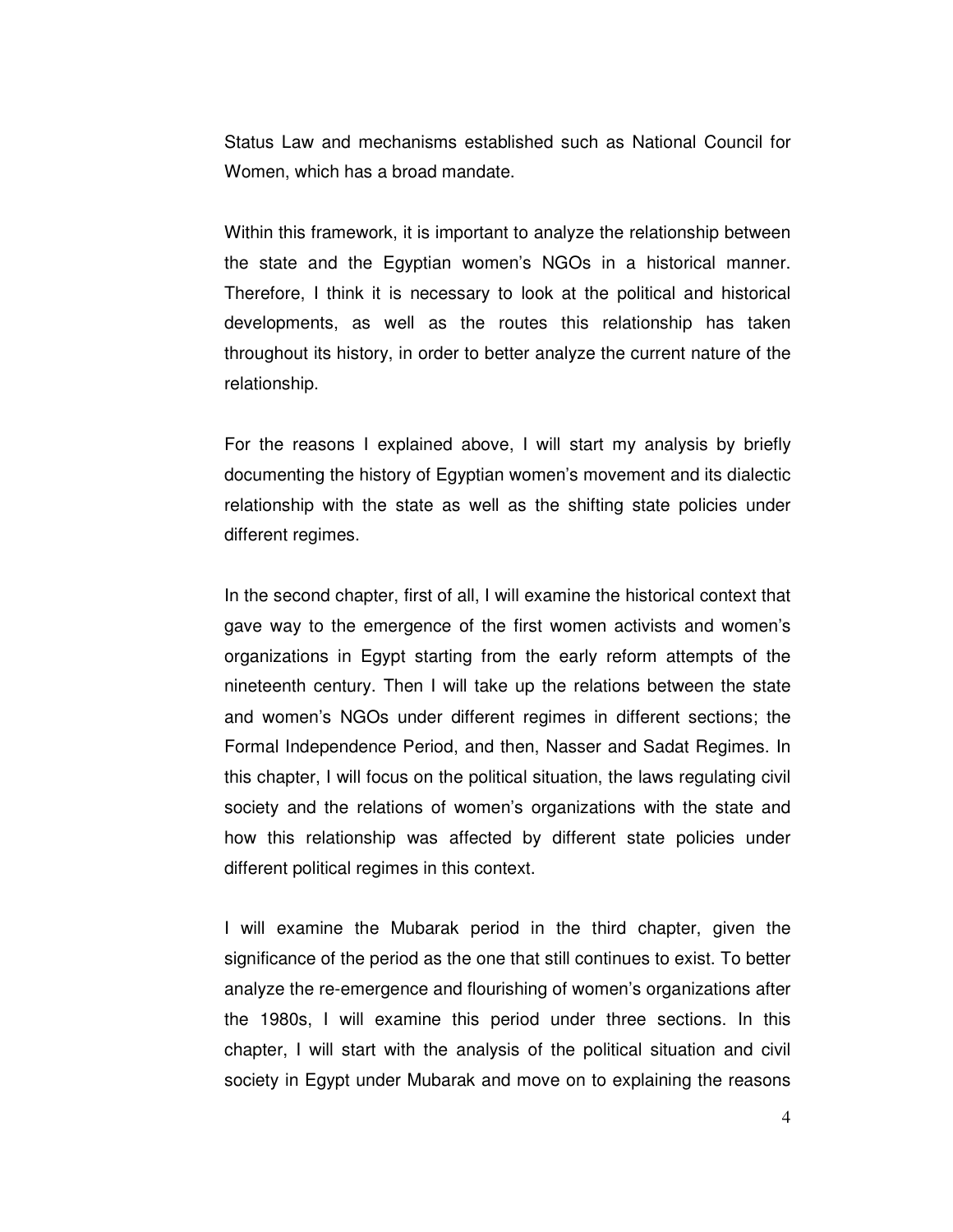that gave way to the re-emergence of women's activism and women's NGOs in Egypt starting from the 1980s to the beginning of 2000s. The relationship between them and the state, the factors determining it and challenges and opportunities for them will be examined as well.

In the fourth chapter, I will analyze the data I obtained through my interviews conducted with the members and administrators of the women's NGOs I selected for this study.

In the conclusion, after summarizing the second and third chapters, I will briefly explore the data of the interviews and discuss my findings.

At this point, it becomes necessary to explain the methodology used to collect the data analyzed in the fourth chapter.

# **1.2. Methodology and Data Collection Process of the Present Research**

This thesis is based on a field research that included in-depth interviews conducted in Cairo, Egypt between the dates of September 2005 – January 2006 thanks to a scholarship granted by the Egyptian Government.<sup>2</sup>

The sample of the field research was members and administrators of eleven Egyptian women's NGOs based in Cairo. In the scope of the research, I interviewed twenty-six women from these organizations, in addition to Nawal al-Sa'dawi, a well-known feminist in the world. Although it may seem that the number of the interviewees is small, qualitatively I believe that they are able to represent a visible section of women activists since they are all from the most active women's NGOs

 $2$  Although I arrived in Cairo in May 2005, I started doing my research in September because of an internship program I attended there and the length of my orientation process.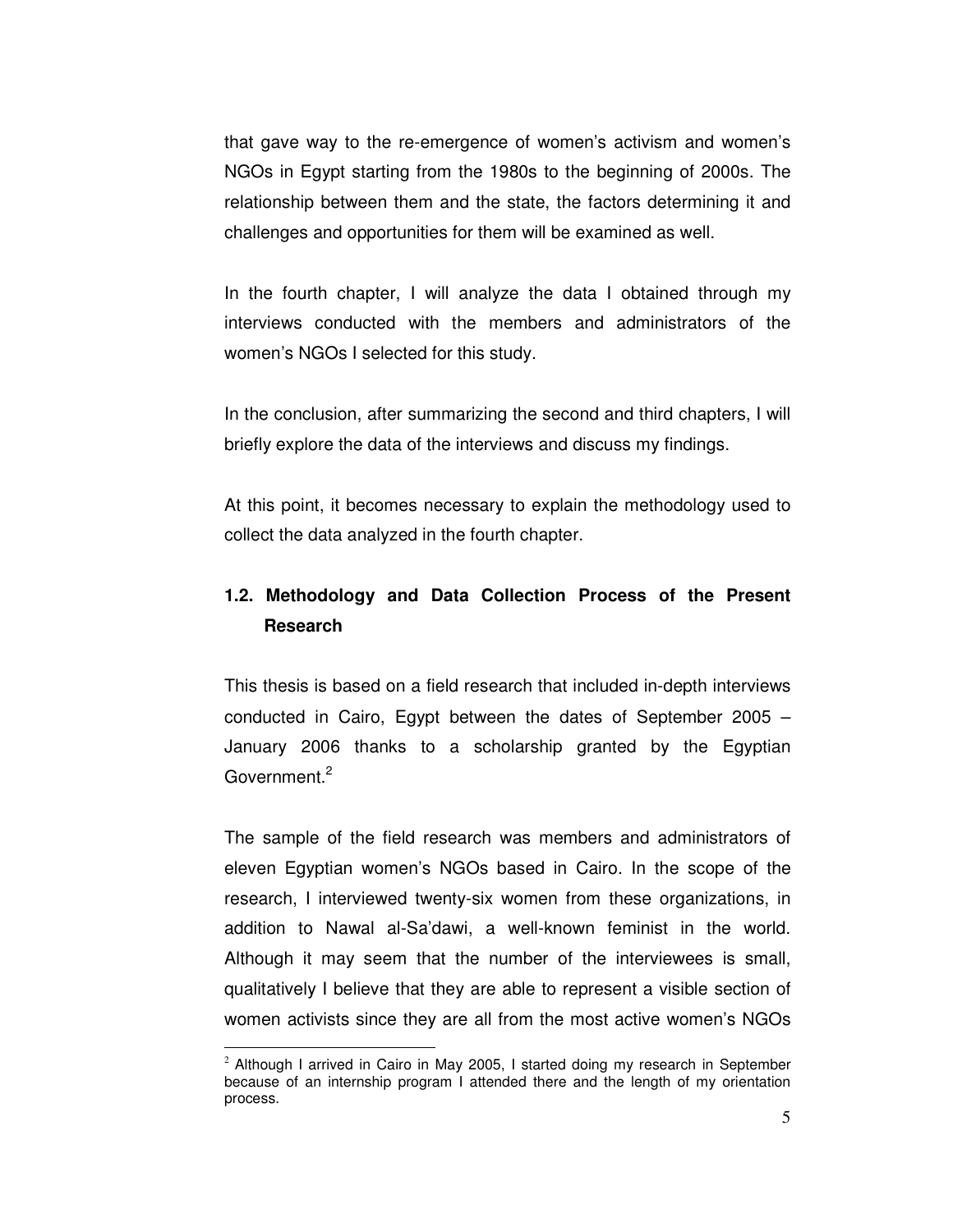in Egypt in the fields of advocacy, research, development and charitywork.<sup>3</sup> On the other hand, I didn't restrict the NGOs I selected to those that describe themselves feminist or specialize only in one specific area such as women's advocacy. By including women's NGOs from a wide spectrum without sticking to distinct identities, I aim to show how these NGOs with different aims and different working areas build their relationships with the state, what kind of problems they face and how they do cope with them as well as elaborate the differences in their relations with the state.

When selecting the NGOs for the present study, I excluded those with associational links such as political parties' women's branches or those affiliated with labor unions, as well. On the other hand, although it was not my intention to include any religious women's NGO at the outset, I decided to include the Young Christian Women Association to represent one from that area. However, this thesis is not aimed at providing a detailed analysis of the impact of religious movements in Egypt on the women's issues, Islamic activism and Islamic women's organizations. In that sense, the scope of the thesis is restricted to women's organizations which are not of Islamic nature. The impact of Islam and Islamic activism over the woman question in Egypt will only be touched upon when it is unavoidable.

This thesis was mainly based on the qualitative data of the in-depth interviews and the interpretations of the responses given by the interviewees. However, the extent of the thesis consists of a number of subjects selected out of the subjects covered in the in-depth interview schedule. I included mainly the topics such as major problems and difficulties women's NGOs experience with the state during their activities, what they identify as problematic for Egyptian women, what

<sup>&</sup>lt;sup>3</sup> Currently, the number of the women's NGOs in Egypt has reached 300 in total. However, the number of those that operate at the national level is 10 and only three of them are advocacy oriented.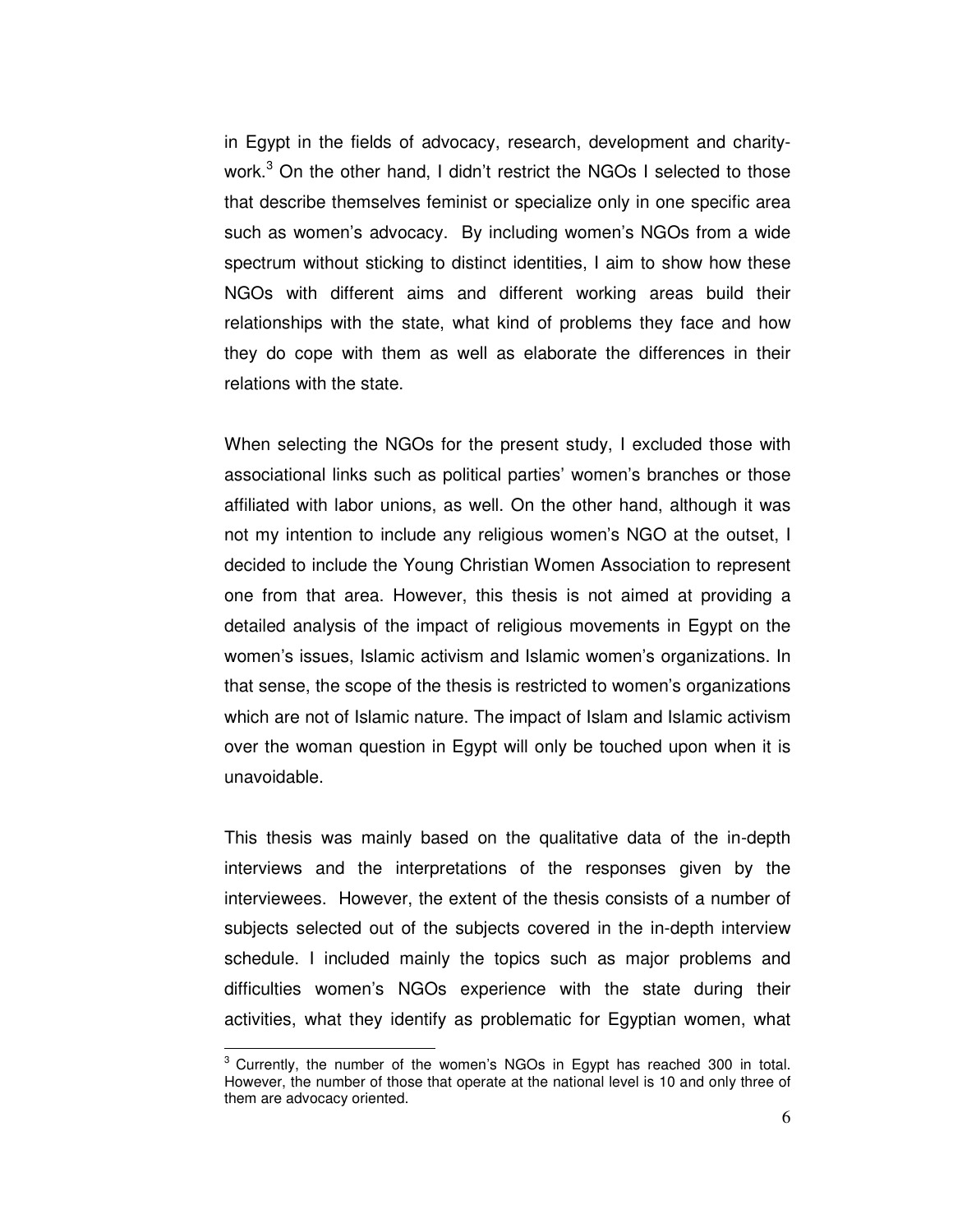they expect from the state regarding women's issues, interpretations of the interviewees about the National Council for Women as the major authority within state structure to deal with women's issues, and their relations with the National Council for Women and the Ministry of Social Affairs. I also included the data I obtained from the responses of the interviewees about their activities, projects and the extent of the cooperation among women's NGOs in Egypt.

On the other hand, I excluded topics about the interviewees' opinions about the concept of civil society, Egyptian CSOs and the problems they face in general, laws about the CSOs in Egypt, their motivations to participate in a CSO, the class basis of CSOs and so on. At the outset, my aim to include these topics in the interview schedule was to get a better and broader view of the problems of civil society in Egypt. However, since the scope of the present thesis is limited to women's organizations and state relations, other issues will be left to other analyses for other purposes.

As for interviews, I conducted them on the basis of the interview schedule given in Appendix A. I myself conducted the interviews: asked the questions one by one, recorded the answers and elaborated the answers with related questions when needed. In the writing process, in order to protect the anonymity of my interviewees, I haven't used their names when quoting them. This was a promise I made to them. I have also been careful when quoting- I haven't changed the wording or expressions used by them and tried to stay loyal to their responses except for a few grammatical corrections.

Interviews usually took place at the NGOs' offices, and rarely in the interviewees' homes or cafes.

7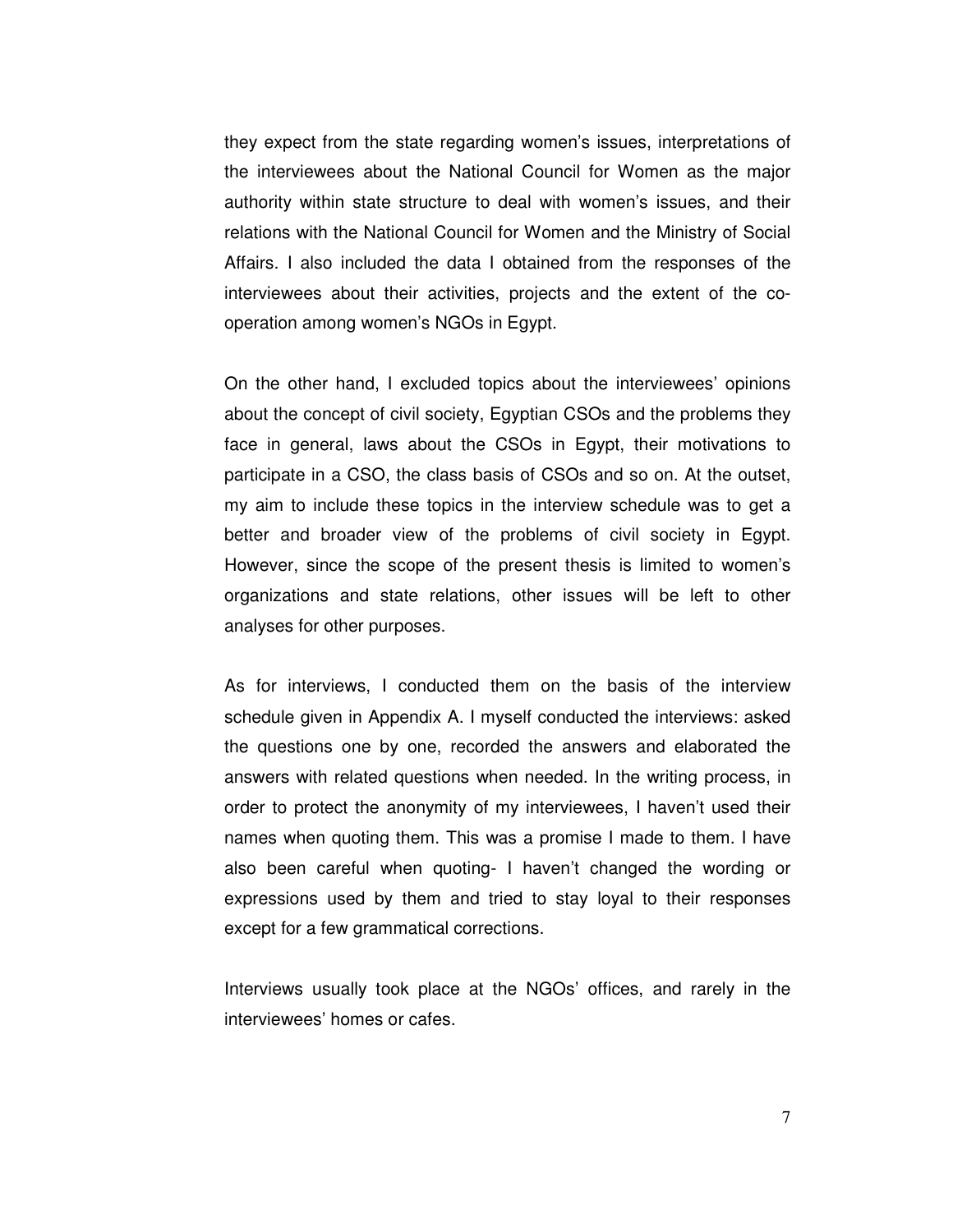# **1.3. The Limitations of the Study and the Problems Faced During Research**

All my interviews were carried out in English. At this point, I have to admit that during some interviews I had difficulties concerning the language, especially with the interviewees who didn't speak English well. The problem was my very limited knowledge of Arabic. In those cases, I spent more time and effort to better understand what they meant and double checked everything they said with re-formulated questions. However, I believe that it had a restrictive impact on the responses to an extent.

In addition to the difficulty I had with the language, during my research I faced up with some other problems and interesting incidents I think worthy of mentioning here. First of them was related with sexual harassment in the streets of Egypt, which was to such an extent that men were harassing the veiled women, even women in burqas.<sup>4</sup> As a matter of fact, although the protection it provides from male harassment to freely join public life is mentioned among the major reasons why women have increasingly taken up veil in the last decades in Egypt (Abu-Lughod, 1998; Ahmed, 1998; Azzam: 1996; Hoffman-Ladd, 1987; Moghadam: 2003), what I saw and experienced proved the contrary. Depending on my observations in Egypt, I can say that when the majority of women are veiled, the veil does not protect them from prevalent male harassment nor does it make women seen as less "sexual".<sup>5</sup> Moreover, when advocating Islamic dress code for women,

<sup>&</sup>lt;sup>4</sup> My friends who could follow TV programs in Arabic were saying that when some people brought up the issue on TV, there appeared some in the audience who claimed that these women knew that they would get harassed in the streets and by going out of home, they already accepted to be harassed. So, one can think that what they want is that women should be locked up or simply "disappear".

 $5$  At this point, it is important to draw attention to what Maha Azzam (1996: 225) emphasizes concerning the wearing of hijab by many in Egypt: "As the wearing of the hijab becomes more commonplace and popular, so attitudes become more relaxed as to the underlying meaning of dress, whereby it is less of a primary consideration in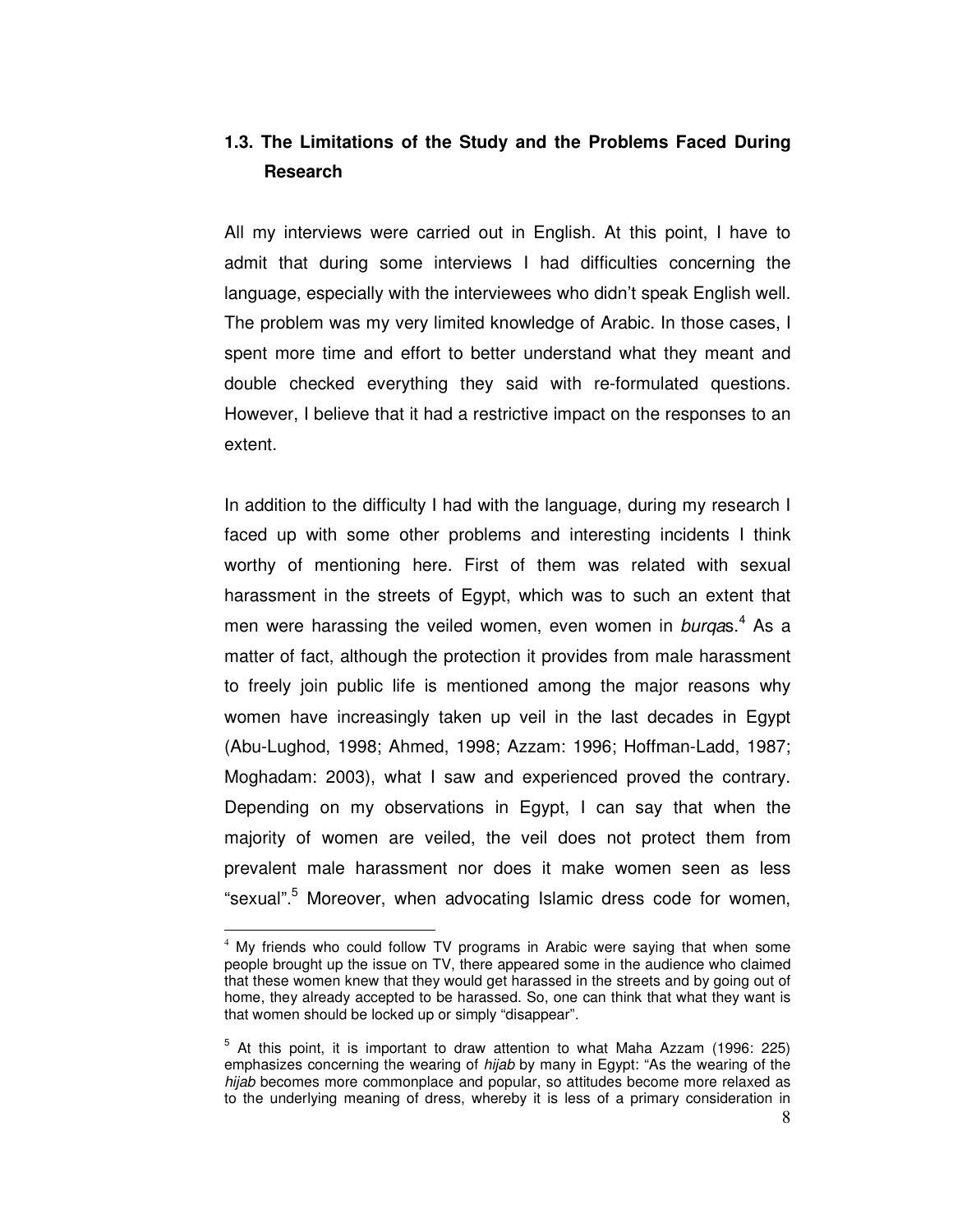although it is usually argued by Islamist women and men that it avoids women being seen as "sexual objects", in the case of Egypt, women in "modest Islamic attire" become the object of sexual harassment as well. Therefore, it can be claimed that advocating women's veiling as a way to be "more respectable and less sexual", is deal with the problem on the surface instead of offering a real solution addressing the roots of the problem. Furthermore, that the majority is veiled in Egypt makes unveiled women more marginalized in the eyes of the society and more vulnerable to a more "legitimated" sexual harassment.

Moreover, I myself had nasty experiences, too. In addition to daily harassment incidents, which were happening maybe tens of times a day, I had to deal with some serious cases like some men who tried to break in my hotel room and then my apartment in addition to being harassed by an exhibitionist man<sup>6</sup>. As a woman researcher and activist volunteering with women's NGOs in Turkey, what I found interesting was the reaction of the Egyptian people and security officers to the issue as well as the silence shown by women's NGOs towards such issues. When you were harassed in the street and asked people or policemen for help, they were just laughing. On the other hand, there was no serious campaign against the sexual harassment in Egypt conducted by

dictating a particular type of behavior, for example one that is more distant or deferential between the sexes. In this respect, a woman's appearance loses a large part of its uniqueness and becomes much more "matter-of-fact".

 $6$  I would like to detail the latter as it has serious implications on the nature of harassment issue in Egypt. In Ramadan, I came across an exhibitionist man when I was on my way to an NGO for an interview. When I screamed, people around caught him. At first, they were eyeing me in suspicion, but after they heard that I am Muslim too, which I had never used as an excuse before, some of them started slapping the harasser. I insisted to call the police and they tried to convince me not to. Instead, they suggested beating him up, then, when I stood firm about making a complaint, they suggested to hold him and offered me to beat him up. In the end, he was taken to the police station and I wrote a statement. After a week, the Director of the Egyptian Initiative for Personal Rights called me to say that weekly Al-Fagr covered the incident. In the news, our names (the harasser's and mine), our ages, nationalities and jobs were openly given violating the right of privacy. This incident clearly points to the public attitude concerning harassment and identity of the victim, especially religious identity, and media's (ir)responsibility in Egypt.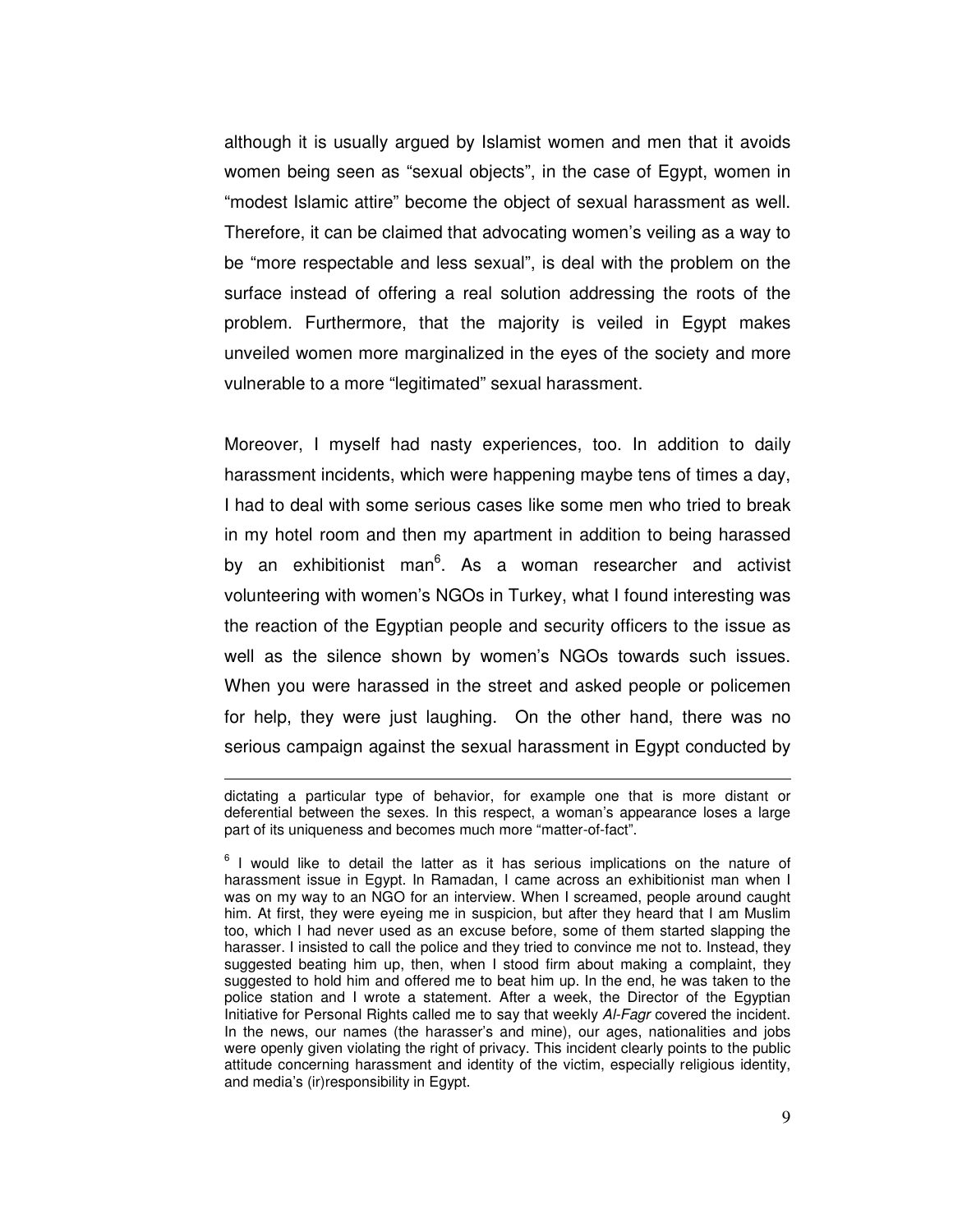women's organizations despite the magnitude and urgency of the issue. Even there were some NGO people who advised me to look down when walking in the street and wear "modest" clothes to avoid harassment (although I was wearing long-sleeved shirts and loose jeans all the time), or excused it on the ground that Egyptian men cannot marry due to high costs! The state's way of dealing with the issue was also interesting in that first two wagons of the metro were reserved for women only.

On the other hand, TV shows and their content concerning women were very interesting for me. After watching them, I could better understand why almost all interviewees complained about women's representation in media. In my spare times, I used to watch some Egyptian TV shows with English subtitles. In almost all of them women were represented as "evil" beings who tried to cheat "pure and naïve" husbands and tried to convince them to stand up to their families to create fitna in the family, to acquire family fortune etc. They were portrayed as against the family structure and traditions. Even in one of them, two men were talking about a woman who was very ambitious and "vicious" who tried to destroy the family going against her husband's decisions and saying: "Is this what people call women's rights?". So, there was a misogynist approach towards women on TV and women's rights were associated with being "immoral, immodest and against the tradition and family".

Depending on my personal experiences and observations, I can say that misogyny is deeply rooted in the Egyptian society. However, neither the NCW nor other state institutions take steps to find solutions for these problems. At this point, it can be said that Egyptian women's organizations have to shoulder a heavy burden and struggle on many fronts.

 $7$  However, the NGO I was volunteering with, the Egyptian Centre for Women's Rights took up the issue after I had left Egypt due to the complaints made by us- the interns from other countries- in our conversations.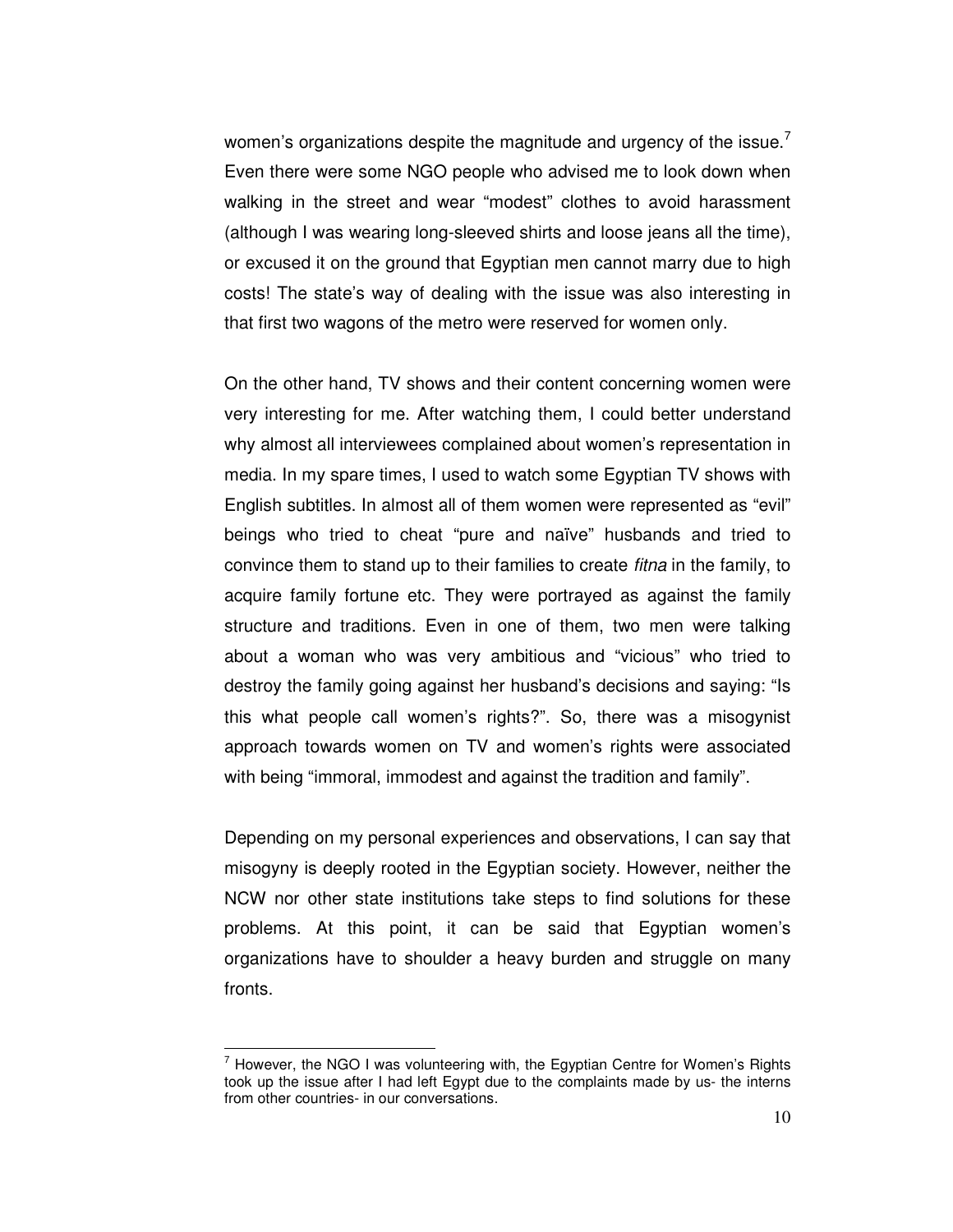## **CHAPTER 2**

# **WOMEN'S ACTIVISM in EGYPT (1880s – 1981)**

In this chapter, I will examine the emergence of women's activism in Egypt and the factors that gave way to it in the first section and its development, divergence and demands as well as the gains they made against the state in the second. In the third section, I will focus on the women's activism and organizations under the Nasser regime in line with Nasser's general policies. In this section, my aim is to show how state policies can create contradictory outcomes for women by taking into consideration Nasser's reforms and "state feminism" on the one hand, suppression and co-optation of all social and political activities on the other. Additionally, the "notorious" Law of Associations will be examined. In the fourth section, I will examine the shifts in the state policies under Sadat and what they and shifting alliances brought to women. The amendments made to the PSL and the debates around it as well as the regime's approach towards women's organizations will be explained here.

### **2.1. From Mohammad 'Ali Period to the Formal Independence**

The awakening of women's activism in Egypt is usually traced back to the nineteenth century and the social, economic and political transformations brought about by the reforms embarked on by the state from then on (Guenena and Wassef, 1999; Badran, 1991; Badran 1995; Jayawardena, 1994; Ahmed, 1998; Al-Ali, 2000).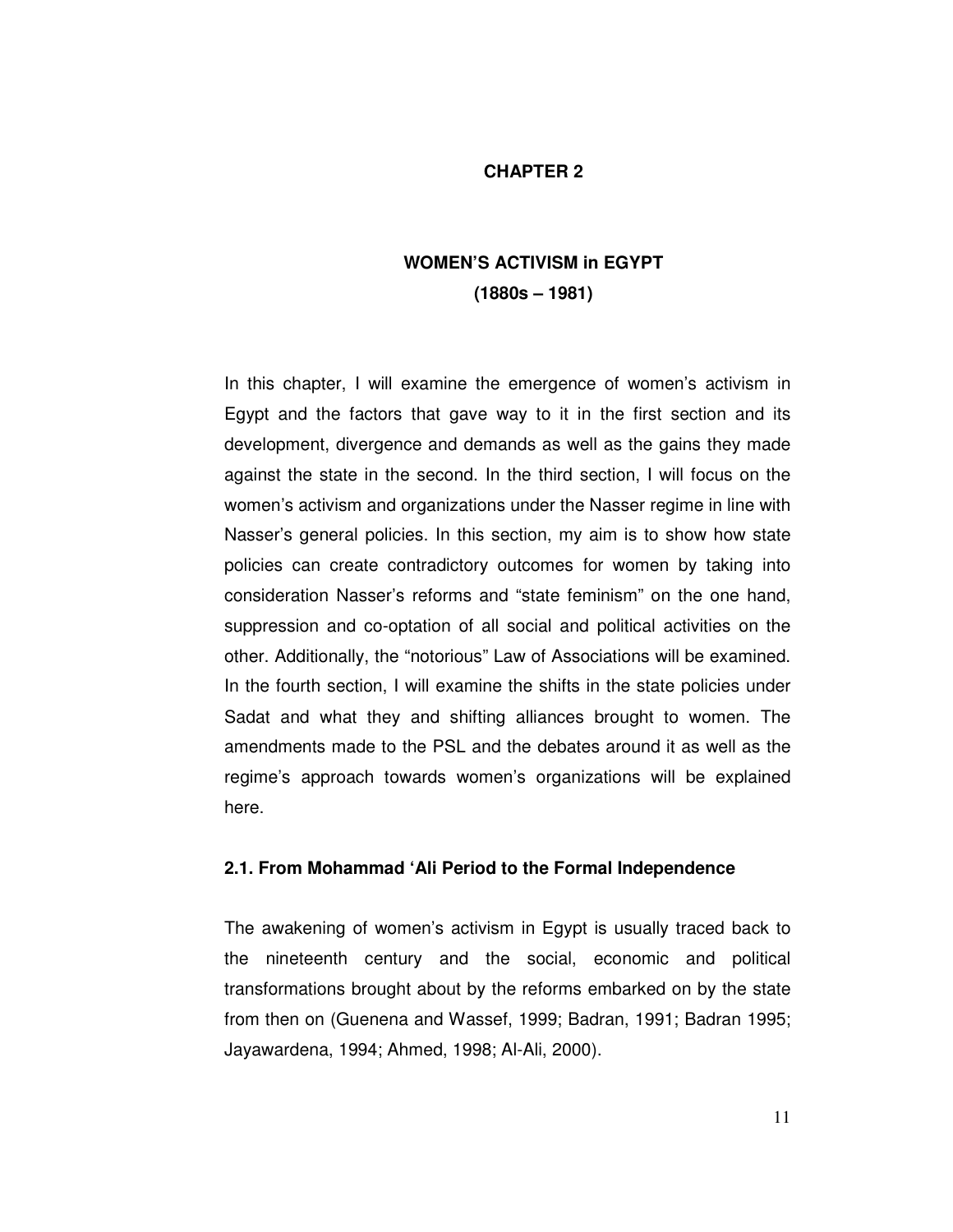In the beginning of the nineteenth century, Mohammad Ali started to rule the country and embarked on an ambitious modernization project. Policies pursued by Muhammad 'Ali brought about important social changes along. To make Egypt independent and modern, he introduced economic, administrative and educational reforms as part of his ambitious modernizing programme. To catch up with Europe on technological, military and engineering developments, he started sending student missions to Europe, and opening new schools for men in the beginning of the century. These reforms also extended to women's education which became a significant issue during this period. New reform attempts were made in order to open up new opportunities for women in education and work. In 1832 a school to train women doctors was founded by the state. In 1873 the state established the first secondary school and in 1874 the first secondary school for girls (Ahmed, 1998: 131-140). In the last decades of the nineteenth century, Egypt experienced growing dependence on the West in its economic life by being a major source of raw cotton and the economic situation started to deteriorate more and more due to the debts. In 1882, the British occupied Egypt on the pretext of protecting foreign economic interests (Badran, 1995: 11). During colonial period, economic and administrative reforms were directed in a way to serve the British's needs. On the other hand, during this period, an Egyptian urban middle class influenced by European political thought emerged as a result of the economic and social developments. Those who defended women's rights to education and argued against seclusion and veiling of women emerged out of this class as well as the upper classes (Jayawardena, 1986: 47).

The first debates on women's rights in Egypt appeared in the second half of the nineteenth century. However, the scholars propose different opinions on the first advocates of women's rights in Egypt.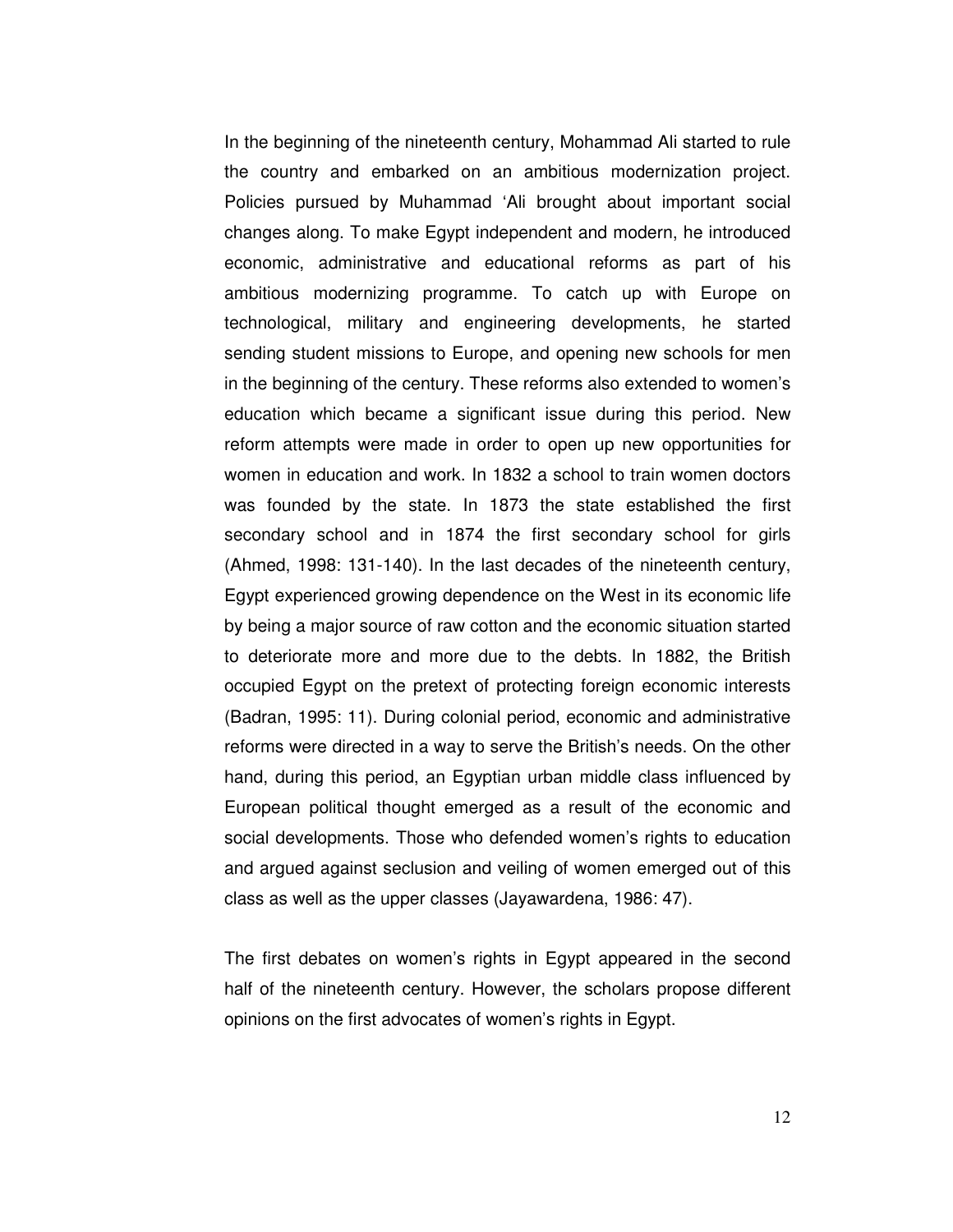According to Jayawardena (1986: 48), the first advocates of women's rights in Egypt were male reformers of the nineteenth century, which was a period of intellectual discussion and reformist activity.

Like Jayawardena, Leila Ahmed (1998: 128) claims that women's issue and the new discourse on it first appeared in the writings of Muslim male intellectuals in Egypt as part of the debates to explain the causes of European advancement and Muslim societies' need to catch up with them, at the same time, linking the woman issue to nationalism, the need for national advancement and cultural change.

However, Badran (1995: 16; 1993: 129) argues that before the emergence of men's discourse on women's rights in Egypt, women had already begun to take steps questioning the patriarchal practices and institutions to improve their own lives and conditions from within "urban harem". She goes on to say that men's starting points were quite different from women's in that male reformers sought to explain their country's backwardness through women's position in the country.

Within this context, the first males to advocate for women's rights were Ahmed Fares al-Shidyak, Rifaa Rafii el-Tahtawi, Sheik Mohammad Abduh and Qasim Amin, who all contributed to the debates on woman question in Egypt through their writings.

In 1855 Ahmed Fares El Shidyak published "One Leg Crossed Over the Other" in which he argued for women's emancipation by pointing to the patriarchy (Jayawardena, 1986: 48).

In 1894 Murqus Fahmi wrote a four-act play, al-Mar'ah fi al-Sharq (The Woman in the East) in which he connected the country's backwardness to women's backwardness due to their oppression by men within the family (Badran, 1995: 17).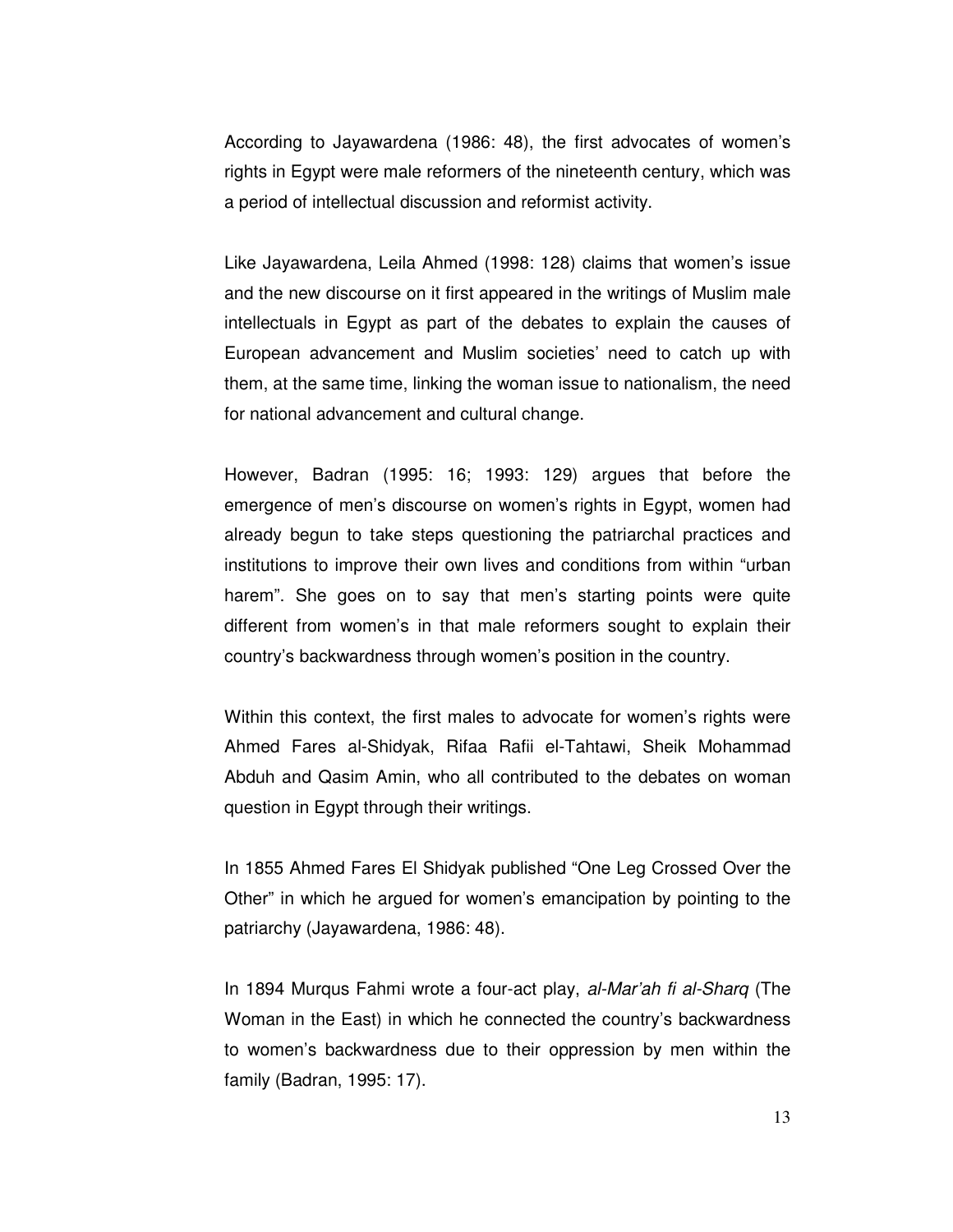And some male reformers started to defend the women's right to education. Tahtawi was a pioneer advocate of women's education in Egypt pointing to the need of educating women in his book entitled A Guide to the Education of Girls and Boys in 1872 (Jayawardena, 1986: 49). $8$ 

In the meantime there emerged some male religious scholars to argue for women's rights based on a re-interpretation of the Koran:

As in many Asian countries, the Egyptian reformers tried to show that it was not the tenets of religion that subordinated women, but rather an incorrect interpretation of that religion, and corrupt practices and additions which later contravened the purity of the original faith (Jayawardena, 1986: 49).

Sheik Mohammad Abduh and Qasim Amin took the lead in extracting women's rights from the Koran in Egypt. Abduh used arguments against polygamy, concubinage and women's slavery citing the Koran in the light of modern thought (Jayawardena, 1986: 49-50). The debate was carried further by Qasim Amin. In 1899 Qasim Amin published Tahrir al-Mar'ah (The Liberation of the Woman) in which he used an Islamic reformist approach to create ground for his arguments on women's emancipation as part of religious reform and national liberation. He called for women's education and for an end to face veiling, arranged marriages, women's seclusion, polygamy on the ground that they had nothing to do with Islam. He also based his arguments on bringing up children and improving the relationship between husband and wife. In al-Mar'ah al-Jadidah (The New Woman) which he published in 1900, he grounded his arguments on a more secular basis (Badran, 1995: 18-19) with an

 $^8$  Jayawardena explains male reformers' interest in women's education by that the new consciousness brought about by the social and educational reforms "…demanded an "enlightened" woman. The new bourgeois man, himself a product of Western education or missionary influence, needed as his partner a "new woman", educated in the relevant foreign language, dressed in the new styles and attuned to Western ways- a woman who was "presentable" in colonial society yet whose role was primarily in the home. These women had to show that they were the negation of everything that was considered "backward" in the old society…" (1986: 12).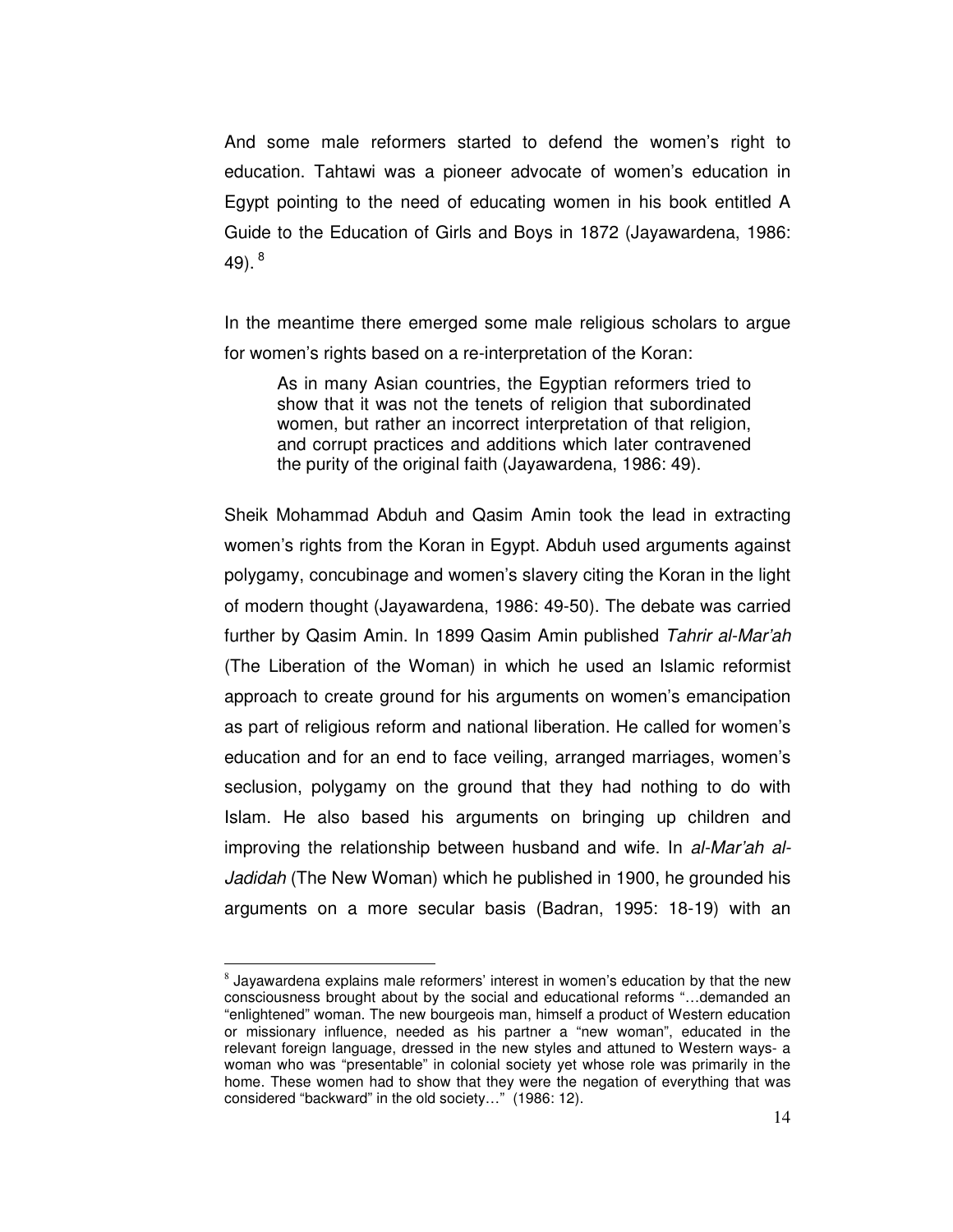emphasis on natural rights and the concept of progress (Jayawardena, 1986: 50).

As for women's activism in Egypt, it first emerged in "salon" meetings held by upper-class women and the publishing around some journals in the 1860s (Badran, 1991: 203).

As the remarkable outcome of the spread of education and literacy, women started to question their own situation and a new generation of women writers and poets emerged while books and journals became an important aspect of the women's movement (Jayawardena, 1986: 17; Ahmed, 1998: 140). In 1892, starting a women's press in Egypt, Hind Naufal founded the journal called Al-Fatah (The Young Girl). This created a new forum for women to discuss their problems and demands (Badran, 1991: 203-4).

Early in the century, women's feminist writing became more visible and women's journals were multiplied.  $9$  Women wrote in the various women's journals such as Anis Al-Jalis (1898-1908), Fatat Al-Sharq (1906-1939), Al-Jins Al-Latif (1908-1924), Al-'Afaf (1910-1922), and Fatat Al-Nil (1913-1915) (Ahmed, 1998:172).

On the other hand, Malak Hifni Nassef whose pen-name was Bahithat Al-Badiya (Searcher in the Desert) began to publish articles in the paper of Al-Jarida which belonged to progressive Al-Umma Party.<sup>10</sup> She mainly wrote on such issues as education, educational reform, marriage law reforms, evils of polygamy and men's unrestricted access to divorce and early marriage for girls. She was a very important feminist figure of the

<sup>&</sup>lt;sup>9</sup> There were 15 Arabic journals for women in Egypt around 1914 which were mostly edited by Syrian-Christian women (Jayawardena, 1986: 52).

 $10$  Women had been writing for and editing journals since the 1890s and through 1900s but Nassef was the first woman to write articles to the mainstream press regularly (Ahmad, 1998: 172).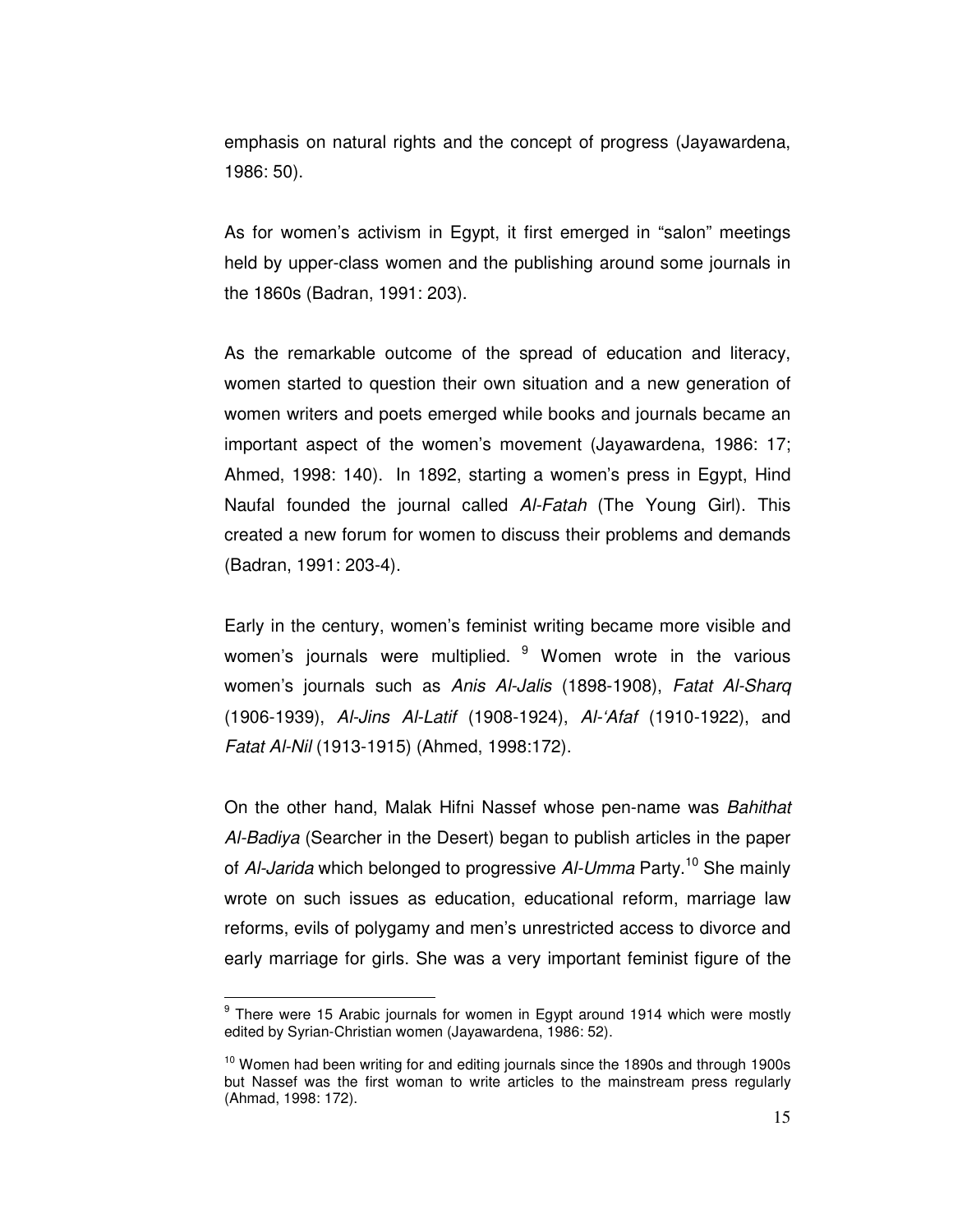era and in 1911 she spoke in the Egyptian Legislative Assembly on the improvement of the status of women and put forward demands for universal primary education for girls, hygiene, first aid and child rearing, training of women as doctors and teachers, for women to participate in congregational worship in mosques. Her essays and speeches were published in 1918 in a book called Al-Nisaiyyat by the party press (Badran, 1991: 203-5; Ahmed, 1998: 172, 182; Jayawardena, 1986: 51). From 1909 to 1912 middle- and upper-class women also gave lectures at the new Egyptian university when no male students or faculty were present. Malak Hifni Nassef, Nabawiyya Musa, and Mayy Ziada, a poet and writer of Lebanese-Palestinian origin, were among the speakers (Badran, 1993: 134; Ahmed, 1998: 172).

The emergence of autonomous women's organizations and women's associations linked to political groups was the most important development in this period (Jayawardena, 1986: 22). In the beginning of the twentieth century women started to found dispensaries, nursery schools, and charitable associations for women, often serving boys and men as well. These were usually established and run by upper-class women (Badran, 1993: 133; Ahmed, 1998: 172).<sup>11</sup>

Among them, in 1909 Mabarrat Muhammad Ali was founded by two princesses and run by a group of rural and urban upper-class women of different religious background in order to bring medical assistance and health instructions to poor women in their own neighbourhoods. Mabarrat Muhammad Ali provided clinics, and dispensaries and its activities were funded with bazaars, fetes, sweep sales and donates from the members and their own founders (Ahmed, 1998: 173; Badran, 1993: 133).<sup>12</sup>

 $11$  This era is called "social feminism" period by Margot Badran (Badran, 1993: 133).

<sup>16</sup>  $12$  Beginning with a small clinic, this organization created twelve hospitals in Egypt and eighteen dispensaries and clinics, where patients were treated and supplied with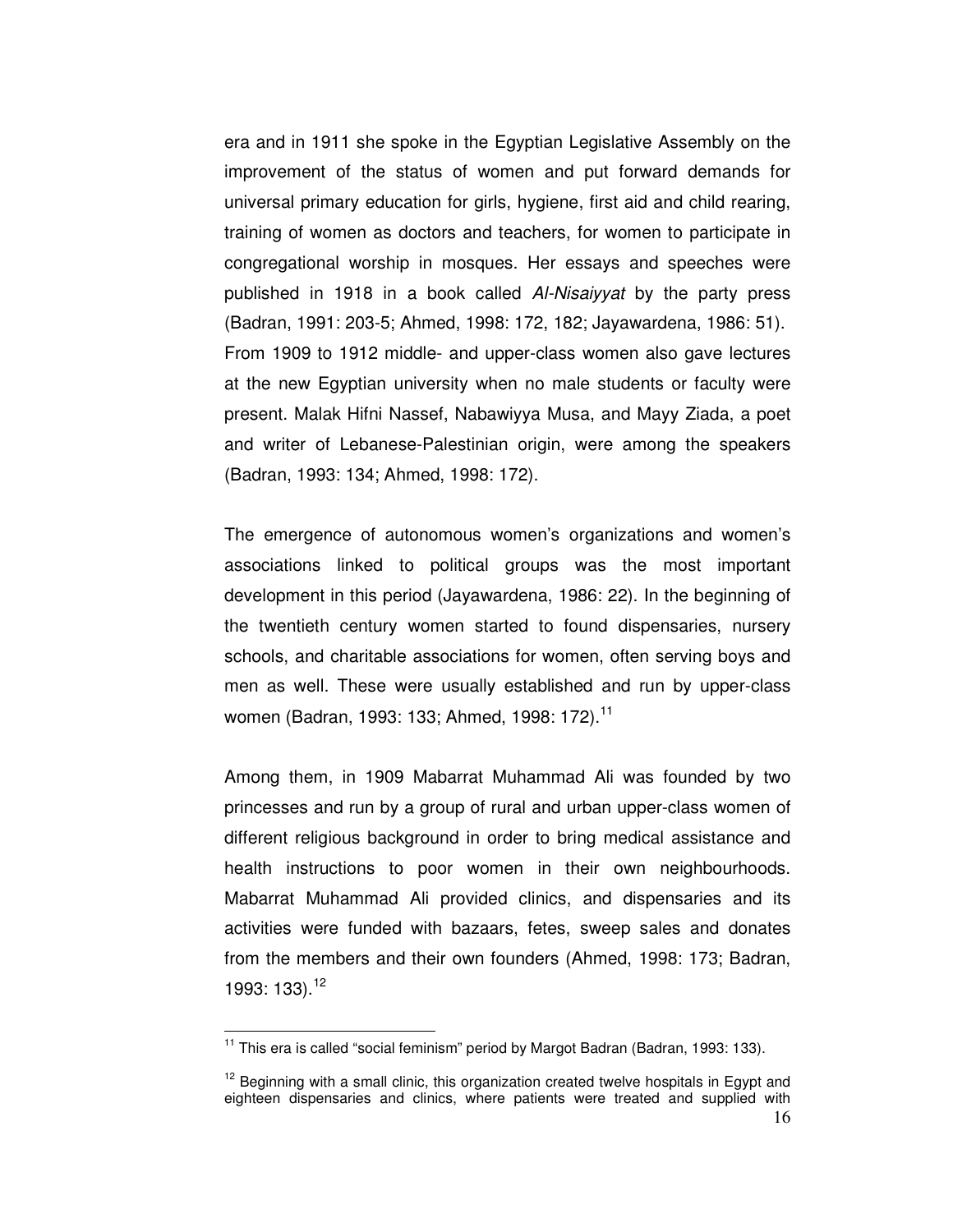Sha'rawi and some other women explicitly placed this project in a feminist context, seeing it as the first step in the process of liberating the lives of lower-class women and, at the same time, expanding their own lives beyond the harem...This, not the widely visible participation of women in the 1919 nationalist demonstration, was the first time that upper-class harem women's unconventional, extra-domestic behaviour was legitimized as a nationalist act. (Badran, 1993: 133)

This was not the only society founded by women. There were also such women's organizations as the Society for the Advancement of Women in 1908, which took a conservative Islamic stance; the Intellectual Association of Egyptian Women in 1914 (Mayy Ziada and Huda Sha'rawi were among its founders); the Society of the Renaissance of the Egyptian Women; the Society of the New Woman established in 1919 (Ahmed, 1998: 172).

During the struggle for independence from 1919 to 1920, "the first priority for Egyptian feminists and nationalists of both sexes was independence" (Badran, 1996: 205). A group of politicians under the leadership of Saad Zaghlul formed a delegation to bring up the issue of Egypt's independence with the British. This group later emerged as the Wafd Party and was supported by intellectuals, teachers, students, peasants and women. When the British refused to negotiate and sent the Wafd leaders into exile, demonstrations and strikes broke up (Jayawardena, 1986: 51). "During this period, to a large extent, feminist and nationalist positions temporarily united in favour of the common cause." (Badran, 1996: 206). Both upper-class and peasant women participated in the Egyptian nationalist movement and marched throughout the streets to demonstrate against the occupation. In 1919, a women's branch of the Wafd political party called Wafdist Women's Central Committee (WWCC) was founded and Huda Sha'rawi was elected president. WWCC took radical stands from time to time and did

L

medication for free or for a nominal sum by 1961. In 1964 its hospitals were nationalized (Ahmad, 1998: 173).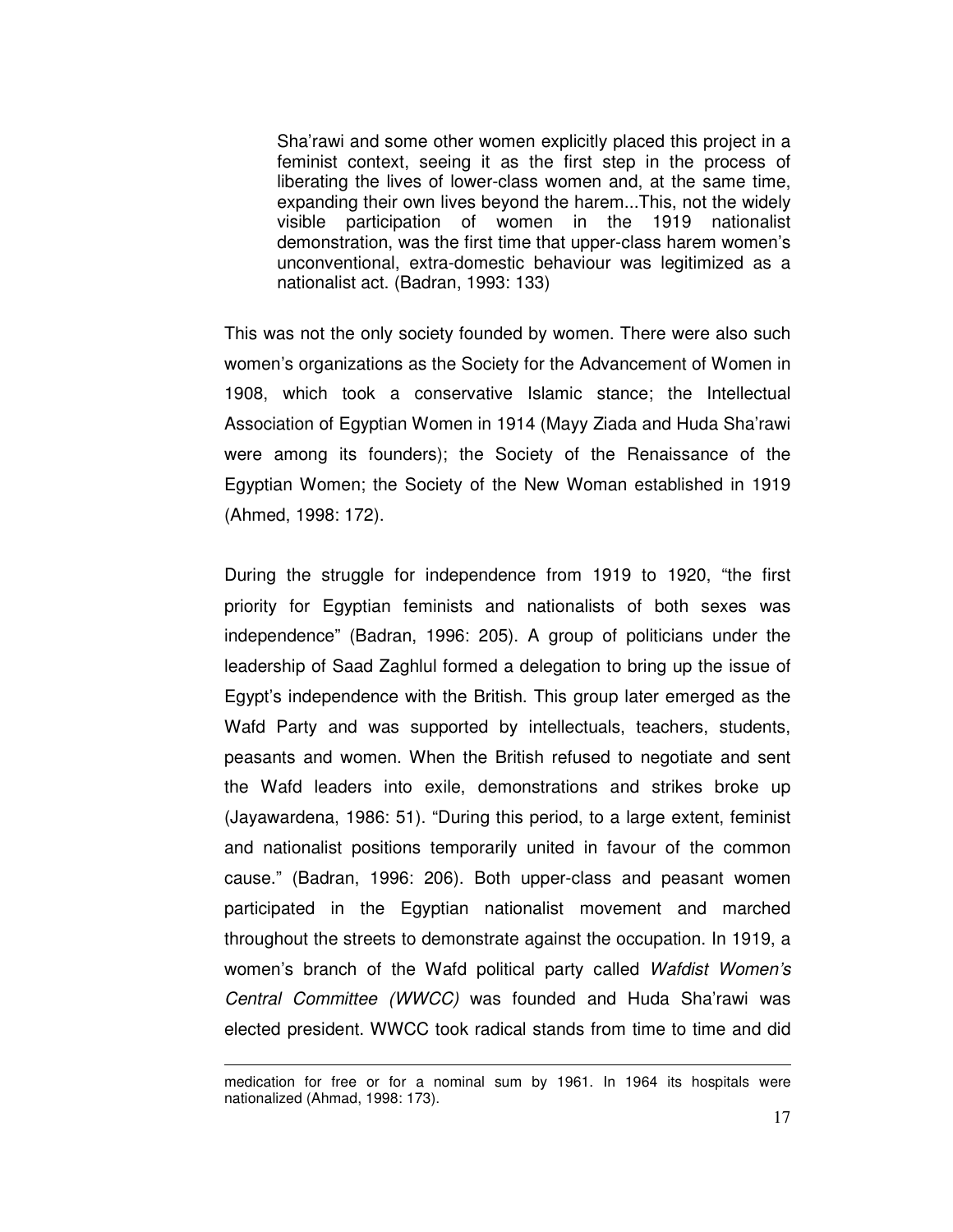not want to participate in auxiliary activities only. And in 1920, the WWCC raised objections publicly when the "male nationalist leadership" did not consult the WWCC on the party's independence proposal (Badran, 1991: 206; Ahmed, 1998: 174).

### **2.2. The Formal Independence Period**

After years of nationalist struggles engaged in against the British colonizers, Egypt gained its independence in 1922. With the formal independence, "... the feminist positions of progressive men and women which had drawn closest during colonial occupation and in the preindependence nationalist movement started to diverge" (Badran, 1991: 207). A parliamentary democracy was established in the country and a new constitution was promulgated. The constitution of 1923 seemed to fulfil the promises made to women at first sight. It declared that "All Egyptians are equal before the law. They enjoy equally civil and political rights and equally have public responsibilities without distinction of race, language, or religion". However the electoral law restricted the right to vote to males only and the following year, women-except wives of ministers and high officials- were prevented from attending the opening of the Parliament (Badran, 1991: 207; Badran, 1993: 135).

Egyptian women understood the message...Women might defend Egypt during time of crisis, but in 'normal' times men must govern and command the public sphere. ...after several decades of hidden feminist evolution they were prepared to act. (Badran, 1993: 135)

Since the promises made to them remained unfulfilled, in 1923, Huda Sha'rawi founded Al-Ittihad Al-Nisa'i Al-Misri (The Egyptian Feminist Union, EFU). The EFU elected a board of directors and an executive committee and drafted a constitution.<sup>13</sup> Its agenda set up aims as raising

 $13$  The membership of the union rose to about 250 by the late 1920s (Ahmad, 1998: 177).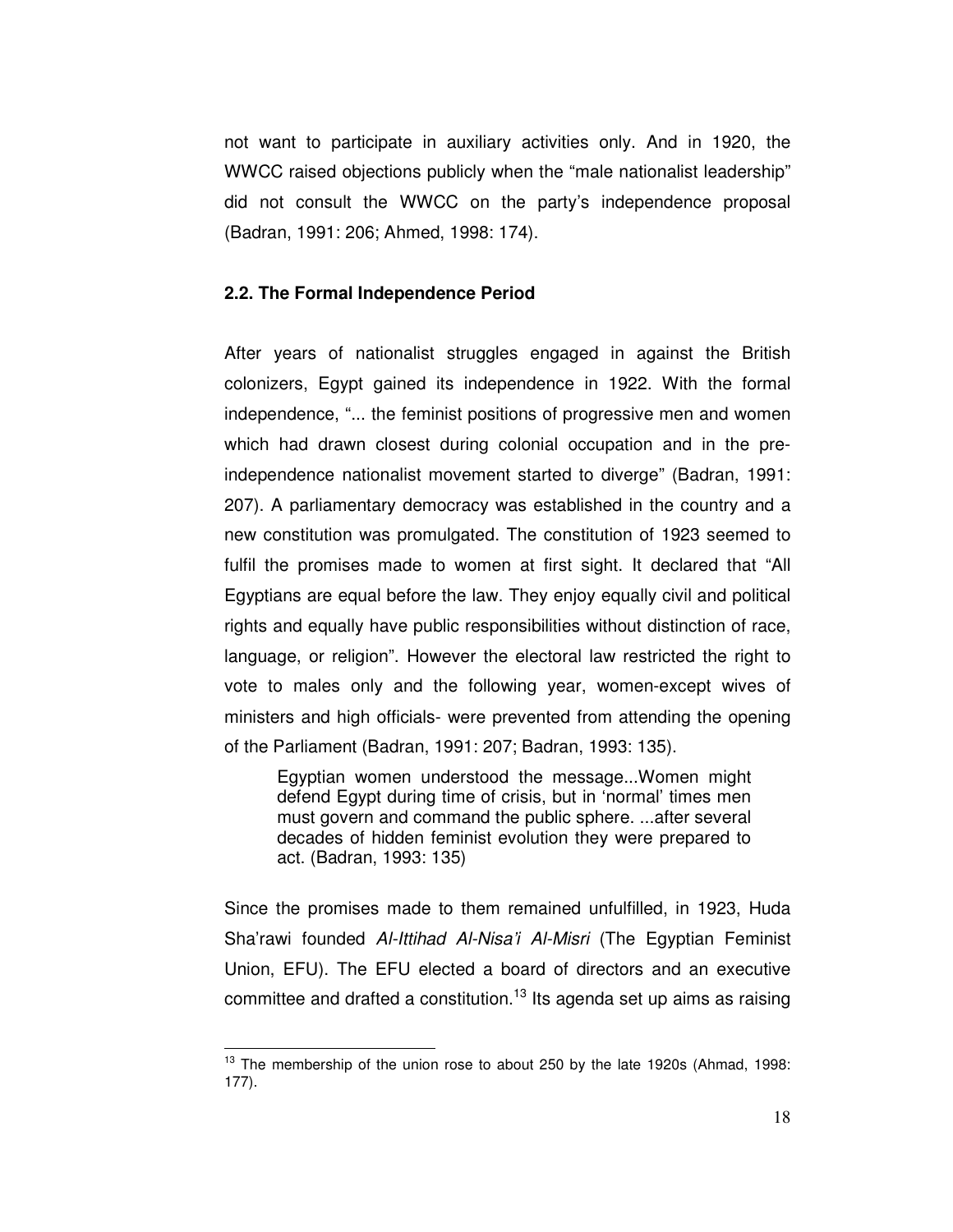Egyptian women's "intellectual and moral level" and enabling them to attain political, social and legal equality. However, initial priority was the women's education, new work opportunities and the Personal Status Law reform. It called for women's political rights, reform of the marriage laws related to polygamy and divorce, setting a minimum age for girls and also demanded an end to legalized prostitution. The EFU itself ran a day-care centre and a medical clinic for working mothers and gave trainings to poor women on health, hygiene and child care (Ahmed, 1998: 176; Badran, 1993: 135-136) along with a vocational training workshop to teach poor girls sewing and rug weaving, and an aid program providing widows with temporary monthly assistance. The EFU provided young women with scholarships to study in Europe beginning in the 1920s. These programs financially were run by Sha'rawi and other EFU members' on their own (Ahmed, 1998: 177).

The EFU tried to realize its cause through an array of tactics such as lobbying, petitioning, writing, commonly picketing and street demonstrations<sup>14</sup> and two journals called L'Egyptienne and Al-Misriyya (Badran, 1993: 136).

The efforts put by Huda Sha'rawi and the members of the EFU helped bring about some important gains for women. In 1923, the Parliament issued a law that set a minimum marriage age of 16 for girls and of 18 for boys in response to a petition from the EFU. However this was the only gain made in this area and no progress was made in reforming the marriage laws afterwards until the 1970s (Ahmed, 1998: 177).

On the other hand, there were important advances for women in the area of education. In 1925, primary education for both girls and boys was made compulsory by the parliament while a secondary school for girls was opened by the government. Moreover, in the late 1920s,

<sup>&</sup>lt;sup>14</sup> Some EFU women were even jailed briefly in 1930 (Badran, 1993: 136).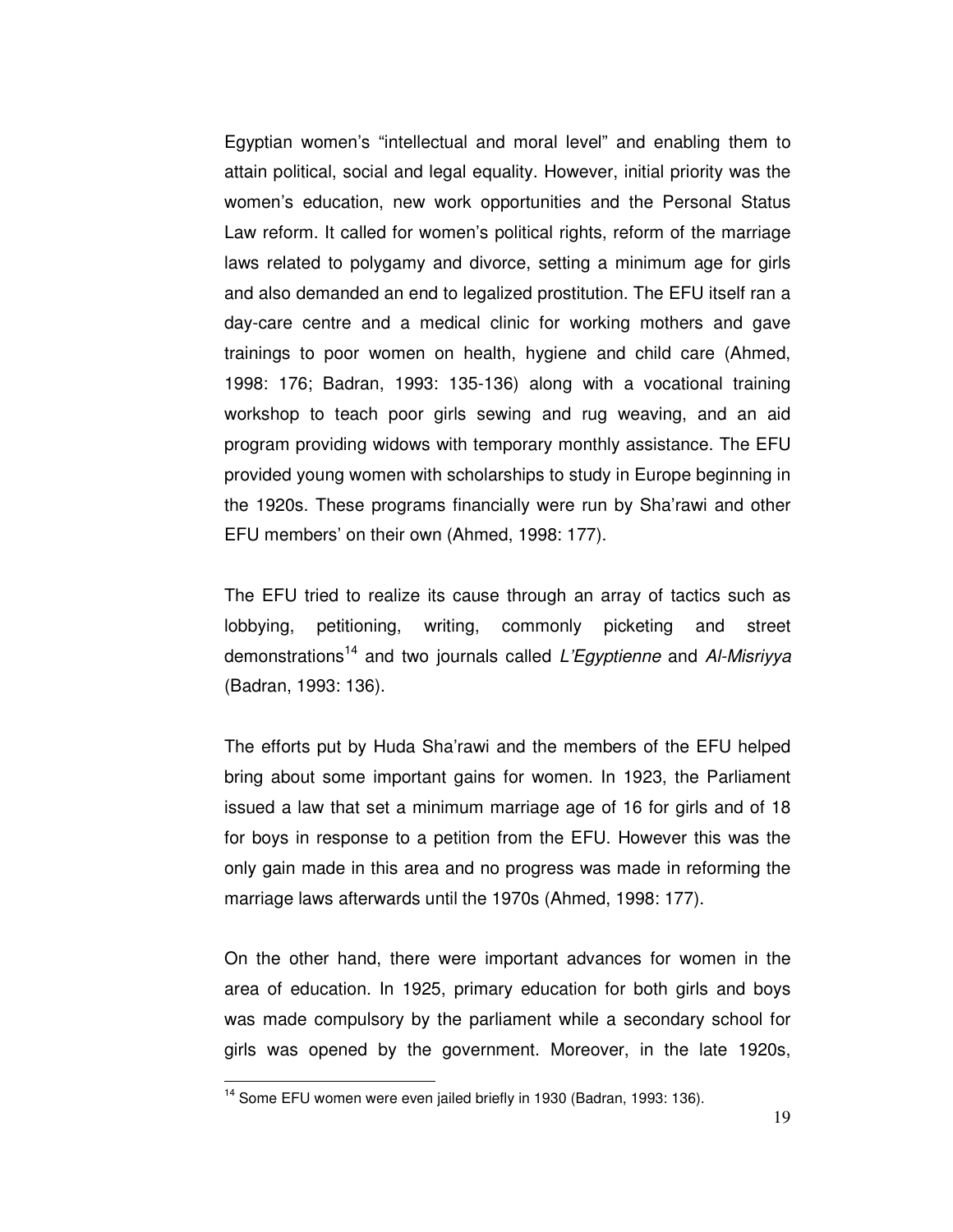women were admitted into the university for the first time under the pressure put by Huda Sha'rawi and the EFU (Ahmed, 1998: 177).

 Connection with Western feminists had always been Sha'rawi's forte, and from its founding the EFU regularly sent delegates to international women's meetings. The organisational habits and skills thus acquired were used late in the promotion of Arab feminism. (Ahmed, 1998:  $177$ ).<sup>15</sup>

When the problems in Palestine in the 1930s were severed, Sha'rawi sent an invitation to Arab women to an "Eastern" feminist conference to be convened in Cairo on October 15, 1938 in order to support the Palestinian cause. The conference was attended by delegates from 7 Arab countries (Ahmed, 1998: 177-8). "Waving the banner of Arab unity, the Pan-Arab Feminist conference again won the praise of governments and the Islamic establishment for their nationalist actions" (Badran, 1991: 211).

This led to first pan-Arab feminist conference in 1944 resulting in the creation of Al-Ittihad Al-Nisa'i Al-'Arabi (The Arab Feminist Union) under the presidency of Huda Sha'rawi (Ahmed, 1998: 177-8; Badran, 1991: 211).

In the second half of the 1940s, the EFU's failure to serve the needs of a broader base of women and its elitist approach in broadening its base

<sup>&</sup>lt;sup>15</sup> When exploring feminism in Egypt led by Huda Sha'rawi, Leila Ahmed claims "…Critical tensions also emerged within feminist discourse; of the two divergent strains of feminism, one became the dominant voice of feminism in Egypt and in the Arab Middle East for most of the century, and the second remained an alternative, marginal voice until the last decades of the century, generally not even recognized as a voice of feminism. The dominant voice of feminism, which affiliated itself, albeit generally discreetly, with the westernizing, secularizing tendencies of society, predominantly the tendencies of the upper, upper-middle, and middle-middle classes, promoted a feminism that assumed the desirability of progress toward Western-type societies. The alternative voice, wary of and eventually even opposed to Western ways, searched a way to articulate female subjectivity and affirmation within a native, vernacular, Islamic discourse…" (Ahmed, 1992: 174). Unlike Badran who calls it "nascent feminism", she calls Sha'rawi's feminism "a Westward-looking feminism" (Ahmed, 1992: 179).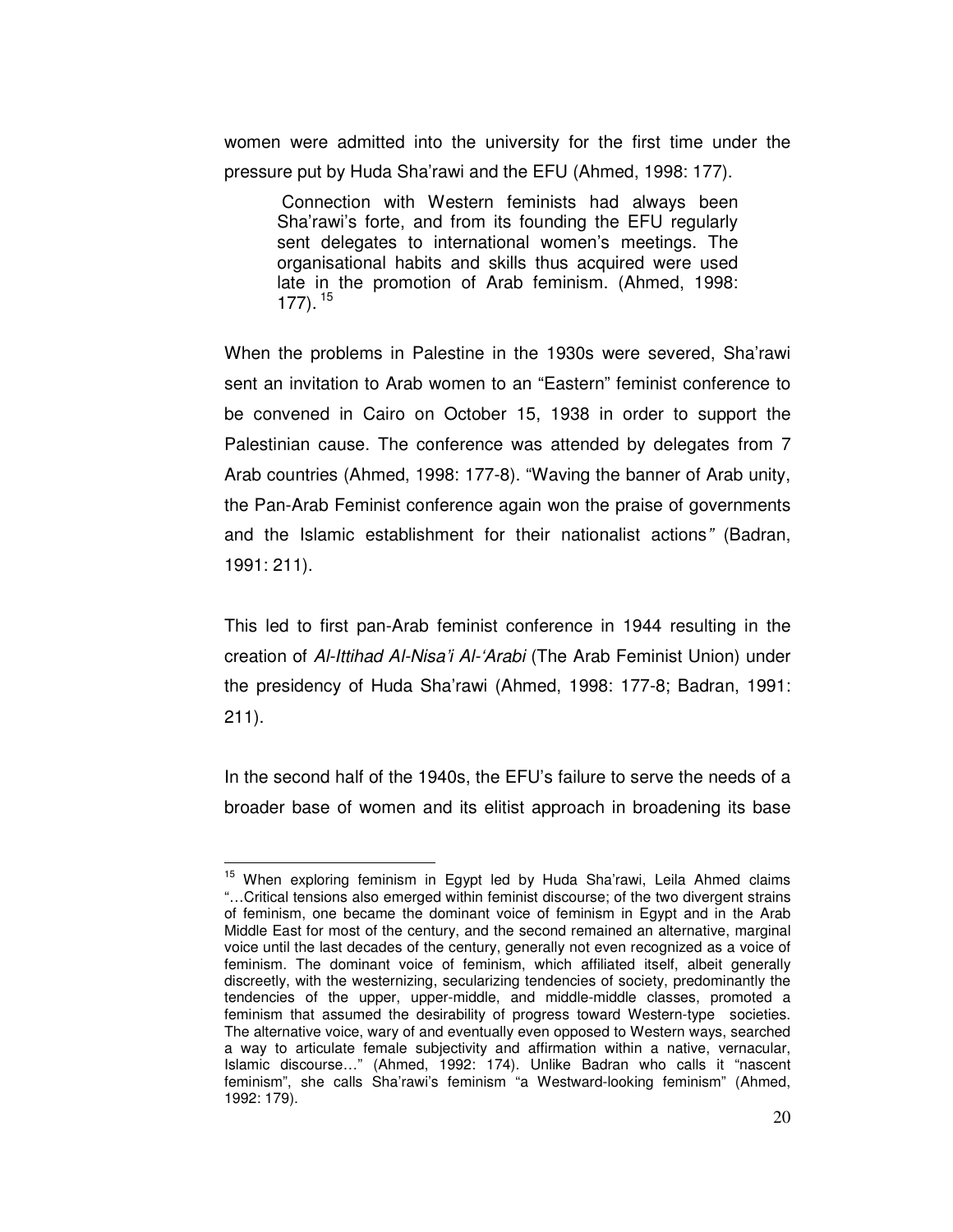encouraged the founding of other feminist organizations headed by middle-class women (Badran, 1991: 212).

In this context, in the 1940s women's movement started to diverge and took different directions: While the aristocratic, charity-oriented women gathered around "the salon" affiliated with Princess Chevikar, there emerged other charity-oriented, political and some pro-communist women's organizations as well as Islamist oriented Muslim Women's Society created by Zeinab Al-Ghazali (Al-Ali, 2000: 66).

In 1944, Fatma Ni'mat Rashid founded Hizb Al-Nisa'i Al-Watani, the National Feminist Party. The NFP had a broad agenda of economic and social reforms and carried out literacy and hygiene campaigns among lower-class women. It was also the first feminist group to advocate birth control and abortion in Egypt. Although it had predominantly middleclass membership, it did not have a wide appeal (Badran, 1993: 137; Badran, 1991: 212).

In 1948, another women's organization was founded by Duriyya Shafiq, which was called Al-Ittihad Bint Al-Nil (the Daughter of the Nile Union, DNU). The DNU had a feminist agenda similar to that of the NFP aiming to gain full political rights for women and promoting literacy programmes, campaigning to improve cultural, health and social services among the poor as being the first organization to establish a broad base in the provinces. Duriyya Shafiq affiliated the organization with the International Council of Women under the name of the National Council for Egyptian Women which caused disputes and resentment among other women's organizations (Badran, 1993: 138; Badran, 1991: 212; Al-Ali, 2000: 64; Ahmed, 1998: 203).

In comparing Bint Al-Nil with Egyptian Feminist Union of Huda Sha'rawi....Bint Al-Nil seemed to be much less inclined to accept official authority and was much more independent than the EFU ever was. In that Bint Al-Nil was not only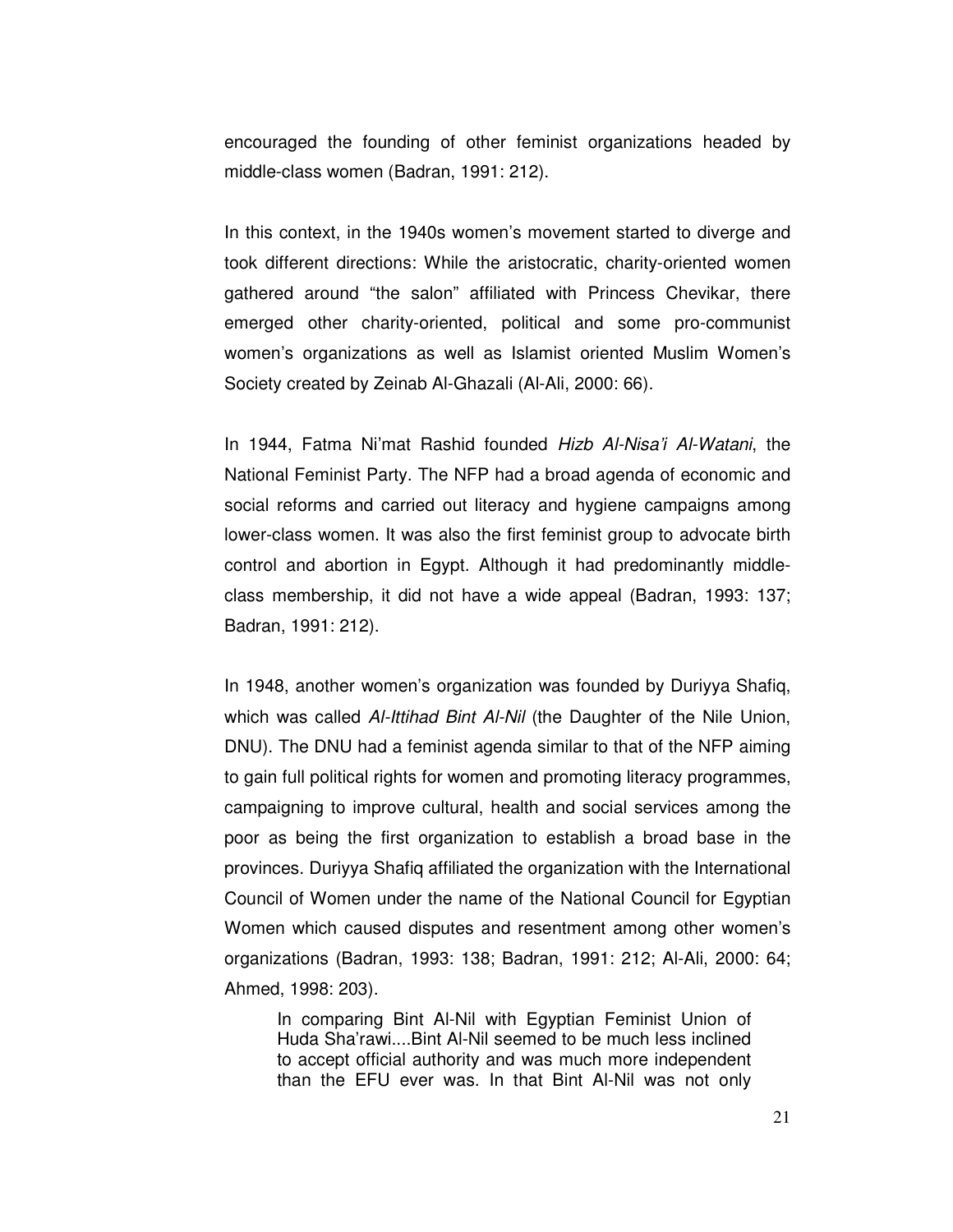autonomous from any political party but also openly challenged the state. (Al-Ali, 2000: 64)

Shafiq was more confrontational than others and took quite militant actions. She led a three-hour sit-in with a thousand women at the Egyptian Parliament in 1951 to campaign for the political rights (Badran, 1993: 138). She mounted hunger strikes and her union even had a paramilitary unit of two hundred women who received military training (Ahmed, 1998: 203).

On the left side of the spectrum, Inji Aflatoun and Saiza Nabarawi emerged as new women leaders in the 1940s. In 1945 Inji Aflatoun helped establish the Rabitat Fatayat Al-Jami'a Wa Al-Ma'hid (The League of University and Institutes' Young Women). However this organization was closed down the next year as part of the activities to suppress communists (Badran, 1993: 138; Badran, 1991: 212-213; Al-Ali, 2000: 66) <sup>16</sup>.

In 1951, Saiza Nabarawi and Inji Aflatoun founded The Lagnat Al-Nisa' Lil Muqawama Al-Sha'biyya, The Women's Committee for Popular Resistance, to coordinate women's resistance when violence broke out in the Canal Zone , joining male nationalists in defence of the country once again. This organization brought together Nabarawi, Aflatoun, Hawa Idris, Hikmat Al-Ghazali and other socialist and Islamist women (Badran, 1993: 139; Badran, 1991: 214). "During this time, women's feminist and nationalist activism occurred side by side" (Badran, 1993: 139).

<sup>&</sup>lt;sup>16</sup> Inji Aflatoun linked gender oppression to wider economic and social problems, connecting them to imperialist exploitation while insisting on political rights for women and reforming the personal status laws. At the same time, in her books (Nahnu Al-Nisa' Al-Misriyyat-We Egyptian Women, 1949; Thamanun Milyun Imra'a Ma'na, 1949) she argued that women's rights were compatible with Islam (Badran, 1993: 138, Al-Ali, 2000: 66).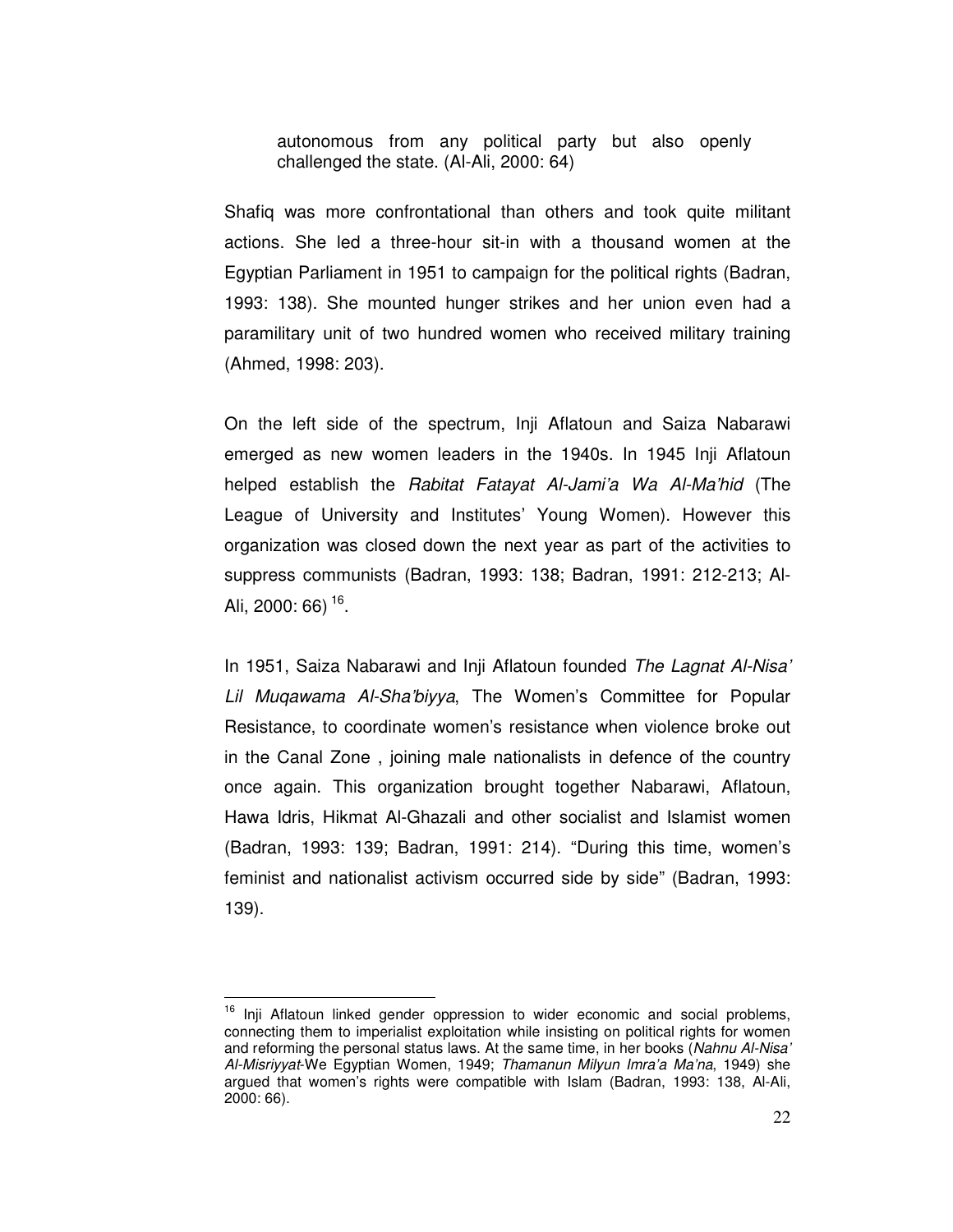#### **2.3. Nasser Period and the Suppression of the Women's Activism**

In 1952, a group of army officers, who called themselves the Free Officers, overthrew the monarchy with a coup d'etat. Gamal Abdul Nasser emerged as the leader of the group and embarked on a project as the President to transform the country's social and economic system through a programme of land reform, industrialization, a central planning with an emphasis on education and welfare. The new state took on socialist measures such as the nationalization of industry, trade and finance leaving the state as the sole economic actor and job provider (Abdelrahman, 2004: 90-93).

Nasser regime was intolerant of any social force outside state control perceiving it as a threat to its own power. Soon, all political parties were banned, and Egypt was ruled by a single-party political system- the National Union was established in 1957 and the Arab Socialist Union in 1962, around which the authoritarian regime mobilized the masses. The Nasser regime either repressed all political forces or co-opted them through re-organization along corporation lines consistent with the regime's ideology. On the other hand, professional syndicates, NGOs and workers' unions were subordinated to the government's strict control. The government appointed syndicate officers directly and all labour unions were organized into a single labour confederation (Abdelrahman, 2004: 93, 96).

In 1956, after Articles 54 to 80 of the Civil Code about the right of association were annulled with a decree, all associations and NGOs were dissolved and forced to register with the Ministry of Social Affairs (MOSA). On 12 February 1964 a new Law of Associations, also known as Law Number 32 of 1964, was issued subjecting NGOs to strict regulations and more state control through the MOSA. According to the second article of this law, all existing NGOs were to be de-registered and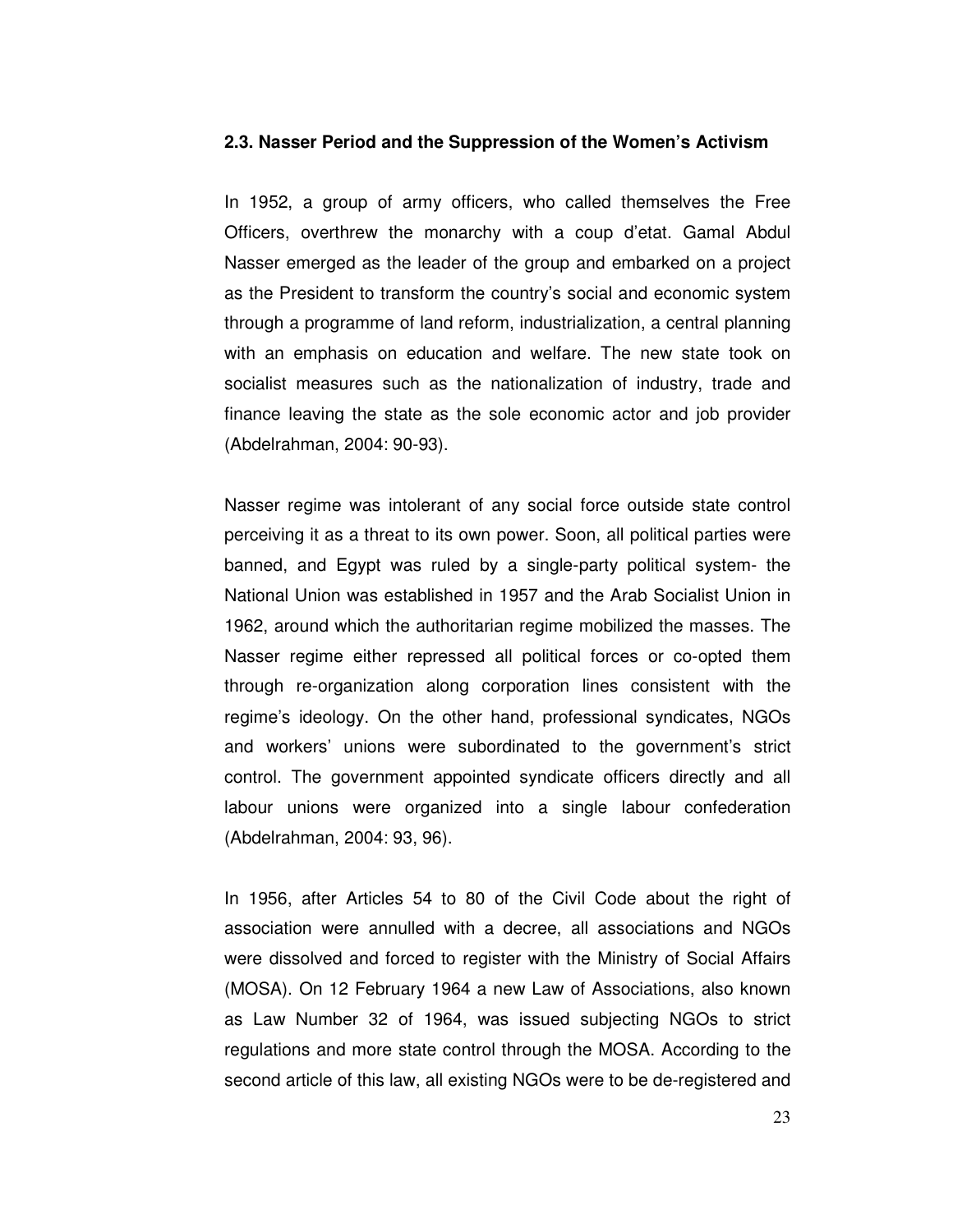re-apply for a license within six months. If they declined, they were to be considered dissolved automatically. Moreover, with the same article the MOSA's right to deny granting license to any NGO whose objectives were considered threatening to "the security of the Republic" and "social order" was reconfirmed. On the other hand, the MOSA was not to allow an NGO to be established if "the community does not need its services or if there are other organizations providing the same services in the area" (Article 8). Not only did this article give the state authorities an unclear criterion to deny registration to an NGO that "the ministry did not consider functional for its purposes", but also did it "ensure the singular, non-competitive nature of these organizations". Moreover, based on the Article 30, the Ministry could merge a number of NGOs if they were considered providing similar services in one community. In addition, all NGOs were required to inform the Ministry of the dates of their general assembly and board of directors meetings beforehand and send a copy of the minutes. According to Article 36, the MOSA, if necessary, had the right to call on general assembly to have a meeting. Another article, Article 33, gave the MOSA the right to "terminate any decision taken by the association's authorities if it violates (...) the law or the system of the organization (...) the public system (...) or the moral system". Also the Ministry had the right to judge certain acts committed by members of NGOs as criminal offences that could result in imprisonment for up to six months, such as conducting activities prior to official registration or different from the areas specified in the registered objectives, letting those who are not NGO members take part in the activities, falsifying the NGO records and raising funds by means that are not specified by law (Abdelrahman, 2004: 94, 129-131). This law helped the state to control and suppress NGOs for decades.

As part of the suppression of all the independent political groupings, there was also a clampdown on the women's activism (Badran, 1993: 139). However, Nasser's policies had much more diverse impacts on the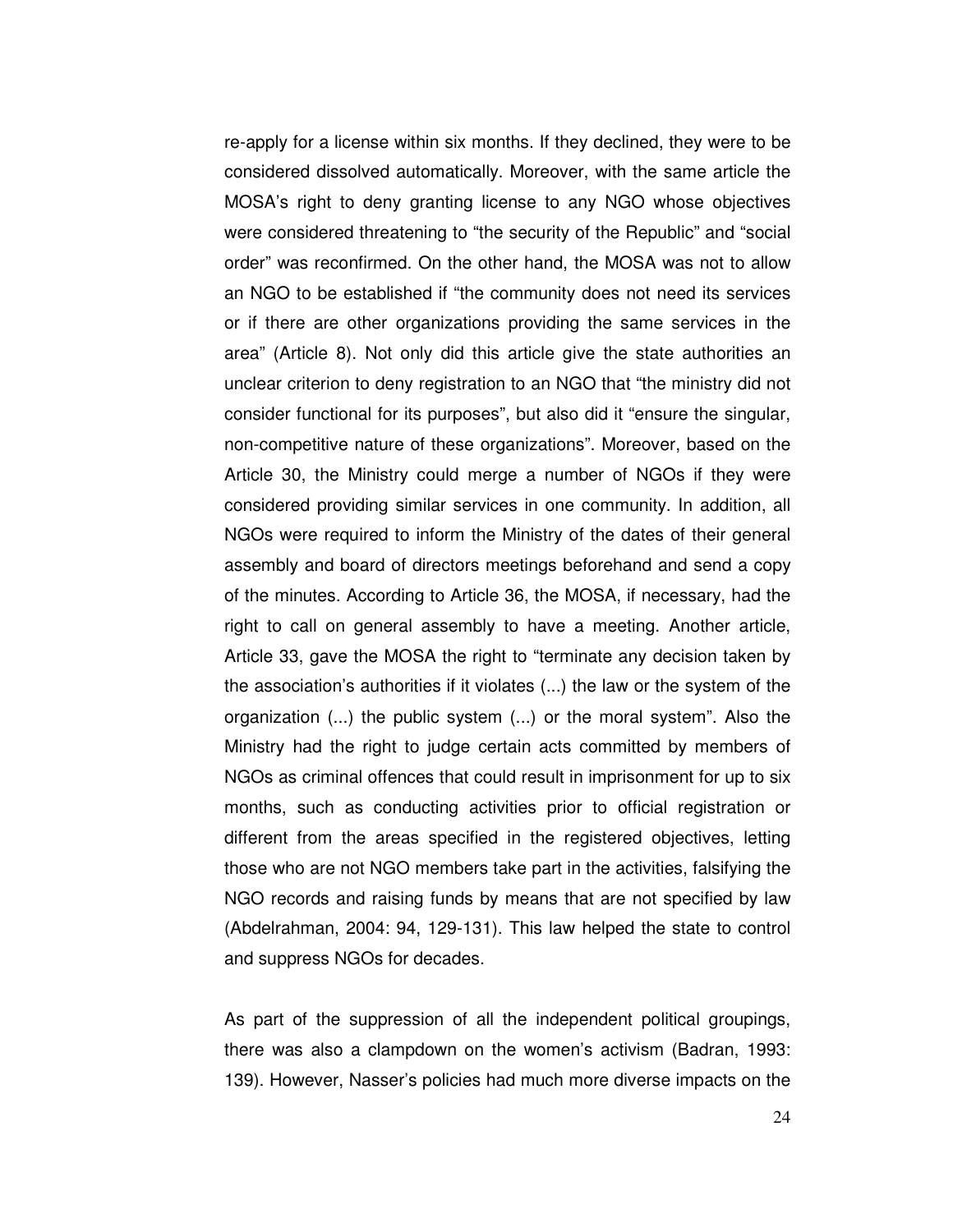women's situation and their activism. While the women's activism was suppressed, this was accompanied by important reforms whereby women's situation underwent great changes due to the new welfare state's commitment to social egalitarianism resulted in increased opportunities and rights granted to women (Badran, 1993: 139, Al-Ali, 2000: 66-67).

For Egyptian women, who were scorned by the pre-1952 states, the new welfare state offered explicit commitment to public equality for women. It contributed to the development of state feminism as a legal, economic, and ideological strategy to introduce changes to Egyptian society and its gender relations. In its own turn, state feminism contributed to the political legitimacy of Gamal Abdel Nasser's regime and its progressive credentials (Hatem, 1992: 231).<sup>17</sup>

Within this context, the 1956 constitution and its revised 1963 version declared that all Egyptians were equal irrespective of gender. In the meantime, labour laws were amended to guarantee state sector jobs for all university graduates while education at all levels was made free. Moreover, in 1956 women were granted the right to vote and run for political office (Al-Ali, 2000: 68; Ahmed, 1998: 209-210; Badran, 1993: 139). In addition, the state provided working women with supporting social services like maternity leave and child care, and the right to work in general (Hatem, 1994: 664).

As Badran (1991: 217) states it "the intentions of the state, however, were made clearer in its actions than its official discourse". Although women's organizations were able to continue their activities after the Revolution a while, the state came down against them, too. In 1953, when a proposed Electoral Law was under review, Duriyya Shafiq published Al-Kitab Al-Abiyyad Lil Huquq Al-Mar'a Al-Misriyya (the White Paper on the Rights of the Egyptian Women). When the women's

 $17$  While Hatem calls this state feminism, she notes that this concept of state feminism refers more to "ambitious state programs that introduce important changes in the reproductive and productive roles of women" than to "formal (legal and ideological) state commitment to women's rights" (Hatem, 1992: 231).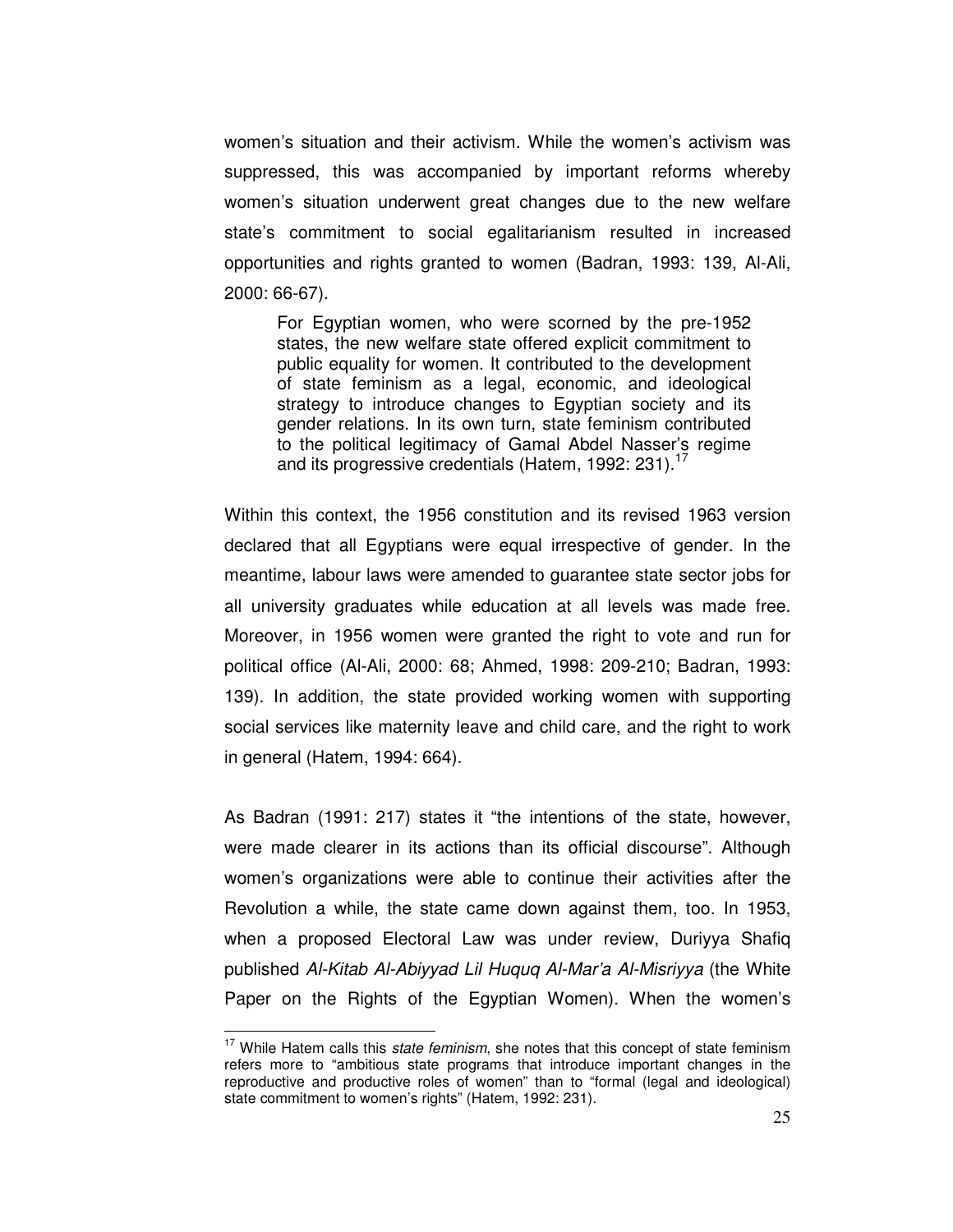suffrage was rejected, she held a sit-in at the Parliament and engaged in a hunger strike (Badran, 1991: 216). After starting another hunger strike in 1957 in order to protest against the occupation of Egyptian and Palestinian lands by Israel and, as she called, the dictatorship regime in Egypt, she was put under house arrest in her apartment (Al-Ali, 2000: 64). On the other hand, the same year women were granted the right to vote, the state started to ban women's organizations. The EFU was dissolved and allowed to work under the name of the Huda Sha'rawi Association as a social welfare society. Moreover, the EFU purged the membership of Saiza Nabarawi who was accused of being a communist, because of the pressure put by the government. In the meantime, feminists, following the achievement of women's suffrage, in order to raise awareness of poor women on their rights, formed a committee called Al-Lajna Al-Nisa'iyya lil Wa'i Al Qawmi Intikhabi (Women's Committee for Electoral Awareness) but it was closed down in a year. Around this time, Nabarawi, Aflatoun, and a broad coalition of women formed Al-Ittihad al-Nisa'i al-Qawmi (the National Feminist Union, the NFU). However, the government blocked this project by refusing to issue the organization with a permit, and closed it down in 1959. By 1959, Aflatoun was sent to prison, Rashid's feminist party was dissolved, and Nabarawi was silenced. In 1964, the formation of women's political organizations was banned while the Muslim Sisters was dissolved and Zainab Al-Ghazali was imprisoned. The Women's Committee for Popular Resistance was banned, the EFU youth group was dissolved for being seen as too leftist (Badran, 1991: 217; Badran, 1993: 140).

According to Al-Ali (2000: 67-68), these contradictory moves can be interpreted as that under Nasser women's issues were co-opted by the state and formulated as social welfare issues through the activities of the Ministry of Social Affairs. And although significant advances for women were made in the areas of education and employment, the conservative Personal Status Laws of the 1920s and 1930s remained unchanged and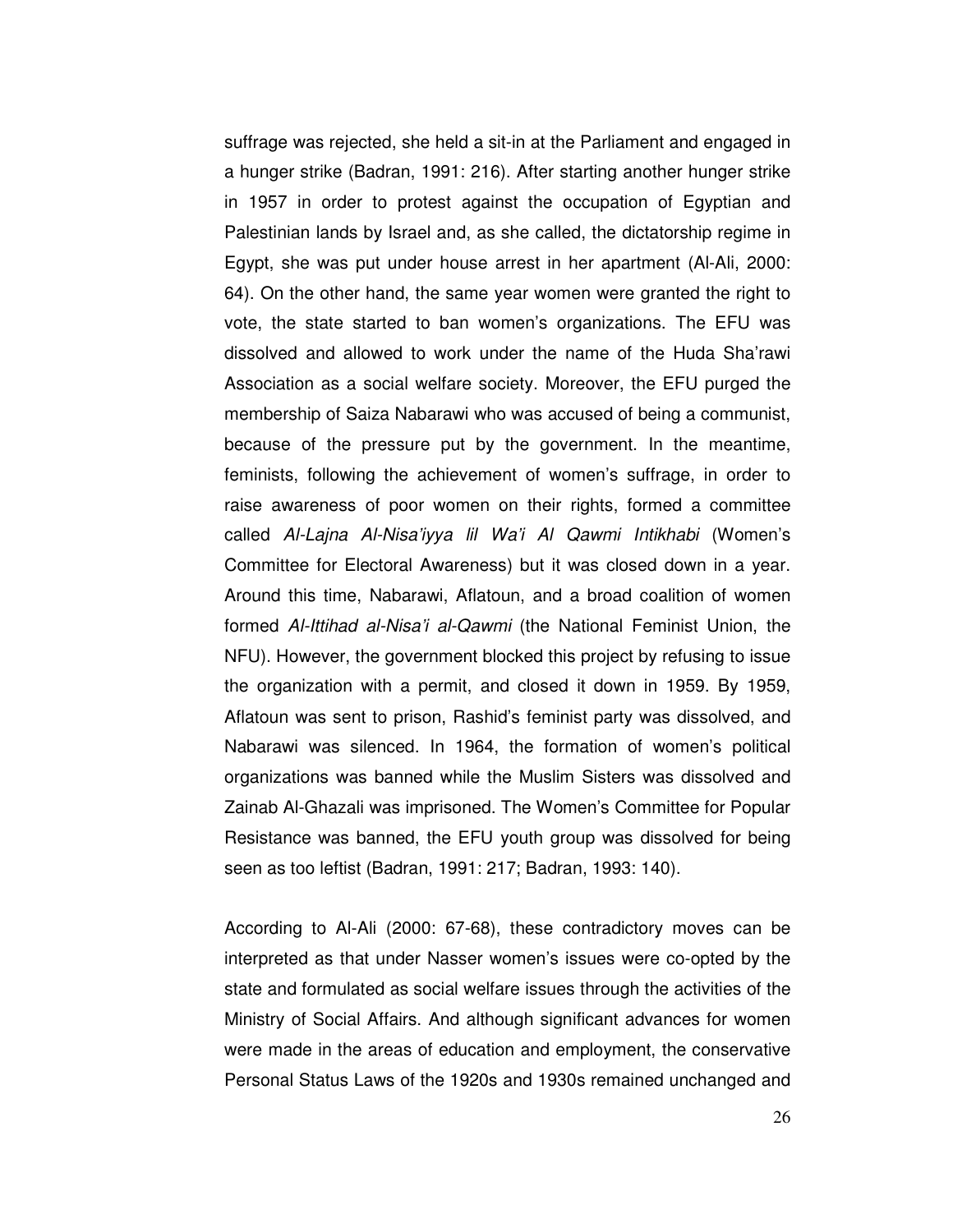in effect. These laws defined women economically dependent on men and denied them the right to initiate divorce (Al-Ali, 2000: 68, Hatem, 1992: 232).

In short, state feminism under the Nasser regime produced women, who were economically independent of their families, but dependent on the state for employment, important social services like education, health and day care, and political representation. While state feminism created and organized a system of public patriarchy, it did not challenge the personal and familial views of women's dependency on men that were institutionalized by the personal status laws and the political system (Hatem, 1992: 233).

However, Al-Ali (2000: 71) and Badran (1991: 215) both point out that a new generation of feminists took advantage of the opportunities opened up by the Nasserite state in education and work and gained their intellectual, social and professional skills in this era. "In this atmosphere of repression, feminists sharpened survival skills that would be useful in the battles they would encounter in the 1970s and 1980s" (Badran, 1991: 215).

# **2.4. Sadat and the Infitah Period**

Under Sadat, the Egyptian state underwent significant changes. First of all there was a shift from socialism and anti-western approach to Infitah (open-door) capitalism and pro-western policies as well as from Pan-Arabism to a focus on "Egyptianism" (Badran, 1991: 221).

In the sphere of economy, the state withdrew from the social equality and equal opportunity policies. The priority was given to the private sector and Western and Arab investment in the hope that this would boost the economy. However, that led to an increasing gap between the poor and rich. On the other hand, the new regime allied with the West and the U.S.A and international organizations such as IMF and the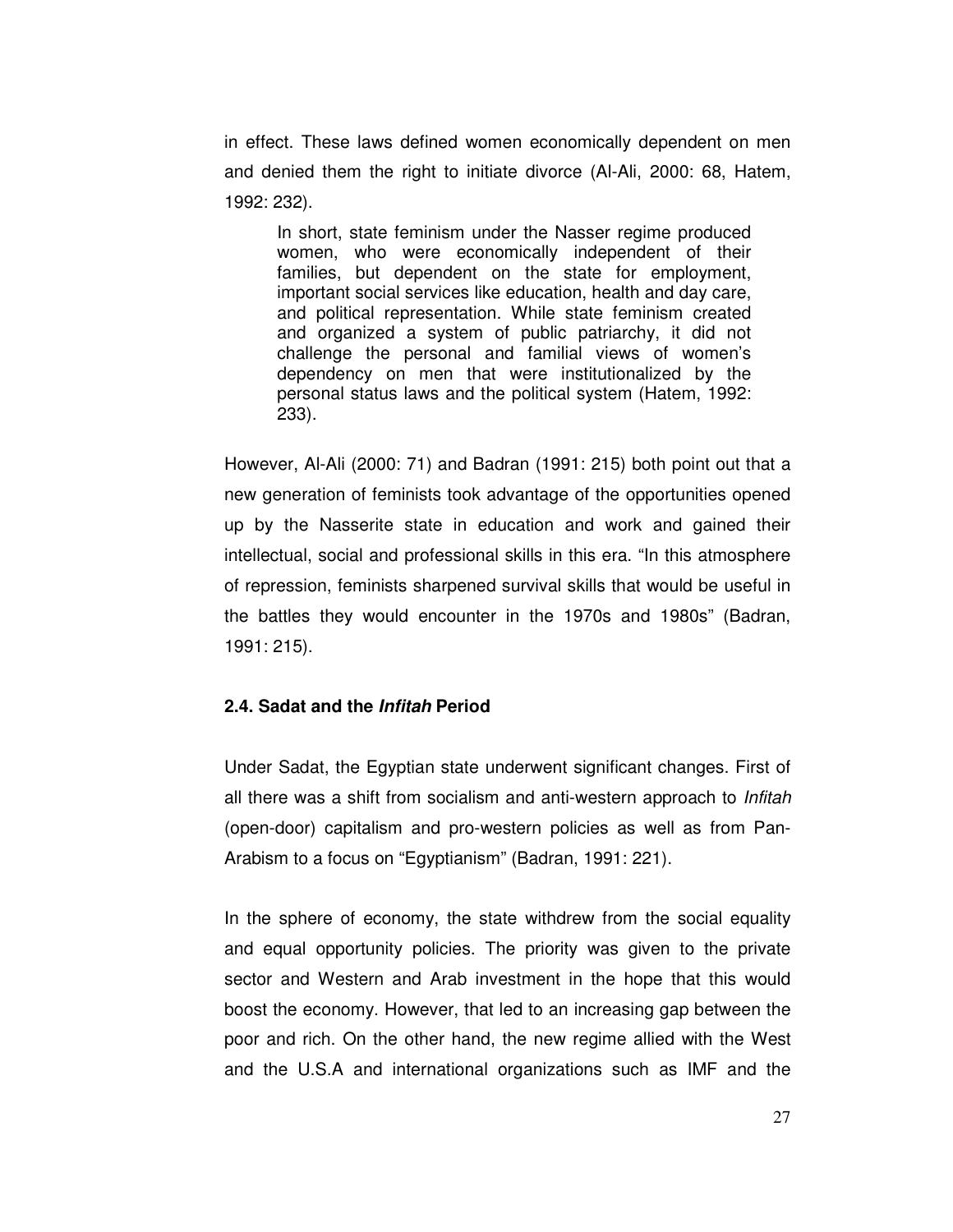World Bank (Al-Ali, 2000: 71). Meanwhile the official commitments to gender equality under the former regime were abandoned as well. Along with the *Infitah* policies and state's reduction of investment in public services and job creation, lower-middle-class and working class women started to suffer from reduced employment opportunities and poor working conditions (Al-Ali, 2000: 71-72).

This was also a period of acceleration of "Islamic fundamentalism". After the 1967 war with Israel, it began to become more visible mainly among university students of lower middle class who mostly had come from the rural areas (Badran, 1993: 140). The Sadat regime initially cooperated with the Islamists for pragmatical reasons. It wanted to gain support and legitimacy through manipulating Islamist groups and using a religious tone while, at the same time, aiming to weaken leftists and Nasserites. This, in turn, led to an increasing Islamist revival that led to Sadat's assassination by a Muslim fundamentalist in 1981(Al-Ali, 2000: 73).

On the other hand, under Sadat, in line with the Infitah policies, the state started to loosen its tight control over the society, social forces and political groupings "in an attempt to impress his new allies". The reestablishment of political parties was allowed as a sign of the new regime's economic and political liberalization. However, authoritarian laws including emergency measures after the 1977 food riots and the introduction of the law of aib (shame) that banned any criticism of the regime labelling it unethical, and the arrest of all Sadat's opponents both from the political parties and professional syndicates made it clear that "Sadat's marginal concessions to political freedom were no more than a facade that masked the continuation of Nasser's strategies of co-opting or repressing the most active social forces which posed a threat to the hegemony of the regime" (Abdelrahman, 2004: 99).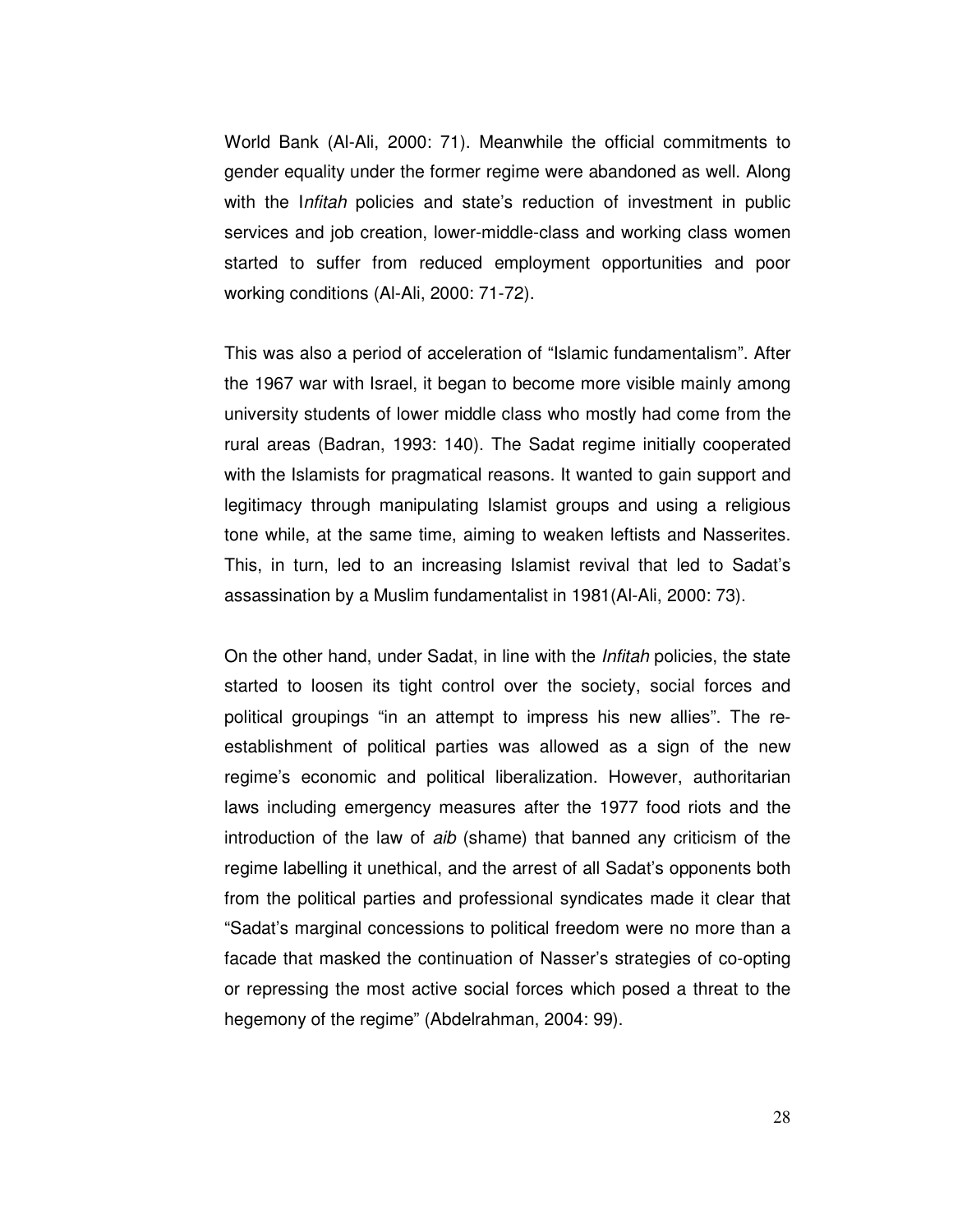In this era, while the state allowed a space for political and social groupings, it continued its control by dividing them into separate categories and classifying the women's and youth organizations "auxiliary mass organizations". These "auxiliary" organizations lacked the independence and the ability to determine their own goals as others did (Hatem, 1994: 665).

This suggests that the political parameters set for the only women's organization were more illiberal than those for any other group. While the different mass organizations and their adult members were free to determine their programs and representatives, members of the women's organization were denied these choices and singled out for the special status of "permanent wards of the state". The special relationship of the women's organization to the state did not change. Thus the measures taken to further pluralism did not signal a greater margin of political liberty for women's organizing efforts. Interestingly, the politically-active members of the women's organization did not challenge this arrangement, but accepted it as giving them the status of junior partners of the state. (Hatem, 1994: 666).

Moreover, with Law no. 2 of 1977, the state placed further restrictions on women's political groupings by outlawing political parties to be formed on the bases of religion, geography, or class, or those that discriminated on the bases of gender, origin, religion or doctrine (Hatem, 1994: 666).

Also, at the beginning of this period, in the new constitution promulgated in 1971 a dichotomy between women as "(public) citizens and as (private) family members governed by the Shari'ah" was stated. In Article 40 of the 1971 constitution, it was stated that "Citizens are equal before law; they are equal in public rights and duties, with no discrimination made on the basis of race, sex, language, ideology or belief". On the other hand, it declared that "The State guarantees a balance and accord between a woman's duties towards her family on the one hand and towards her work in society and her equality with man in the political, social, and cultural spheres on the other, without violating the laws of the Islamic Shari'ah". According to Badran (1991: 222-223), although this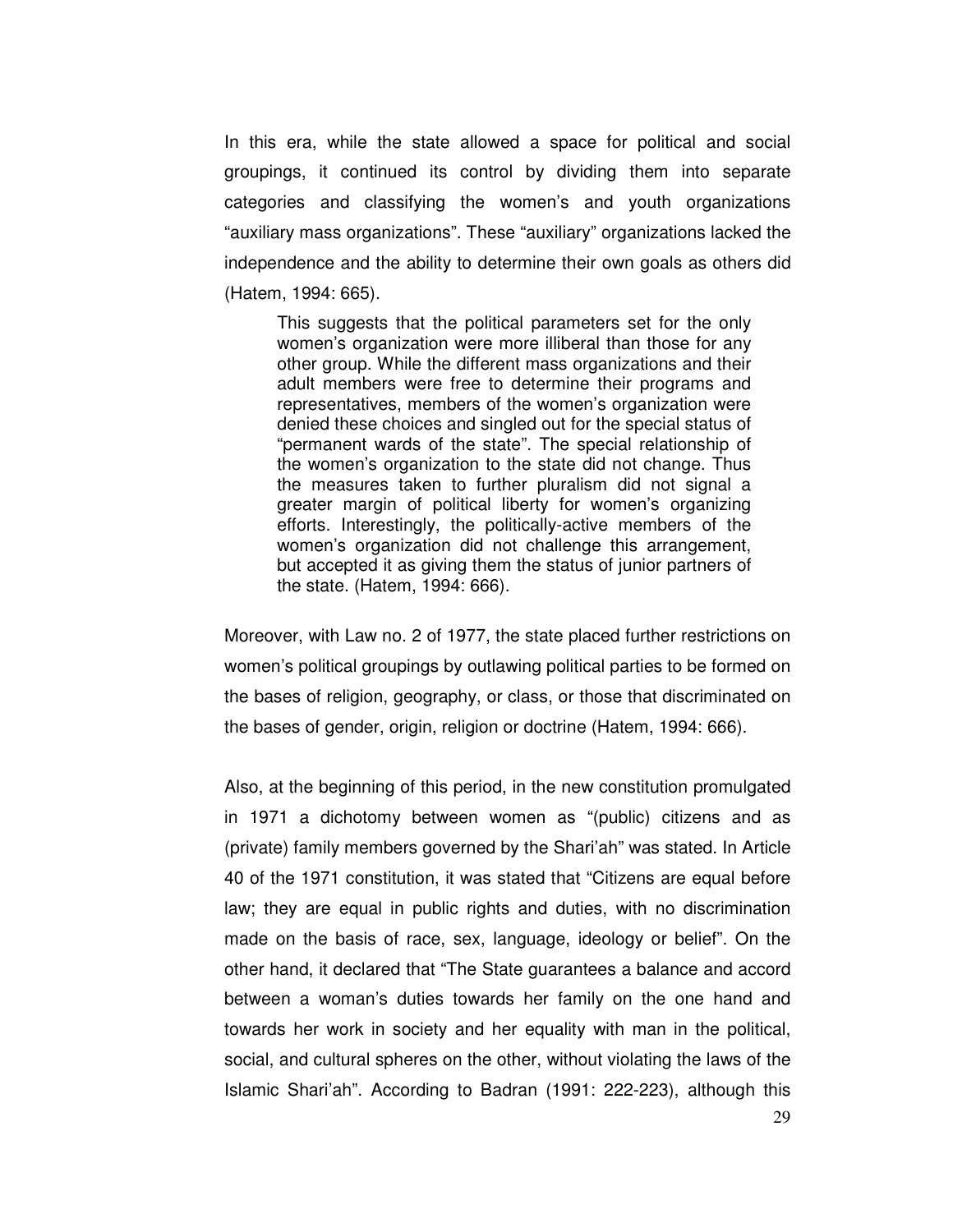declaration of no discrimination on the basis of sex seems to be a step forward, when interpreted in the light of other one, it rendered women's right to the full citizenship subject to male control.

Badran (1991: 224) argues that women were under enormous contradictory pressures in this era. The state was propagating an ideology that "curtailed women's public roles encouraging a retreat into the home" in different ways instead of promoting full citizenship as done under the Nasser era. "Yet, paradoxically, it was under Sadat that the Personal Status Law was reformed in favour of women's rights" (Al-Ali, 2000: 71).

Under Anwar Sadat's wife Jihan Sadat's push for that presidential decree, for which it came to be known as "Jihan's Law", and due to Sadat's parting the ways with the Islamists, the Personal Status Law (PSL) was amended in 1979 for the first time in fifty years. The PSL of 1979 granted women the right to initiate divorce, added protection in case of divorce, such as divorced mothers' right to the family home until their children grew up and placed restrictions on polygyny. Moreover, in 1979 the government enacted another law that guaranteed women thirty seats in Parliament. In 1979, again under the significant influence by Jihan Sadat, Family Status Law that reaffirmed woman's right to divorce, raised the legal age for marriage from sixteen to eighteen and gave her the right to travel without the husband's permission was amended (Al-Ali, 2000: 73-74; Badran, 1991: 224). However, Hatem (1994: 668) argues that these changes did not diminish male privilege. In the case of the seats accorded to women, they were added to the original number of the parliamentary seats that did not threaten the male candidates' situation. As for the personal status law, women were not granted an unconditional right to divorce, polygyny was just added to the list of conditions they could file for a divorce on grounds that this was a source of harm to her.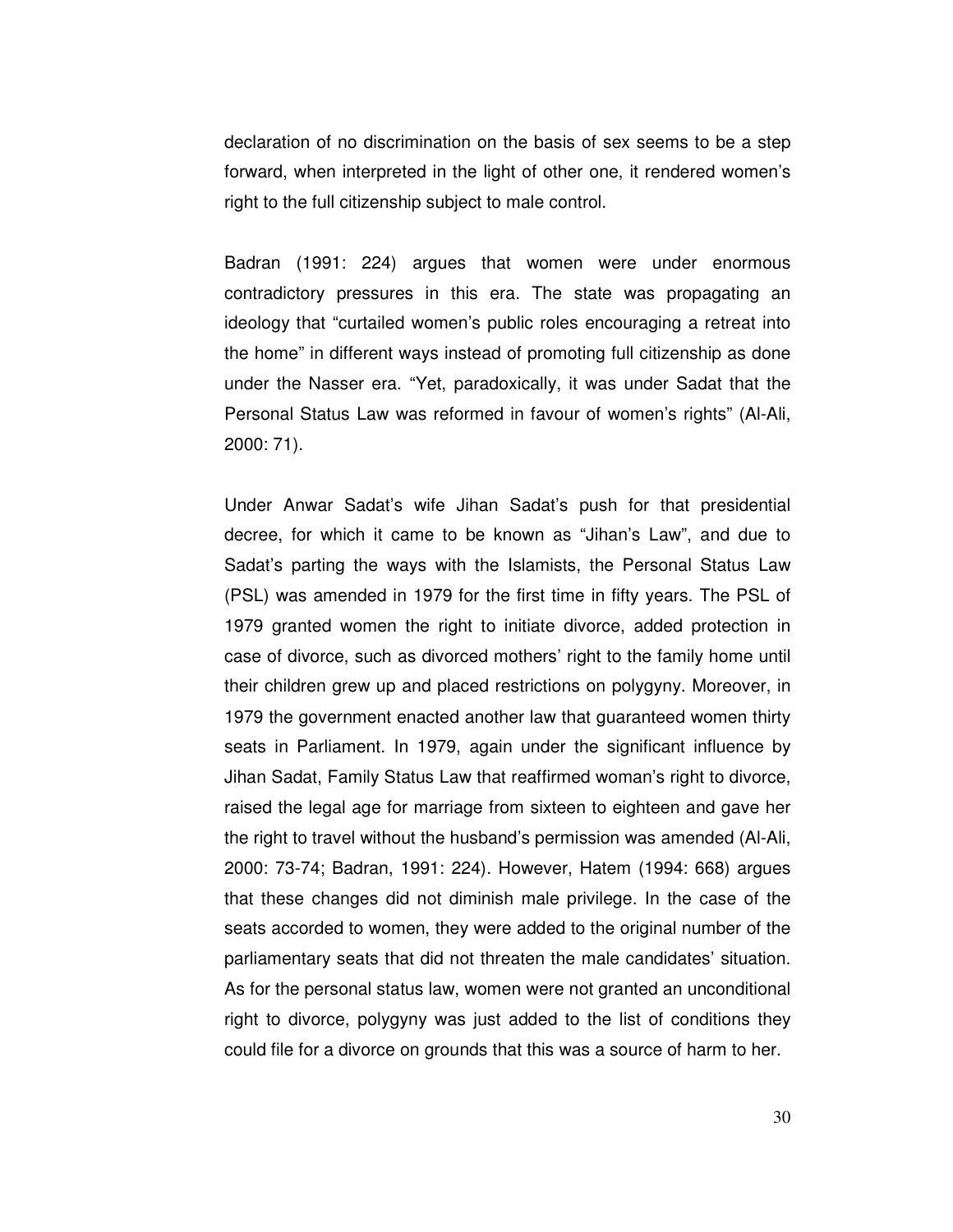These amendments are interpreted as tactical moves by Margot Badran (1991: 222):

Meanwhile, the advocacy of women's causes espoused by Jihan Sadat and inspired by the UN Decade of Women (1975-1985) was encouraged by the state. However, the more independent and radical feminism promoted by Nawal Al-Saadawi and others was contained. This has been interpreted in part as a result of Jihan Sadat's drive, and her ability as the president's wife to style herself the supreme advocate of women's causes in Egypt and so to keep competing feminists out of the limelight. However, on another front, the government could not tolerate independent feminist activism because of its need to appease conservative Islamist forces.<sup>18</sup>

In that view, Al-Ali (2000: 74) agrees with Badran:

 $\overline{a}$ 

Women basically lacked independent representative organizations of their own and were dependent on the regime's particular needs. The beginning of the UN Decade for Women in 1975 caused the regime, which was searching for stronger ties with its new allies, particularly the United States, to promote gender issues. Despite the progressive laws of 1979, the state lacked an overall programme to ensure women's rights and did not encourage independent feminist activism.

Mervat Hatem (1992: 243) further argues that the law, which was passed by a presidential decree to overcome the criticisms, was attacked by both the Left and the Right. While the Right argued against it claiming that it contradicted the Shari'ah, the Left was bothered with the way it was passed, claiming that it was an example of state authoritarianism.

This placed political women mobilized by the Left and the Right in a difficult position. Their support for the badly needed changes introduced by the law was pitted against some important ideological and political principles they were

<sup>18</sup> Under Sadat, Safinaz Kazim was imprisoned three times in 1973, 1975, and 1981 (Badran 1996: 223). In this era, Nawal al-Saadawi appeared to discuss such taboo issues as clitoridectomy, female sexuality and double standards against women's sexuality prevalent in the society, patriarchy and obsession about female virginity in her book al-Mar'a wa al-Jins (Women and Sex) that came out the year after Sadat came to power and in her subsequent writings. However, she lost her job at the Ministry of Health and went into self-imposed exile afterwards (Badran, 1993: 140-141).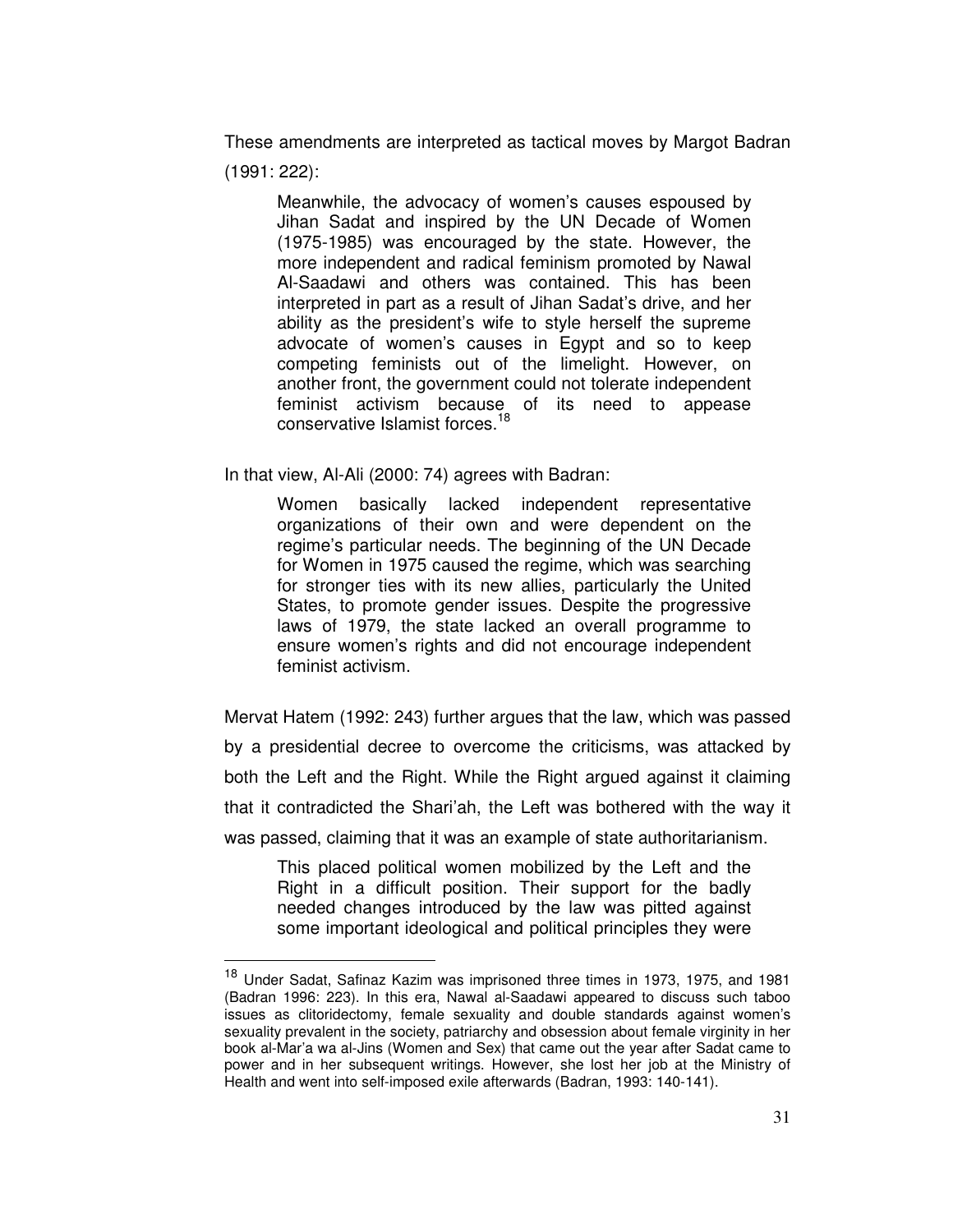committed to. Those who chose to defend the law were bothered by what the opposition said it represented politically. For others more swayed by the ideological arguments, it was equally troubling to denounce the modest and badly needed changes it introduced. In other words, the law created ideological dissonance among women. It failed to bring the regime the unqualified support of this important constituency (Hatem, 1992: 243).

In brief, during Sadat era women were caught between the regime's and Islamists' pressure. While the regime allied itself respectively with Islamists and the Western powers, it first enacted some conservative laws in search for legitimacy, then, after parting the ways with Islamists, it amended the Personal Status Law and accorded women thirty seats in the Parliament due to the need for international support and the beginning of the UN Decade for Women in 1975. However, When Sadat era came to an end with his assassination, women still lacked independent organizations of their own and there was still not a general state programme to promote women's rights (Al-Ali, 2000: 74).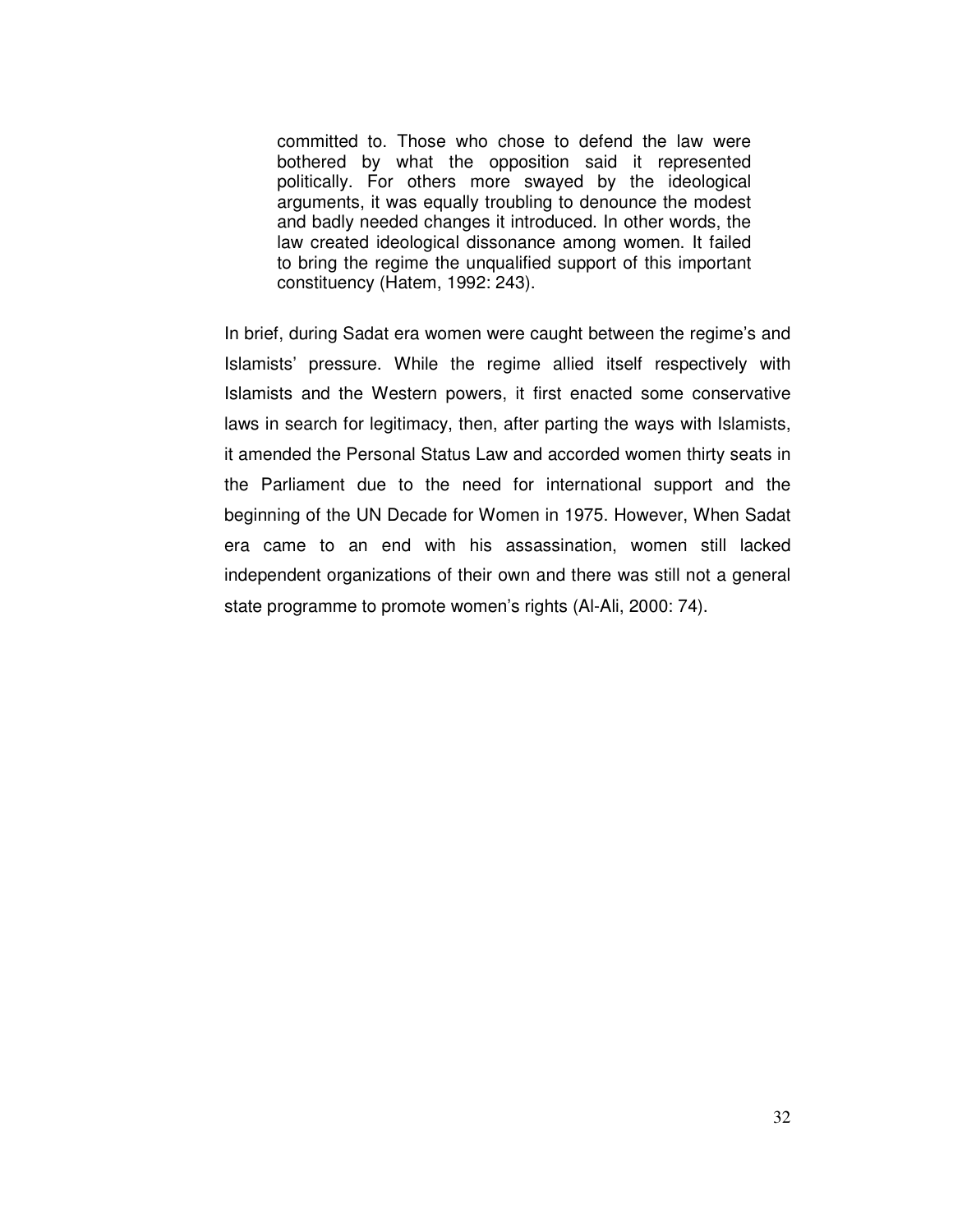# **CHAPTER 3**

#### **THE RE-EMERGENCE OF WOMEN'S ACTIVISIM**

In this chapter, I will examine the relations between the state and women's organizations, which have mushroomed after the 1980s, by focusing on the political developments of the era and the civil society in general under Mubarak regime. Within this framework, laws regarding the freedom of association and women's rights will be explained while the detailed examination of the factors shaping the relations between the state and the women's NGOs, achievements and demands as well as the steps undertaken by the state under Mubarak is given.

### **3.1. Mubarak Period and the Political Background**

A week after Sadat's assassination in 1981, vice-president Hosni Mubarak was elected President. When he came to power, Egypt was in ideological, socioeconomic, and political disillusionment. The 1967 defeat put an end to the dream of Arab power, nationalism and unity. Sadat's peace treaty with Israel caused Egypt to be isolated from the Arab world and created dissent in the country (Kassem, 2004: 26). On the other hand, the Infitah failed to stimulate economic growth and resulted in growing disparity between the poor and rich, a consumption boom and increasing unemployment (Kassem, 2004: 26; El-Mikawy, 1999: 41). So, when Mubarak came to office, he had to deal with economic problems on the one hand and democracy on the other.

"The early years of the Mubarak regime were characterized by a search for stabilization and consolidation" (Al-Ali, 2000: 75). At the international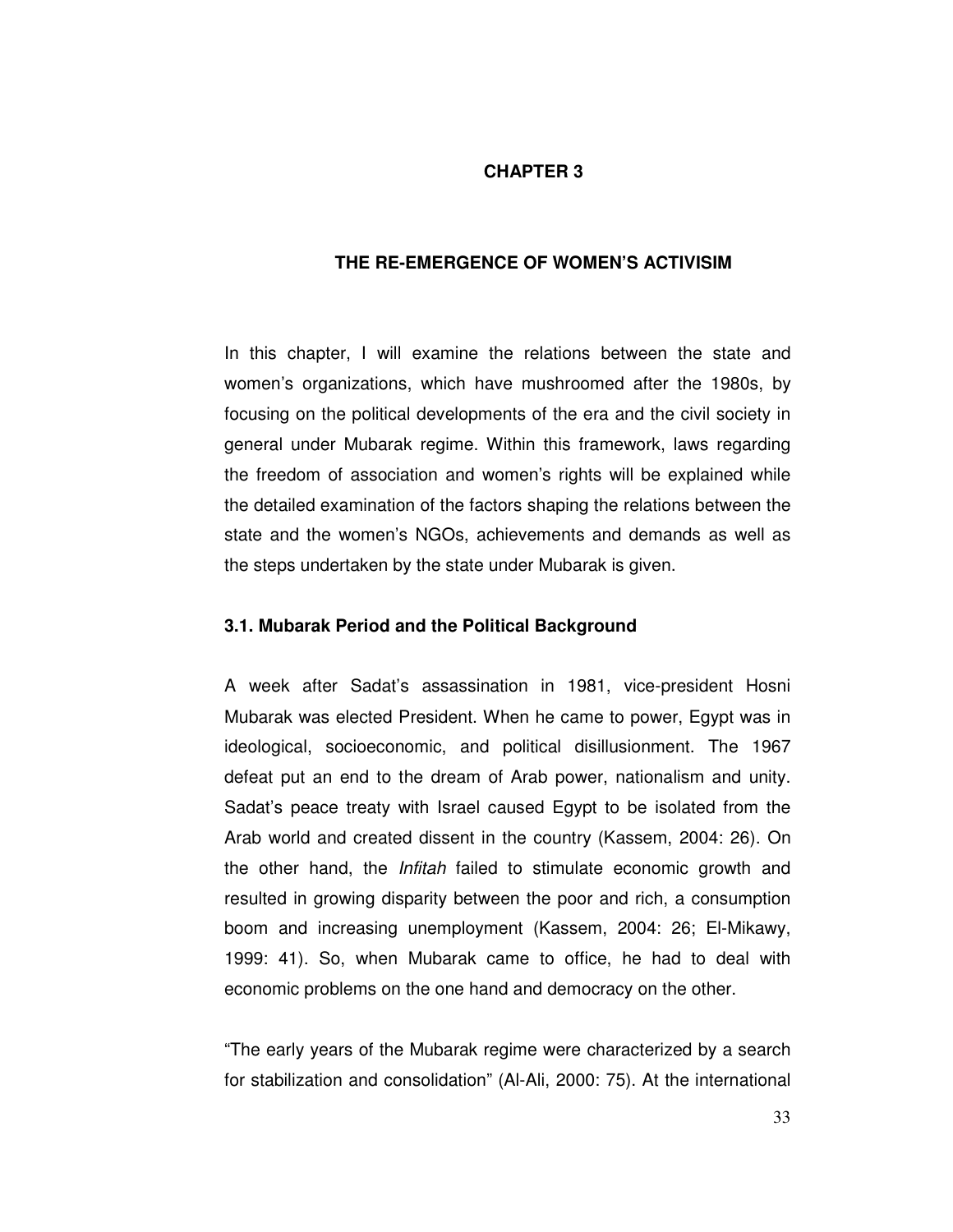level, Mubarak managed to re-establish the Egypt's ties with the other Arab states and eventually started to take on a mediating role in the region (Karam, 1998: 69). At the national level, he released hundreds of political detainees imprisoned by Sadat and lifted bans on opposition papers such as al-Da'wa and al-Ahali. Moreover he started to meet with the opposition leaders to discuss the controversial issues (El-Mikawy, 1999: 42). In that sense, the new president "portrayed himself as a prominent advocate of democracy" (Kassem, 2004: 43).

However, Mustapha Kamil Al-Sayyid (1995: 281) interprets this "democratic" approach shown by the new president as a tactic required by the conditions:

…a return to the single mass organization of the 1950s was not practical in 1981 because that formula had been discredited in the eyes of the public and ruling groups since the military defeat of June 1967. The ruling elite appreciated the diplomatic and economic benefits that the regime could achieve through the maintenance of a liberal façade, believing this would induce Western governments and investors to be more sympathetic toward the country. In addition, a liberal political formula offered the additional advantage of isolating the more radical opposition groups intent on continuing the armed struggle against the government because most other opposition groups had aspired to this formula during the last years of Sadat's rule. Thus, Mubarak must have thought that a little dose of political liberalization would not seriously threaten the stability of his government, but rather would ease tensions caused by his predecessor's harsh methods of dealing with the opposition.

Eventually he allowed the political parties again. On the other hand, while he pointed out his government was determined to suppress all forms of "religious extremism", he allowed the Muslim Brotherhood to participate in the elections in 1984 and 1987 parliamentary elections by forming alliances with other political parties (Karam, 1998: 69-70). Finally in the parliamentary elections held in 2005, the independent candidates of the Muslim Brotherhood won 88 seats that make up 20 % of the total.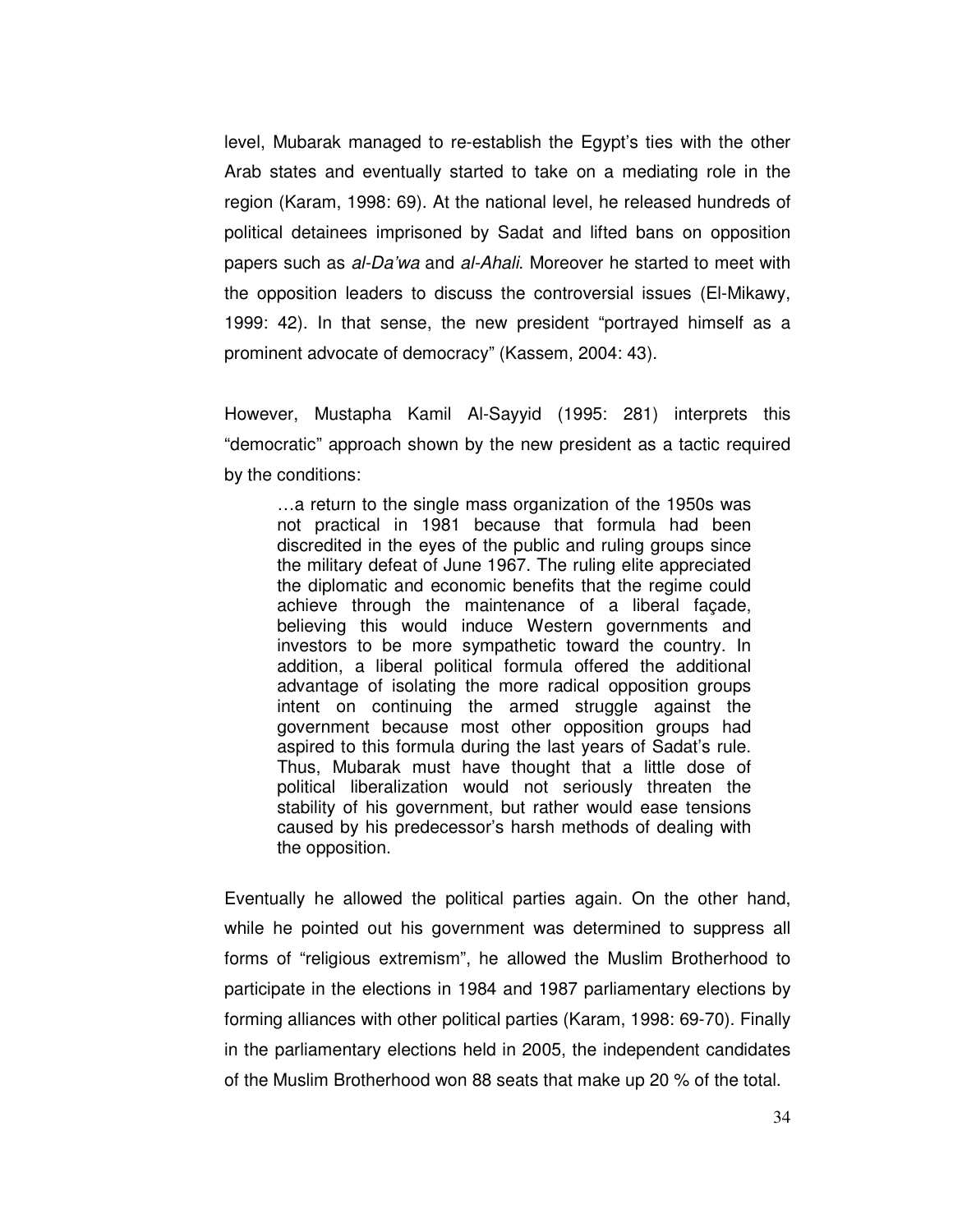This has been interpreted in a way that Mubarak tried to manipulate the Islamist groups for his own benefit, like his predecessors. On the one hand, Mubarak was trying to encourage the moderate Islamist groups as a means of countering the radical Islamists by allowing the Muslim Brotherhood to participate in the elections by forming alliances with other parties, on the other hand, he tried to encourage the secular opposition both on the left and the centre-right as a tactic to prevent radical religious groups from gaining dominance over others (Abdelrahman, 2004: 114; Karam, 1998: 72). He was also taking repressive measures against Islamists. However, at the beginning of the 1990s Mubarak's continuous repressive measures against the radical Islamist groups intensified their violent actions against both civilians and state representatives and more repressive and violent measures culminated in more violence by the Islamists (Abdelrahman, 2004: 114).

The regime's stance on political Islam is currently very vague (Abdelrahman, 2004: 114). On the one hand, while the radical groups are suppressed as mentioned above, Islamic associations are given greater freedom in their decision-making and activities (Karam, 1998: 74). On the other hand, the regime tries to contain the more moderate Islamists by promoting an image of an accurate interpreter of Islam through media and the Al-Azhar (Abdelrahman, 2004: 114). Furthermore, in order to ease the pressure, the state takes a more conciliatory approach on certain issues. For example, President Mubarak has approved the censorship and the banning of some literature, poetry or political books, which have been claimed to not conform to Islamic requirements (Karam, 1998: 74). In this ambiguity and complexity, as Karam (1998: 75) puts it "Mubarak's state regime seems to be caught between trying to moderate and control a vaguely defined and borderless "extremism", whilst at the same time trying not to alienate the generally growing conservatism in the country".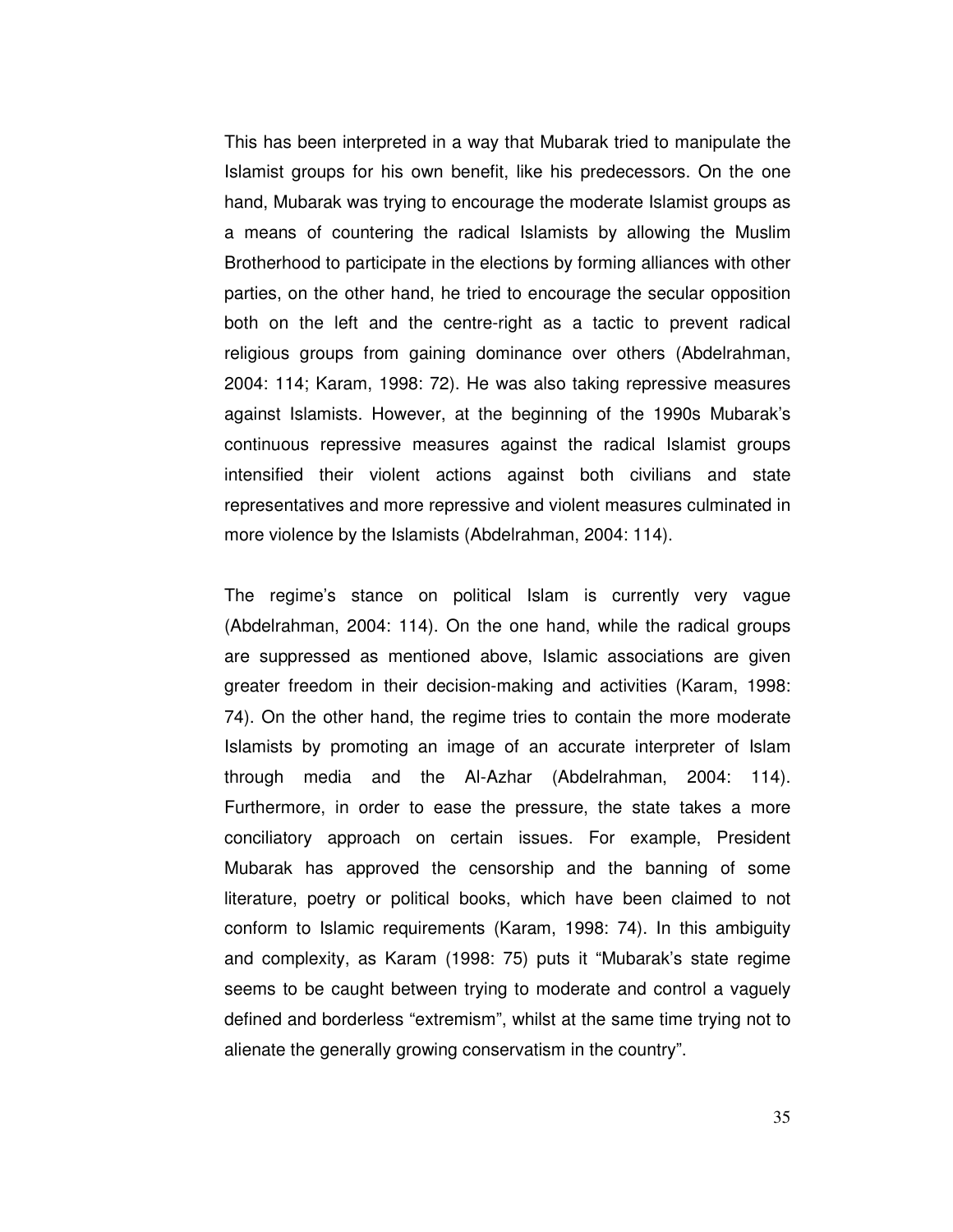The last important feature of the Mubarak regime is the laws, some of which it inherited from the past rulers and enabled the regime to restrict the liberties more and more. One of these laws is Emergency Law, which was first enacted under Sadat and extended under Mubarak in 1981 after Sadat's assassination and have continued to be renewed every three years (Kienle, 2000: 15, 89). On the other hand, the amendments made on the Penal Code in 1992 allowed the authorities to judge what constitutes the encouragement of terrorism and pursue people suspected of getting involved in such activities. Along with the Law of Associations, these laws "further strengthen its repressive capacity vis-à-vis associations" (Al-Sayyid, 1994: 283-284).

# **3.2. Civil Society under Mubarak**

 $\overline{a}$ 

Civil society in Egypt has witnessed a significant proliferation in the last two decades and there have emerged numerous organizations. The most recent data shows that there are twenty-three trade union federations, twenty-five professional associations, seventeen political parties besides thousands of NGOs although there are no certain figures on their number (Kienle, 2000: 34; Kassem, 2004: 104)<sup>19</sup>. According to the latest MOSA estimate, the number of NGOs is around 15.000. However, independent studies put different figures at around 20.000 and 28.000 including the NGOs that are not registered with MOSA or registered under another legal category (Abdelrahman, 2004: 121).

In spite of its size, "civil society remains as weak an entity under Mubarak as under his predecessors" (Kassem, 2004: 104). Law No. 32 of 1964, enacted in Nasser era, enabled Mubarak regime to exercise vast power over CSOs by preventing the founding of or allowing disbanding of an organization. Restrictions mostly applied to an existing

<sup>&</sup>lt;sup>19</sup> Co-operatives, syndicates and trade unions are governed by different set of laws from those regulating the NGOs and not considered to be NGOS (Abdelrahman, 2004: 121, Al-Sayyid, 1994: 272).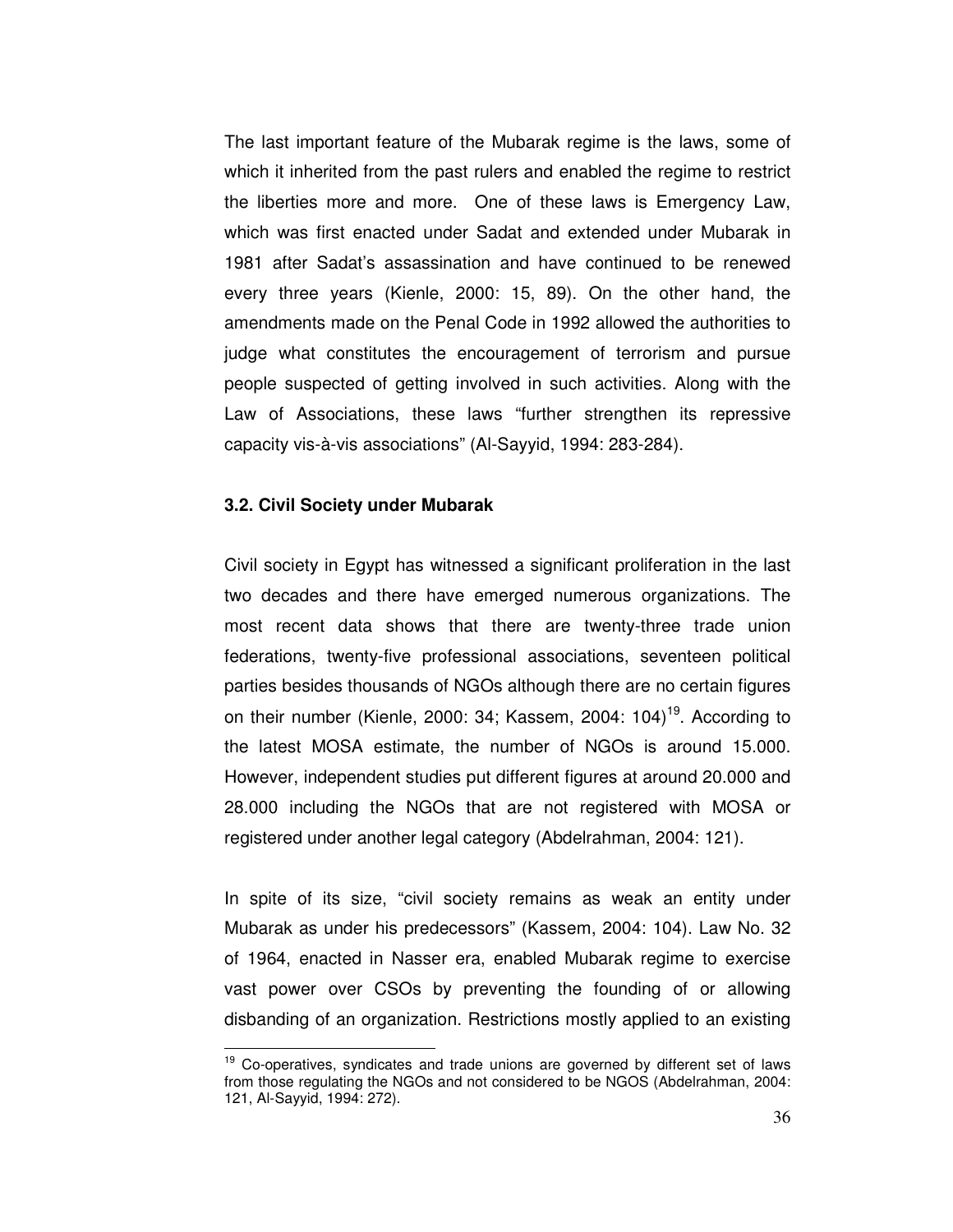or a planned association addressed issues of "a delicate or thorny nature" (Kienle, 2000: 33-34). The regime did not try to restrict the activities of development associations since they were usually formed by civil servants and complementary to official policies where state resources proved insufficient (Kienle, 2000: 34). What was perceived as a threat and tried to be kept under control was the independent human rights organizations whose emergence in the 1980s was a relatively new phenomenon (Kassem, 2004: 105).

Human rights organizations, "which from the regime's point of view were of a disturbing kind" (Kienle, 2000: 122), have been under more hostility by the regime (Kassem, 2004: 119).

According to Kassem (2004: 117), what makes the human rights organizations controversial as much "stems from the regime's perception of what constitutes human rights and its inability to comprehend attempts by civil society groups to defend them. Put simply, it is an issue in which definitions and viewpoints invariably differ".

With wider restrictions on the liberties in general, Kienle (2000:5) explains the regime's illiberal measures (i.e. torture, trials of civilians by military courts, death sentences) and the association of human rights organizations with terrorist groups in "government rhetoric" with the fear of losing its control:

At the same time, the economic evolution affected the evolution of liberties because the regime lost, or was afraid to lose, control over a number of activities and actors previously directly dependent upon it. Those measures which sought to liberalize the economy limited the influence of the regime over the running of part of the economy. In both cases, it seems that the regime sought to compensate, even overcompensate, for this loss of control by new restrictions on liberties.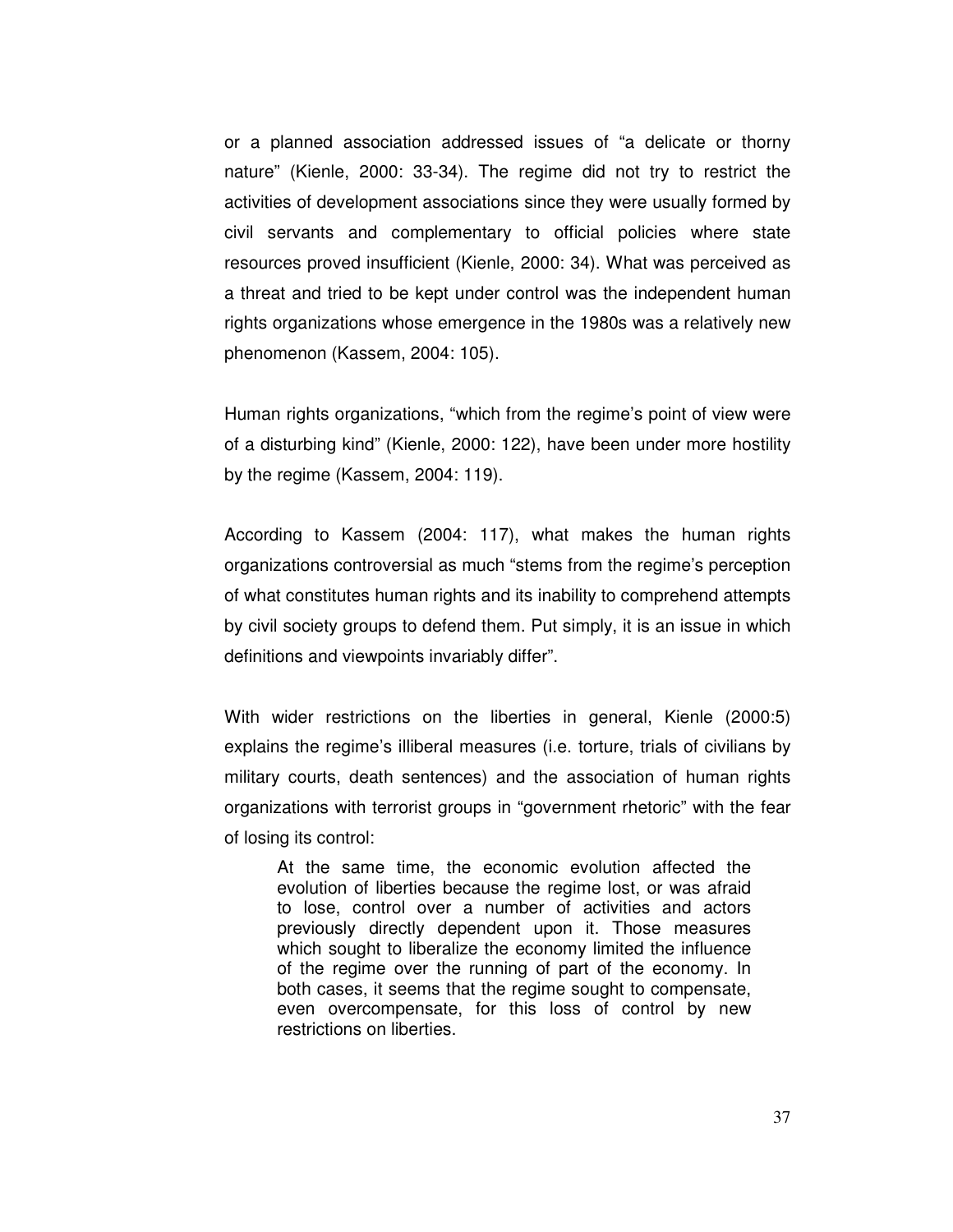In the late 1980s, there emerged first independent human rights organization in Egypt, the Egyptian Organization for Human Rights (EOHR), which constitutes the best example of the hostility shown by the State towards human rights organizations. Although the EOHR was founded in 1985, it was refused registration by the MOSA on the grounds that there was another organization working in the same field, and therefore the EOHR's existence was not needed (Kassem, 2004: 119-120). The organization, despite the on-going harassments by the state, continued to function in the 1990s without a legal status "thanks to the weight of its uninterrupted existence for more than a decade and its reputation abroad" (Kienle, 2000: 122). Moreover, in July 2000, the closure of the Ibn Khaldoun Center and arrest of its director, Sa'd al-Din Ibrahim demonstrate the continual of the harassment and denigration campaigns and the repressive measures taken by the regime (Kienle, 2000: 122).<sup>20</sup>

In the late 1990s, the relations between the regime and human rights organizations began to deteriorate again and "a campaign of denigration and harassment" against these organizations was launched by the regime<sup>21</sup>. They were accused of publishing "false" reports, working for foreign interests and being "instruments in the hands of the terrorists" (Kienle, 2000: 96) by the Minister of Interior several times. Moreover, new laws were enacted to further regulate their activities. In 1998 a new law amending the company law was enacted to prevent companies from activities similar to those of private voluntary associations (Kienle, 2000: 97).

 $20$  There are no official figures on the number of NGOs that have been closed down, denied registration or of which board of directors has been dissolved by MOSA. However, Abdelrahman, based on the field research he conducted, proposes that 48 NGOs were dissolved permanently or to replace their board of directors with the MOSA-appointed ones in 1995 alone. Twenty-six were denied registration, six of which for "security reasons" (Abdelrahman, 2004: 136).

 $21$  Because of the confrontation with the state as these examples show, to escape the scope of this law, some associations were established as companies (Kienle, 2000: 34) or preferred to operate without being registered (Kassem, 2004: 120).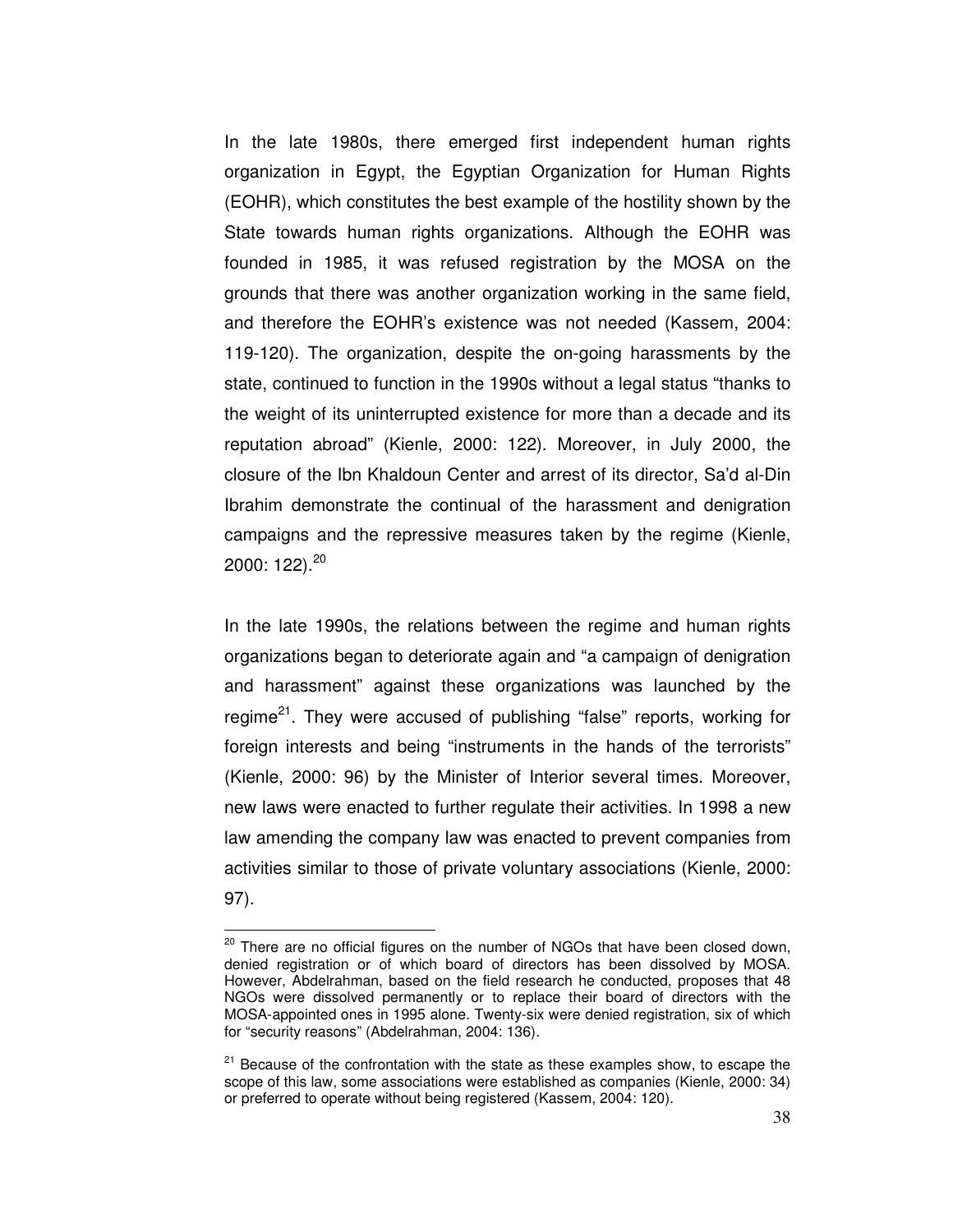In May 1999 to replace the Law No. 32 of 1964, a new law, Law No. 153 was enacted to regulate the activities of the associations and NGOs, after a long period of public debate. Before the enactment of the law, a one-year campaign was carried out by a broad alliance of NGOs, including human rights and social development NGOs, which was formed against the law. This was followed by a Declaration of Principles signed by sixty-seven NGOs and civil society organizations to defend the right to freely form NGOs, independent political activities and demand a democratic environment in which they would act freely. This gave way to holding meetings between Merwat el-Tellawi, the Minister of Social Affairs, and the NGO representatives. They drafted a blueprint of the bill and presented it to the authorities (Fouad, Ref'at, Murcos, 2005: 101, 108-112). However, "civil society received a surprise on May 14, 1999 when the Council of Ministers approved the bill on associations, which did not correspond to what had been agreed upon by the Drafting Committee…creating a strong feeling of being deceived" (Fouad, Ref'at, Murcos, 2005: 113).<sup>22</sup>

With regard to the new law, Kienle (2000: 118) argues that "[I]n its final form, Law No. 153 did not necessarily further reduce the freedom of association but clearly failed to extend it to the degree that many Egyptians had hoped". Under the new law, associations were prevented from pursuing activities which threatened "national unity", were contrary to "public order", or activities that were political in nature, those that fell into the realm of political parties, trade unions or professional syndicates, or aimed at economic benefit. According to him, the major difference between the former and new laws was the replacement of the

 $22$  A group of NGO representatives declared a hunger strike to protest the new law and four NGO representatives, former consultative committee members to draft the new law-Dr. Adel Abu Zahra, Dr. Tarek Ali Hassan, Mohammed Abdul Aziz al-Gindi, Amr Salim- disclaimed their responsibility for it since it met the minimal demands of all parties (Fouad, Ref'at, Murcos, 2005: 113).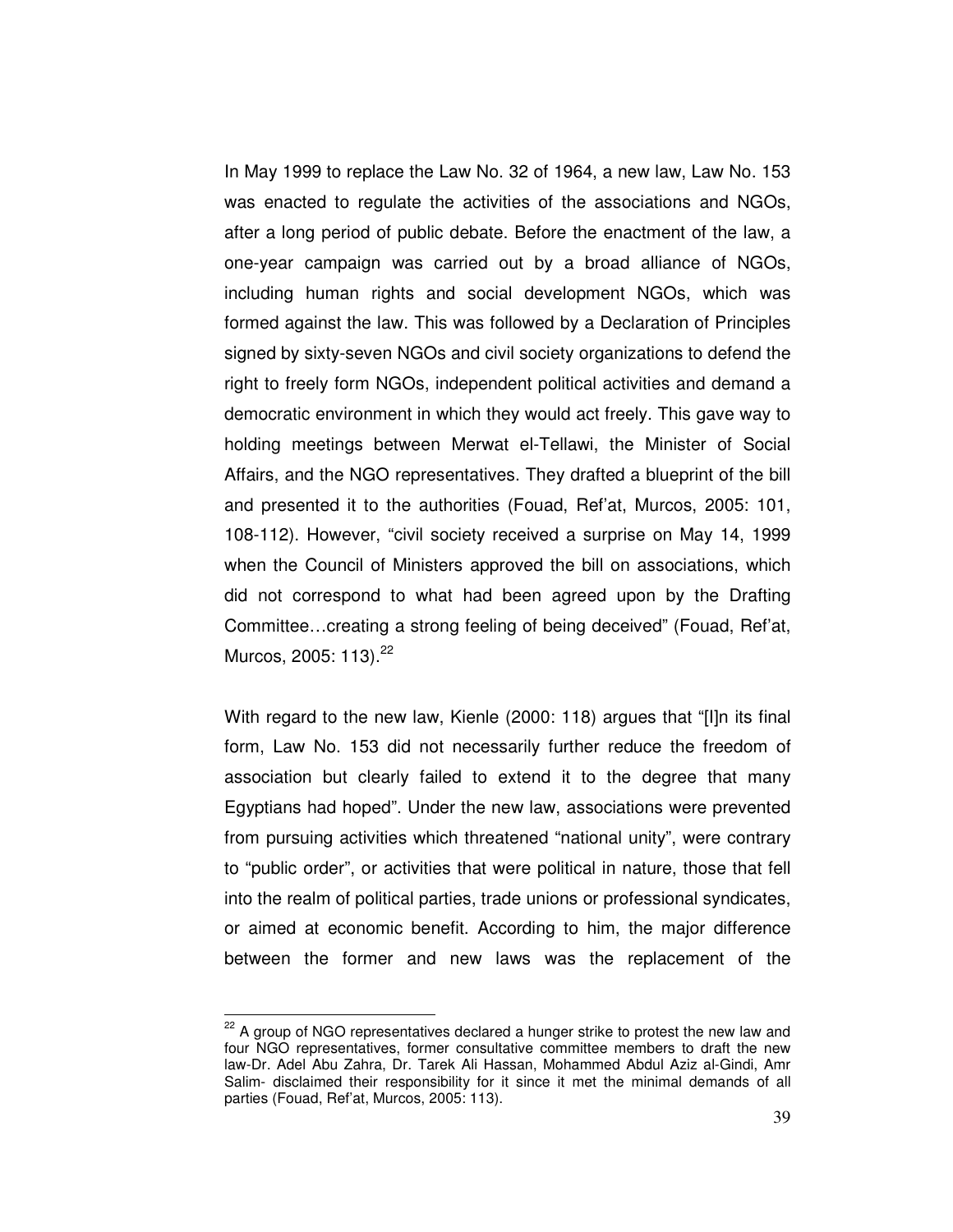statements such as threatening the welfare of the republic or the form of its government with the "blanket" ban of "political activities".

However, like Al-Sayyid (1994: 282) who points to the fact that "political activity" term has been interpreted loosely to deny registration to some certain organizations, Abdelrahman (2004: 131) interprets the law in a contrary way and argues that

While affirming all the existing rights of MOSA over NGOs without any modification, Law 153 further tightened the State's grip on them. The main criticism about the law concerned advocacy and human rights organizations. Article 11 prohibited NGOs from carrying out any political activity covered by laws governing political parties, or any activity that was political in nature. Accordingly, most advocacy groups, especially human rights organizations, whose activities include providing legal aid, election monitoring and the defense of political prisoners and could be labeled "political", were at risk.

In 2000, Law No. 153 was declared unconstitutional by the Supreme Constitutional Court on the grounds that it violated the law that requires any law to be approved by Majles Al-Shourah (The Upper Chamber of Parliament) (Abdelrahman, 2004: 113) and the government reverted back to Law No. 32 (Kassem, 2004: 122).

However, in June 2002, the Parliament enacted a new law, "a carbon copy of Law 153" (Kassem, 2004: 122), which includes most of the articles of the former law raising severe criticisms again (Abdelrahman, 2004: 132).

Against this background, Abdelrahman (2004: 36) argues that state-civil society relations in Egypt can be described as corporatist. According to him (2004: 120):

The government has used a policy mix of repression and cooptation/ corporatization towards NGOs. The legal infrastructure has been employed for decades to co-opt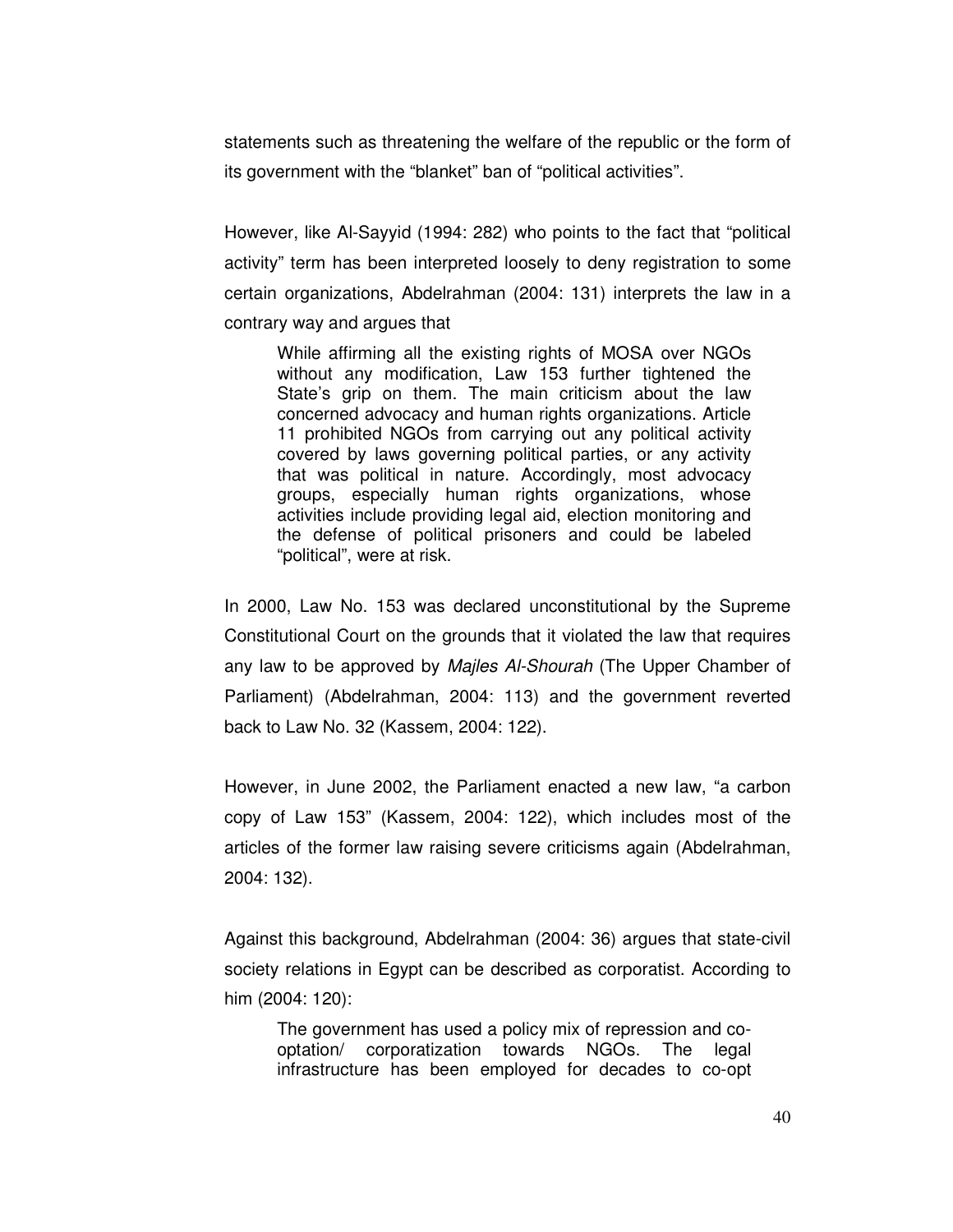these organizations in order to use their resources and mass base for its own interests instead of totally crushing them.

He goes on to say that (2004: 135)

It is fair to say that the State's corporatist policies towards NGOs have not met any significant resistance from the majority of these organizations until now. Most have complied with the ban on political and other activities that are considered to pose a threat to the State's hegemony. In return, the State has allowed these NGOs to conduct their business as long as they follow the general guidelines of MOSA, and has rewarded them for their compliance in various ways.

The State used various mechanisms under the Law of Associations to favor NGOs that do not challenge it and comply with the Ministry. The "co-optation of elements of NGOs" has been mainly based on the Ministry's right to appoint up to 50 per cent of board members in some cases, to cancel elections, to send its representatives to attend the meetings, to allocate grants to some NGOs and to control and approve the foreign funds received by NGOs, which is the main source of revenue for most of them, thus, is the main instrument for "remedy as well as disciplining them" (Abdelrahman, 2004: 132-135).

Given this context, Al-Sayyid (1994: 288) argues that very few of the NGOs engage in confrontations with the State "over the question of autonomy or any other matter". In return for these favors, they maintain good relations with it. From that point, Abdelrahman (2004: 136, 137) furthers it suggesting that Islamic NGOs, some Coptic NGOs and especially advocacy groups have often challenged co-optation by the State and especially the last group is often involved in "direct and fierce confrontations" with the State.

To sum up, although there has been a proliferation in the number and activities of the CSOs in Egypt during the last two decades, the restrictions over their activities still persist. While the Community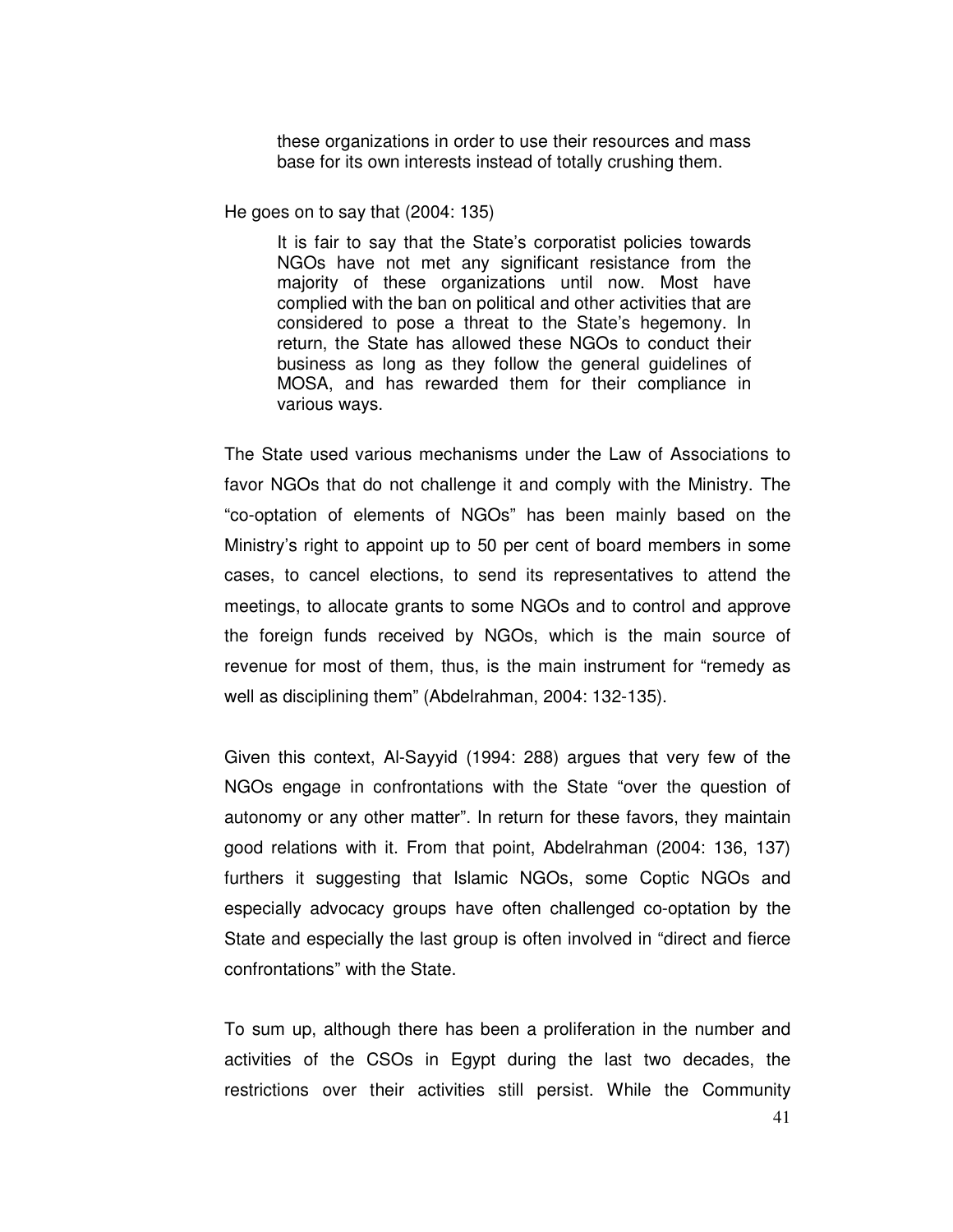Development Associations have been given further freedom in practice due to their complementary role to the state's policies and operating in the fields that "are marginal to any contest for political power" (Al-Sayyid, 1994: 288), human rights/ advocacy organizations are those that have suffered the state control most. As Sullivan and Abed-Kotob (1999: 134) puts it

The result of such tight control over social and political activities, plus a limited liberalization of the economy, is a continuing authoritarian political system dominated by a single political party and backed by the national security organs. Rather than encouraging the generally peaceful and pluralistic organizations of civil society to function unfettered, and thus facilitating a peaceful channel for the venting of social and political grievances, the government strives to restrict and circumvent potentially participatory institutions. The remaining "space" left for civil society institutions and entrepreneurs (of a political, social, or economic bent) is limited at best, ephemeral at worst. But this space is not nonexistent.

# **3.3. The Re-Emergence of Women's Activism**

Independent women's rights activism started to re-emerge in the end of the 1970s and witnessed a renewed visibility and rising of organizing efforts in the early 1980s (Badran, 1991: 225).

Ahmed (1998: 214) links the revival of women's independent activism to the ongoing battle over reforming the Personal Status Law as much as organizing of women around formerly taboo issues, such as contraception and clitoridectomy.

On the other hand, Nicola Pratt (2005: 139) argues that the failure of the past student movement of the '70s and the ideologies like Marxism and Nasserism to raise the woman question and address women's rights and problems caused women to form groups and then NGOs of their own. This tendency was strengthened by the disappointment of leftist women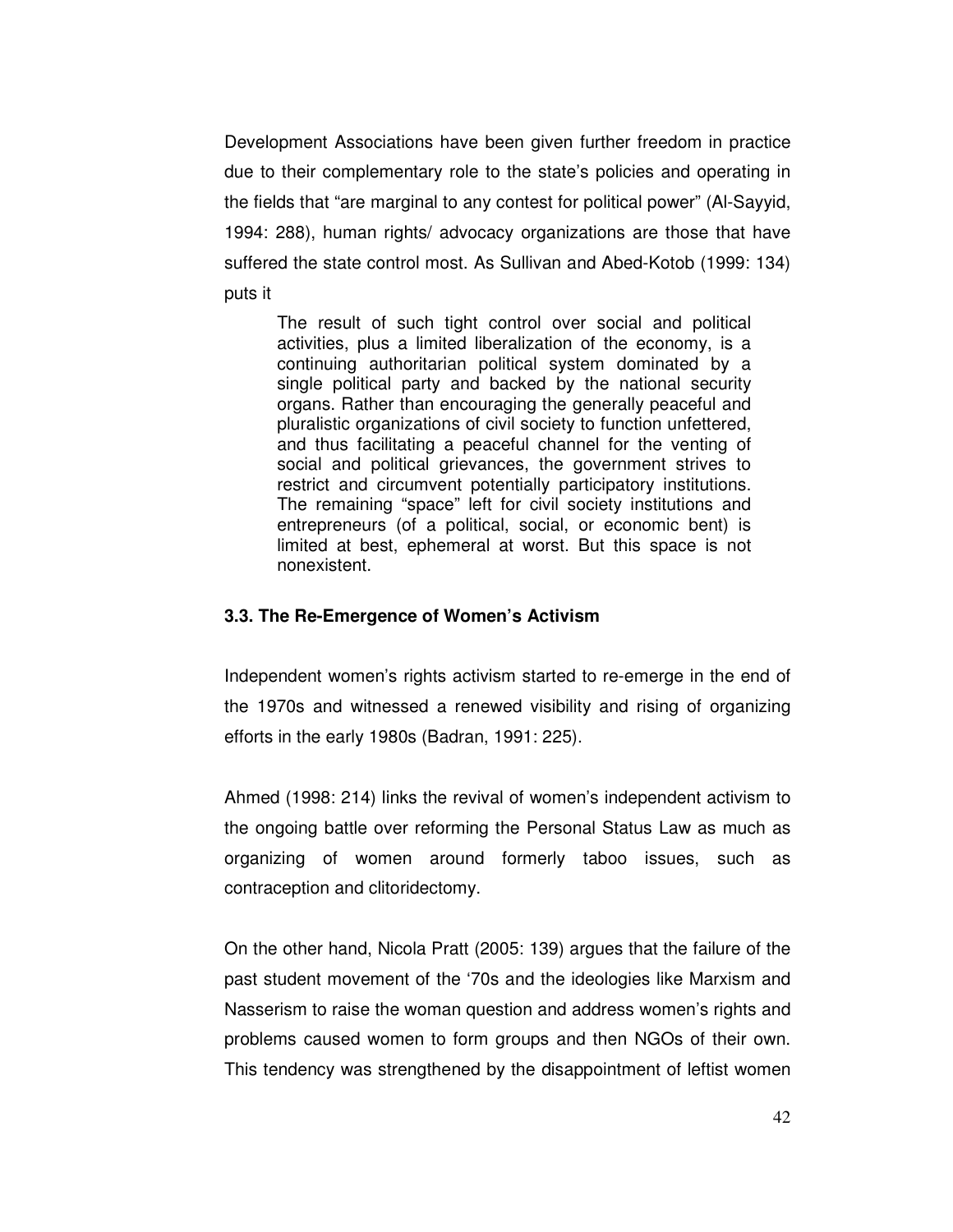in male activists' attitudes towards women's rights and "double standards imposed on them either by male fellow activists or their "progressive" fathers, brothers or husbands" (Al-Ali, 2000: 197).

Guenena and Wassef (1999: 51) add the impact of the UN Decade for Women that set women's agendas on the international scene to the government's failure to respond to women's basic needs, and the rise of Islamic movements that encouraged secular women to form organizations in order to counterbalance them.

Al-Ali (1997: 180) also underlines the impact of Islamic activism on the matter. She finds it important to note that rising Islamic revival, which was caused by Sadat's policy of using them to weaken the leftist forces, also caused women to get organized and mobilized.

According to Hatem (1992: 246-247; 1993: 30-34), one of the reasons was the close association between the official women's organizations and the regime, which resulted in that they were seen as the representatives of the regime instead of legitimate representatives of women. She also says that the United Nations' Decade for Women and programs under the United Nations Development Program (UNDP) encouraged the flurry of women's organizations and raised the concern on women's problems in Egypt as well as in the region. On the other hand, she touches on the Islamic revival and organizations among the reasons. She proposes that what encouraged middle-class women to get organized formally and informally was the state's decreasing support for the women's political representation. According to her, Islamists were the first to successfully organize women, especially on university campuses, into groups that provided social support and social services like free transportation, lecture notes and medical care. She argues that in response to the Islamic activism, middle-class "secular and feminist" women started to form formal and informal groups of their own beginning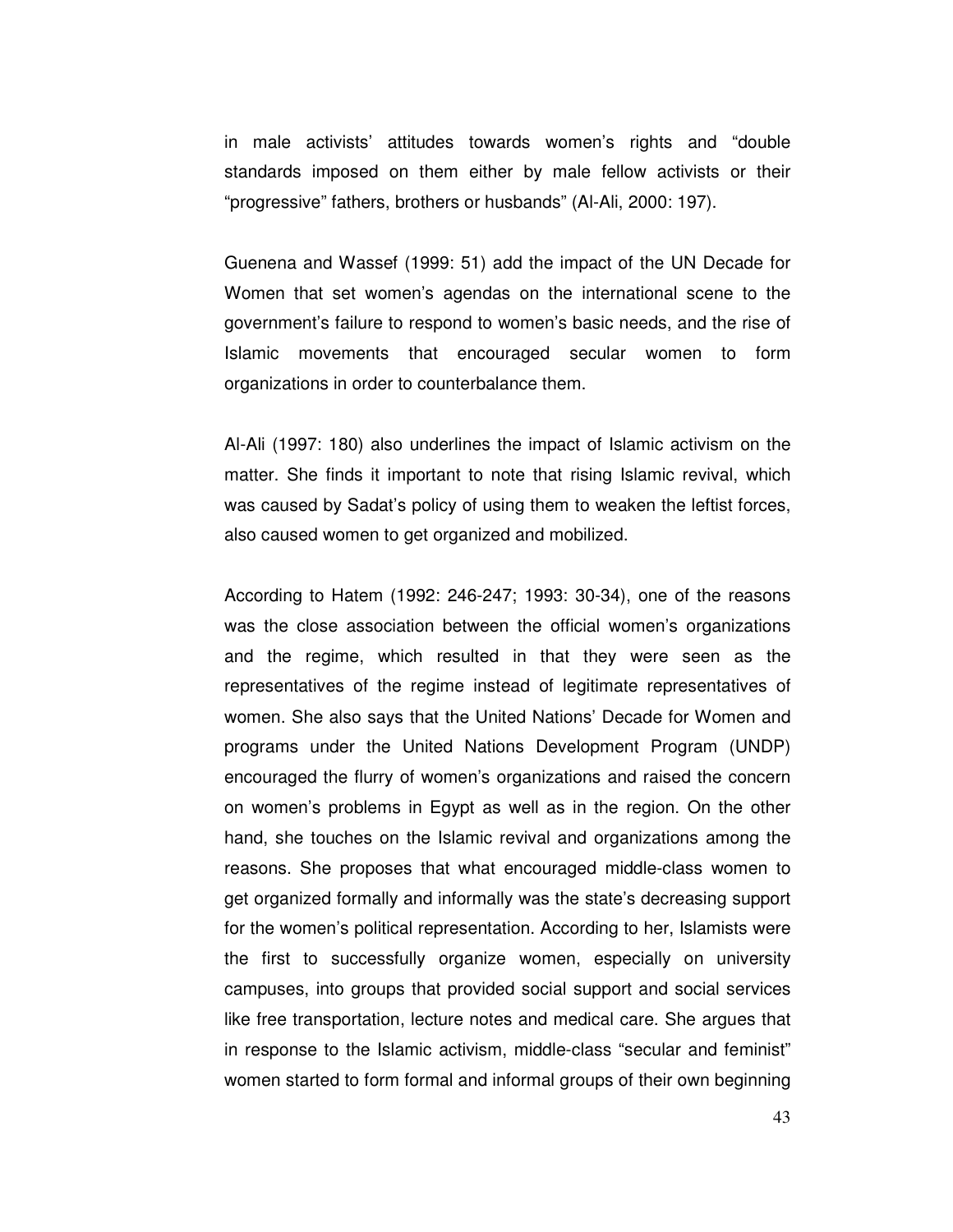from the late 1970s. The Women's Committee within the Reporters' Union was formed in 1979. The Federation for Progressive Women, affiliated with the Marxist, Progressive and Unionist Party, was founded in 1982. The Permanent Committee on the Conditions of Women of the Arab Lawyers' Federation was established in 1984. That year, the first unaffiliated non-governmental organization, Bint Al-Ard (Daughter of the Land) was established in Mansoura, in Lower Egypt.

The Daughter of the Land Group was formed by a number of women to protest the Israeli invasion of South Lebanon. Around this goal, their work had involved campaigning against Israeli invasion and fund-raising activities for its victims. However, they shifted the focus of their work from that particular area and extended their activities to women's issues, such as women's literacy, legal awareness, women's rights in Islam, raising awareness of young girls and rural women (Al-Ali, 2000:  $77$ ).<sup>23</sup>

In the meantime, a number of educated women came together under the leadership of Nawal Al-Sa'dawi to form Tadamun al-Mar'at al-Arabiyya (the Arab Women's Solidarity Organization, AWSA).

Nawal Al-Sa'dawi emerged as the most outspoken feminist activist in Egypt in the 1970s and published books such as Women and Sex in 1971, which attacks the patriarchal control of female sexuality. She was the first to make such taboo issues as clitoridectomy, sexual abuse and the hypocrisy of prostitution public issues in Egypt. As an outspoken feminist, Al-Sa'dawi founded, in 1982, the AWSA, which was the first women's advocacy group to re-emerge (Al-Ali, 2000: 77).

<sup>&</sup>lt;sup>23</sup> Azza Karam (1998: 129) says that they repeatedly applied to the MOSA for registration but the organization was denied registration each time for their openly political stand. At the time she interviewed Jihan Abu Zaid in 1994, the spokesperson for the Bint Al-Ard, they were still trying to gain legal status.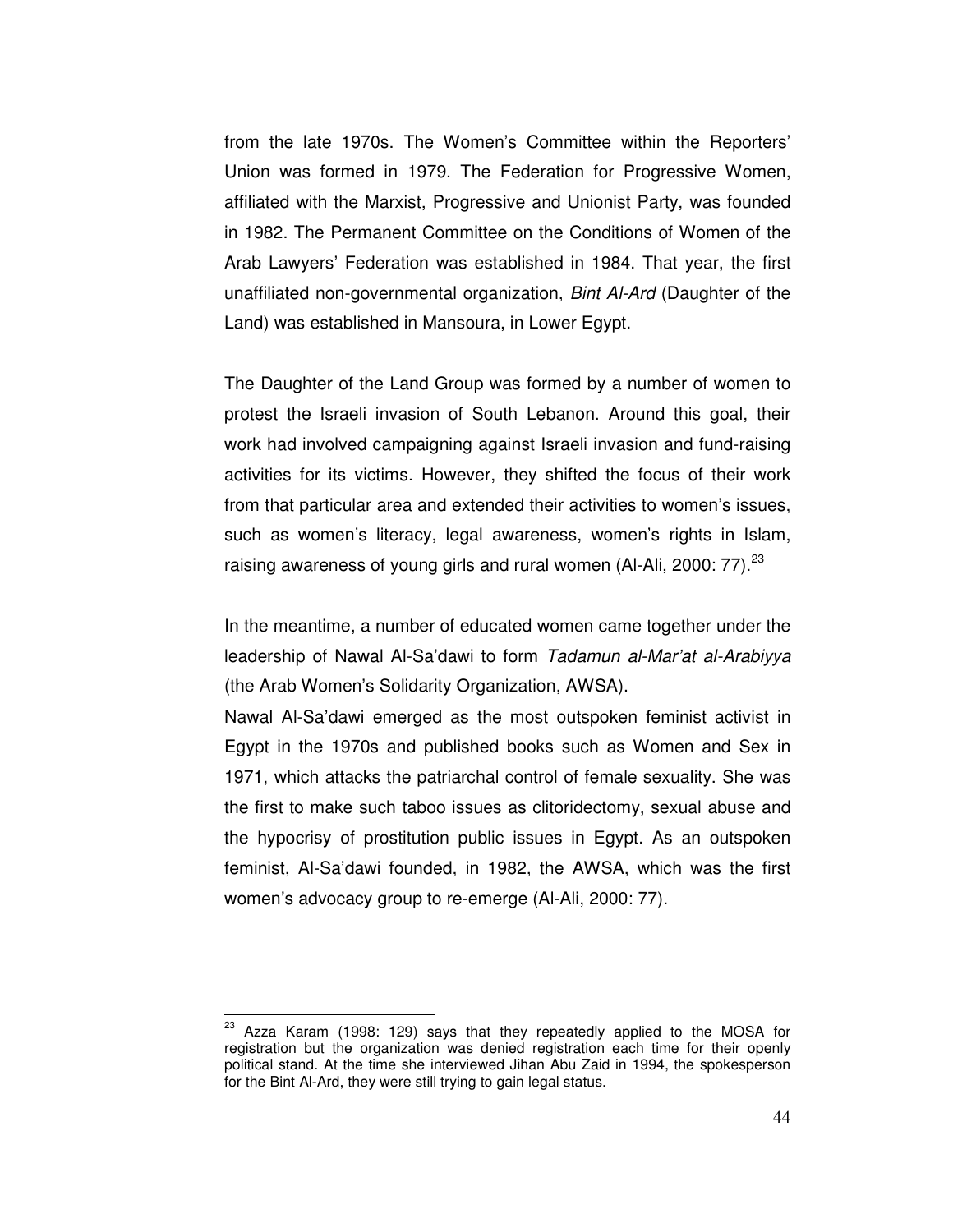According to Al-Ali (2000: 76), Nawal Al-Sa'dawi and the forming of AWSA represented $^{24}$ 

The break from prevalent nationalist- and liberal- modernist discourses within Egypt. These discourses had only focused on women's rights in the public sphere as part of the process creating new modern societies. However, prevailing perceptions of women's rights were very closely tied to the modernist discourses of earlier male reformers, such as Qasim Amin, and the more recent development discourses…Women's rights within the "private", family sphere were not only ignored, but also considered as standing outside the legitimate struggle for *gadiyyat al-mar'a* (women's issues). During the post-infitah period these previously unchallenged premises on women's rights started to be challenged from various dimensions, even if they still constituted the most widespread interpretation of women's rights.

Like Al-Ali, with the new women's advocacy organizations to emerge, Pratt (2005: 140-141) also points to the break from "the depoliticization of women's issues" under the previous regimes. She proposes that in contrast to women's organizations concerned with providing services and charity, women's rights advocacy NGOs started to challenge the wider political and legal structures that inhibit women's participation in

 $24$  Although the AWSA represented a break from the former women's rights approach, some scholars point to the traditional way of rule in AWSA by Nawal Al-Sa'dawi (Al-Ali, 2000: 77, Hatem, 1992: 247), while Hatem (1992: 248) also criticizes it for its agenda and feminism: "Tadamun's agenda, and/or the approaches it uses to analyze the important issues, is superimposed on the Egyptian social map from the outside. For instance, there is more than article that question the marriage institution. One discusses why women are happier in love, but not in marriage, another discusses the desire to become mothers outside of the marriage institution, and a third equates marriage to slavery. While the critique of the marriage institution is not new in Egyptian women's writing, the idea of abandoning marriage to become single mothers and/or free women does not sound very Egyptian. (…) and they are not the burning issues around which one can mobilize Egyptian women. The same is true of the large space allotted to the critical discussion of cosmetics and fashion as alienated self-expression. (…) Finally, there are numerous condescending attacks on the veil and veiled women who do not understand the confrontations of their actions and how it reinforces women's inferiority. They are accused of not distinguishing between what is and what is not important in Islam. Al-Sa'dawi describes them as suffering from "false consciousness". These Westernized views and concerns distinguish upper-middle class and upper-class women from their counterparts who belong to the lower middleclasses.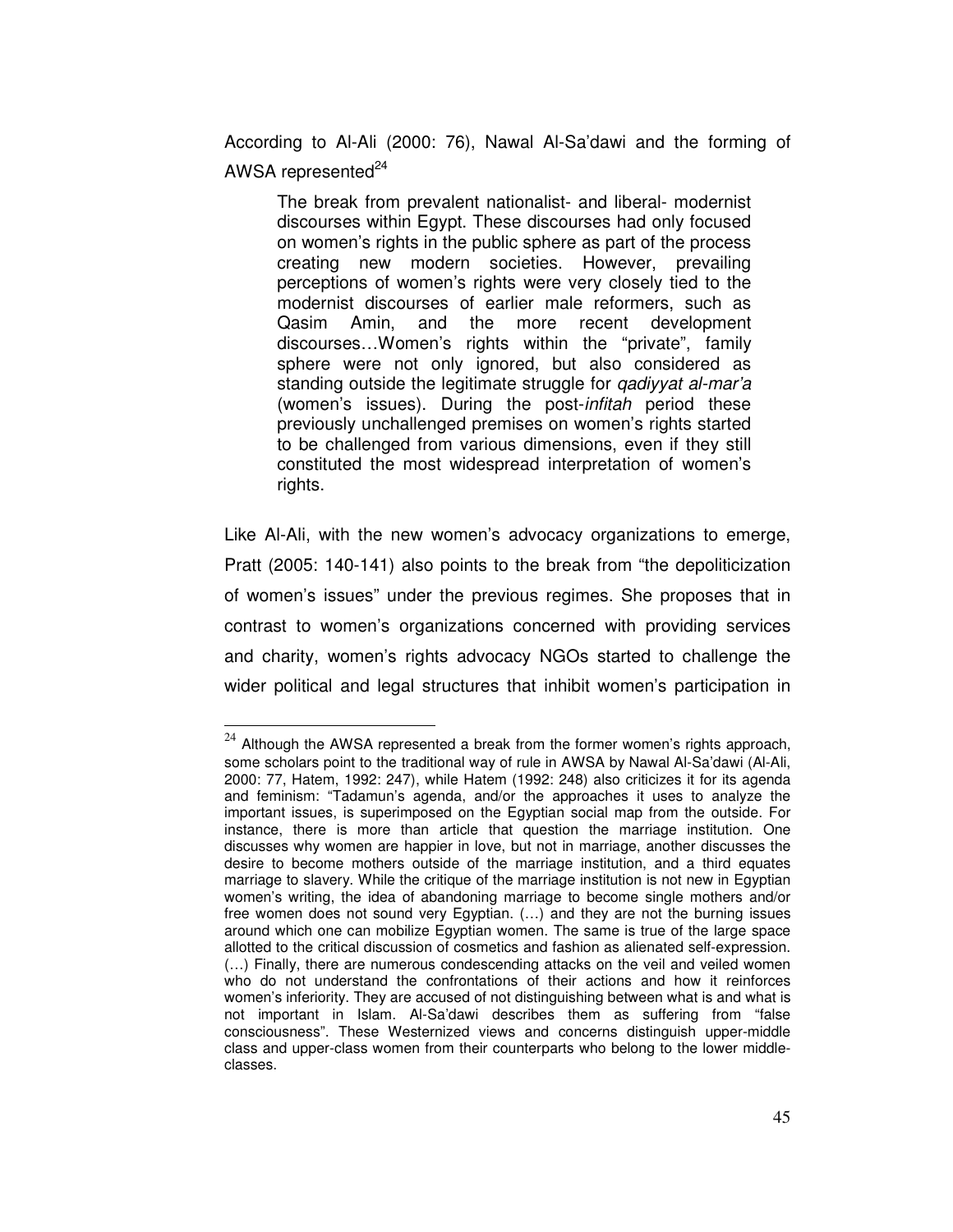political and social life as well as the patriarchal public-private division by making so-called private or family issues public.

AWSA linked the women's rights to wider economic, social and cultural system of domination. According to them, "the struggle for the liberation of Arab people and freedom from economic, cultural and media domination cannot be separated from the liberation of Arab women" (AWSA, 2007).

Although AWSA was established in 1982, it was refused a registration in 1983. In 1985, it acquired registration and the same year it was granted Consultative Status with the Economic and Social Council of the United Nations.

In the meantime, in 1985 the High Constitutional Court reversed the decree that amended the Personal Status Law in 1979 and entitled women 30 parliamentary seats on the grounds that the laws passed by a presidential decree while there was no national emergency and Parliament was in session. It also struck down the 1979 electoral law that granted women 30 reserved seats in parliament because guaranteed seats for women contradicted the equality laid down in the Constitution and women had the same rights as men. On these grounds, the Court declared these laws unconstitutional (Hatem, 1994: 668, Hatem, 1992: 244).

Hatem (1992: 246) claims that the state welcomed this ruling because of the Islamist groups who entered Parliament in opposition in 1987 and of that it helped the state "to rid itself of the feminist mantle that was increasingly questioned by women in the many formal and informal groups".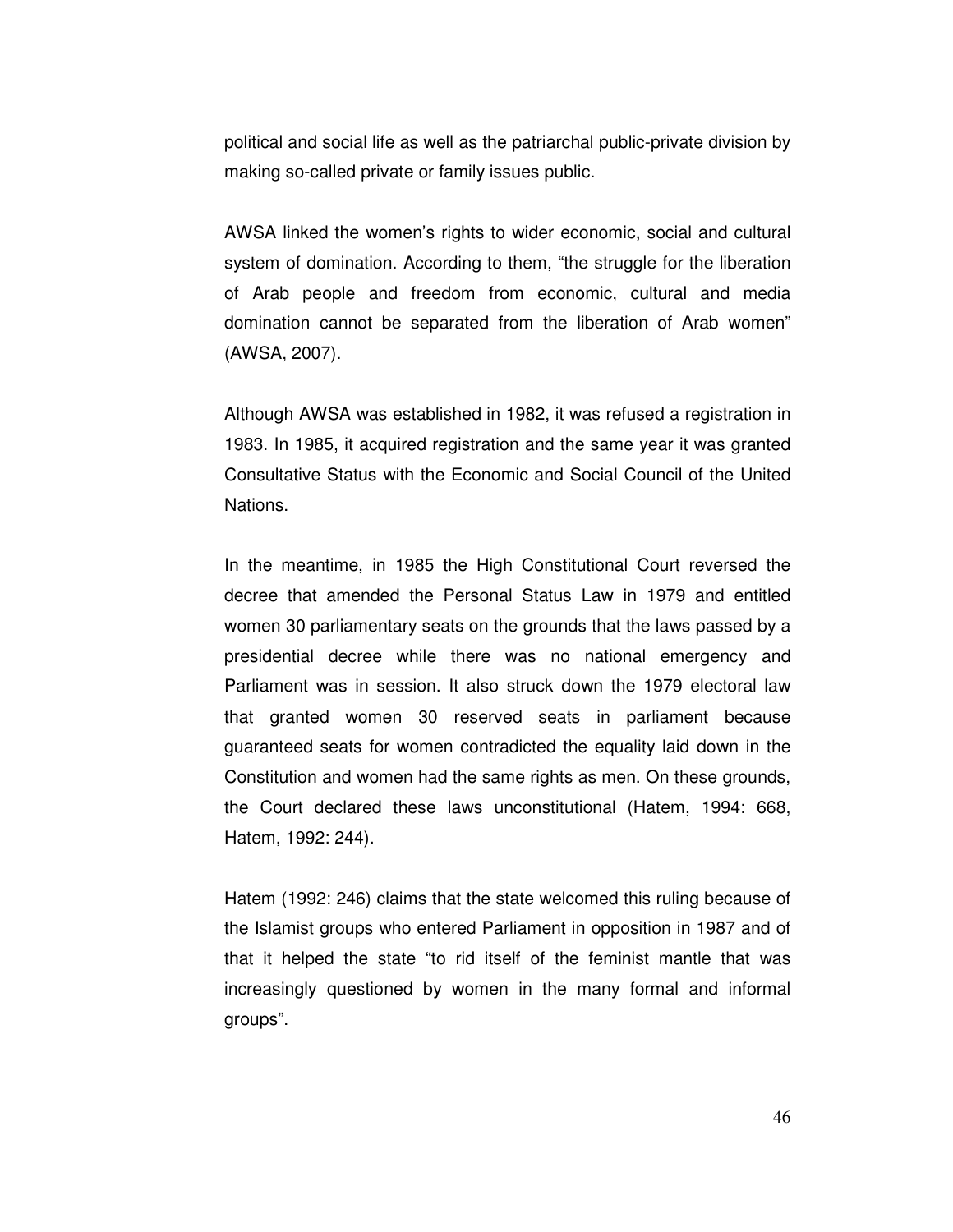This incident caused women to quickly organize and gave impetus to women's organizing efforts (Badran, 1991: 225). A Committee for the Defense of the Rights of Women and the Family was immediately established to lobby for passing of a new law addressing the same social needs as the 1979 one did (Hatem, 1992: 245, Pratt, 2005: 141). On the issue, Al-Ali (2000: 75) also calls attention to the different stances taken within the movement. On the one hand, there were women like Nawal al-Sa'dawi who defended to maintain it, on the other hand there were others like the Ittihad al-Nissa'i al-Taqadummi (Progressive Women's Union, affiliated with the Leftist Tagammu Party) who argue against it because it was passed unconstitutionally by Sadat.

In this debate nationalist leftist women, who opposed Sadat's policies of infitah and rapprochement with Israel, could be found arguing on the same lines as the Islamists and the Azhar who were enraged by the reformed Personal Status Law. This debate very clearly showed the "instrumentality" of women's issues and their submergence into broader political questions. What was at stake was not the actual substance of the issue, but a joint opposition against Sadat's general policies (Al-Ali, 2000: 76).

However, it did not take up a long time that the state made an attempt concerning the PSL just before a delegation of Egyptian women went to attend the International Women's Conference in Nairobi, marking the end of the U.N. Decade for Women. Within two months, a new law that restored some benefits that the former law had provided was passed on 2 July 1985. During this period, the state was caught between the Islamists, who wanted the Shari'ah implemented in all areas, and the international community (Al-Ali, 2000: 75, Hatem, 1992: 245).

Instead of allowing a confrontation to develop between the Islamists and women, which would have been disastrous both nationally and internationally, the state took the lead in suggesting a new watered-down personal status law to the People's assembly that would appease both (…) The new law, approved hastily on 2 July 1985, showed the state to be on the defensive retreating from the task of pushing for change in gender relations (Hatem, 1992: 245).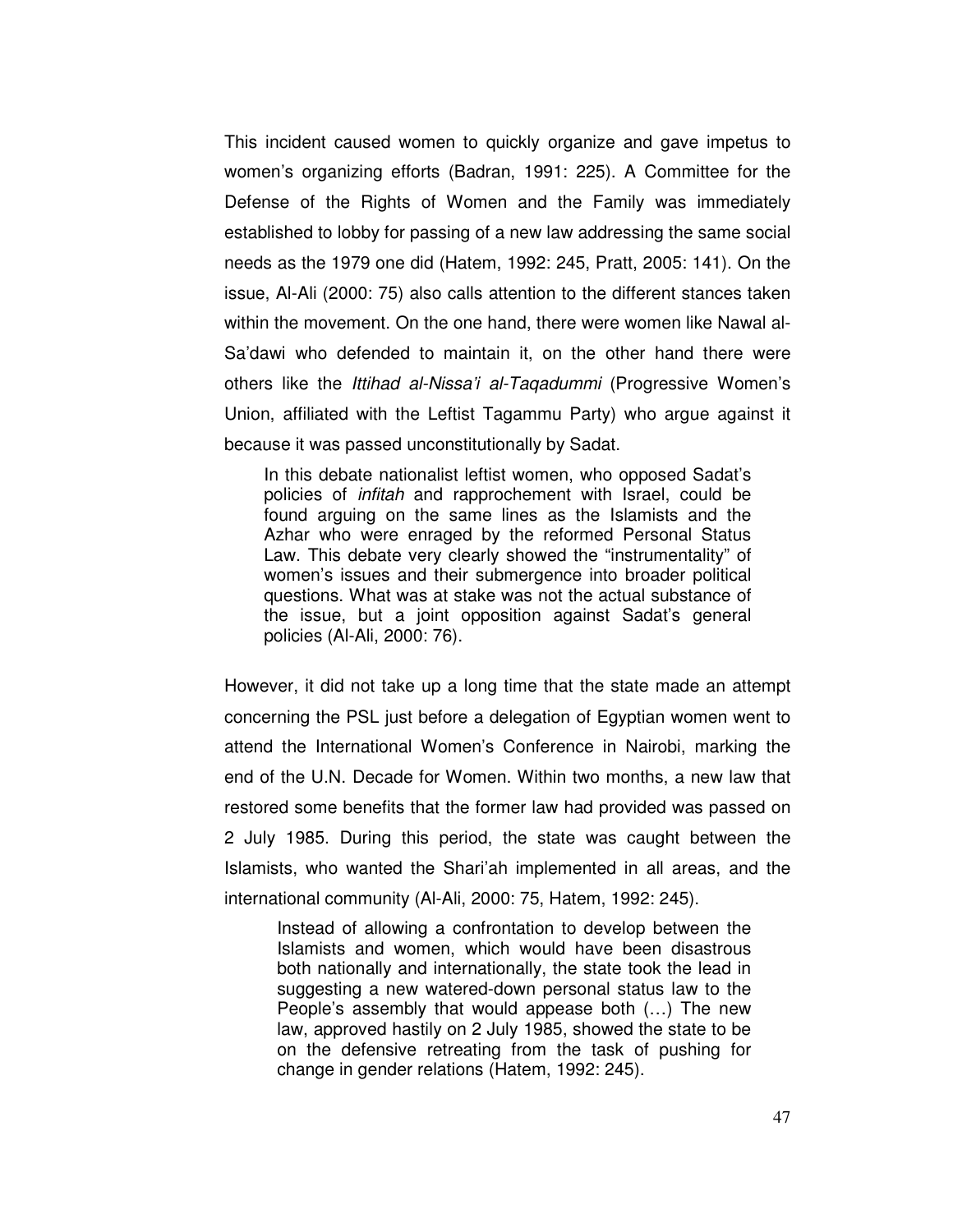Under the new law, a wife may file for a divorce when her husband takes a second wife if she suffers from material or non-material harm which makes smooth marital relations within that class difficult. Even in this case, the judge determines if there is such harm and tries to reconcile the couple, if fails, grants her a divorce. In the case of a divorced mother's right to the family home, she can get it if her ex-husband fails to provide her and the children with housing within three months. In this area, the new law declined to recognize the unequivocal right of mother and children to their family home (Hatem, 1992: 245).

There were also attempts to raise women's awareness concerning their rights. In 1988, a group of women, who called themselves Group of Seven, came together to produce a booklet on the main laws related to women and their rights under international treaties and conventions ratified by the Egyptian state (Badran, 1991:226; Al-Ali, 2000: 164; Karam, 1998: 142). To produce the booklet, aimed at raising women's legal awareness, they began working from on 17 October 1987 by bringing together Egypt's intellectual figures, journalists, lawyers, social workers, academics, politicians, youth representatives, bankers and businessmen at a seminar. The booklet, The Legal Rights of the Egyptian Woman: Between Theory and Practice, was produced in 1988 based on the comments and suggestions made during this seminar (Karam, 1998: 142).

Also AWSA was organizing a number of seminars about women, holding international conferences once a year, and launched a campaign against the birth control methods used in Egypt (Badran, 1991: 225). However, AWSA was banned in June 1991 by the MOSA (Al-Ali, 2000: 79) without being given any specific reasons and without being informed until a month after this decision was taken.<sup>25</sup> But, Nawal al-Sa'dawi suspects

<sup>48</sup>  $25$  Although it was closed down in Egypt, two branches of AWSA were established in Seattle and Washington respectively in 1994 and 1995. Only AWSA SF continues to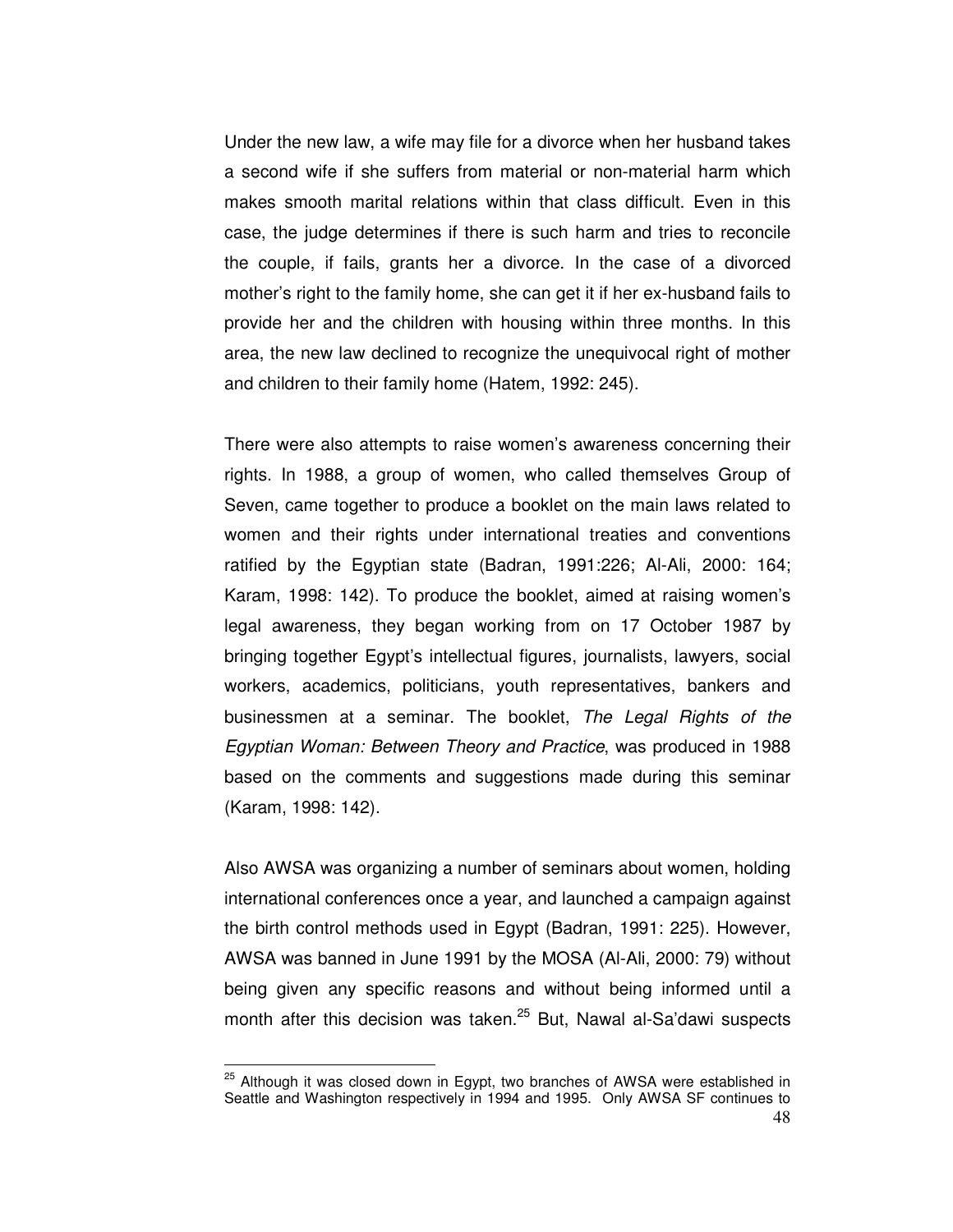that the organization's opposition to the 1991 Gulf War and their critical stance of the government on the issue might be a reason (Sullivan, Abed-Kotob, 1999: 99). Ironically, AWSA's assets were confiscated and transferred to an Islamic NGO, the Women of Islam, whose director was the Director-General of Social Affairs in a district of Cairo (Abdelrahman, 2004: 137). <sup>26</sup>

In other words, he was a government employee, working with the MOSA, the agency charged with overseeing (i.e., controlling) NGO activity. This incident smacks of corruption, conflict of interest, suppression of free speech and association, and state manipulation of private interests, in this case feminist and opposition activities (Sullivan, Abed-Kotob, 1999: 99-100).

Both Abdelrahman and Karam link the ban of AWSA to its openly political stance as well.<sup>27</sup> Abdelrahman (2004: 137) argues that it was an example of the state's intolerance of politically active NGOs. On the other hand, Karam (1998: 2) claims that it was also a warning to other organizations:

That the government, whilst allowing AWSA the status of an NGO after several years of failed attempts, denied the legitimacy of this association at the stroke of a pen, this warning all other outspokenly political feminist organizationsnot to mention other political organizations with openly antigovernment positions.

As Al-Ali (2000: 80) puts it, despite official pro-democracy policy of the Mubarak regime, women activists were the target of repressive

 $\overline{a}$ 

 $27$  From a different point, Al-Ali (1997: 179) proposes that Al-Sa'dawi's "autocratic rule" withing the organization alienated many, which made the organization an easy target besides its "outspokenly critical and confrontational feminism".

be active today and operates through listservs that connect Arab women and "their allies" internationally (Arab Women's Solidarity Association, 2007).

<sup>&</sup>lt;sup>26</sup> Sullivan and Abed-Kotob (1999:100) reminds of dissolution of another women's organization in 1949, Zaynab al-Ghazali's Muslim Women's Association and they go on to argue that 'Thus, in confrontation between civil society and the state, it has been unusual for the state to ban organizations with which it disagrees, whether secular, as was AWSA, or religious, as was the Muslim Women's Association. Both met with the wrath of the government because their activities were seen as threatening to the regime in power.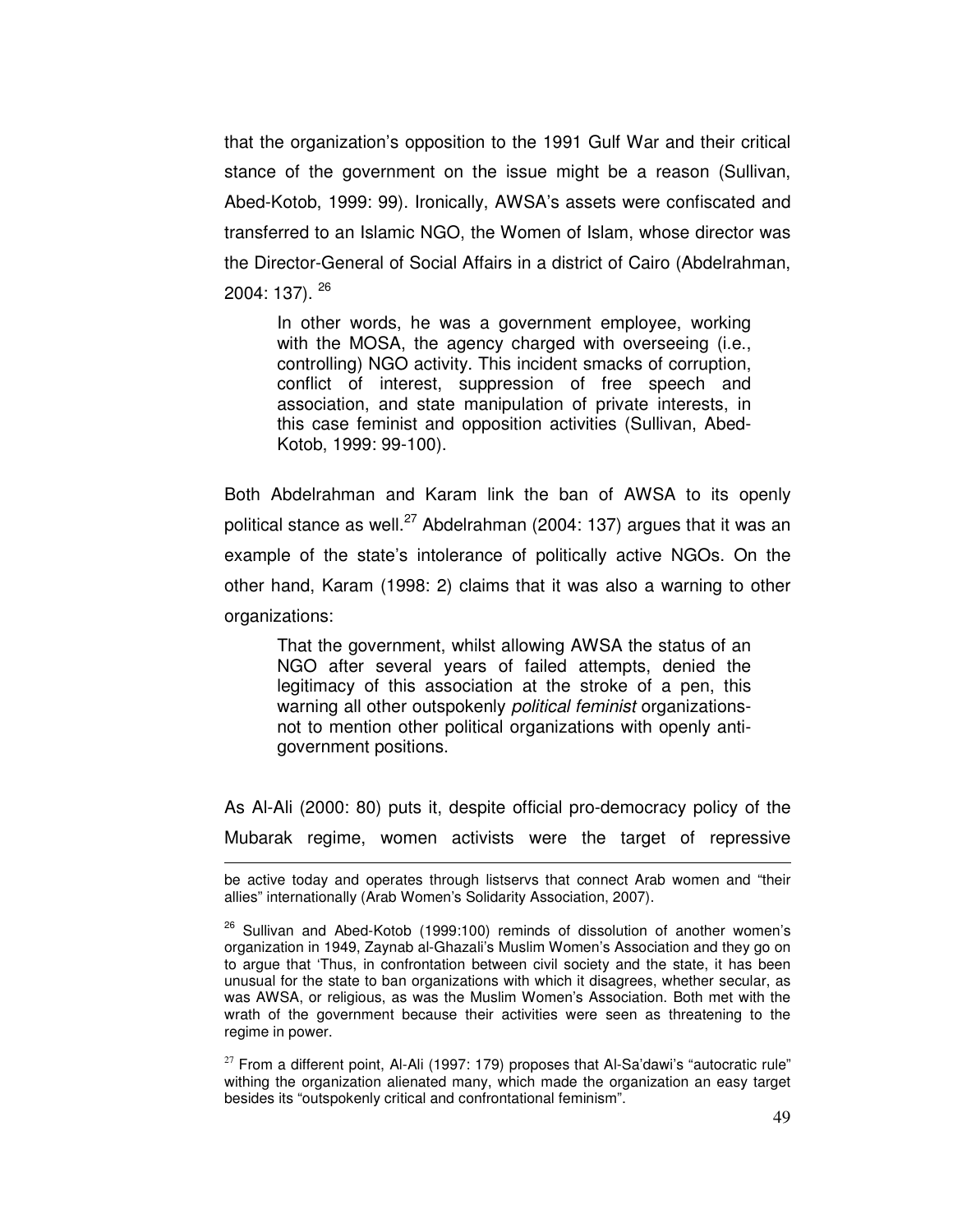measures as well as Islamic militant groups and other advocacy NGOs. Since they have to operate under the Law 32 that leaves women either to register with the MOSA or establish informal groups to escape that control. However, "the level of control varies depending on the political climate. The influence of state power on civil society organizations through the Ministry of Social Affairs and the apparent randomness with which organizations are allowed to operate is being restrained by the international arena".

During the preparations to the United Nations International Conference on Population and Development in Cairo (September, 1994) and the International Women's Forum in Beijing (September, 1995) the influence of the international community became more apparent and pressing (Al-Ali, 1997: 181). <sup>28</sup>

ICPD provided the Egyptian women activists with an opportunity to meet and discuss with activists from all over the world. The preparation itself created space by bringing women of different backgrounds together to discuss formerly taboo issues such as abortion, violence against women, reproductive rights as well as laws concerning women's rights and equality (Al-Ali, 2000: 195). However, women activists had troubles accessing the Beijing Conference. That the government and the

 $28$  Pratt (2005: 127) explains this in the scope of "hegemony": "Moreover, in today's world of global communications and international migrations, hegemonic discourses within one nation state cannot exist impervious to the discourses in other parts of the world. For example, Egyptian government officials must now include concepts of gender empowerment and women's rights in their discourses because of the widespread use of these concepts at United Nations conferences (including the International Conference on Population and Development hosted by Egypt in 1994). Nevertheless, these concepts are not reproduced in the Egyptian governmental context in the same form that they are originally produced in other locations. The government inserts these concepts into the hegemonic discourse in such a way as not to challenge it. However, by acknowledging the existence of these concepts, the regime opens the way for challenges to the hegemonic discourse by those from within civil society, such as advocacy NGOs, who define alternative meanings for these concepts and who perceive the dislocations within the hegemonic discourse brought about by these alternative meanings".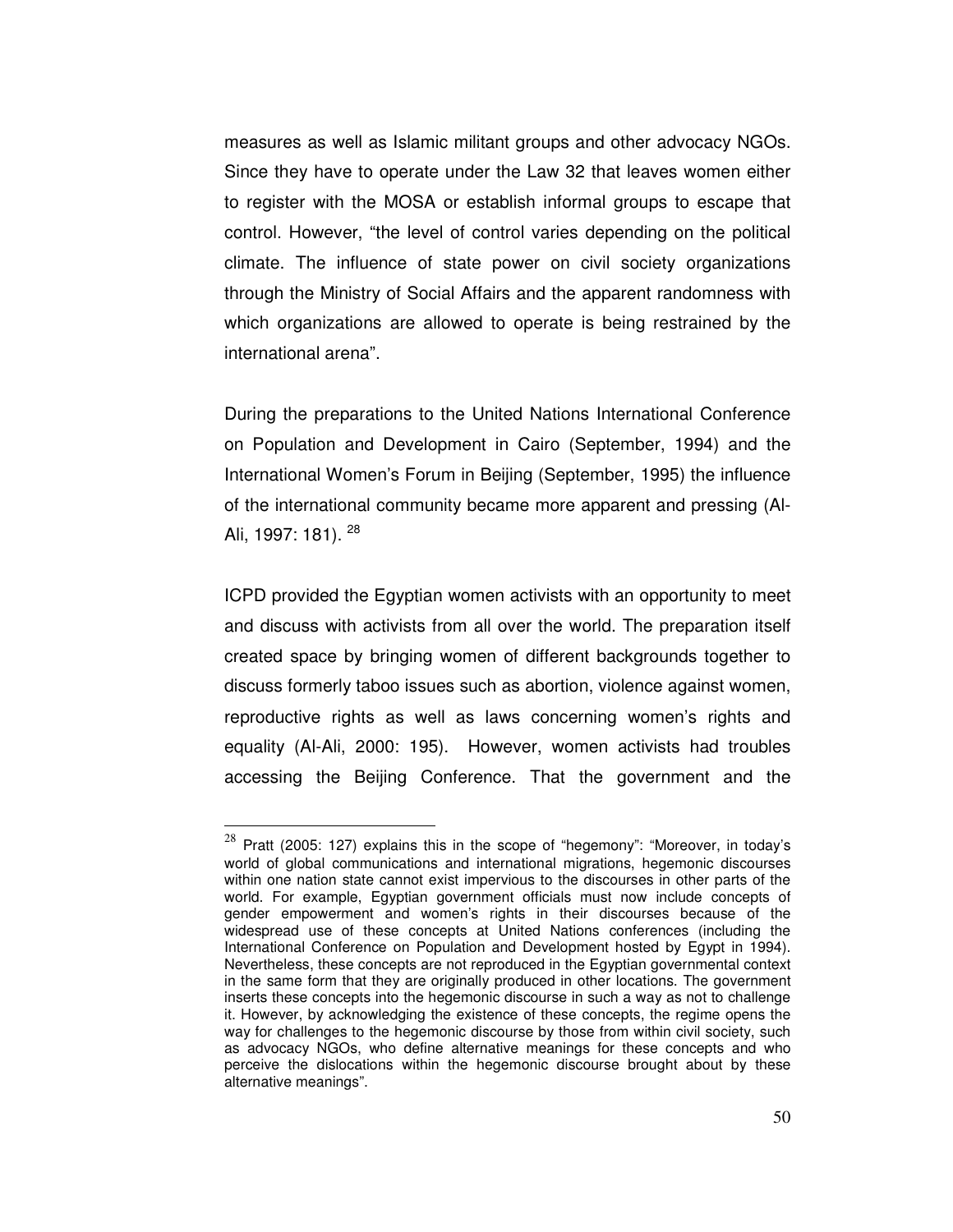nominated organizing committee headed by Hoda Badran insisted that only the NGOs registered with MOSA attend it caused the exclusion of some groups (Al-Ali, 2000: 195, 206). That way, not only did the government prevented those "who had proved most threatening earlier during the ICPD", it also created tensions and conflicts between women activists since those with government approval were given the money and resources (Karam, 1998: 155).

Not only did the international constituencies cause the Egyptian government feel pressured to prove its commitment to women's rights, but also did it have an impact on the flurry of the women's activism during the last two decades, with new demands on women's political rights and women's rights at work, and formerly taboo issues such as women's reproductive rights and violence against women. Moreover, there appeared some groups formed around funding possibilities created after those conferences ended (Al-Ali, 1997: 181).

As mentioned, Female Genital Mutilation or female circumcision was put on the Egyptian women's groups' agendas during the preparation for the ICPD in 1994 (Al-Ali, 2000: 167). Under the National NGO Commission for Population and Development, the FGM Task Force headed by Marie Assaad was established in October 1994. The FGM Task Force began with an advocacy group, a grassroots mobilization group and a research group to create mobilization, research, documents and reports on FGM (Guenena and Wassef, 1999: 63; Zuhur, 2001).

FGM Task Force moved with the momentum created by the domestic and international coverage. After denying the practice repeatedly, when CNN broadcast female circumcision in Egypt, the government felt compelled to make promises to the international community due to the controversy generated. However, conservative groups, who claim that the practice was Islamic, were angered by those statements and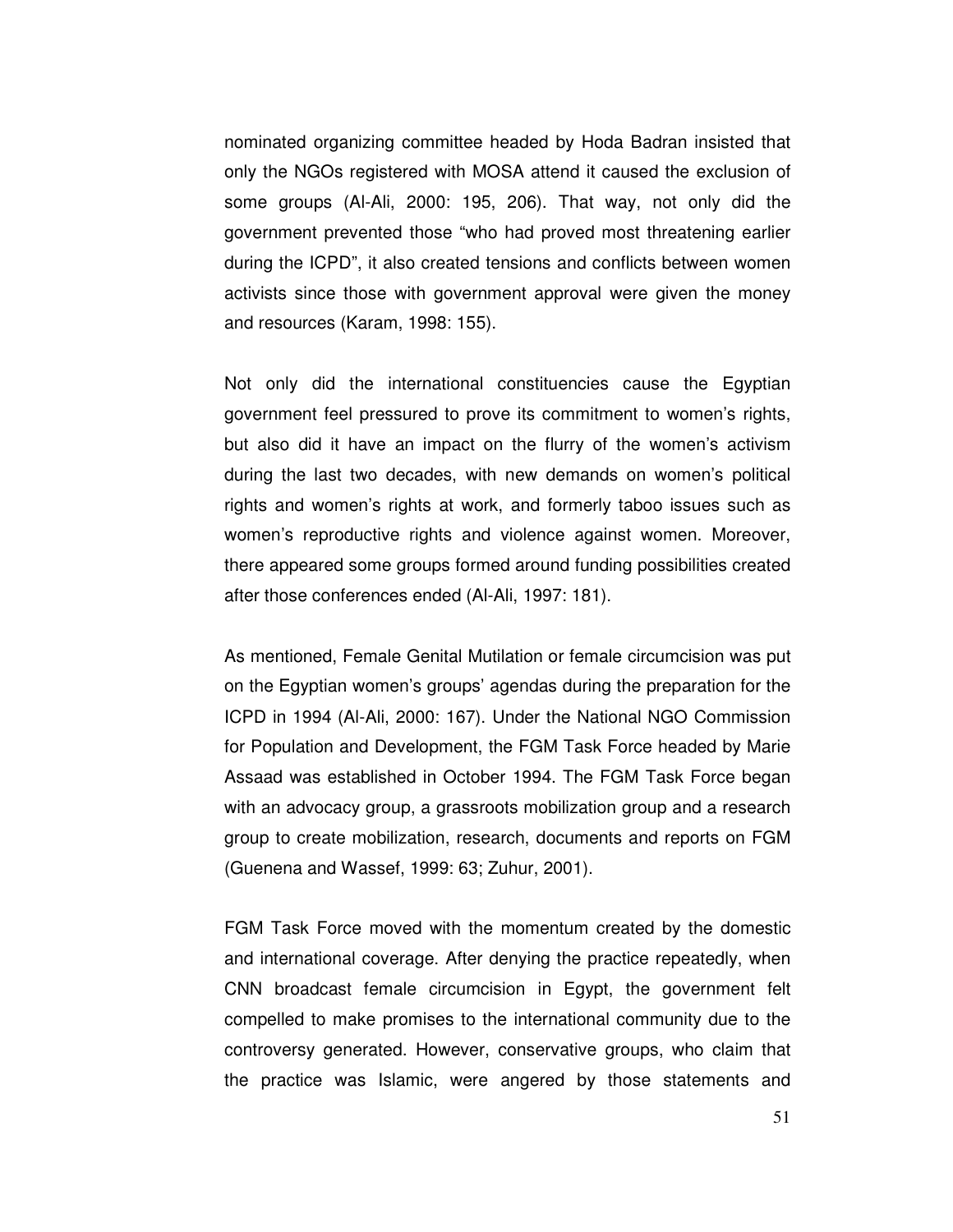promises. The government, who did not want to alienate these groups either, found a solution in between again. In 1996, the Minister of Health issued a decree that allowed FGM to be practiced only by medical doctors. Soon after that, women's groups and NGOs formed a pressure group against the decree that legalized the practice in hospitals (Al-Ali, 2000: 167-168). In December 1997, by the latest decree, after all revokes and court decisions and reactions shown by the Islamists, FGM is banned in all government hospitals and clinics unless it is "needed" (Guenena and Wassef, 1999: 63).

Within this context, the relations between the actors that shape women's issues are explained by Al-Ali (2000: 85) as follows:

In the 1990s the state and pro-feminists have increasingly had to take into account Islamist social and political activism, discourses and demands. Meanwhile, agents of globalization, i.e. the international constituency of policymakers, development agencies and UN-related organizations, also shape contemporary women's activism.

From the late 1980s to the mid of the 1990s there emerged many women's organizations such as Al-Mar'a Al-Gedida (The New Woman's Group), Rabtat Al-Mar'ah Al-Arabiya (The Alliance for Arab Women), Gamaiyat Al-Tanmiya Wa Al-Nuhud Al-Mar'ah (The Association for the Development and the Enhancement for Women), Ma'an (Together), in addition to the professional organizations such as *Lagnat Al-Mar'a fi* Ittihad Al-Mohameen Al-'Arab (Women's Committee of the Arab Lawyers' Union), Gama'iyat Al-Katibat Al-Masriyat (the Egyptian Women Writers' Association), Dar Al-Mar'a Al-'Arabiyya Nour (the Arab Women Publishing House Nour), and *Gama'iyat Al-Sinemai'yat* (the Egyptian Women in Film Society) and those who are affiliated to political parties such as Ittihad Al-Nissai' Al-Taqaddummi (Progressive Women's Union) and Lagnat Al-Mar'a fil Hizb Al-Nasseri (the Women's Secretariat of the Arab Democratic Nasserist party)(Al-Ali, 1997: 182; Al-Ali, 2000: 10-11).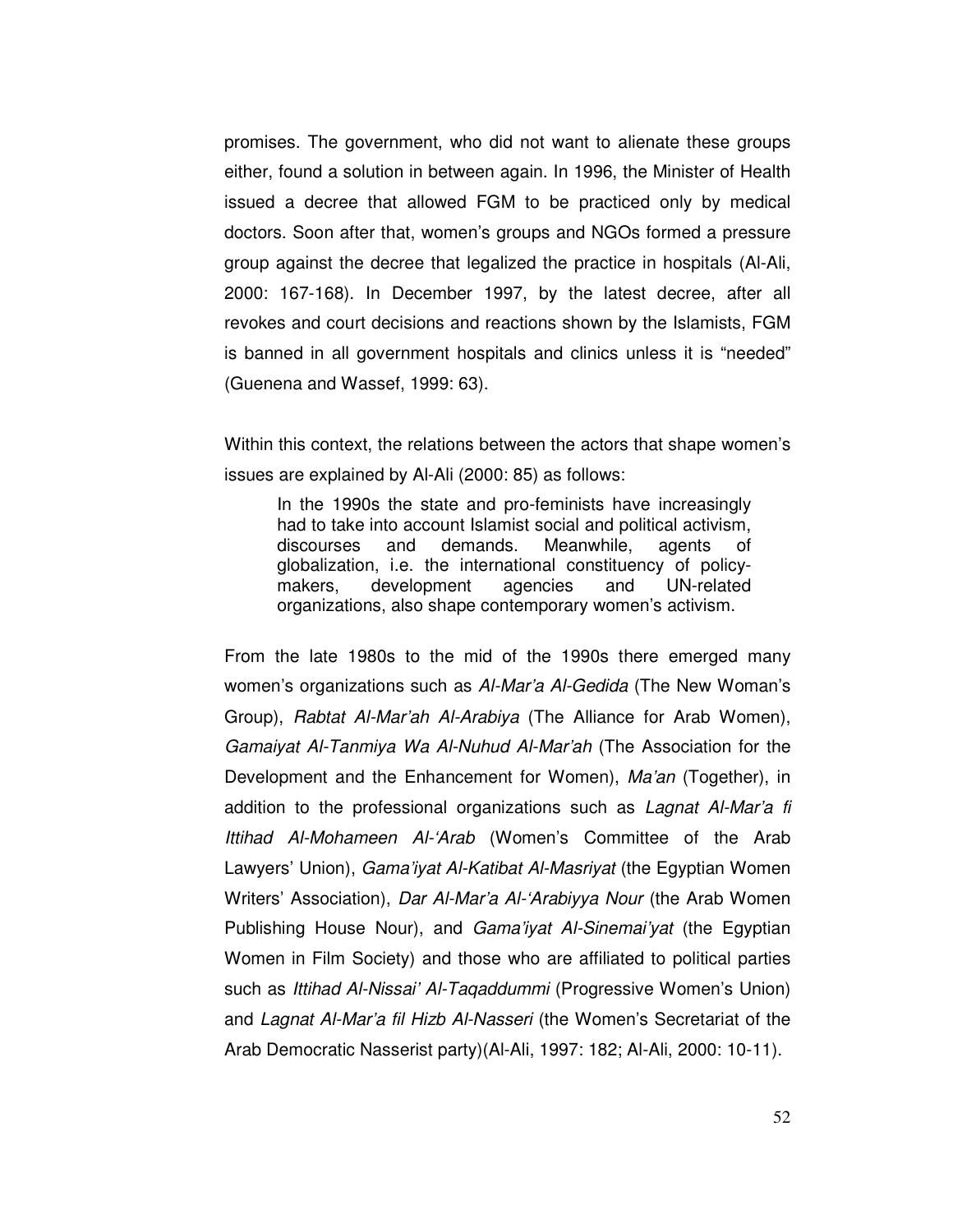In the late 1990s and beginning of 2000s, two events are of particular significance in displaying the regime's approach towards women's NGOs.

In 1996, a new NGO, The League of Egyptian Women Voters or named after Hoda Sha'rawi as HODA, was established with the help of Ibn Khaldun Centre to help Egyptian women to overcome the bureaucratic obstacles to register to vote and headed by Amina Shafiq. However, after the Ibn Khaldun Center was closed down in July 2000, HODA was also closed down and its files were confiscated (Sakr, 2004: 164).

Another noteworthy event was the women's rights activists' efforts to establish a union. In 1999, a group of women's rights activists including Nawal Al-Sa'dawi applied to form a union of women's NGOs in Egypt. However, they were warned by a MOSA official that their meetings were illegal, and they were refused a permit for the union since there had already been a union of women's private voluntary associations (Sakr, 2004: 163).

In brief, it can be said that to the beginning of 2000s, Egyptian women's NGOs have continued to work in an environment where extensive restrictions are placed on their activities, foreign funding as well as their organizing efforts in creating a unified movement. Moreover, as Sullivan and Abed-Kotob (1999, 117) puts it, they are penalized by the state "if they transgress the threshold of tolerable opposition to the state".

#### **3.4. Steps Taken by the State**

Under Mubarak, the state has taken noteworthy steps regarding laws and the establishment of a national women's machinery. When the pace of the progress made in these fields in Egypt so far is considered, it can be said that they should be particularly examined.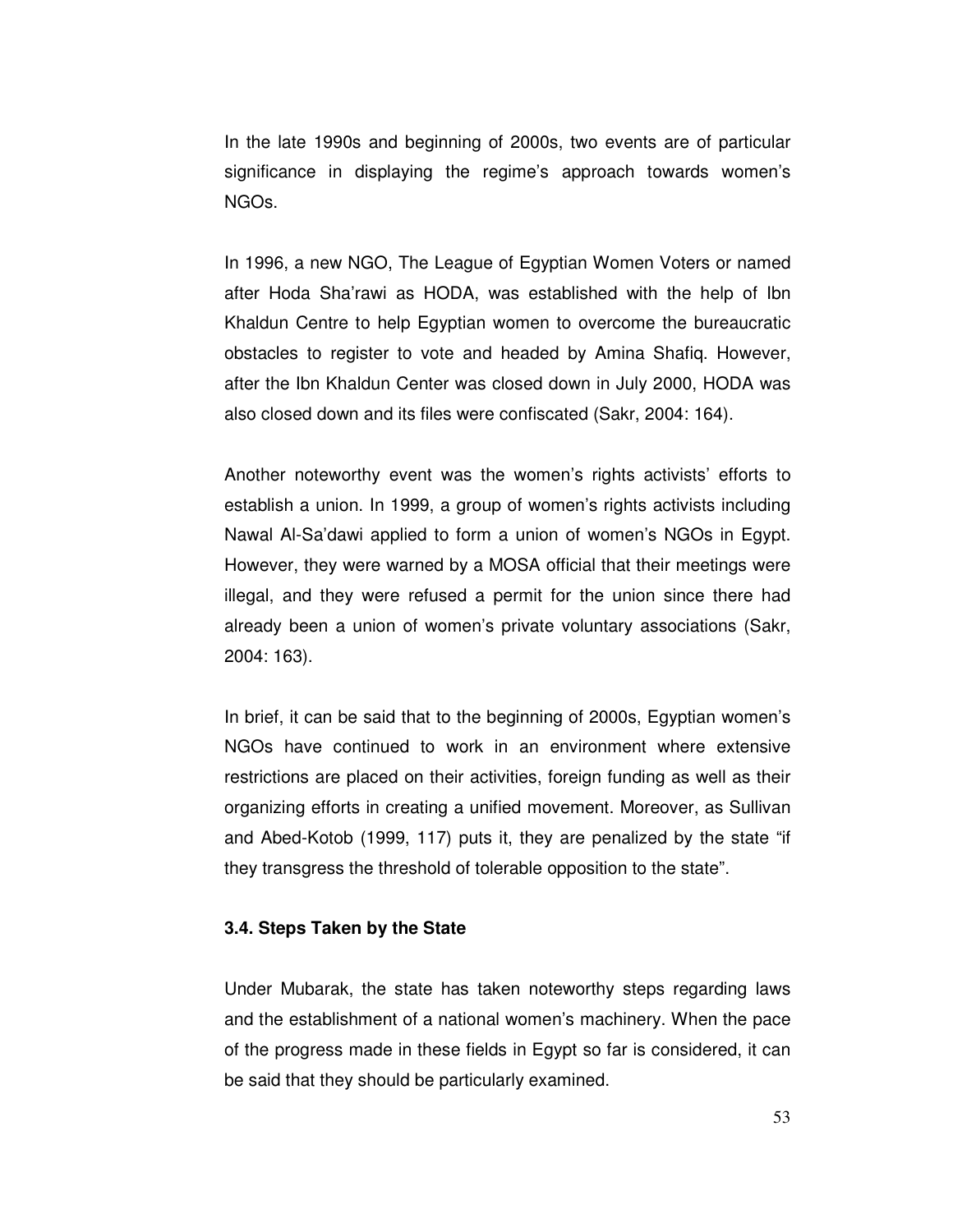### **3.4.1. Laws**

Laws are important tools of change and constitute an important struggle field for women's organizations. In Karam's (1998: 23-24) words:

As far as the relationship between women and the state is concerned, (…) states incorporate facts of social power in societies in the form of law. In most state regimes, law is a particularly potent source and badge of legitimacy. Hence law is a site of power whilst being the arena through which power is exercised. Law is both a tool of oppression as well as of liberation, but in either case it is an instrument of political power. In both cases, the agency of women vis-à-vis the state (and vice versa) is critical.

In addition to the conflicts between the women's groups and the state in the field of freedom of association in Egypt, debates have emerged around the laws in the last decade as well.

After the campaign around the PSL resulted in a new one of compromise between the Islamists, the state and the women activists, the efforts to improve women's status in this field were concentrated only on a specific aspect of the PSL, that is, on the Marriage Contract (Al-Ali, 2000: 165).

In Egypt, the fact that although both parties could include any conditions for marriage beforehand, women could not stipulate any conditions in the marriage contract motivated a group of women activists to draft a New Marriage Contract (NMC), which lists an array of possible demands such as the right to work, right to travel or the right to file a divorce. That way the process was intended to be simplified for women who were supposed to just indicate the appropriate sections. Although women's groups co-operated with Al-Azhar to draft it, the NMC created a great deal of controversy (Al-Ali, 2000: 166; Karam, 1998: 145-146) among those who think that it would lead to the disintegration of the family and an increase in the number of divorces (Guenena and Wassef, 1999: 44).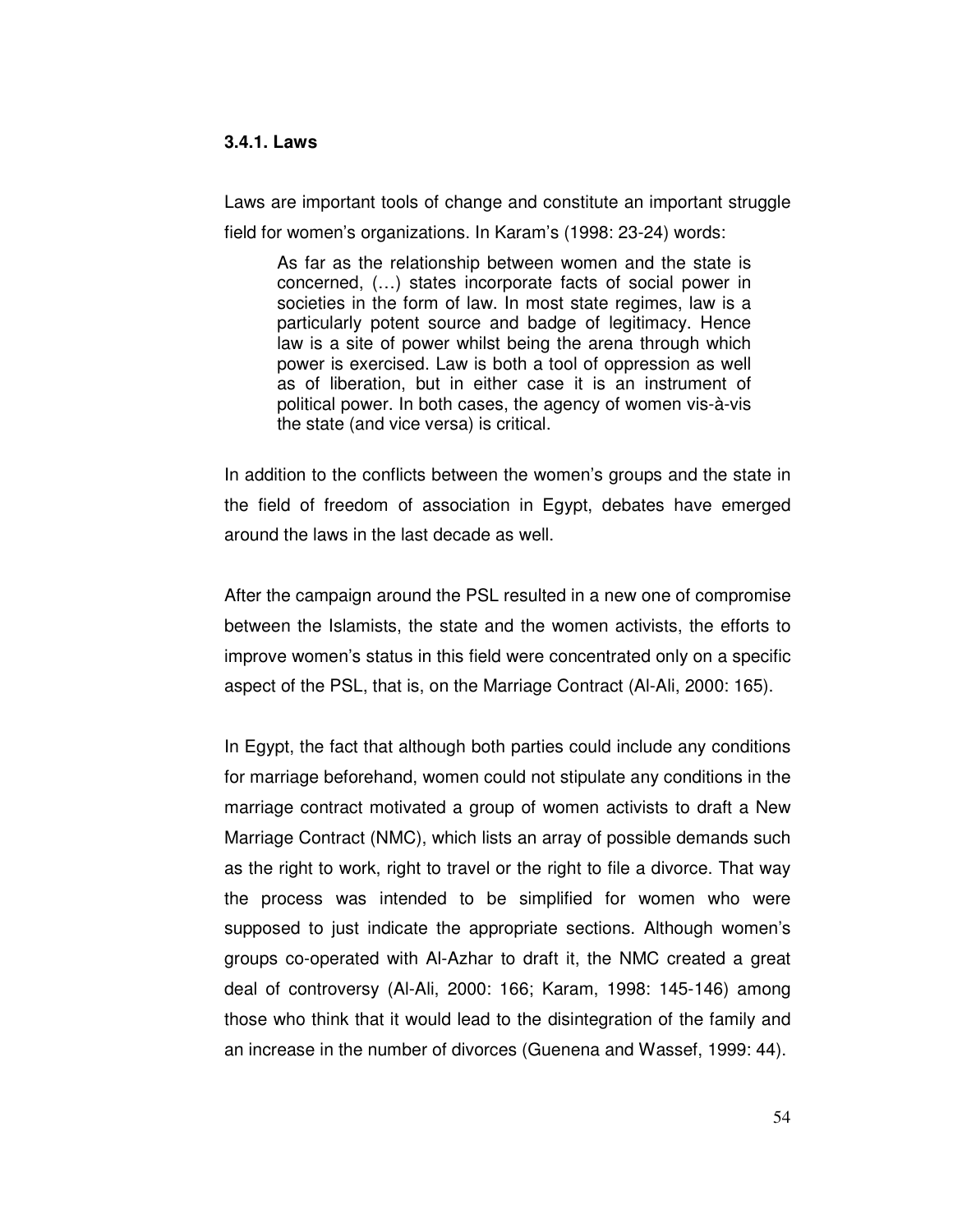However, on January 29<sup>th</sup>, 2000 the Parliament passed amendments to the Personal Status Law. Under the new law, in addition to forming of family courts to facilitate divorce cases, women's right to travel without their husband's consent is recognized. Moreover, women are granted the right to initiate a divorce, Khulaa, on any grounds as long as they return the groom's gifts and jewelry and dowry payments (Zuhur, 2001). In this regard, "the new law moved in the direction of redressing inequality between men and women in Egypt in the field of divorce" (Sakr, 2004: 166).

Another controversial law for women activists was the Nationality Law. For many activists it was a source of inequality and discrimination. In its previous form, Egyptian women could not pass on their Egyptian nationality to their children while the children of an Egyptian father were granted the citizenship automatically (Karam, 1998: 166; Al-Ali, 2000: 155). This law was amended in 2004 to provide the children of Egyptian mothers with foreign fathers with the Egyptian nationality as well (National Democratic Party, 2007).<sup>29</sup>

Another area that women's groups identified as problematic was the ban that prevented women from being judges. In that field women's groups argued that women should not be excluded from this profession "which require male characteristics like rationality and lack of emotion" (Karam, 1998: 144). However, as part of the steps "to empower women in all walks of life", in January 2003, for the first time in Egypt's history a woman was appointed as judge (National Democratic Party, 2007). Eventually on 14 March 2007 the Supreme Judicial Council, the country's highest legal authority, appointed 31 female judges (Human Rights Watch Press Release, 2007).

<sup>&</sup>lt;sup>29</sup> The only exception to the law applies to the Egyptian women married to Palestinians. They cannot pass on the Egyptian nationality to their children (Khafagy, 2007).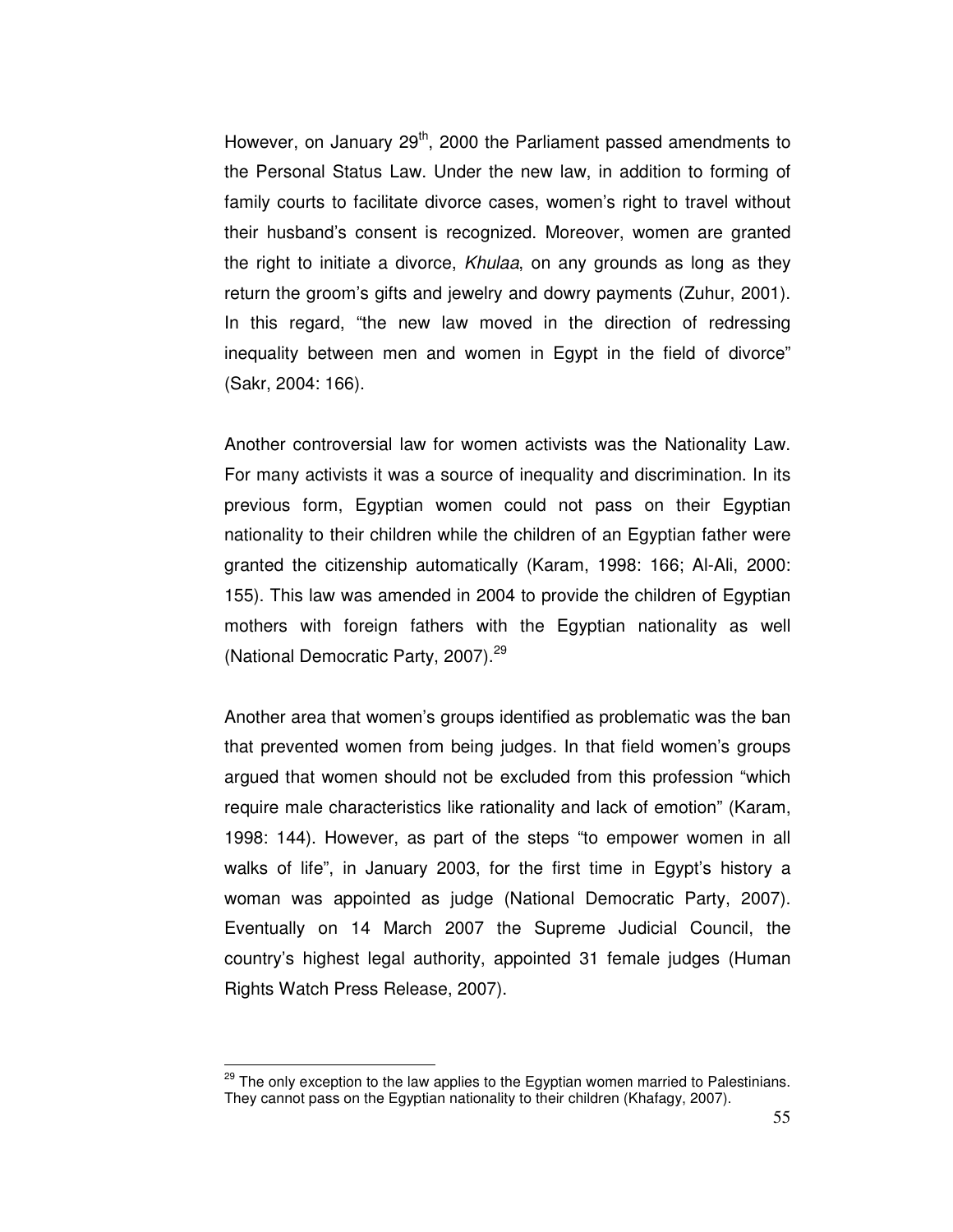# **3.4.2. National Council for Women**

In March 2000, a National Council for Women (NCW) was established with a presidential decree numbered 90, with Suzanne Mubarak as President and Merwat Tallawy as Consul General. In fact, there were some attempts at establishing a national women's machinery in line with the UN initiated call for them in the 1970s. The first one was established in the 1970s, a Women's Affairs Directorate inside the MOSA, and it was followed by a National Committee for Women, formed in 1993 due to the push by the UN for stronger mechanisms. In 2000, this was replaced with the National Council for Women, which is a stronger mechanism granted more authority and funds within the government's budget (Khafagy, 2007).

According to its mission statement (National Council for Women, 2007),

NCW aims to enhance the status of all Egyptian women and to maximize their contribution to the growth and development of Egypt. The focus is on narrowing existing socio-economic gender gaps and addressing women's strategic needs including social, economic and political empowerment.

To do that, the NCW has a broad mandate granted by its founding decree, including those as follows (National Council for Women, 2007):

- a. To propose public policy matters for society and its constitutional institutions on development and empowerment of women to enable them to play their economic role, and to integrate their efforts in comprehensive development programs.
- b. To draft a National Plan for the advancement of women and to solve their problems.
- c. To monitor and evaluate the general policies related to women and formulate its recommendations and observations to the concerned parties.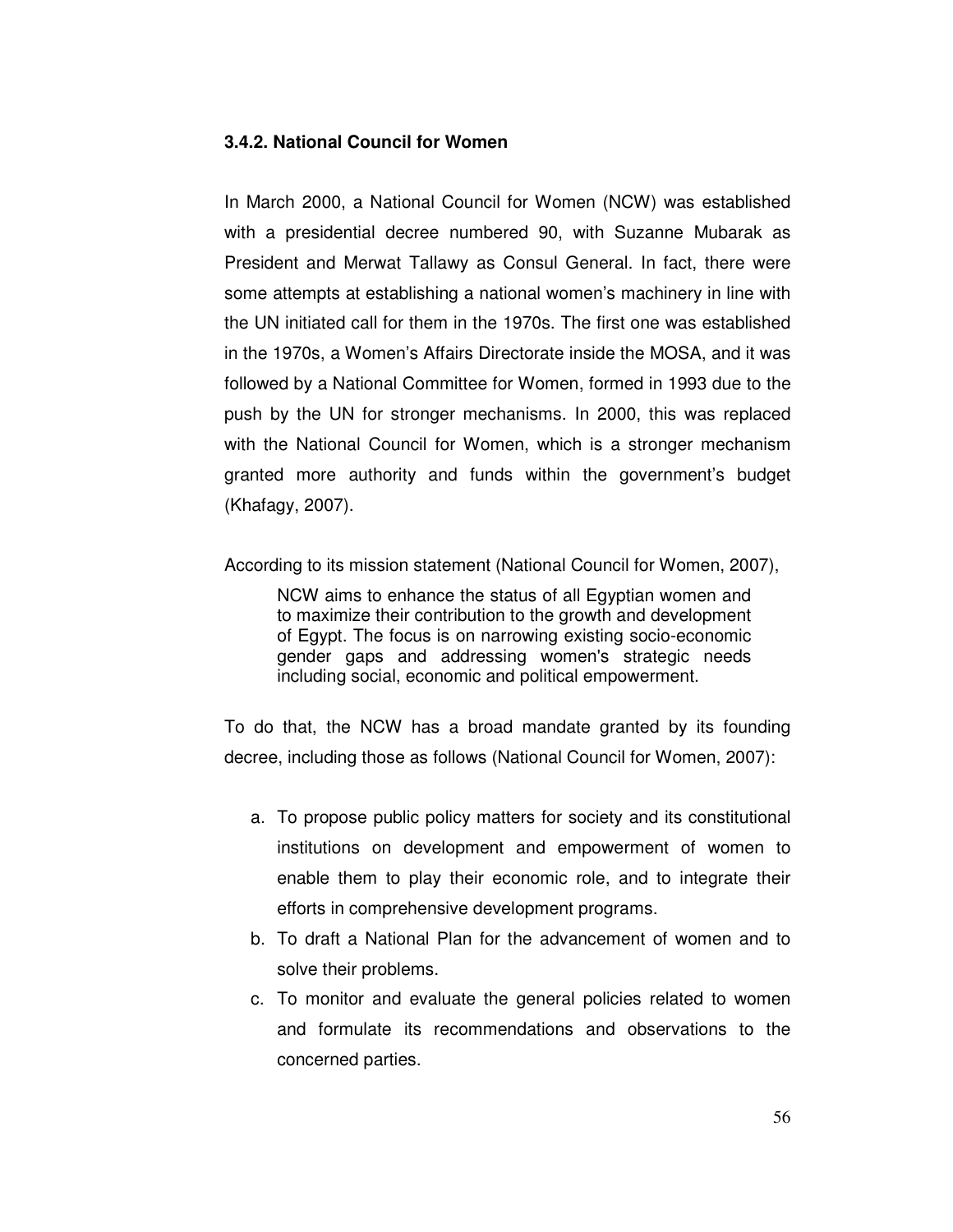- d. To advise on the draft laws and decrees related to women before submission to the competent authorities. Recommend the adoption of proposed laws and decrees that contribute to reinforcing the enhancement of women status.
- e. To advise on all agreements relating to women.
- f. To represent women in international fora and organizations dealing with women's issues.
- g. To establish a documentation center, collect information, data and research on women, and to conduct related research and studies.
- h. To hold conferences, seminars, symposia and debates on women's issues.
- i. To organize training sessions to raise awareness of the role, rights and duties of women.
- j. To publish newsletters, magazines and other publications informing the public of the goals and functions of the Council.
- k. All other issues referred to the Council by the President of the Republic.

Moreover, the National Council for Women runs projects and programs to empower female heads of households, small grants projects, women's business development center, health care programs, literacy programs, media watch unit, and programs on women's political participation.

In its organizational structure, it has an ombudsman office to receive women's complaints, branches in 26 governorates and eleven standing committees such as Education, Training and Scientific Research Committee ,Health and Population Committee, Non-Governmental Organizations Committee, Culture Committee, Economic Affairs Committee, Political Participation Committee, External Relations Committee, Governorates Committee, Legislative Committee, Media and Information Committee, Environment Committee. As it is seen, one of the committees is devoted to NGOs tasked with activating the role of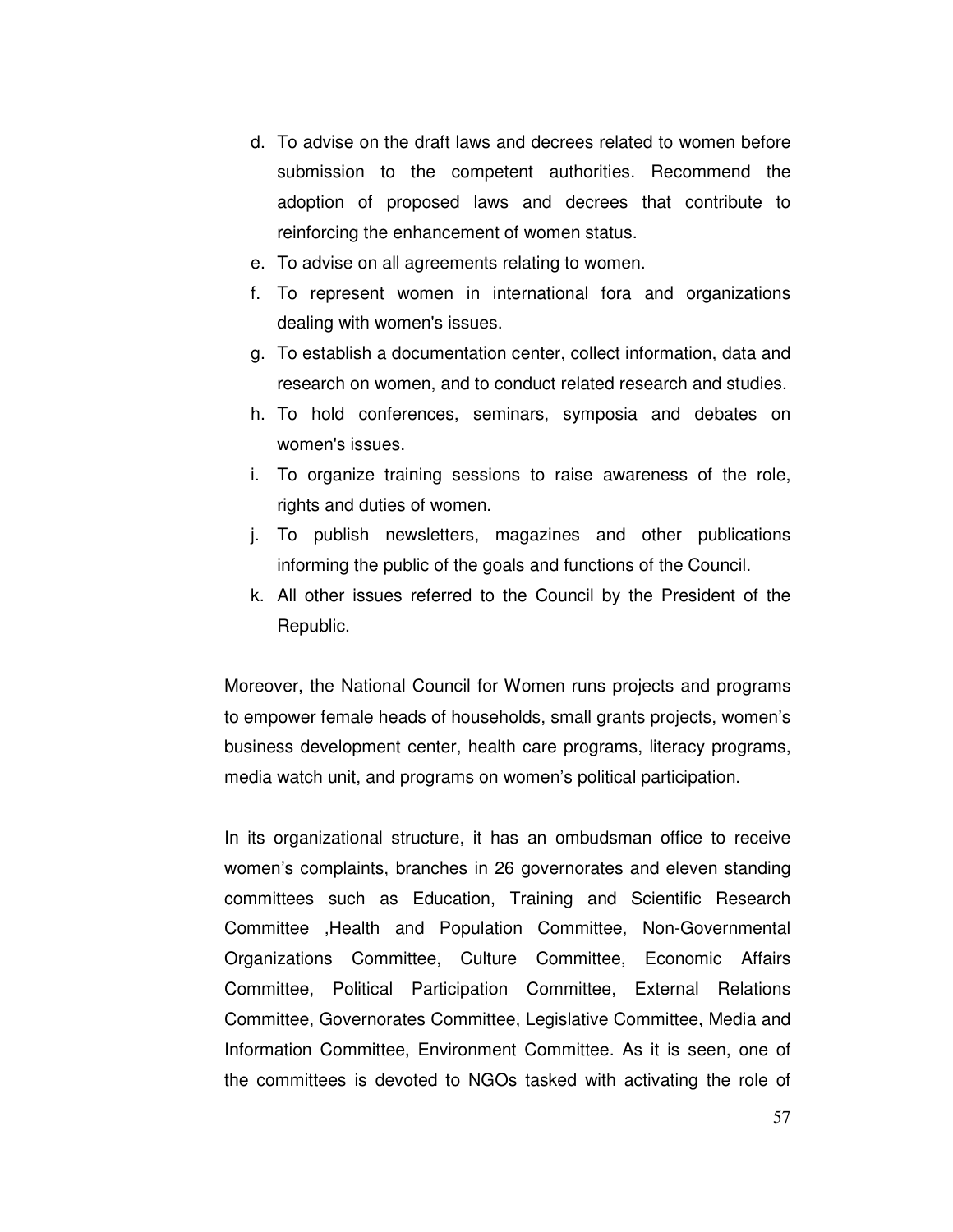NGOs, monitoring and evaluating their efforts, submitting proposals and recommendations to enhance their roles and supporting their roles, meeting their needs, raising their awareness about their rights and duties (National Council for Women, 2007). However, the strongest feminist NGOs are not represented in this committee although they are invited to council events on some occasions. Moreover "The NCW-NGOs relationship is not formalized; procedures and channels of dialogue are not clear" (Khafagy, 2007).

On the other hand, although the NCW helped change Nationality Law and initiate Khulaa and family courts, The NCW's ability to influence government policies is limited due to lack of a national consensus on women's issues and its close ties with the government. Its success requires working inside the state, but sometimes not in accordance with state policies. Unfortunately, the NCW is reluctant to criticize other governmental institutions, or to demand change of some of their gender discriminatory practices (Khafagy, 2007).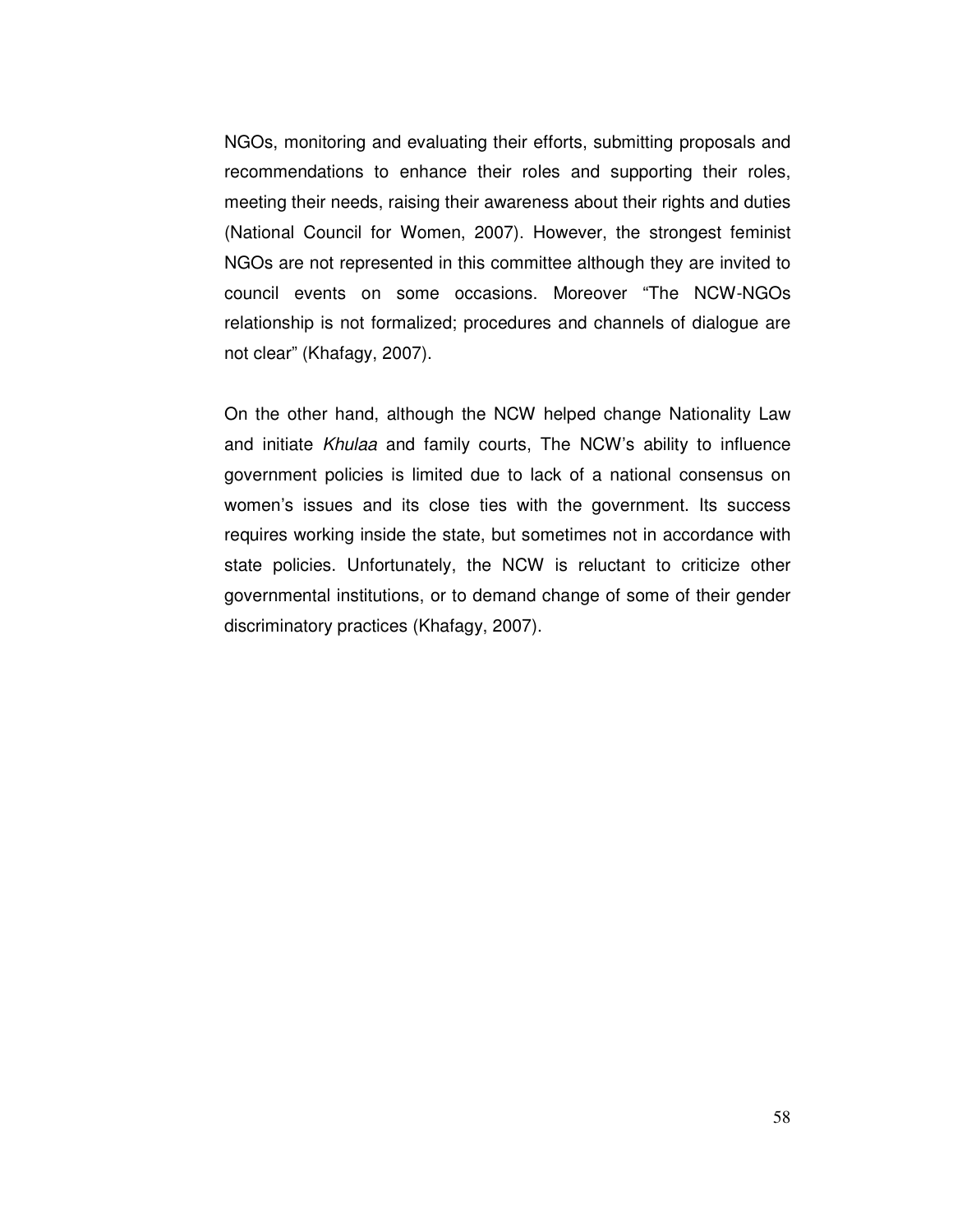# **CHAPTER 4**

# **RELATIONS BETWEEN THE WOMEN'S NGOs AND STATE**

In this chapter, I will briefly introduce the women's NGOs which constitute the sample of this research. Then, in the second section, I will analyze the cooperation among them. In the third and fourth sections, opinions of the interviewees on the women's problems in Egypt and their demands from the state will be examined respectively. In the fifth section, relations between the state and the selected women's NGOs will be examined based on the interviewees' reports on the confrontations and problems they experienced with the state and MOSA in specific. In the sixth section, I will present the evaluation of the interviewees about the NCW, and the co-operation between them.

# **4.1. Information on the Selected Women's NGOs**

### **4.1.1. Women and Memory Forum**

Women and Memory Forum (WMF) is a research institution originally founded in 1995 and registered in 1997. It then re-registered with MOSA as a foundation in 2003 in accordance with NGO Law 84/2002. It consists of thirty members in total with an Advisory Board and associate researchers.

WMF focuses on women mainly in the Arab history to research and rewrite women's history from women's perspective. In other words, as my interviewee puts it, they "use the history as a tool to change the dominant regressive image of women in the society".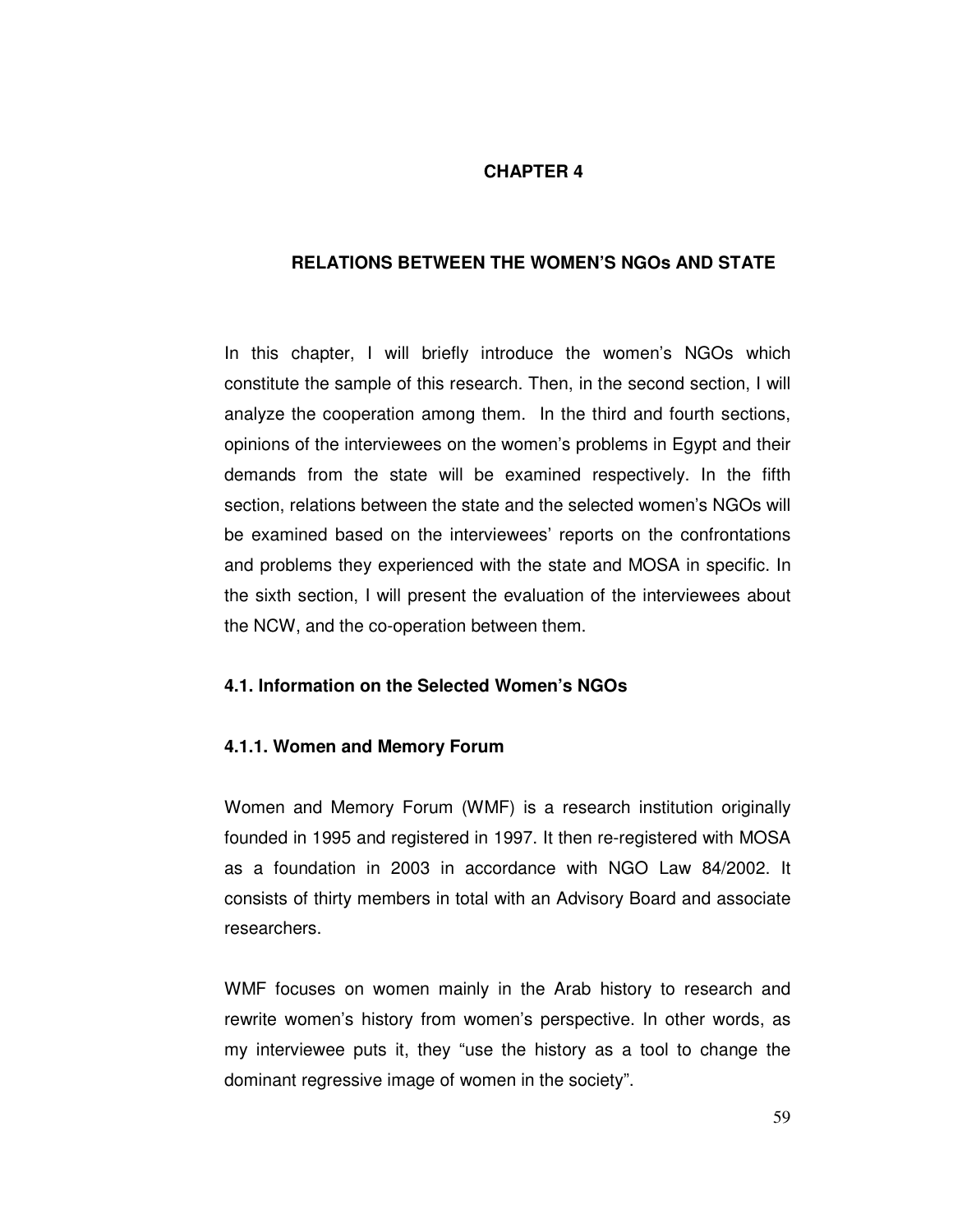They express themselves as follows:

WMF consists of a group of women researchers and development practitioners concerned about the negative representations and perceptions of Arab women in the cultural sphere. Dominant cultural ideas and images of Arab women constitute major stumbling blocks in the course of women's development and attainment of their rights. We believe that one of the main obstacles facing Arab women now is the scarcity of alternate cultural information and knowledge about the role of women in history and the present day. We decided to organize formally in order to advocate for and promote the integration of gender as a category of analysis in the study and interpretation of Arab history and the social sciences in general. The long-term objective of our specialized research is to produce and make available alternate cultural information about Arab women that can be used for raising awareness and empowering women (Women and Memory Forum, 2007).

WMF has carried out conferences, publications, film shows, workshops, collecting of women's oral history, commemorative conferences on pioneer Egyptian women and re-writing of fairytales through a women's perspective to challenge the prevalent representation of women.

They rely on foreign funding to carry out their activities, which comes from such international organizations as German Development Agent in Egypt, Ford Foundation, CEDA, Mama Cash. However, by principle, they don't accept funds from organizations that are state-connected, like embassies.

# **4.1.2. The Egyptian Center for Women's Rights**

The Egyptian Center for Women's Rights (ECWR) is an NGO established in September 1996 to improve the human and political status of women in Egypt and in the Arab region, and registered in 2002 with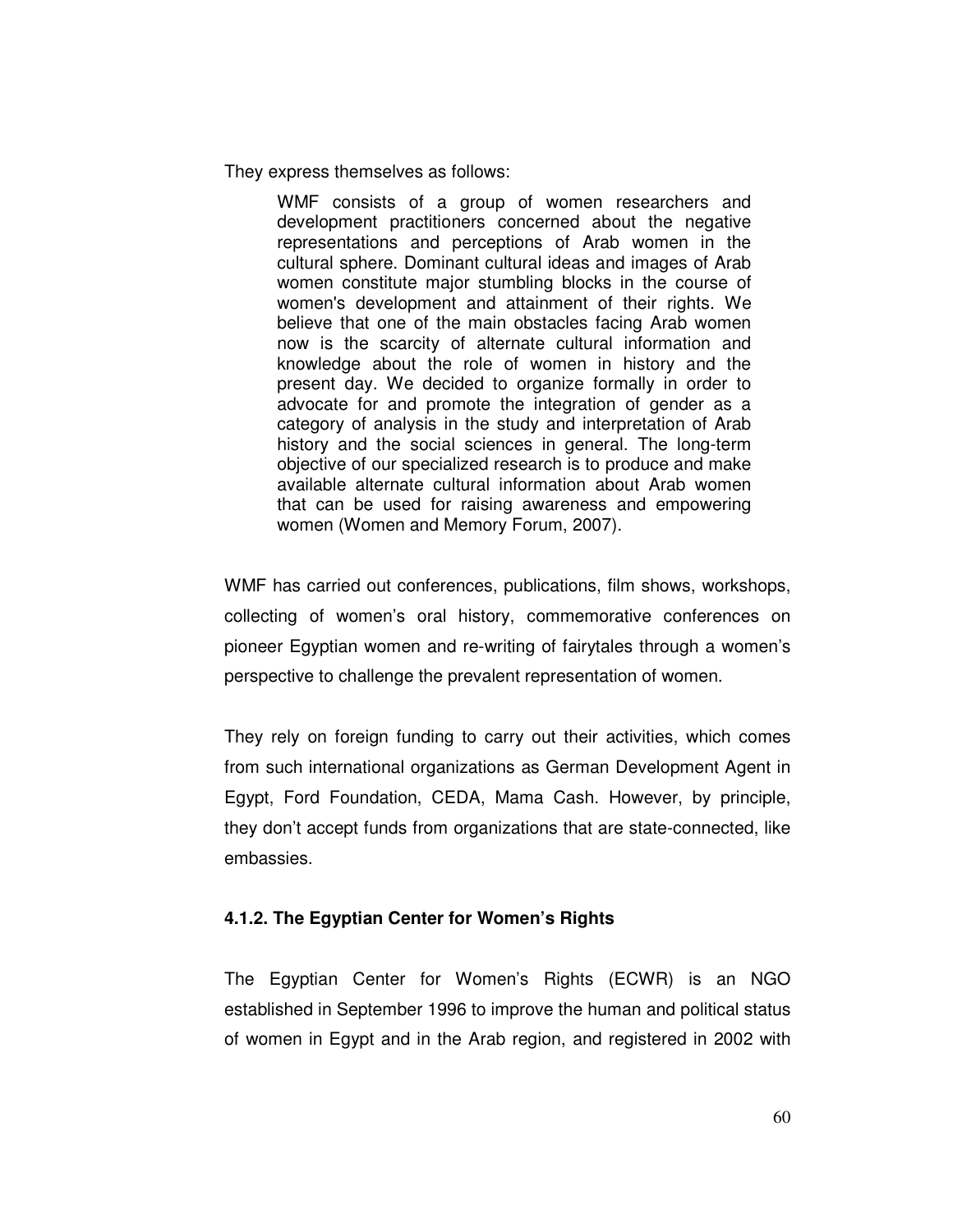MOSA again. In addition to the main office, they have another office for legal aid in Giza.

The ECWR stresses "the importance of women's participation in public life as an activist, voter and candidate, as well as developing women's legal and political awareness and pushing for legislative change".

The ECWR carries out activities based on the belief that women's rights are an integral part of human rights. Through their programs, they aim at monitoring the laws and legislation that restrict women's rights and finding ways to challenge and amend them; providing legal assistance and legal counsel to women; developing women's rights to participation in public life, particularly the right to vote and run in the elections; helping women register in electoral records and obtaining ID cards.

They have conducted activities such as Arab Women's Forum which is aimed at bringing women activists from the region together to train them in advocacy and dialogue on the political and social status of women to be able to confront discrimination against women; Women's Cadre School Program, which focuses on seminars and trainings aimed at preparing women to run in parliamentary and local council elections; Small Initiatives Program, which is designed to enhance the capacity of small NGOs in order to better serve their local communities and to extend greater economic opportunities for marginalized women; Access to Basic Services Access to Basic Services program, which addressed the problem of unregistered women who cannot access government, legal or NGO services; and Training of Trainers for Youth Leaders. After I left Egypt, the ECWR started the first campaign in Egypt to stop sexual harassment in Egypt.

The ECWR also receives foreign funding to carry out the activities from such organizations as MEPI, Konrad Adaneur, Dutch and Finish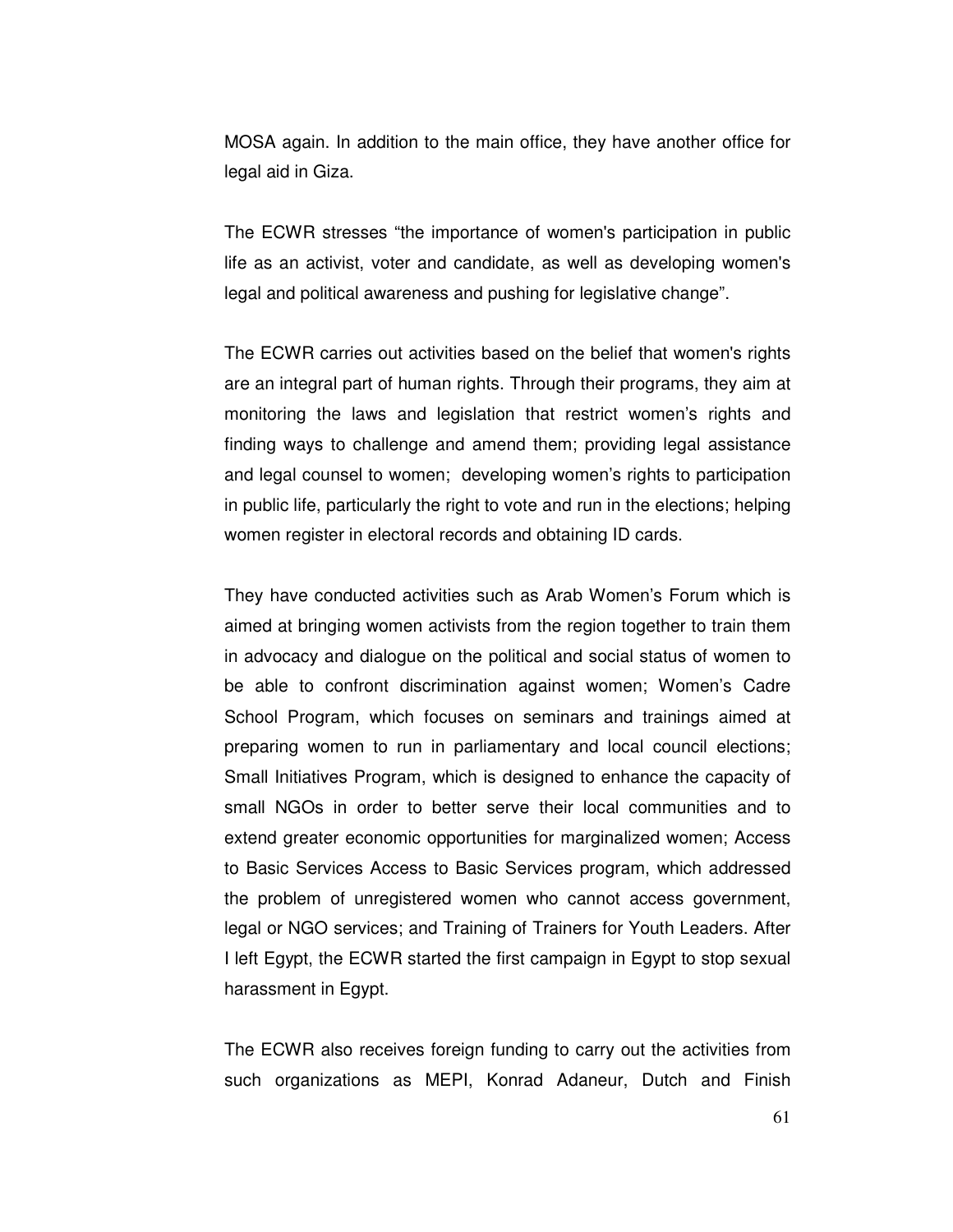Embassies, American Funds, EU, World Bank, Open Society Institute. Although they don't take a hard line about it, they note that international funding may have negative sides, for instance, "you may have to comply with their priorities and then change yours to get funds". Lastly, they don't receive funding from Israel "because of their policies towards Palestinians".

## **4.1.3. The Center for Egyptian Women Legal Aid**

The Center for Egyptian Women Legal Aid (CEWLA) was established in 1995 as a civil company by four lawyers and re-registered in 2003 under the new law as an NGO. In order to be close to and help the most marginalized women, the CEWLA is located in one of the poorest areas in Cairo, Boulaq.

It aims to provide Egyptian women with legal assistance and support regarding their rights under the Egyptian laws and international conventions. They work on the issues such as women's rights in the Personal Status Law, discrimination against women in the laws, to change discriminatory laws and help women with legal cases especially concerning divorce, domestic violence, rape, FGM.

They mainly provide legal services and legal counseling to women, conduct literacy and continuous education classes, help them with issuing of ID and voting cards. At a larger scale, they hold roundtables with media workers and members of the Parliament about discriminative laws; organize conferences and workshops for NGO activists and lawyers. Through these activities, they aim to change the status of women and laws in Egypt especially in the field of Personal Status Law. There is also a telephone hotline offered by them to which people can ask questions and receive legal advice. In addition, they have a computer center which is for a small amount of fee.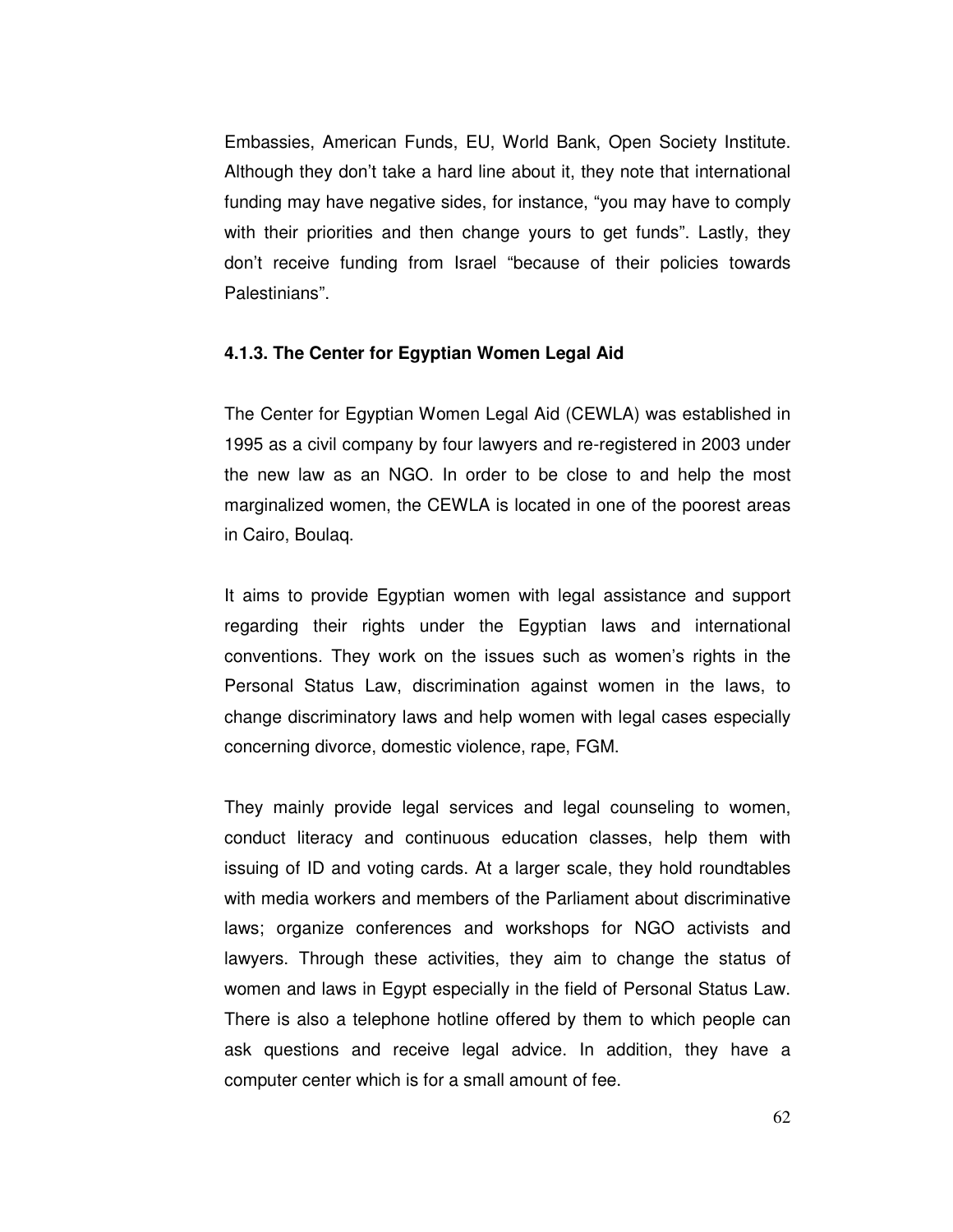They do receive foreign funding for their activities from several organizations but USAID and those from Israel. The organizations they get funding are Netherlands, Ford Foundation, Global Fund for Women, Equality Now, open Society Institute, World Bank, USA Embassy, Finish Embassy.

# **4.1.4. The Association for the Development and Enhancement of Women**

The Association for the Development and Enhancement of Women (ADEW) is a feminist, voluntary, non-governmental organization established in 1987. It originally grew out of a micro-credit project for women-headed households at the Mokattam Garbage Collectors from 1985 to 1987. As they recognized the importance of empowering female heads of households in the course of the project, this group of twenty men and women development professionals established the ADEW. In their own words:

ADEW believes that the status of Female Heads of Households, a traditionally neglected and disempowered segment of Egyptian society, can only be enhanced through social, legal and economic empowerment. By providing women with economic opportunities and working as mediators between women and various governmental and private agencies, ADEW delivers women's voice to the national consciousness (Association for the Development and Enhancement of Women, 2007).

In this field, it was first of its kind in Egypt. ADEW has now twelve offices in Cairo, Qalyubeya, and Gharbeya with 200 members.

ADEW works at two levels; grassroots level and advocacy level. At the grassroots level, ADEW delivers an array of direct services to the poor women in Egypt. It provides women with micro-credit loans, legal aid, literacy classes, health seminars and empowerment workshops. At the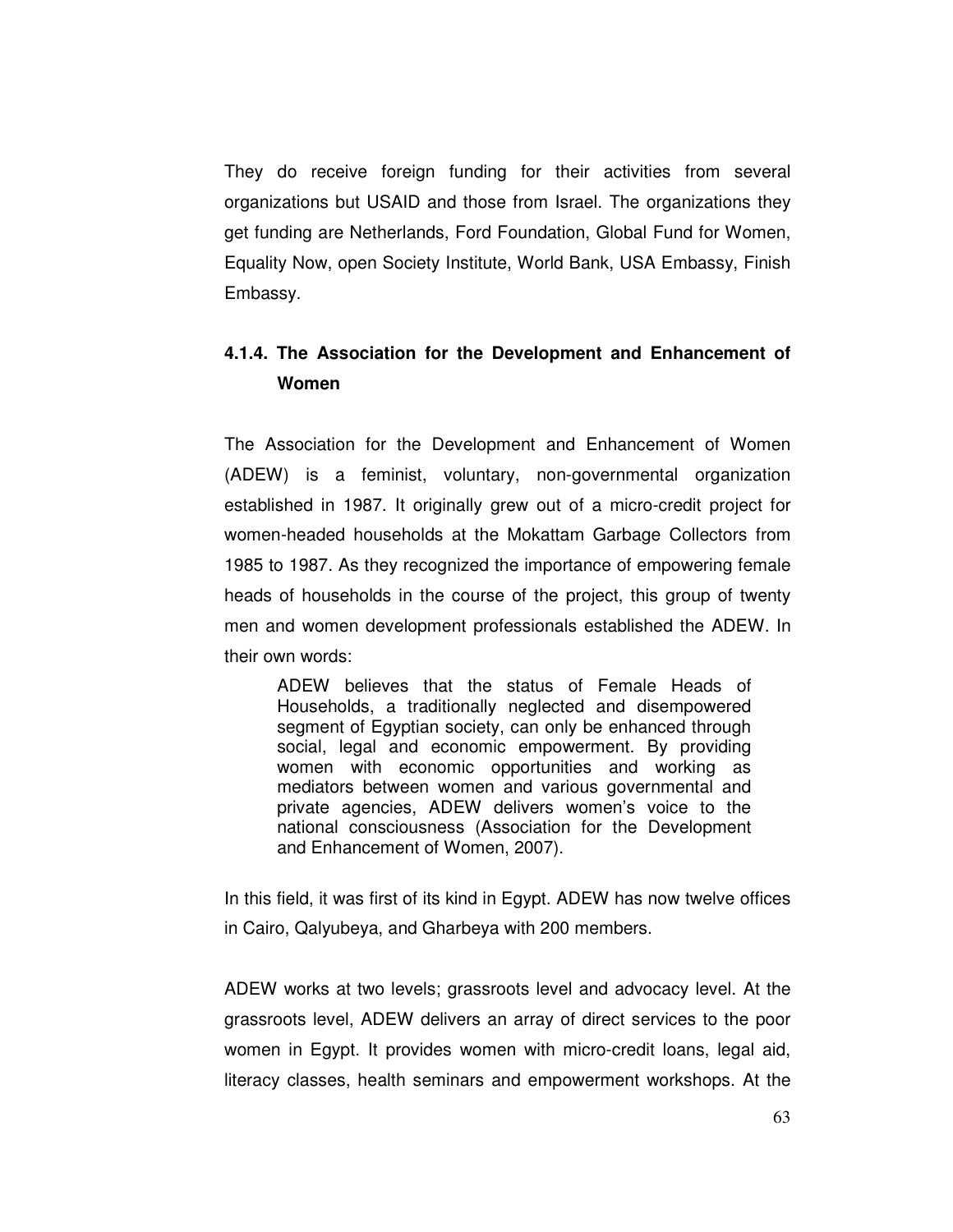advocacy level, ADEW works on raising awareness of the problems faced by the most marginalized women and trying to influence policies and changing attitudes. To do that, it disseminates flyers, periodicals, posters, and documentaries, and also does advocacy, organizes conferences, training seminars and workshops.

They have conducted such programs and projects as Microfinance Program, which focuses on the concept of 'peer lending' instead of on collateral that requires a male guarantor or collateral; Legal Assistance and Awareness Program, which is aimed at helping women obtain official documents like ID cards, and teaching them their legal rights, counseling women and filing court petitions on their behalf; Health Program, which is designed to address the problems relating to early marriage and childbirth at a young age, FGM and reproductive health through the seminars held by medical doctors in women's homes; Literacy Program; Girls Dreams Program, which is designed to acquaint adolescent girls with their peers, improve their self-image, and provide them with basic life skills training, and provide a forum for them to come together and discuss their issues; Shelter Program: House of Eve, which is aimed at supporting women and children who suffer from domestic violence.

They finance their activities through membership fees and mainly foreign funding. They receive funds from Ford Foundation, GTZ German, Global Fund for Women, Open Society Institute, Finish and Japanese Embassies, British Council. They do not accept funds from USAID and USA Government since they "don't believe in their international policies" and do not like their approach in imposing their own projects.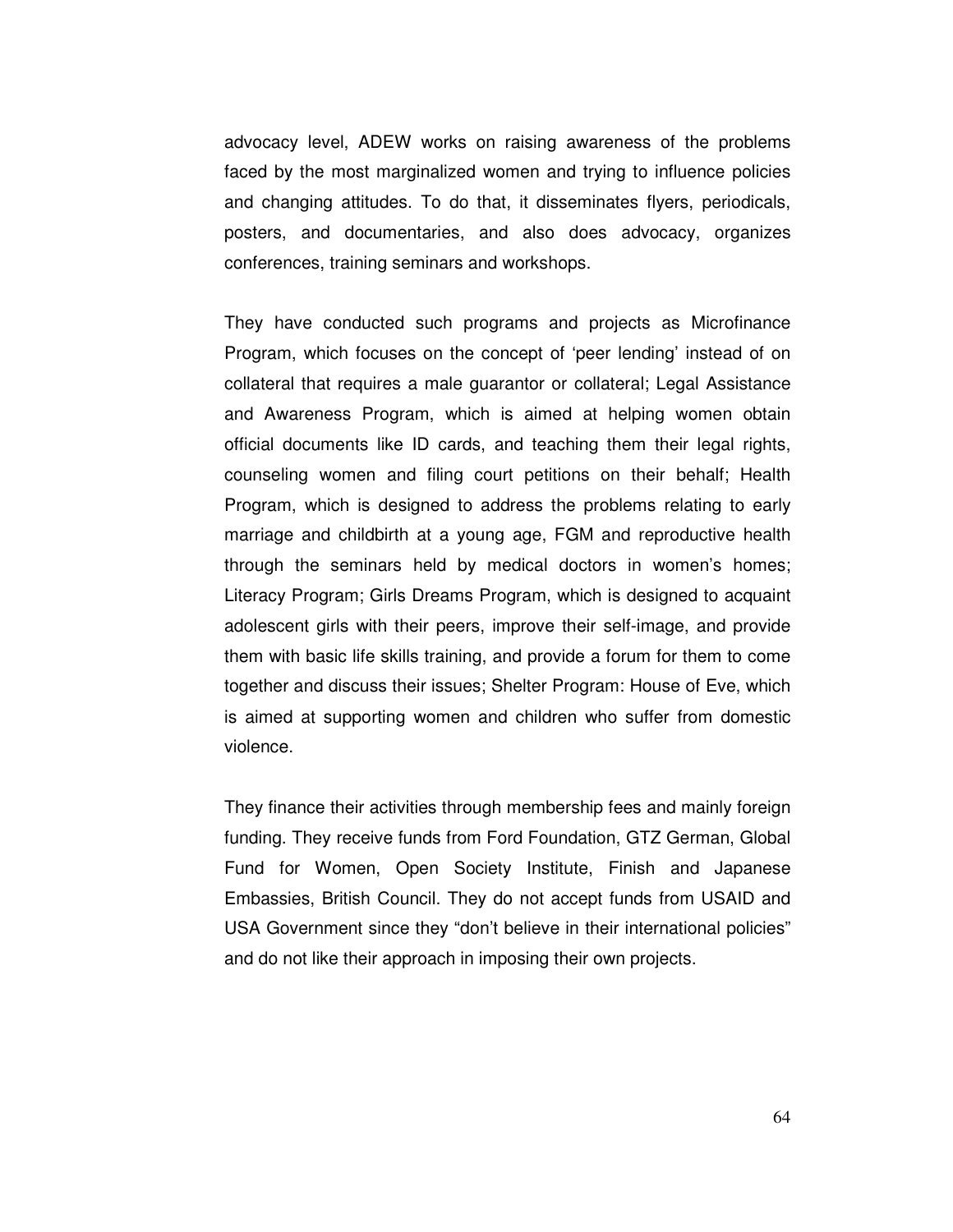#### **4.1.5. The New Woman Foundation**

The New Woman Foundation (NWF) was founded in 1984 as an informal group. The group was consisted of five women who met regularly to discuss women's problems, international feminist movement, and Arab and Egyptian women's movement. Then in 1991 it was registered as a civil company called New Woman Research Center. After the new law of Associations of 2002, it was registered as foundation with the Ministry of Social Affairs under the name of New Woman Foundation. They have around thirty members.

In their own words (NWF, 2005):

NWF believes in women's unconditional right to freedom, equality and social justice and that women's social, political, economic, citizenship and reproductive rights are an integral part of human rights. As it also believes that the struggle for women's rights cannot be separated from the struggle of nations and people for justice from global oppression and violence. …NWF believes that the struggle for women liberation is part of a wider struggle for democracy and social justice and against all forms of discrimination based on gender, class, race, ethnicity, or religion, and against all oppressive power relations… NWF believes in the need for cooperation between like-minded women's and human rights organizations to formulate their own independent organizational tools with the goal of creating a powerful Egyptian women's movement, an integral component of an Egyptian democratic-civil movement.

NWF's work includes such activities as issuing magazines and books, organizing workshops and seminars, networking with local, regional and international women's rights organizations, research on women's perceptions of their community, their position and rights, women's reproductive rights, women and Islam, impact of structural adjustment policies on women, violence against women, women in the NGOs, and the Arab Women's Movement.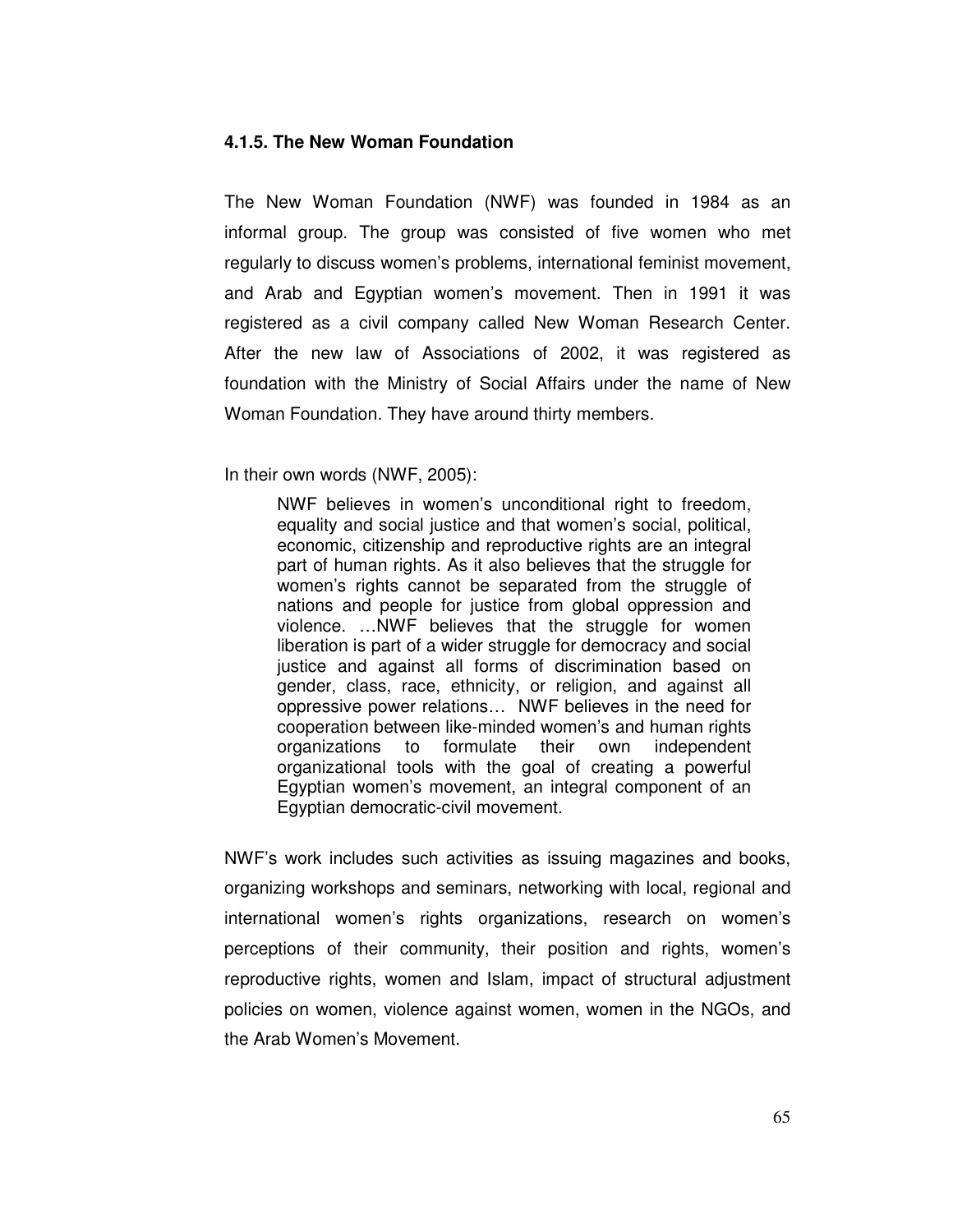NWF can be called the most radical women's organization in Egypt. They openly call themselves "feminist" that most of others decline to. Furthermore, it is one of few Egyptian women's organizations to work on controversial issues such as FGM, violence against women, coerced sex within marriage, the so-called 'honor' crimes and abuse of domestic servants.

Of the women's organizations I interviewed, NWF appears as the only one that complies most with feminist horizontal structure of organizing. The founding members and older activists encourage younger activists to participate in decision-making at all levels and all the decisions are made together.

They do not want to work with USAID and other governmental organizations. They receive funding from NOVIB (Dutch), British Reproductive Health Matters.

#### **4.1.6. The Alliance for Arab Women**

The Alliance for Arab Women (AAW) is a voluntary organization established in 1987 and registered with MOSA. It has a consultative status with the UN ECOSOC. It has about 200 members, men and women, and acts as an umbrella organization to around 350 organizations, with one NGO in each governorate as a focal point.

AAW works within the framework of human rights in an integrated fashion. It supports Arab women to exercise their human rights with a priority to poverty groups. It addresses poverty as multi-dimensional phenomenon correlating weigh education, health and public participation.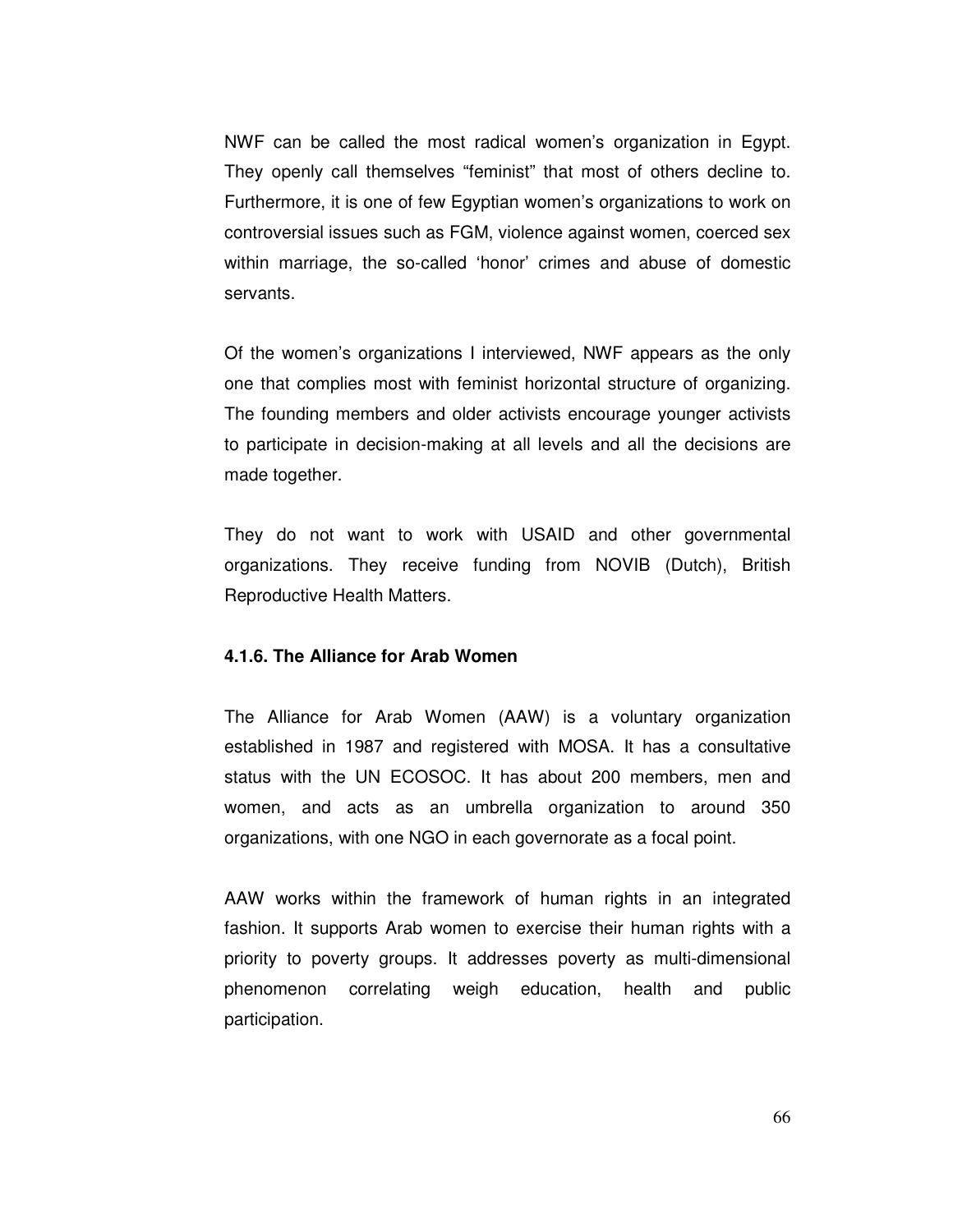AAW carries out projects in the fields of poverty, public participation, violence, health and education to provide women with "basic human security" through influencing policies and legislations and providing relevant services. They work on TV commercials, social security, birth control, ID Cards, training women candidates and quota system in parliament. They have carried out projects such as Enchanting Employment Chances for Egyptian Women in the New Millennium Project, which is aimed at raising the quality of life of 1800 femaleheaded households through gainful employment; Comprehensive Development for Egyptian Women Project, which is designed to train and raise awareness of 200 women in Kalyubia governorate; Women in Decision-making Process Project, which aims to support women in decision making structure all over Egypt (as representatives, candidates and voters) through advocacy, awareness raising, upgrading skills, building allies, publications and studies, assisting the beneficiaries in issuing voting and identity cards, encouraging and joining political parties, running for elections and squiring relevant skills; Resisting Violence Against Women Network Project designed to establish an electronic sub-network of NGOs in four governorates to influence the ministries concerned and advocate changes in policy legislation and programs; projects related to education that focus on help school enrolment of children, reduce drop out rates, revive extra curriculum activities, and reduce illiteracy rates.

They have membership subscription fees and funds from international donors such as Swiss Fund, Dutch Embassy, British Embassy, USAID, European Commission, Global Fund for Women, Lions, and UNIFEM to finance their activities.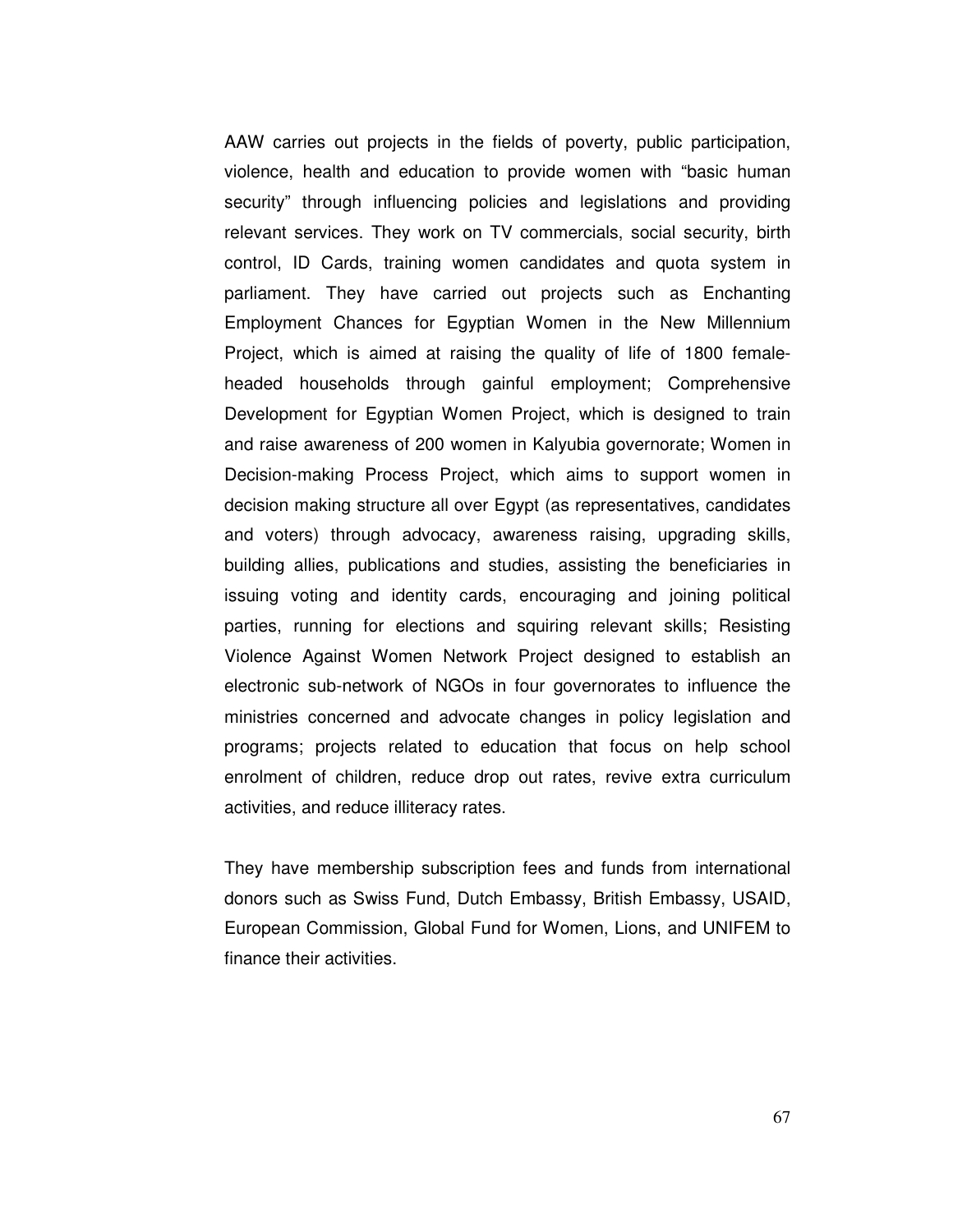## **4.1.7. The Young Christian Women Association**

The Young Christian Women Association (YCWA), which is affiliated with the worldwide YCWA, was established in Egypt in the 1920s. They aim to "serve one another by love". They have 500 members and four branches in Cairo, Alexandria, Assiut, Minia.

The YCWA is a service-oriented NGO. They conduct activities to help different segments of the society in need. They have a youth hostel, special programs for the handicapped children, free meals projects for those who cannot afford, mother and child care center, library in Shoubra, summer camps in Alexandria, computer center for blinds and a building for the handicapped.

On the financial level, they rely on membership fees, donations, annual bazaars, funding from MOSA and the worldwide YCWA.

## **4.1.8. The Egyptian Women and Development Association**

The Egyptian Women and Development Association was established in 1990 and registered with MOSA in 2002. It has 65 members and is based in Cairo with no branches.

The Egyptian Women and Development Association aims to help fresh graduates by training them especially in computers, to help them take part in society and get jobs in a number of organizations included in their network.

Their main activity is the computer training. In their well-advanced computer center, every three months they train 200 women. They, at the same time, train these young women on their rights, political participation, education and human rights. On another level, after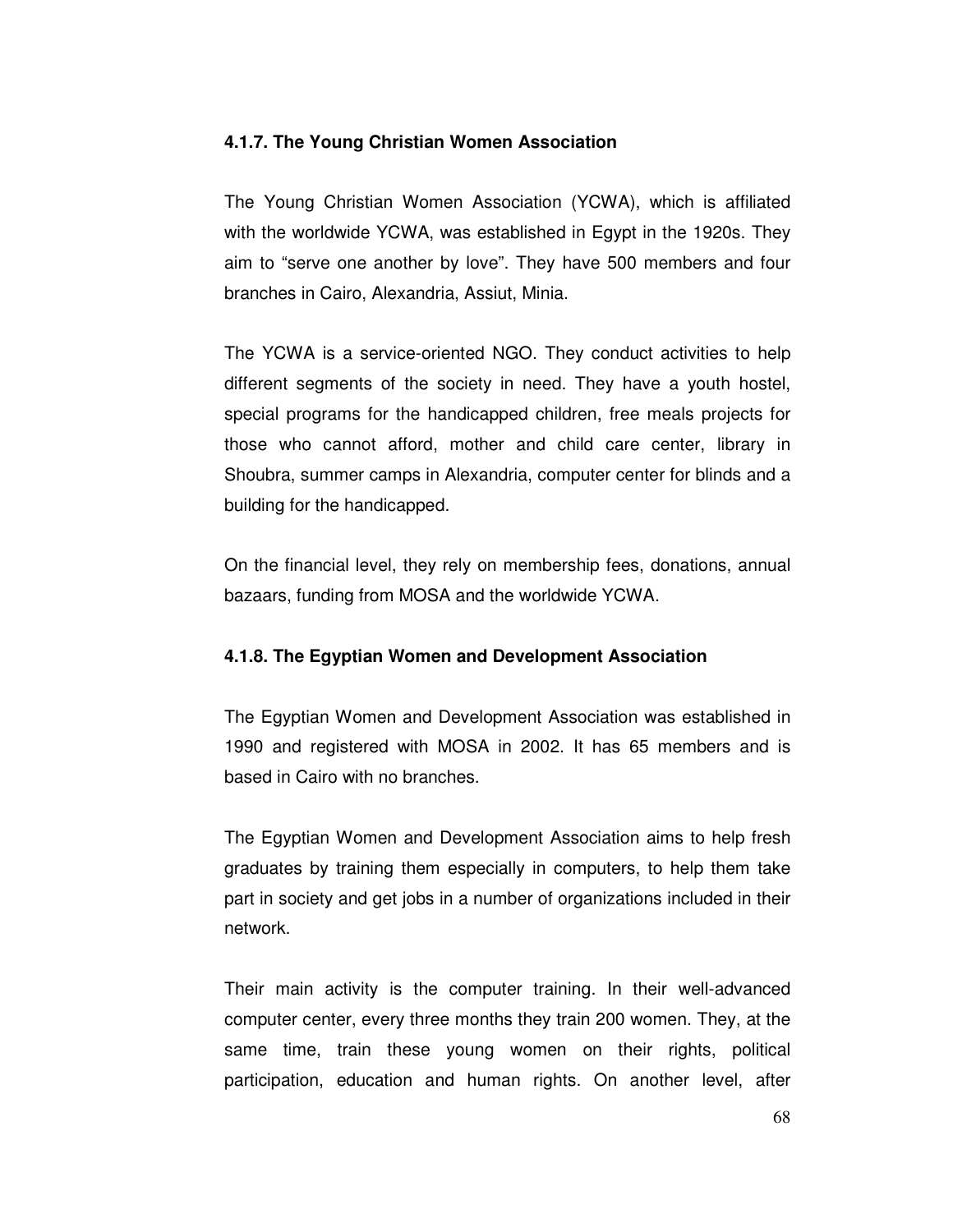training them in computer and English skills, they try to give them jobs in the companies and other organizations in their network or at government. They also organize conferences that focus on women's rights, how to raise their self-confidence, how to be an active member in the society, held by experts from different fields- social, political and religious.

They fund their activities through membership subscriptions, donations (like PCs), courses. They receive funding from the Ministry of Information and Technology (in kind, like computers), European Union and the US Embassy as well.

# **4.1.9. The Women and Society Association**

The Women and Society Association was established in 1996 and registered with MOSA as NGO. In addition to their main office, they have a Medical Center and Business Center in Giza.

The Women and Society Association aims to empower women and promote child rights.

They organize trainings for women on computer, sewing, handicrafts and help them sell what they produce by organizing bazaars or finding places. They also have a project called Social Participation for Support and Develop Basic Education, which is designed to make primary education better in poor areas through training teachers on how to teach and deal with children; they establish facilities in schools such as laboratories etc.

Women and Society Association also is a member of Arab Network for Literacy and Other Education that works in cooperation with UNICEF to help women and girls.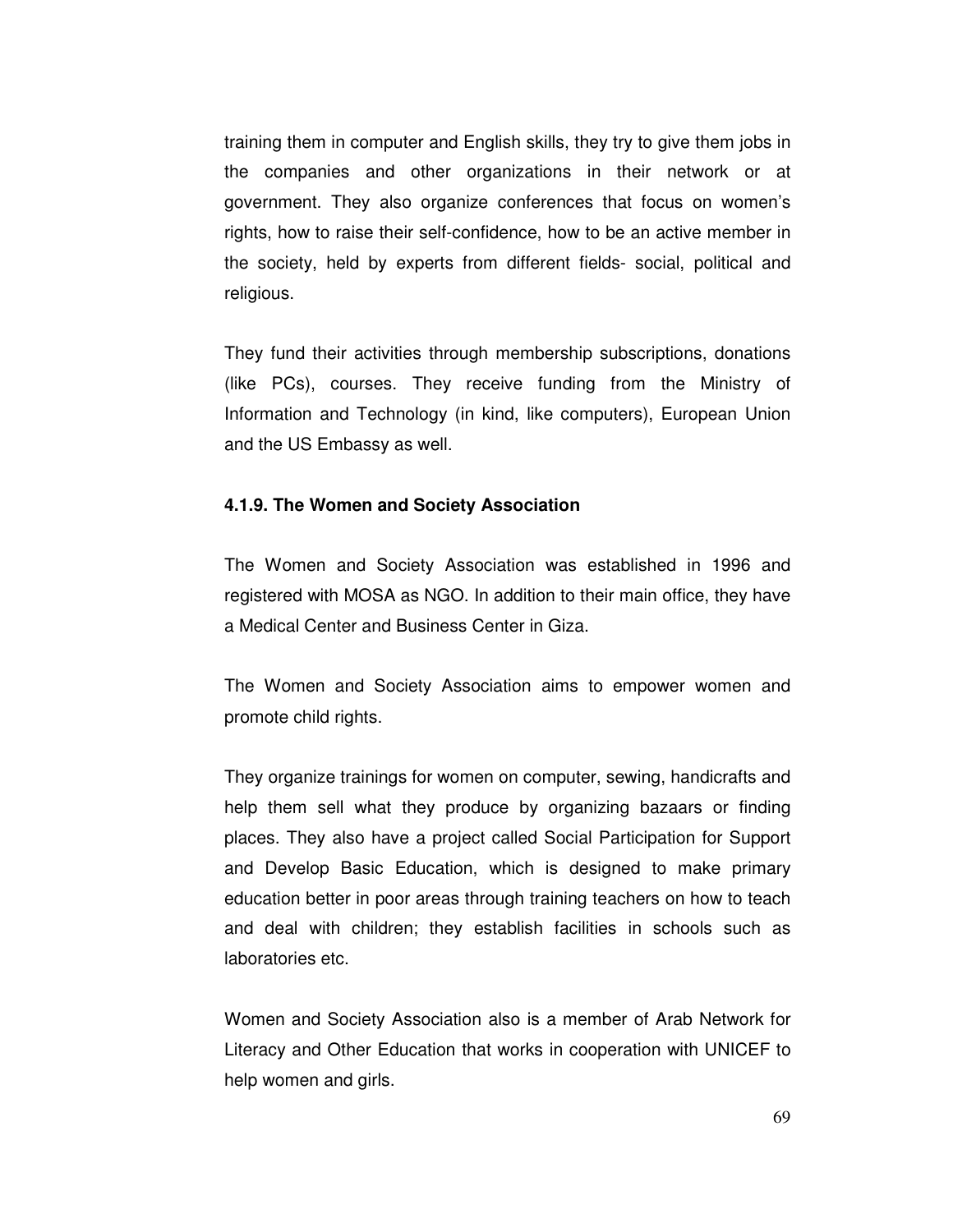They fund their activities through membership subscriptions and donations, income generated through their medical center and computer courses as well as UNESCO, UNICEF and Swiss Fund.

#### **4.1.10. The NGO Forum for Women in Development**

The NGO Forum for Women in Development was established as a civil firm in 1996 and then re-registered as NGO in 2001 because of the difficulties created by the state in getting funds and organizing activities for civil firms. They have 21 members including men.

NGO Forum for Women in Development aims to eliminate the discrimination against women in Egyptian society, have solidarity and raise the communication among the women NGOs, change the image of women in multi-media, and increase women's publications in the libraries.

They have four main committees: Documentation Committee provides NGOs and students with required information, publications, and bibliographies (women's thesis, of women intellectuals); Media Committee to communicate with other partners, to issue a magazine called Anhar, produce films (testimony of female peasants), and an agenda for CEDAW-with short information; Training Committee to raise the capacity of NGO staff in any field, and Legal Committee that prepares programs regarding existing laws and changing them.

They rely on foreign funding for the activities however my interviewee notes that they 'try to read any hidden agendas', and sees it as their "right from Europeans, they take a lot from our country and from other Arab countries". The organizations they receive funding are OXCAM, Friedrich Evans, and UNICEF. They don't accept funds from any American governmental organization and Israel.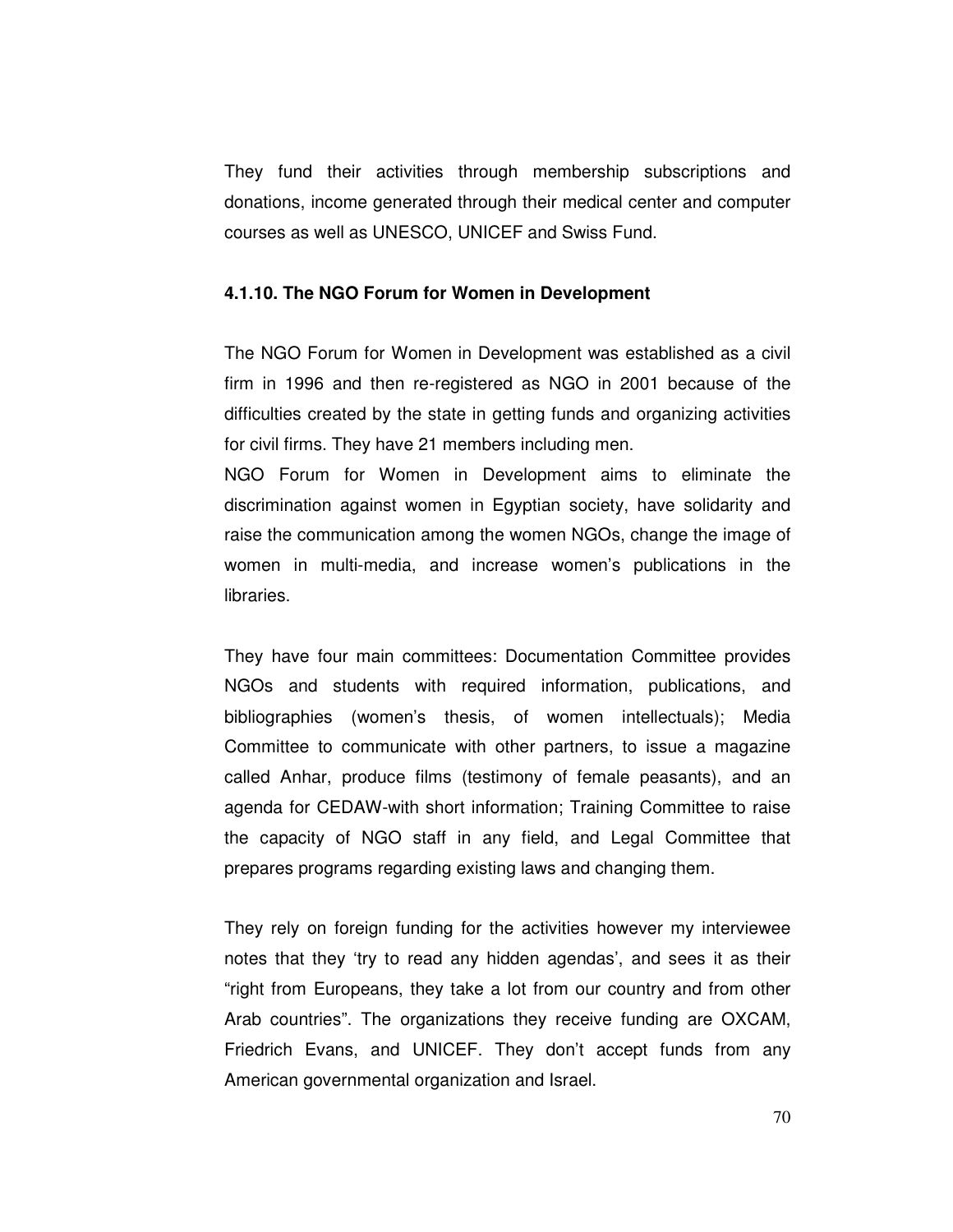## **4.1.11. The Helwan Institution for Community Development**

The Helwan Institution for Community Development was established in 2004 and has three branches in Helwan.

The Institution aims to improve the economical situation of women, help them get ID Cards and personal papers, providing some jobs for women, and develop them through the courses on health.

They have programs such as nursery, training for adults, workshops, listening unit, legal consultation, ID and other cards, children club, activity learning class, literacy classes, workshops for handicraftssewing, knitting-, classes on women's rights.

Their income is based on workshop sells.

# **4.2. Co-Operation among the Organizations and Joint Campaigns**

It is important for women's organizations to carry out joint campaigns and do advocacy work in influencing the state's policies and change laws. In order to see if Egyptian women's organizations work with each other to make a change against the state, interviewees were asked if they collaborate with each other.

According to the reports of them, a coalition of women's organizations including the Women and Memory Forum, NWF, ADEW, AAW, ECWR with nine other organizations have celebrated the International Women's Day for ten years. However, an interviewee from the NWF says that NCW "co-opted it"; they hold their own meetings on the same day and do not collaborate with NGOs with different stands, like the NWF.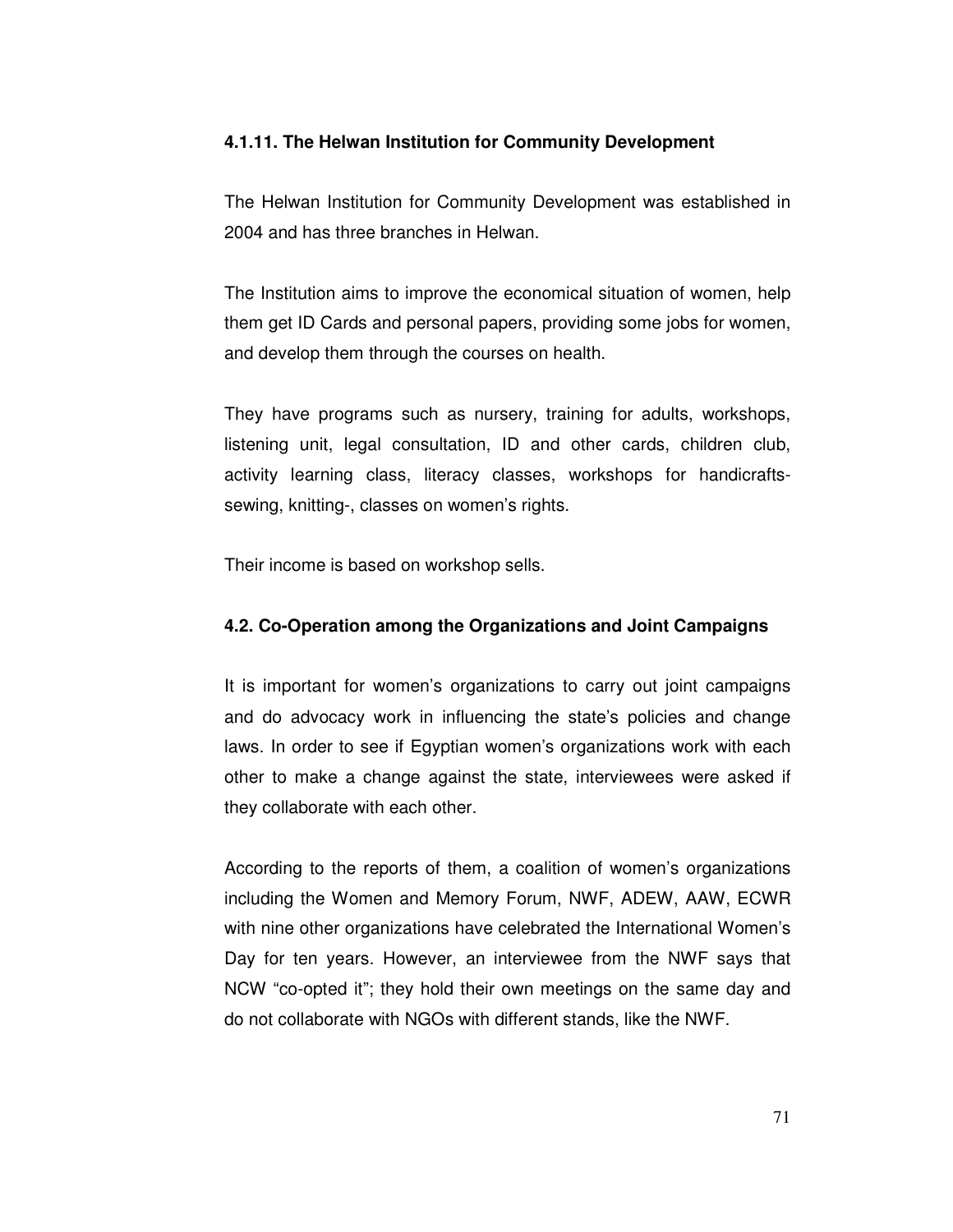Also more than one hundred NGOs, both women's NGOs and others, came together and created a coalition to produce CEDAW shadow reports a few years ago. They successfully wrote one and submitted it to the Committee. However, the Coalition collapsed afterwards due to the lack of funds. In fact, the funds and support provided for them by some UN agencies like UNICEF and UNIFEM were withdrawn from NGO Coalition to support the governmental report, that is, the one produced by the NCW. As I see, now there is a division between the women's NGOs and each of them tries to write reports of their own.

In addition to the abovementioned activities, they come together for the elections as they did in the last parliamentary elections held in 2005. A number of women's organizations worked together to support women candidates, and encourage the participation of women in politics through trainings and putting pressure on the government and the ruling party. However, the number of the women candidates nominated by the Egyptian political parties remained insignificant.

Besides the campaigns at the advocacy level, women's organizations work with each other on project basis. They can also collaborate with smaller local NGOs to outreach women in the countryside. For instance, the ECWR worked with a number of small NGOs for the Small Initiatives Project.

While the interviewees usually express that they maintain good relations with other women's organizations, two of them said that they may have problems. One of them, who is from the NWF, says that because of their radical stand in the past some organizations like the AAW didn't want to work with them, but now things are going better; and the other from the ADEW says that relations between them do not go smoothly always because of both sides and lack of a culture supportive of co-operations.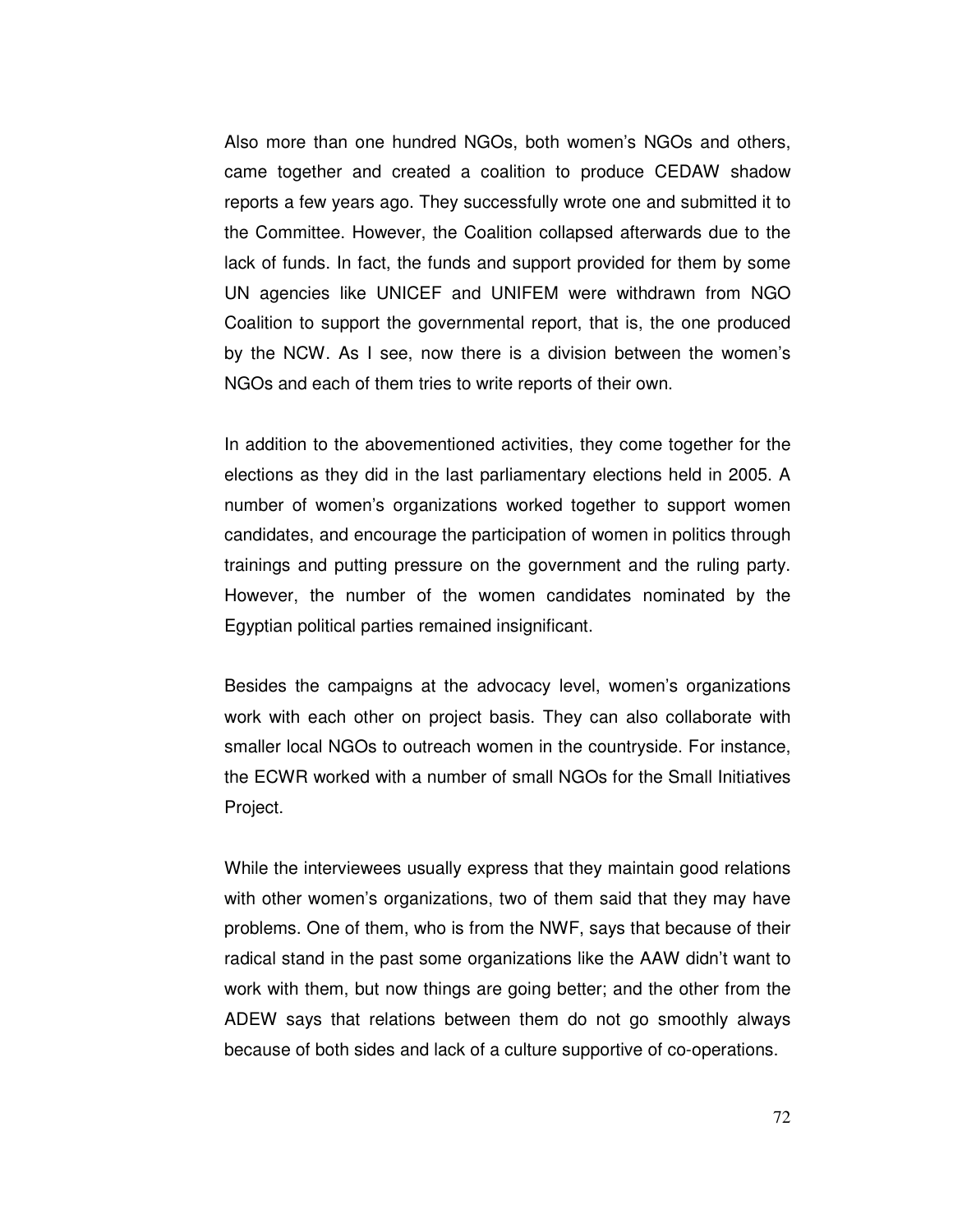# **4.3. Problems Egyptian Women Face from the Interviewees' Perspective**

In this section, I will explain the problems Egyptian women face based on the reports of the interviewees.

The responses given can be grouped as the traditions, problems related to political representation, feminization of poverty, sexual harassment, women's reproductive health, and the impact of religious forces.

A majority of the interviewees think that the major problem women face stems from the cultural attitudes and traditions. Eighteen of them link women's problems to the traditions, cultural structure or "old way of thinking" about women. Those women point to the fact that although there are no laws barring women from being judges, women cannot be judge because of the Egyptian culture.<sup>30</sup> In that sense, they think that there is a more prevalent discrimination in public attitudes than that in laws. Some of them also distinguish between the religion and culture in that it is traditions that prevent women from being involved in all areas of life, not religion. According to them, early marriages, women's exclusion from work life, sending boys to the school instead of girls are all from the cultural structure of Egypt. In this respect, the majority thinks that women are circumscribed by the traditions. On the other hand, some of these interviewees pay attention to the fact that it can be double-edged as one from ADEW says "laws give the women same rights as the men. That is why mentality should change. Also, they themselves don't see themselves being able to do what men do. Mentality on both levels should change".

 $\overline{a}$ 

 $30$  When this study was being carried out between September 2005 - January 2006, there were no female judges in Egypt. However, in March 2007, for the first time in Egypt, 31 female judges were appointed by the Supreme Council of Court.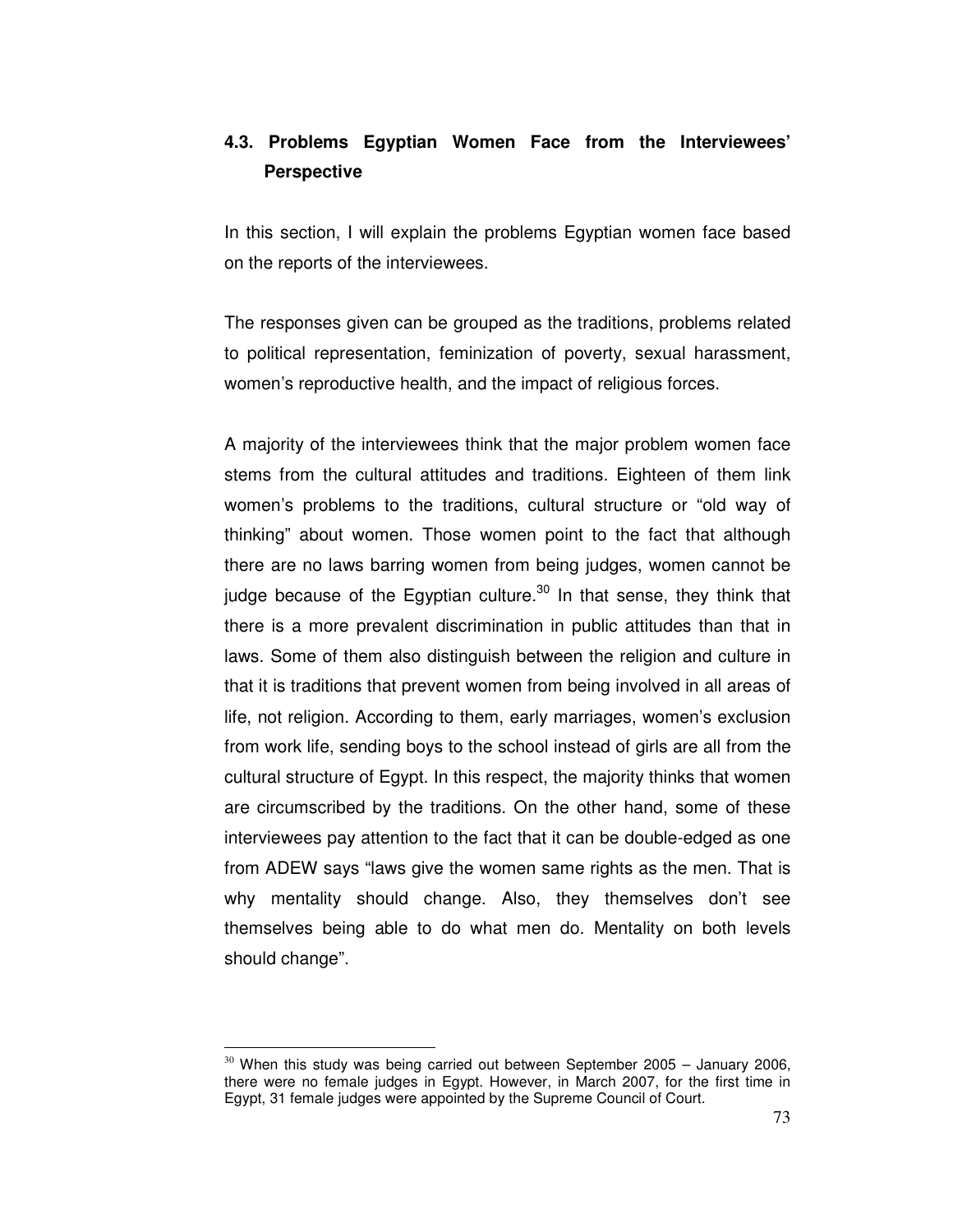An interviewee from NWF also expresses the role of traditions in women's suppression as below:

Traditional movements, more than Islamic movements: wearing a scarf-veil now is not a religious issue but traditional issue. If you are decent, you should take it up. Traditions about being educated; you must feel that you are inferior to men. Men should protect women, you can not ask for your rights, you can not force him. If you do that, you will have a lot of problems from your family. Especially working women have a big problem, they work and they come back home, they work as housewives. They are responsible for all without sharing. They must spend double effort.

An interviewee from the ECWR also puts emphasis on the traditions:

A lot of problems come from the tradition of women being associated with the home and family sphere, men being associated with the public sphere. I do not think it is bad thing to separate. In Egypt that goes through certain changes and the tradition creates barriers for women. Political participation, legal and social structure supporting women: a lot of laws that do not protect women. There is discrimination against women in employment. There are opportunities but people think that men should have the priority because they support the family.

When others tell about women's ignorance of their rights, another from Woman and Society also touches on the discriminatory practices in hiring as well as in the laws:

Sometimes they think that some jobs are not suitable for women; they think that women are not able to do more, to do best; important jobs are just for men. Most employers hire only men, not women. A woman can be secretary but not an engineer. Some laws, especially in the case of divorce and children's custody. In nationality law still they can not get the full nationality. In divorce, there is a system called Khulaa, it is better but not enough. She can get a divorce but after that she has to abandon all her claims.

An interviewee from New Woman society voiced the problem of identity in addition to democracy, poverty and conservatism: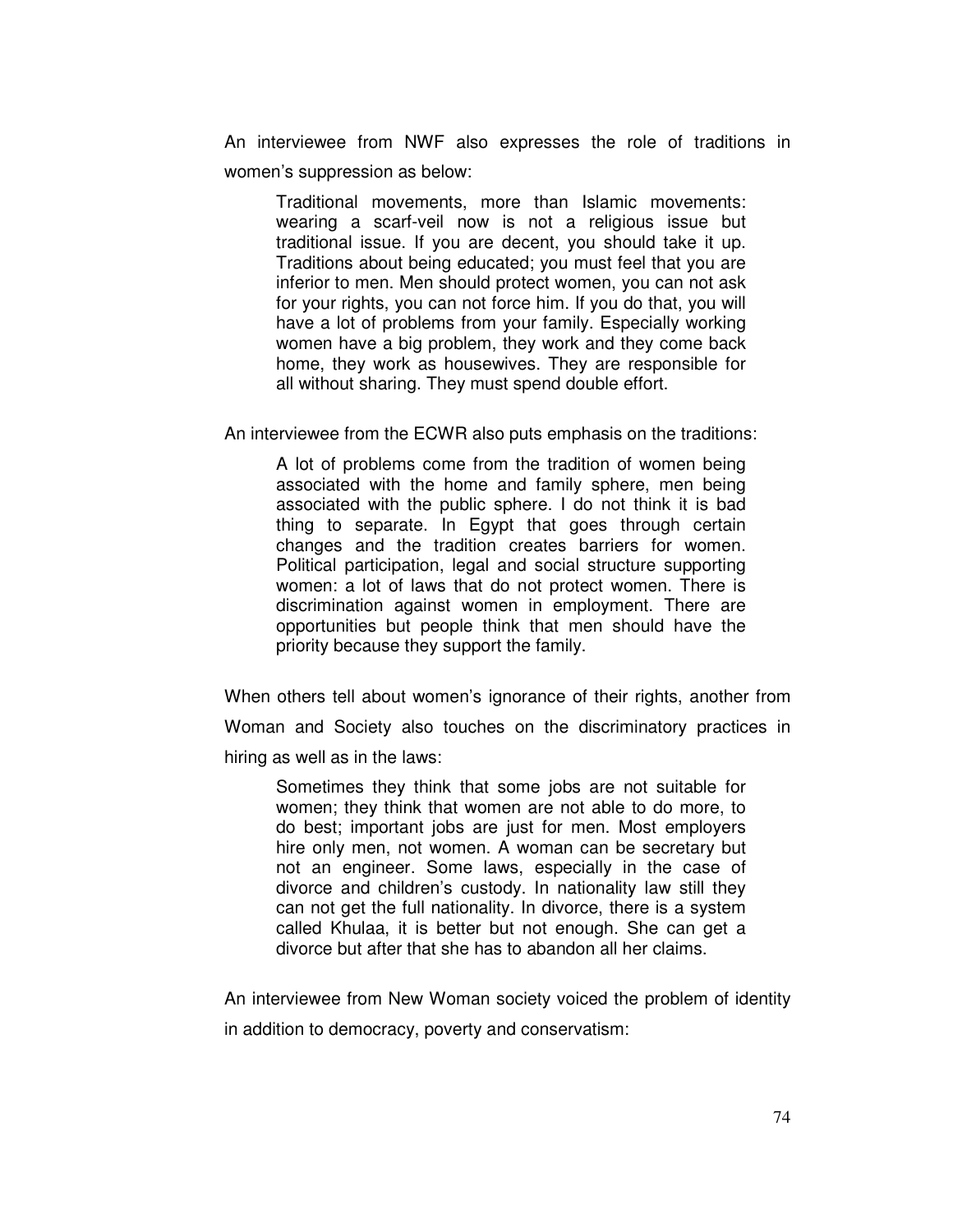We are always being intimidated about our identity, about being western agents. There are a lot of challenges about identity, you have to define it. (In our organization, we are lucky; we came from a political background, so nobody can question our political identity. So we can get through sensitive issues like rape, violence against women, abortion. We are not an enemy group to be attached.) This is the real challenge still. Another is that feminism is being very much challenged by replacing the meaning of feminism. Essentializing of Islam is one thing, Islam is another, essentializing of the West is one thing, the West is another. It is like that.

This interviewee is the only one who voices identity problem that stems from being feminist. On the other hand, a veiled interviewee from AAW told about another side of the identity problem:

As a veiled woman, if you are veiled they treat you as if you were from another civilization. The government is against it; it is a political tempt. Even I had problems with this organization's founder (Hoda Badran) because of my veil. She criticized me for my veil.

Women's political representation is another area identified as problematic. It is clear from the interviews in general that this issue comes in second rank for women activists. Two of them think that there should be quota system to ensure more women in Parliament.

Although, sexual harassment in the streets of Egypt is a very serious problem, only two of them identified it as a problem; both of them are from the ECWR, one of whom is American:

Harassment in the street: I heard a lot of things: Women should be at home, it protects them from the evils of the world. Men do not feel that it is wrong (harassment/harasser men) because it is her choice being in the street.

Reproductive health and violence against women are mentioned among the problems women face in Egypt only by three interviewees, one is from the ECWR and the other is from New Woman Foundation. The one from AAW puts it as follows: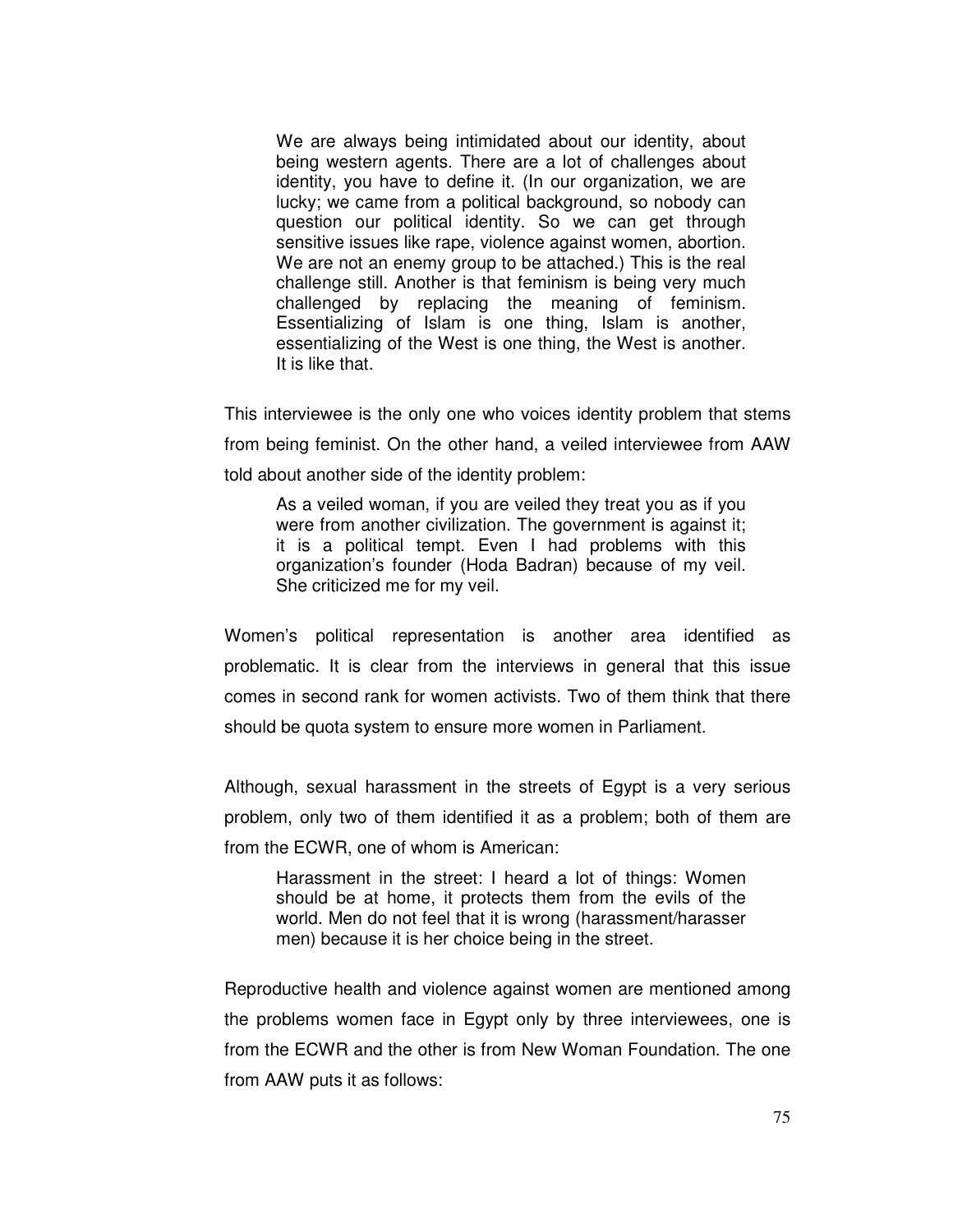Violence against women, not having place in certain decision-making positions also can be considered a sort of violence. The old concept of traditions is not allowing women to practice her life as a wife at home and as a person on her own in public life. We already achieved some improvements last year, like custody of children, it is not an issue anymore. But we still have some area to improve, like domestic violence; to get women in some decision-making positions, be judges, political participation of women. There are 444 seats in the parliament and 4 women are elected. You have to change the culture, give more and more rights to women in social life.

As it is mentioned before, this research was conducted after the Parliamentary elections of 2005 were held in Egypt. In these elections, Muslim Brotherhood won over eighty seats in parliament. However, only four interviewees mentioned their presence in Parliament among the problems they can face due to possible barrier they can create in Parliament against changing conservative laws on women's issues. Similarly, the impact of the Islamist movements was mentioned by two interviewees, one is Nawal al-Sa'dawi and another is from CEWLA.

### According to Nawal Al-Sa'dawi,

The challenge is to fight against the lies in the media, to create awareness, to unveil the mind; to link economic problems to sexual problems, to link women's problems to political and economic issues, to link FGM to American colonialism, to link American colonialism to the religious movements. Religious movements are encouraged by the USA and Mubarak. Some people say that America and Mubarak fight against religious movements but it is not true. They are two faces of the coin. Bush and Ladin are the faces of the same coin, they produce each other. We have to fight against contradictions, against Americanization and Islamization. If you walk by the Nile, you can see many veiled girls in tight jeans. Women are the victims of these contradictions.

The interviewee from CEWLA mentioned not only the impact of Islamists but also Christians: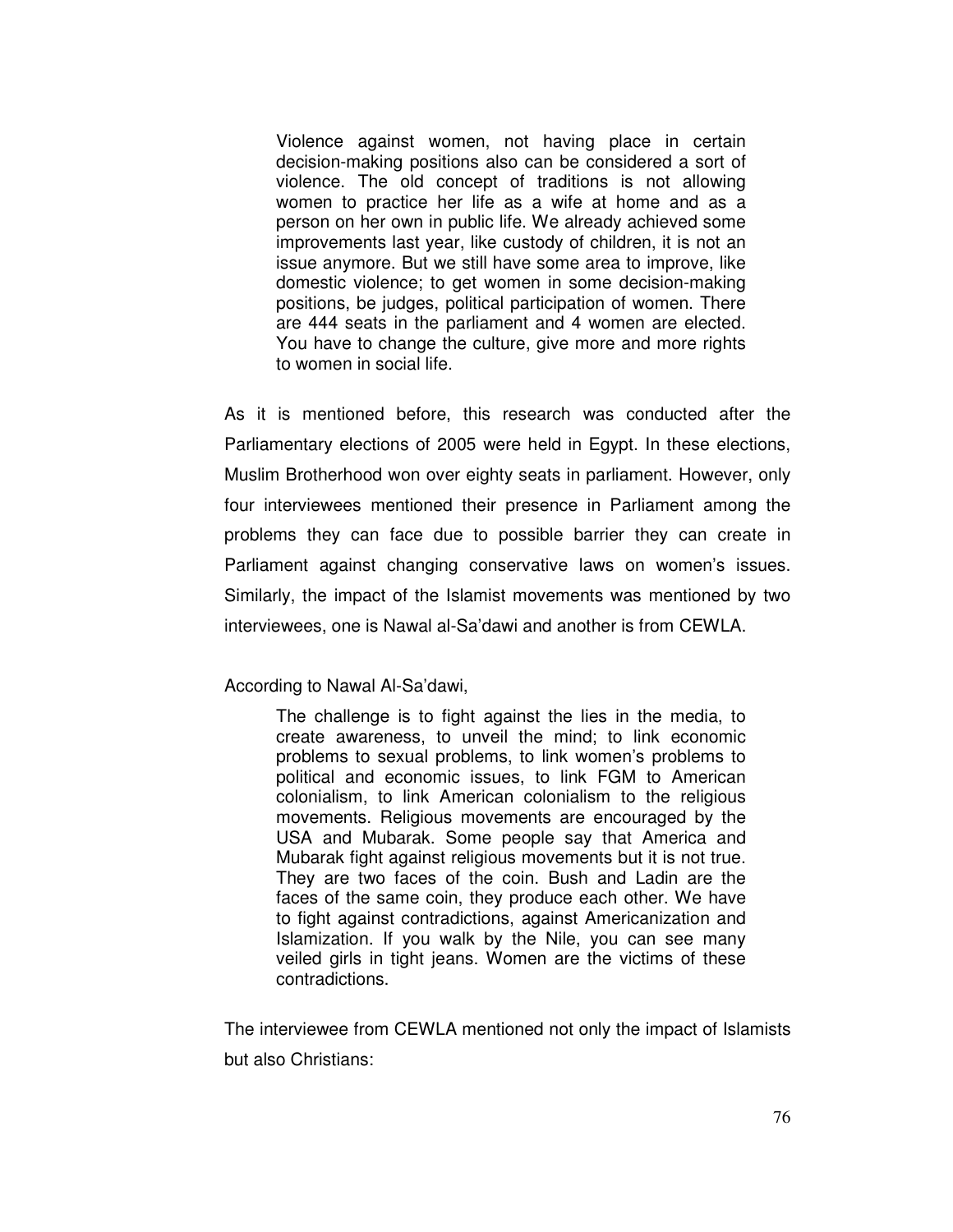Recently, religious attitude, Muslim's attitude is not good for future. They put pressure on women that they should be veiled; they refuse NGOs. It will be against our work because they try to push people backward. Laws are another problem, especially the Personal Status Law. Also, Church refuses to open a dialogue between us and them. They refuse to accept Christian women's rights to divorce.

The feminization of poverty<sup>31</sup> is identified as a problem by two interviewees; one of them is from NGO Forum for Women in Development and the other is Nawal al-Sa'dawi.

# **4.4. Expectations from the State**

 $\overline{a}$ 

In this part, I will explain the expectations of the interviewees from the state.

As mentioned before, the tools the state uses can be both a source of discrimination/domination and liberation. It has a huge power to shape and transform gender relations and constitutes a "site of struggle" and creates "opportunity spaces" for women's organizations (Waylen, 1998:15). In that sense, women's organizations work against the state as well as they work to make it mobilize its sources to improve women's status. Therefore, it is important to find out what women want the state to do.

 Within this framework, interviewees were asked the question "What role do you expect from the state to play?'" to analyze what women's organizations expect from the state.

<sup>&</sup>lt;sup>31</sup> "The feminization of poverty" refers to the perception around the globe that poverty is becoming increasingly feminized, that is, that an increasing proportion of the world's poor are female since the 1980s. The factors behind women's poverty are the expansion of female-headed households, the persistence and consequences of intrahousehold inequalities and bias against women and girls, and the implementation of neo-liberal economic policies around the world (Moghadam, 2005).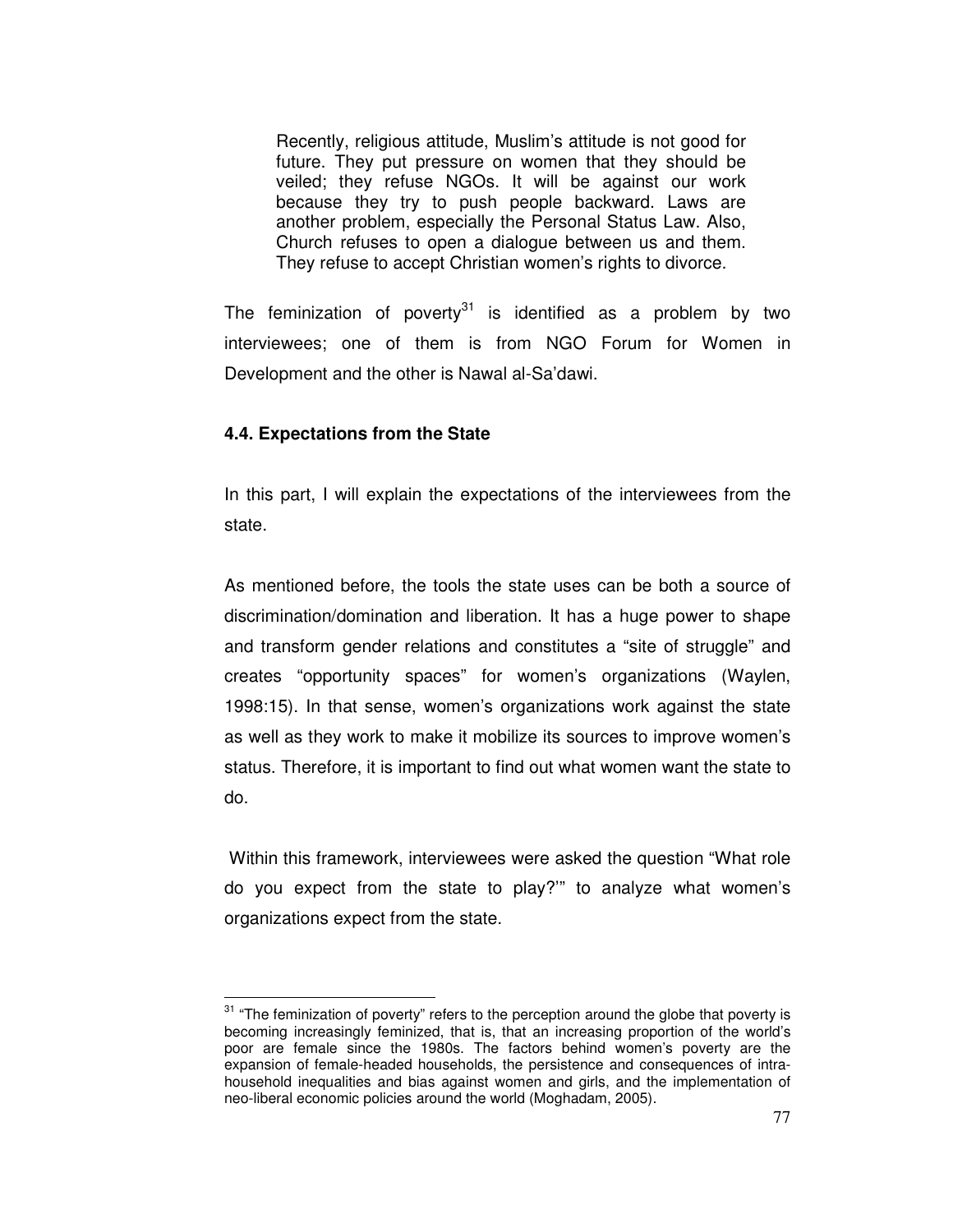In response to this question, interviewees usually point to the need to change / improve the representation of women in media and school curriculum. From the interviews, it becomes clear that many women activists feel bothered with the way women are represented in media. They think that stereotypes about women and their roles defined in private sphere in media and school curriculums contribute to the inferior position of women in society. What they expect from the state is to take action against this problem since it has power and tools to do so. However, one of them points out that what she expects is not the control of media by the state, but just preventing them by laws from strengthening these stereotypes: "I do not want the government to control the media. But I want a free media which can create free space for women".

On the other hand, some of them say that there should be more laws to protect women's rights, especially regarding the divorce and guaranteed jobs. Although women were granted the right to divorce without a reason, they have to abandon all their claims in this case. That's why, these women activists call for women's rights to divorce without giving up their demands. However, only a couple of them expressed the need to mainstream gender in each policy of the state. Three interviewees also acknowledged the need that the state should amend all the laws in line with the CEDAW removing all its reservations, and ratify the Optional Protocol.<sup>32</sup>

When it comes to conservative laws, an interviewee from New Woman Foundation calls attention to the instrumental use of women's rights by the state: "I want the state to support, protect and fulfill-abide by the

 $\overline{a}$ 

 $32$  Egypt signed the CEDAW in 1980 and ratified it in 1981. However, it made reservations to Article 9(2) on gender equality in acquiring nationality, which was removed afterwards, and Article 16, which stipulates that women and men should have equal rights in marriage and divorce, Article 2 concerning ensuring the equality between sexes. The last reservations are based on the status of Sha'ria which governs marital relations in Egypt and cannot be called in question (Emory Law School, 2007).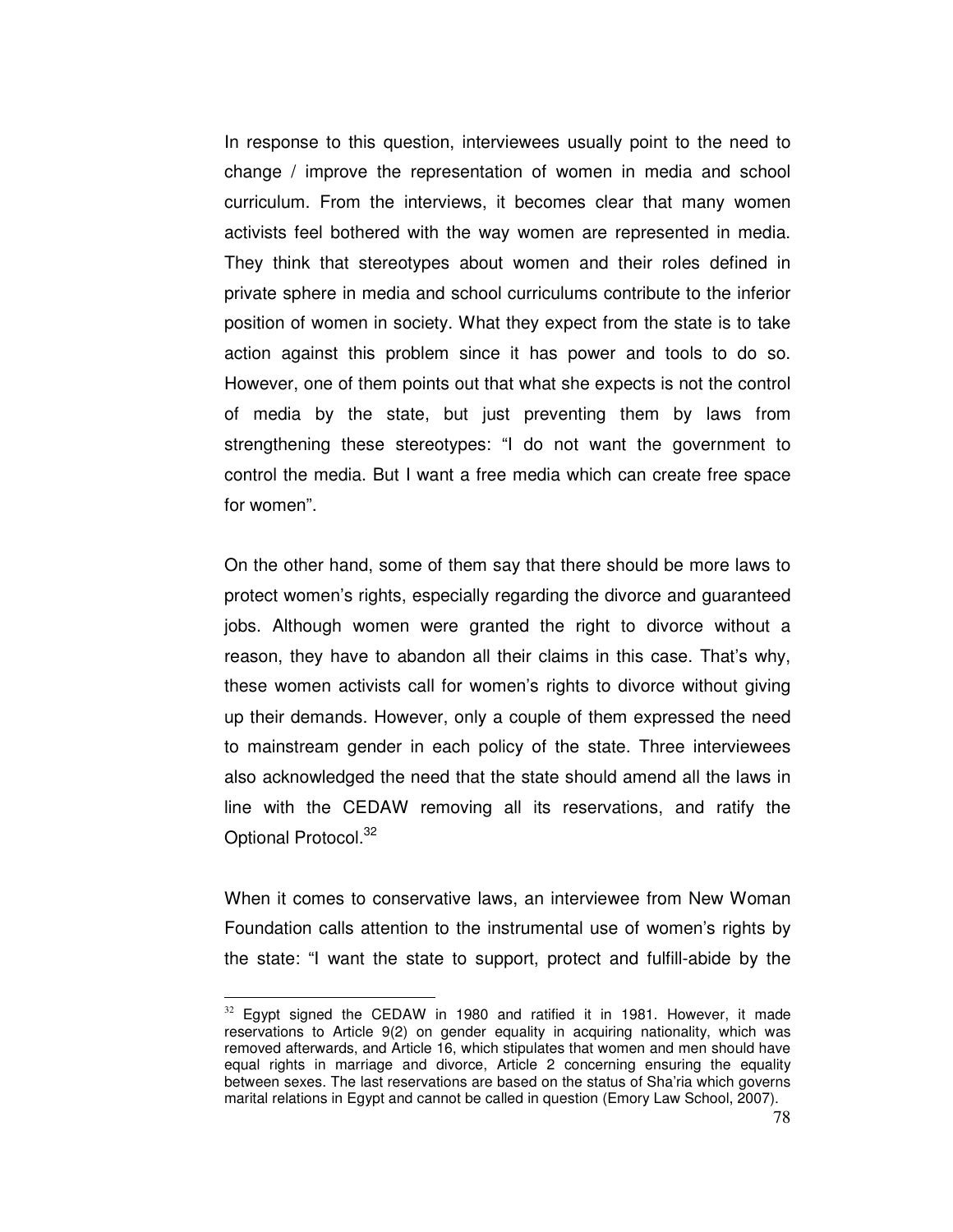Convention. Laws should not be the part of discriminative power; they should not compromise for women's rights for political reason (with conservative demands)."

On the other hand, some of the interviewees say that there are enough laws to ensure equality for women. However, according to them, the problems stem from their implementation. At this point, they say that the state should ensure their proper implementation and monitor it. An interviewee from the AAW emphasizes the need to implement laws properly through some specific cases as below:

There are laws enough but there is a problem of monitoring or implementing them. There are laws saying that everyone should have ID cards, should be registered, or prohibiting early marriages. Also there is a problem with judges. There was a case a few years ago. A guy took a girl to his office saying that he would help her with finding a job. Then he raped girl with a friend of his. She had health problems with her heart. Although she told it they didn't pay attention and she had a heart attack and died. He took just a three-year imprisonment. Sometimes law is there but it is not implemented properly. The state should be firm to stop this kind of things. There is a law prohibiting Female Genital Mutilation, but implementation of this law is problem. Also, stereotypes in books is another problem. Even in the educational, governmental books you can find this differentiation. Educational system should be revised from the first. Even while teaching Islam, they frighten children instead of focusing on good aspects, good examples of Islam. State has to implement these changes in the Ministry of Education. Media should change attitudes towards women. If state uses the tools, that is, ministries, to implement change, then everything will change.

Regarding laws, an interesting answer comes from an interviewee from Women and Society Association, who says the laws should be amended to make sure that they are in line with the religious laws:

The laws should be changed according religions- they should not be away from the religion-, if they apply all these in religion, there will be no problem. We have French law. What is stated in the French law is suitable for them. Everyone has their own rule in their own religions. Changing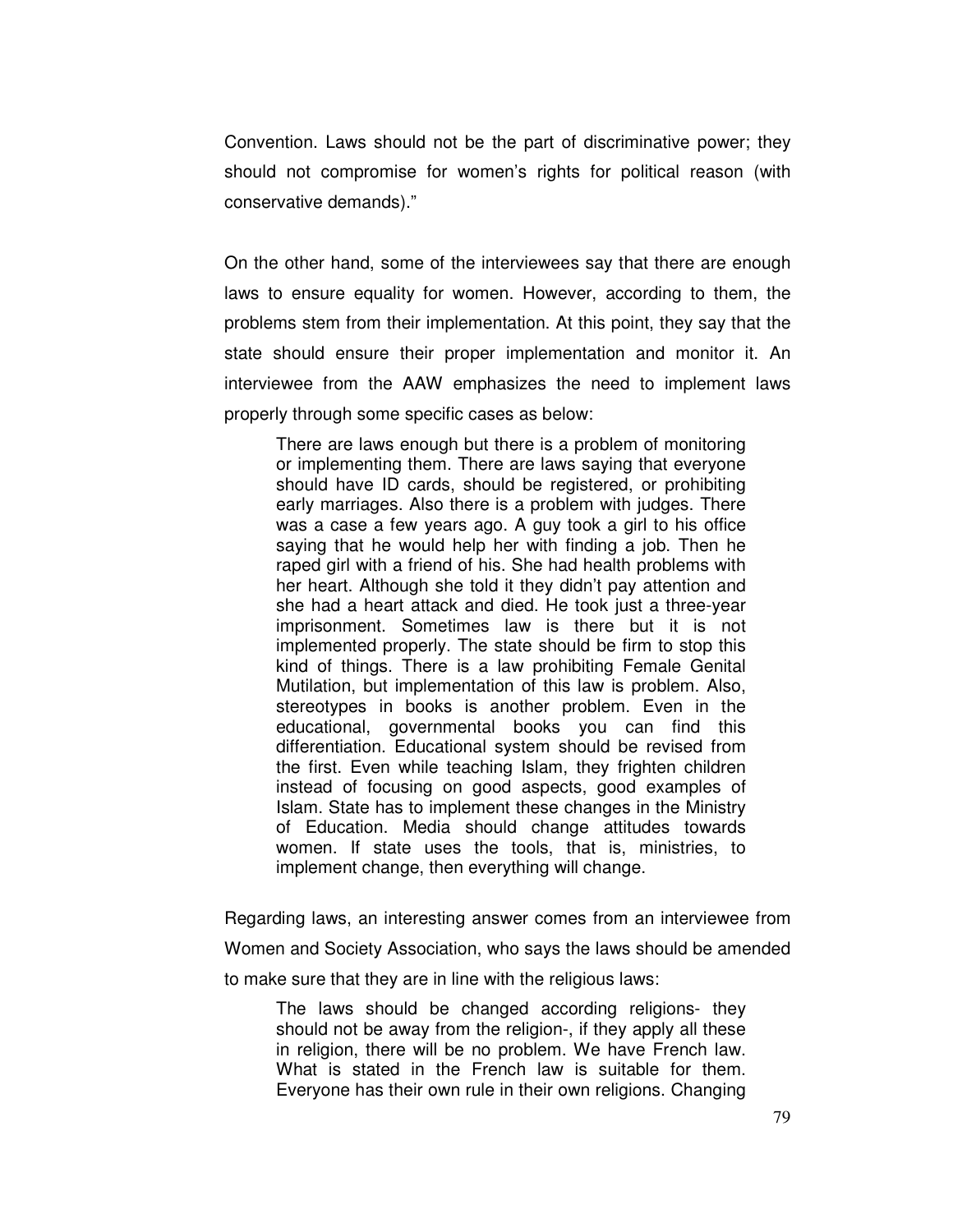laws will change all other parts of women's life, like education, health, work. They will be equal. Because it comes from religion, from God, not from people's minds. So it will be more realistic. So it will be accepted by the people.

On the other hand, a group of the interviewees state that the State has a power to change society. According to them, the state should use its power to change society and direct this change. Even one of them, from the ADEW, said:

They should change the media, the pictures in the media about women; give her more rights, political rights, give her space to say what they want to say. After they change them, they can change the society to accept it as the main problem. Government has the main power to change them more than the CSOs have. If they give them more space, education, it would be better.

However, in that, an interviewee from the NGO Forum for Women in Development states her concern about the state's ambiguous approach:

The state has a major role, even if it doesn't play. In women's issue, actually the problem is not only with women, with men too. In an undeclared way, they challenge 'men' in Egypt; encourage them and religious men to have a demand of women back home again. To change their policies is what I expect.

Another group of women think that the state's role should be back up the NGOs in their work. According to them, the state should not interfere with what NGOs are trying to do, and work in line with them instead.

Following these views, another group of women wants to see women in high positions. They want the state to hire women in high-level positions. However, at this point, an interviewee from Women and Memory Forum points to the need to avoid a tricky issue:

I want them to change the laws drastically, not drop by drop, to ensure equality and to respect and to respond to civil society initiatives concerning progress in women's issues. Women's representation in state's institutions (in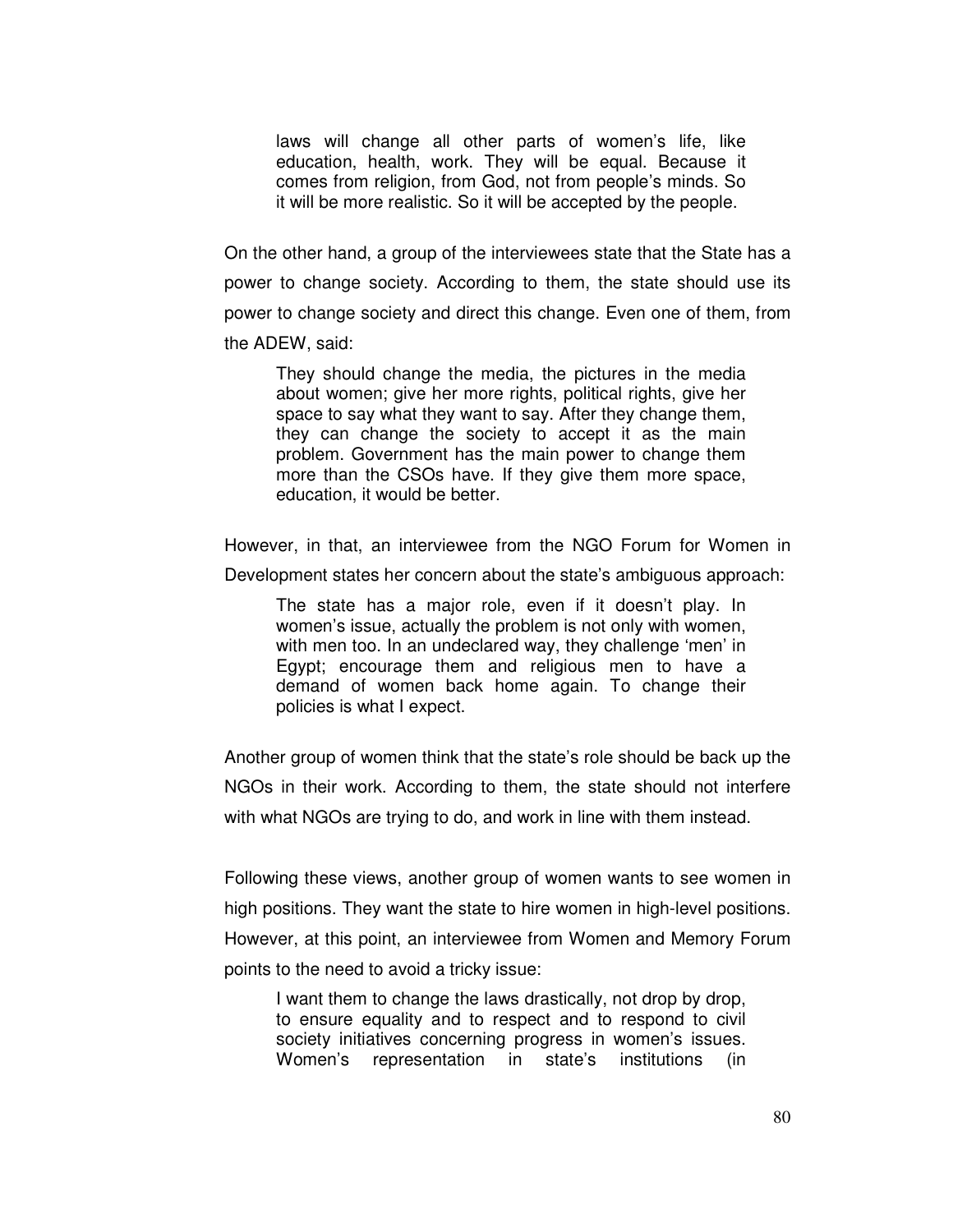Parliament, at universities- as rectors and deans- in high positions), not only as tokens or symbols.

In the interviews, it is seen that the women's problems are linked to wider democracy problem by some. For them, without a functioning democracy, women cannot be liberated and enjoy their rights. In order for them to enjoy their rights, there should be equality provided under a democratic government. At the same time they criticized the "dictatorship regime". As one of these interviewees from ECWR says "(…) A central issue is democracy. Women in democratic environment can be represented, can be heard but in this environment no one is respected, men or women".

Only a couple of the interviewees expressed the need for a shelter for women who are raped, homeless or suffer from violence.

Two interviewees said they have no idea.

#### **4.5. Relations between the Women's NGOs and the State**

To examine the relationship between the women's NGOs and their relationship with the state, the interviewees were asked the questions "Have you ever experienced a confrontation with the state during your activities of your CSO?" and "Is there any decision taken by the MOSA about your organization", "Has anybody from MOSA attended your board meetings?", "Do you have any MOSA seconded employee?" and "Do you get any assistance/funding from the state?". Through these questions, my aim is to explore what kind of confrontations take place between the women's organizations and the state, and which women organizations experience confrontations with the state and which of them do not as well as the reasons behind them.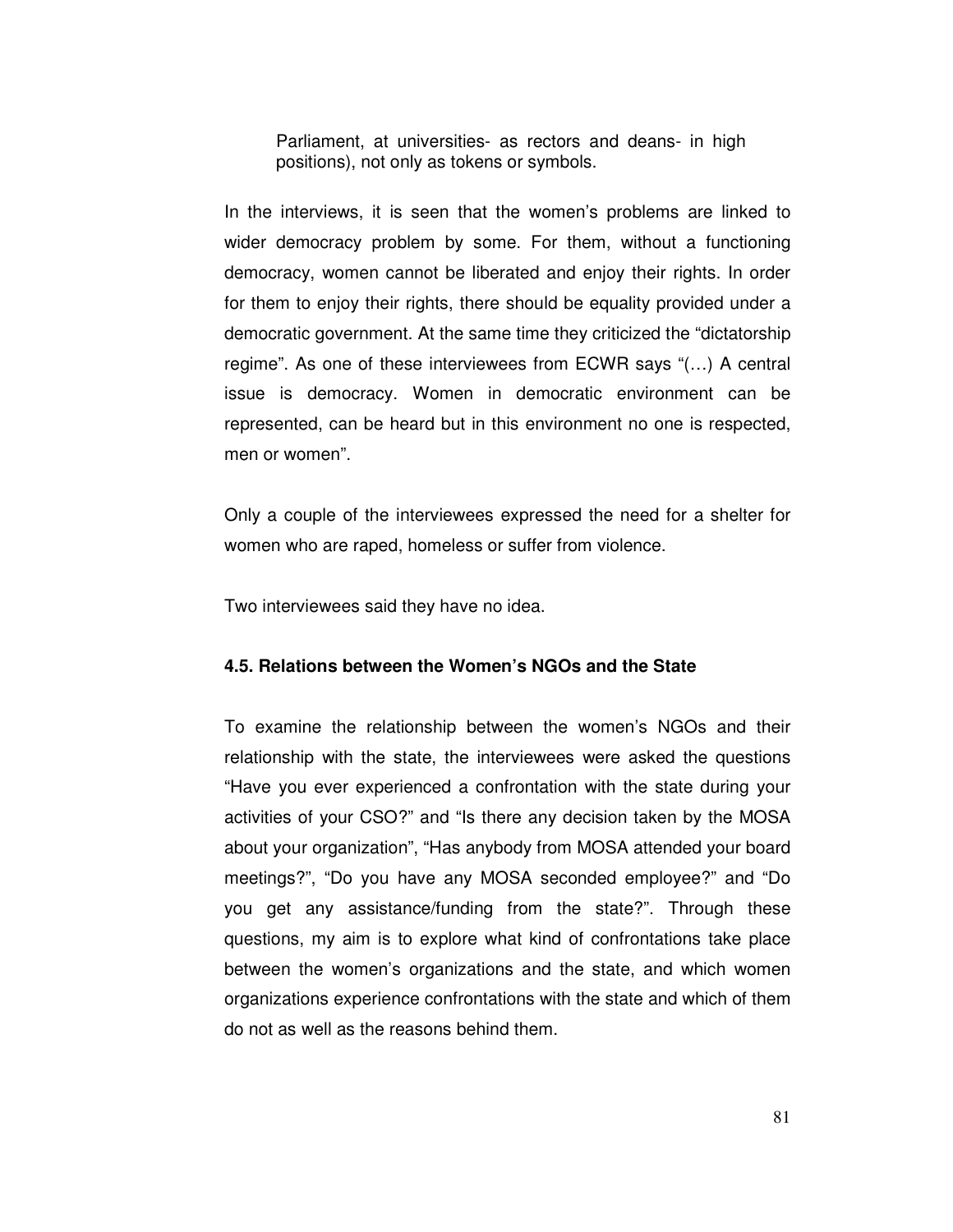**Table 4.1. Relations with the State and Ministry of Social Affairs (MOSA)** 

|                                                                 | Yes | No | No Idea |
|-----------------------------------------------------------------|-----|----|---------|
| Is there any decision taken by MOSA<br>about your organization? | 3   | 5  |         |
| Has anybody from MOSA attended your<br>board meetings?          |     | 8  | 2       |
| Do you have any MOSA seconded<br>employee?                      | 2   | 6  |         |
| Do you get any assistance/ funding from<br>the state?           | 2   |    |         |

According to the responses given by the interviewees, the range of the confrontations vary from serious ones to less significant problems which are caused by the restrictive laws or bureaucratic procedures that hinder or delay their activities.

The interviewees from the NWF, the CEWLA, the Helwan Institution for Community Development, and the ADEW expressed that they had serious confrontations with the state in the past during their activities. All of these organizations faced up with the danger of being dissolved or denied registration.

The NWF had a confrontation with the state in 2003 when they applied to re-register under the new law. As it is mentioned in the previous chapter, NGOs were required to re-register with the MOSA under the new Law of Associations no 84 of 2002. In June 2003, the NWF received a letter from deputy minister of the MOSA to inform that their registration was denied for "security reasons" which were not acknowledged in the letter. But the NWF members were then told that one of the founding members had been involved in political events in the 1970s. After the decision, all the organization's activities were stopped by MOSA and NWF went to the court to appeal the decision. Under the pressure from well-known international human rights organizations and campaigns, and support from other Egyptian NGOs the court rejected the MOSA's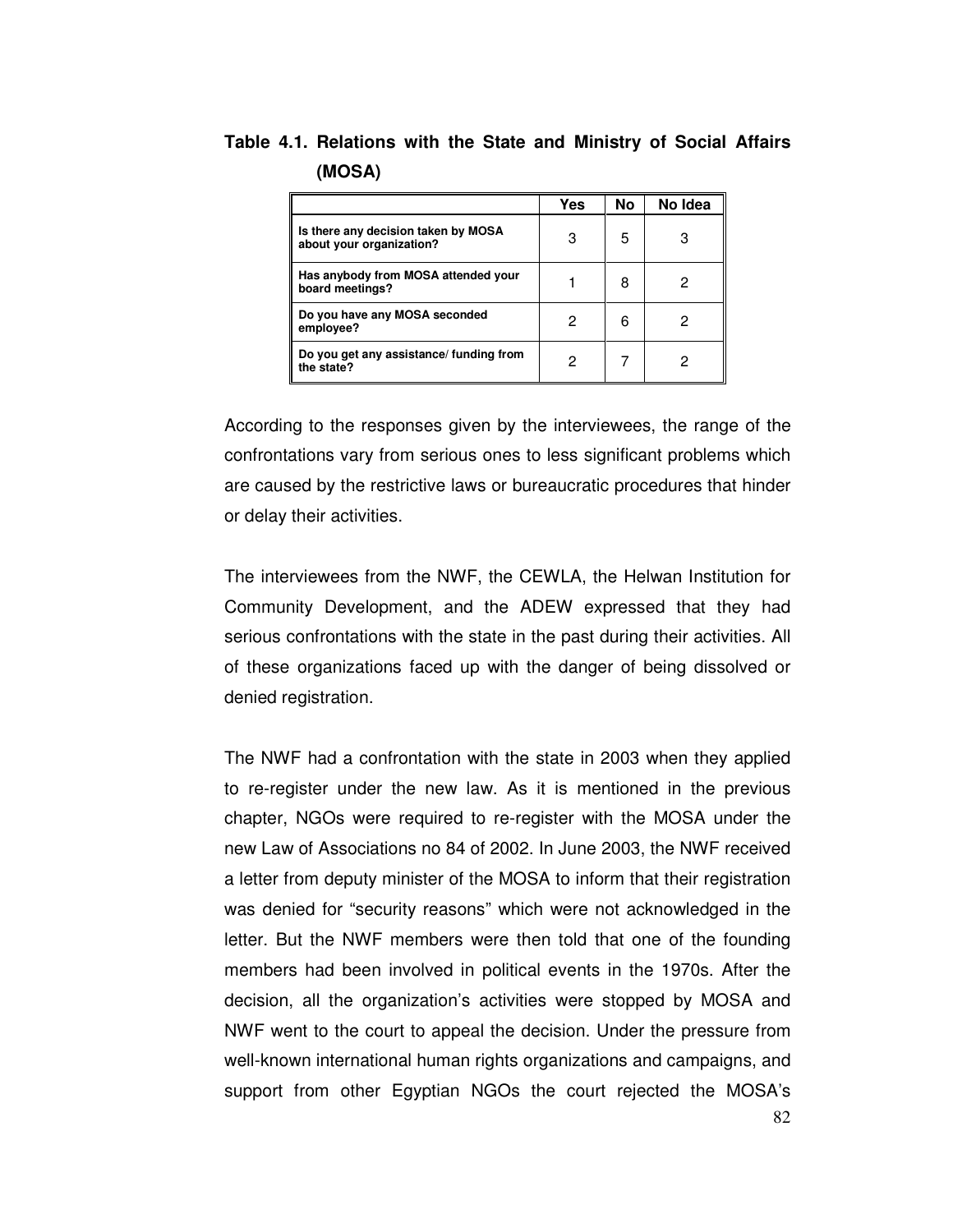decision not to register the NWF based on "unspecified" security reasons.

In addition to this very serious confrontation, interviewees from the NWF say that people from state security always "visit" them without an advance notice and check out all the documents and get some copies of them 'in the hope that they can find something' to close down the organization. In the words of a member they are "like cats chasing mice".

Another interviewee from CEWLA tells about that "very bad experience" they had during the re-registration process after aforementioned law. When they applied to the MOSA for registration, they got refusal on security grounds, too. They were not given any specific reasons, either. Then "we talked to some government officials through personal relations and they helped us. They said that that we attended some demonstrations might be the reason". They went to court to appeal the decision and after a year of struggle, they won the case and could receive approval from the MOSA to register again.

On the other hand, the example of Helwan Institution for Community Development shows that not only do the women's advocacy NGOs with radical and political stands experience serious confrontations with the state; but service-oriented women's organizations can be the object of the state's persecution, too.

Helwan Institution for Community Development had a very similar experience with the CEWLA and the NWF during the registration of the organization. When they applied for a registration, they were not granted registration because they wanted to change some founding members "just to put obstacles". Like other two organizations, they took the decision to the court and they won. During the case, people and NGO circles came to the court by special buses to support them.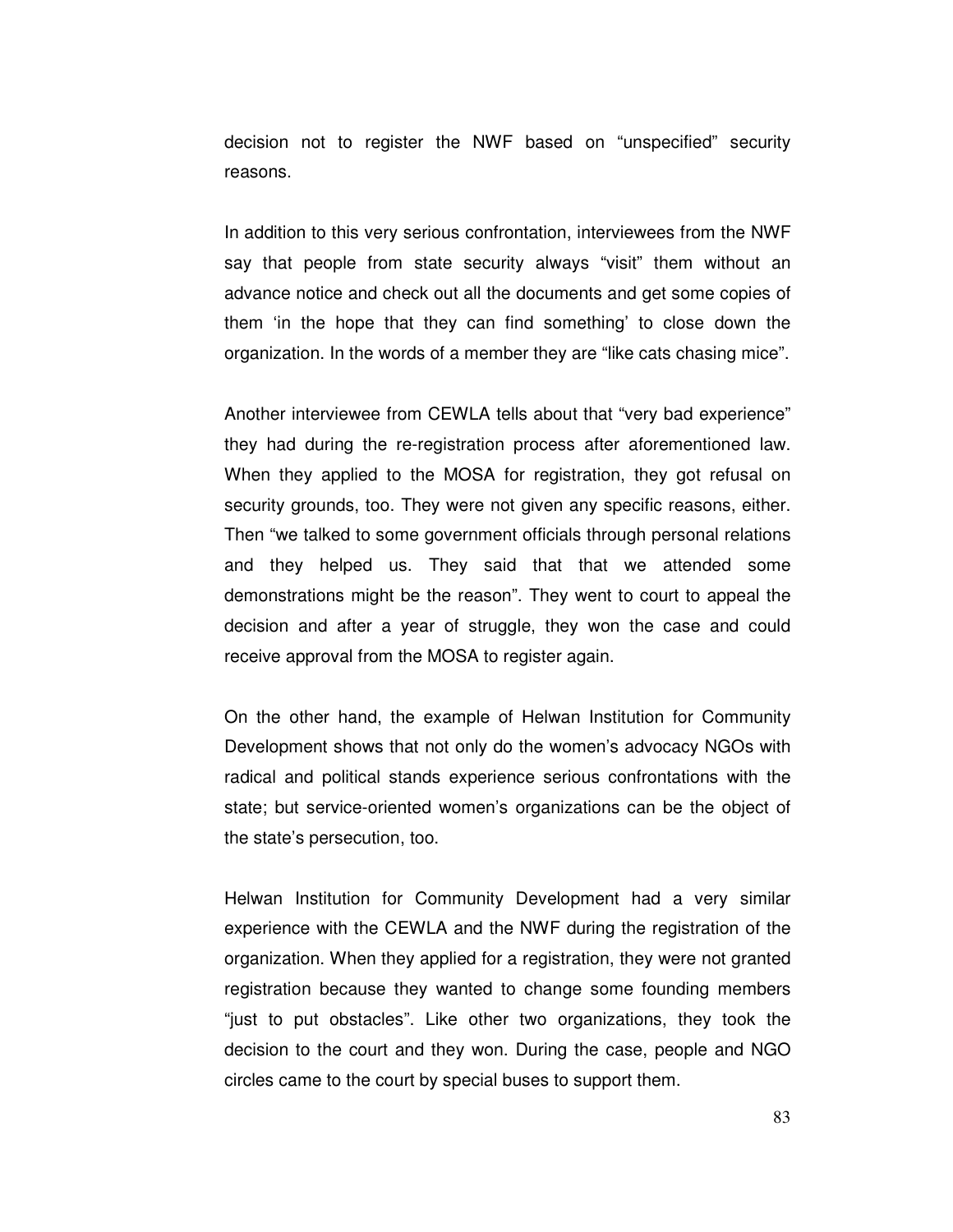A similar problem was experienced by the AAW. According to the report of an interviewee from the AAW, MOSA did reject a woman to serve on the organization's board. However, she went to court and won. Afterwards, she came back to the AAW to serve on the Board contrary to the prior decision.

Another serious problem with the MOSA was experienced by the ADEW. As an interviewee said, in 1996-1997 the MOSA was about to dissolve the ADEW because three board members decided to join a conference abroad and bought the tickets from the budget. But, according to the Law of Associations they had to take approval from the MOSA beforehand. They solved the problem by holding meetings with the MOSA after it revised all the papers. However, other interviewees from the same organization did not say anything about this incident, maybe due to the number years they have worked with the ADEW. Even one of them said that there is no decision about them "because they trust us as long as we are involved in development field and stay away from the politics". This answer puts the nature of MOSA intervention and the state's persecution against women's advocacy NGOs.

In addition to these very serious confrontations, other organizations have had difficulties or confrontations with the MOSA over funding or their projects. Most of these problems are caused by the Law of Associations and the bureaucratic procedures. The Law of Associations allows MOSA to restrict or prohibit the activities of the NGOs as well as to control over the foreign funding, which almost all women's organizations rely on. Most of the interviewees complain that the Law and these procedures, at the hands of MOSA, turn into a control/punishment mechanism and are used to hinder their activities.

What the Women and Society Association experienced can be considered an example of the restrictive use of the Law of Association.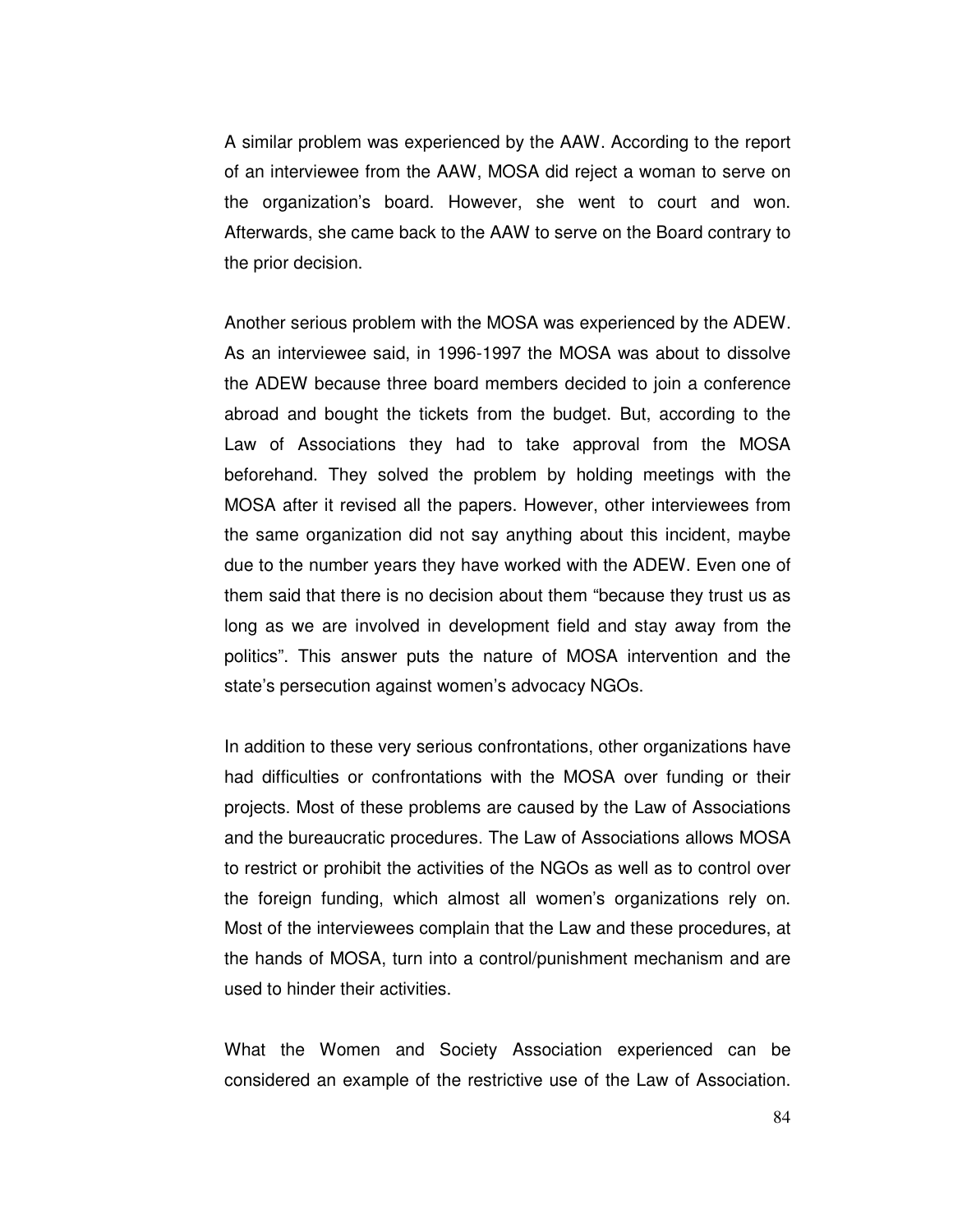The Women and Society Association had problems concerning one of their projects aimed at teaching kids computer. After they developed the project, they tried to "convince" the MOSA to grant approval for the project. However it was rejected three times. The reason given was that there were many similar associations with very similar projects on the same issue.

Another interviewee from the ECWR points to the fact that MOSA punishes NGOs through foreign funding by delaying that. That way, it is used as a form of control. As she explains:

We had confrontations with MOSA and the state security which we think of the same thing. They act together. For foreign funding, we have to get a written approval from them. They must give it in 60 days. For one of our application, they wanted to hold on some money. We argued a lot. It was funded by the different donors, some of which are connected to the US government and other is completely NGO. They refused to get approval for the one connected to the US government. We have been waiting since May or April. They know that no organizations can do anything just by raising the money in Egypt. The scale of the activities is big. It is form of control. They use the excuse of foreign interventions but it is a form of control the NGOs.

Another interviewee from the same organization also calls attention to the MOSA's punishing NGOs through financial approach by adding that "There are some NGOs I know whose application for funds were not answered for months and they themselves closed down the organizations".

An interviewee from the AAW also complains about the MOSA's hindering of their activities and the intimidation by the state security:

MOSA always hinders our work. You are always looked as betrayers, thieves. You have a Project, you already write it, plan activities, contact donors, and find funds. They have to agree at least in 60 days, and you are not allowed to start anything before they give approval. Also the laws are not encouraging the NGOs. Police or government try to find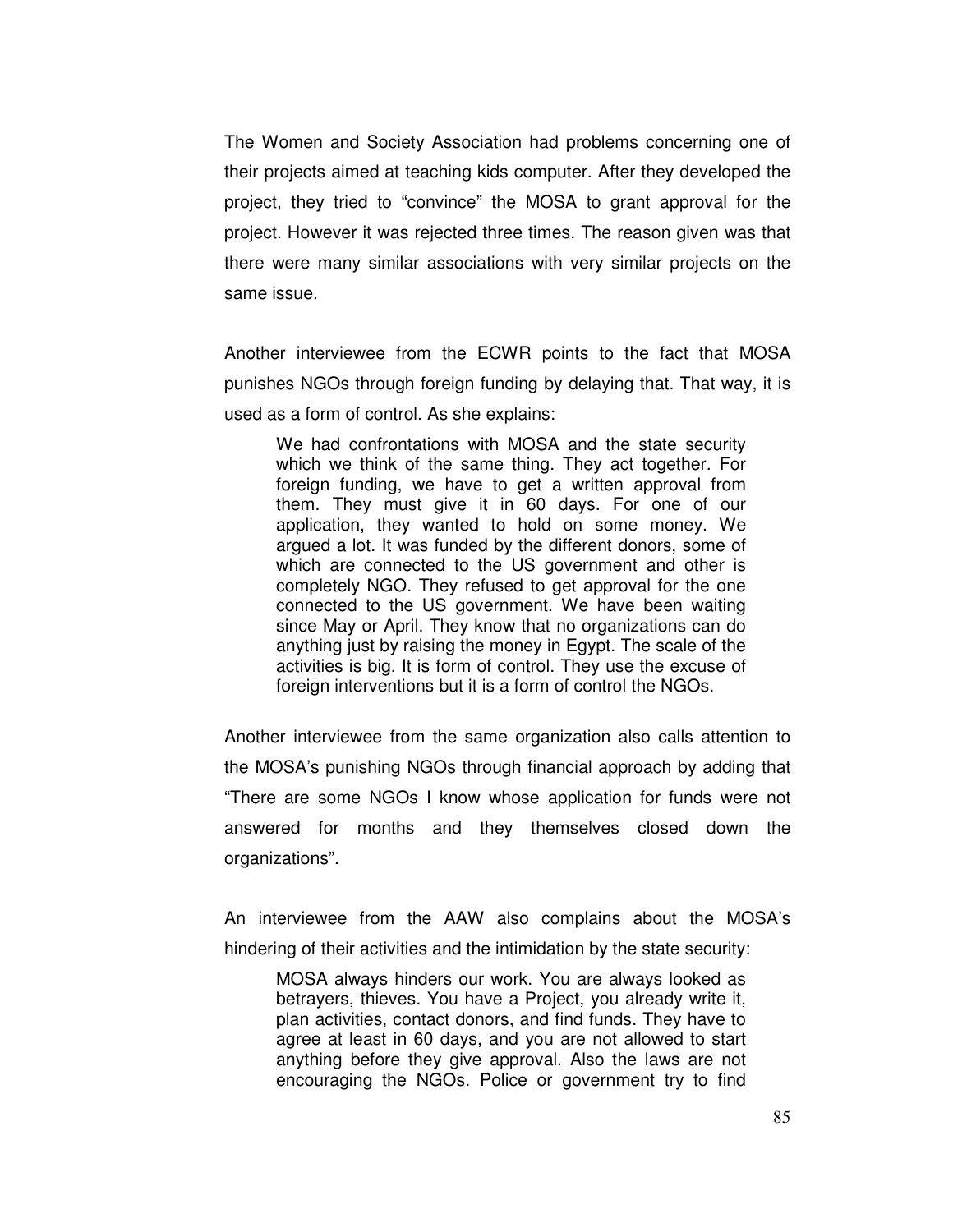what is wrong in what you are doing. At our panels there are always police. They always try to avoid us meeting public and engaging in politics. Human rights and women rights NGOs are the most to suffer government approach.

An interviewee from NGO Forum for Women in Development points to the same problem of rejection and delay of some projects/ activities and overseas donors. While having had no confrontations, the rest of the interviewees pointed out that even though they had no confrontations, they are overwhelmed with delayed decisions for long periods of time and bureaucratic procedures to receive foreign funds. Sometimes, bureaucratic procedures can be to such an extent that some organizations may have to delay their activities as it is seen in the example of the Egyptian Women and Development Association, which had to delay all its activities since the approval for its registration under Law 84 was granted in 6 months.

As one of the organizations that has never experienced a confrontation with the MOSA, members of Young Christian Women Association say that since they "strictly obey the rules", they had no serious problem or faced intervention. According to them "they (the state) interfere with some fundamentalist Islamist NGOs". Also, an interviewee from YCWA said that the MOSA "knows that we are an active organization, they always do their best to help us". Similarly, another interviewee from another service-oriented NGO, Women and Society Association says:

It helped us more than once to finish projects etc. People coming from there want us to do our best. We should give some papers and I think they try to make suitable and easy for us to continue. Their supervision helps us. We do not have problems, maybe some routine.

AAW and ADEW have MOSA seconded-employees working in financial department. According to the interviewee from AAW, having someone from MOSA is very helpful and beneficial to them since they can get her opinion and change what's wrong before sending documents to MOSA.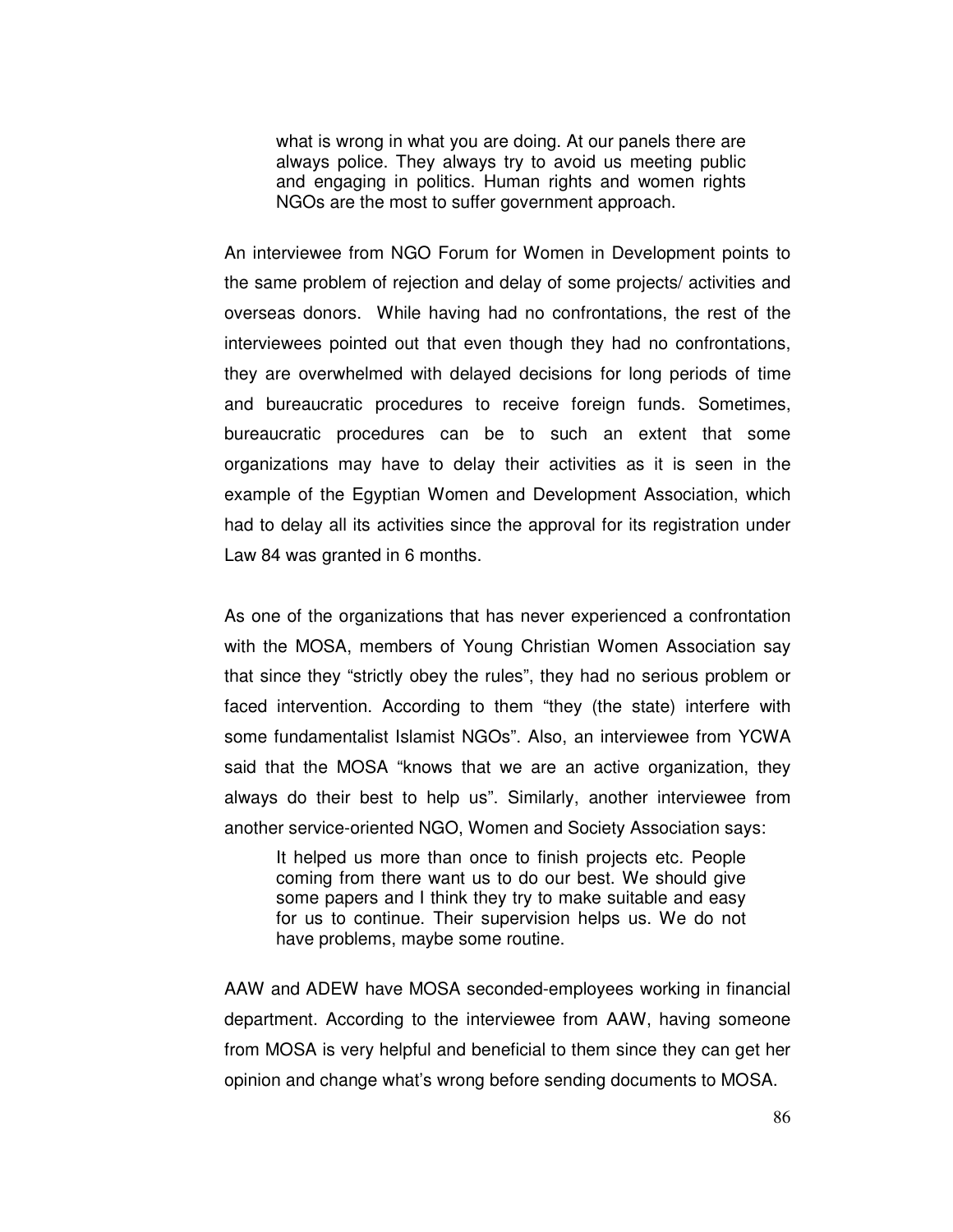Only three organizations that receive funding from the state are Young Christian Women Association, Women and Society Association and Egyptian Women and Development Association. These funds are used for some service-oriented projects.

### **4.6. Women's NGOs and the National Council for Women**

In this part, I will examine how the interviewees evaluate the NCW, its work and to what extent they achieve to co-operate with each other.

Since the NCW is the special mechanism with the highest authority within the state structure dealing with women's issues and problems, and has a broad mandate from drafting national plans and monitoring laws and ministries' activities, it is important to put the level of confidence shown by women's organizations in what the NCW does. On the other hand, given its role and mandate, the NCW constitutes the solid conflict area with the state in women issue as well as the main collaboration field. Moreover, analyzing the relations between them is necessary in that it can show the state's approach towards women's issues and women's organizations as the NCW was established by the state, is located within the state structure and chaired by the President's wife, Suzanne Mubarak.

The interviewees were asked respectively how they evaluate the NCW in Egypt and if they collaborate with them to explore the extent to which they achieve to maintain well-established communication and cooperation. The responses given for the evaluation of the NCW and its work show that there are two groups; one that harshly criticizes the NCW and the other that finds it very important and well-doing. Only two interviewees stressed the importance of having a NCW while criticizing it. On the other hand, most of the women's organizations working in the field of women's rights and engaging in advocacy put severe criticisms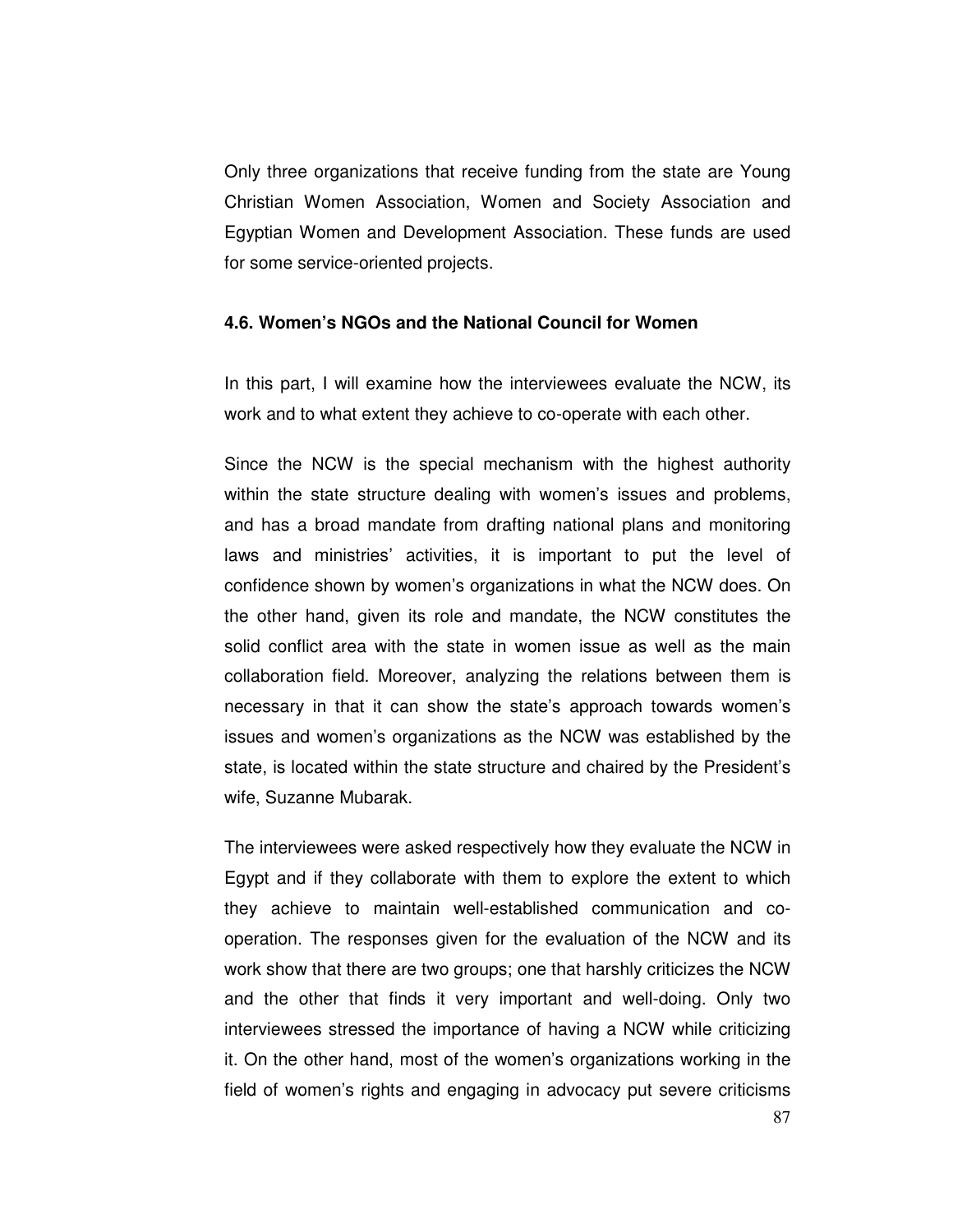on the NCW. Twenty-one interviewees out of twenty-seven criticize the NCW for similar reasons.

Firstly, I will try to elaborate the criticisms directed at the NCW, their reasons and how it is interpreted.

The main criticism directed at the NCW by the interviewees is that it is just a "decoration" established to impress the international community. They voiced their suspicion about the state's intention to really advance women. They believe that it was a way for the state to rid itself of international pressure and obtain funding from the international agencies. In the words of a member of New Woman Foundation:

Basically it was established to give the image to the outside world that they care about women's rights, as a reaction to Beijing Conference. On the big issues, they don't do anything. It is governmental, and they don't work against state violations.

On the other hand, a significant number of the interviewees think that the distinction between the roles of women's NGOs and NCW is not clear. In other words, they say that the NCW's roles are not well-defined. They believe that the NCW should be responsible for mainstreaming gender issues, monitoring the state institutions and laws, and drafting plans instead of implementing projects, carrying out activities similar to those of NGOs such as income-generating projects, projects to ensure women to obtain ID cards or training programs for women-headed families. They think that the NCW should distinguish itself from NGOs and play its role properly. As an interviewee from the AAW suggests:

The role of NCW is not well-defined. They should have put regulations; it is responsible for putting programs which NGOs should follow. They are like NGOs. They have donors, have projects. They are not putting strategies which should be their role.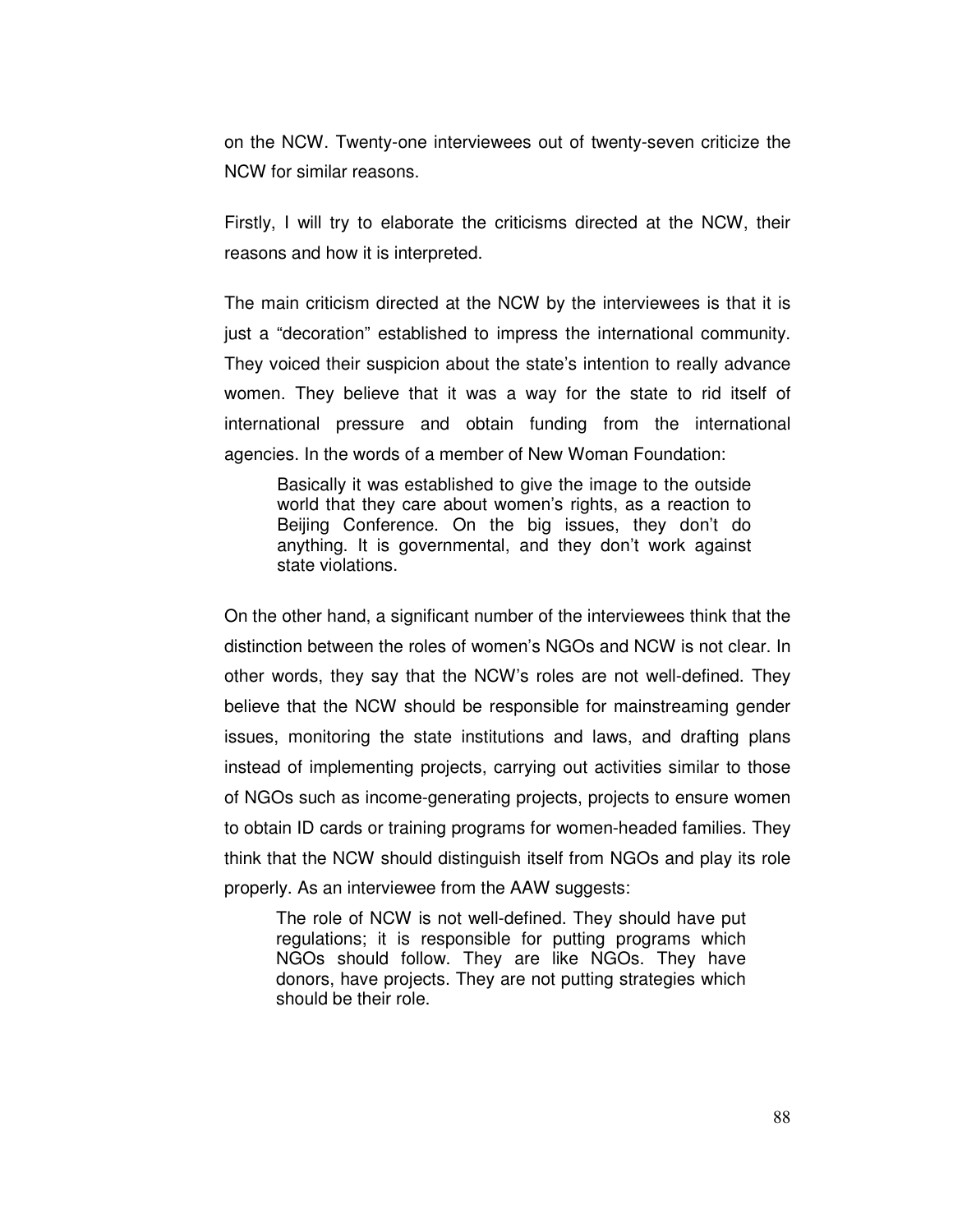Regarding this role conflict, another interviewee from the AAW points to that while the role definitions are not clear, they are treated as competitors since they work in the same field and compete for funds:

Governmental organizations (NCW)-NGO distinction is not clear. NCW puts the rules for us to comply with. We are the tools to implement. Sometimes we are competitive, and therefore they don't delegate the work.

An interviewee from the NWF points to the "rivalry" over funding as one of the drives behind the NCW as well:

NCW has received millions of dollars. It is not up to the level to that money. It is a big show, a big fake show. National Democratic Party nominated 7 women. They have spent millions of pounds to register women for electoral votes. But they don't trust them to give seat in the parliament. It is an attempt to take the money which would go to women's NGOs. They don't want to give money to us.

Another interviewee from NWF, in addition to the funding issue and the intolerance shown by the NCW to the women's organizations with different stances, points to the dilemma of the NCW as "the representative of Egyptian women" and a "governmental" organization:

(…) They just try to co-opt. In May, in a demonstration many women demonstrators were harassed. But NCW did not accept it, they did nothing. They are not talking about women's issues. They say that they are the representative of Egyptian women but when we say that they should take action, they say "We are a governmental organization". They get a lot of money, funds for NGOs, to do what? Through 1980 till 2000, there was a coalition for CEDAW shadow reports-consisted of 120 NGOs-not only women's NGOs, but other NGOs too, through consultation. It was great. It impacted governmental report. In the last report they were talking about violence against women etc which they denied in the past. Next time we tried to get funded for the shadow report, but we could not. UNICEF, UNIFEM and UNDP withdrew the funds but at the same time they put money on NCW report. NCW invited women from NGOs for the governmental report but when you talk differently you are dropped. They are trying to hinder and get very prominent women to be their members. So they are competing with NGOs for funds, for members.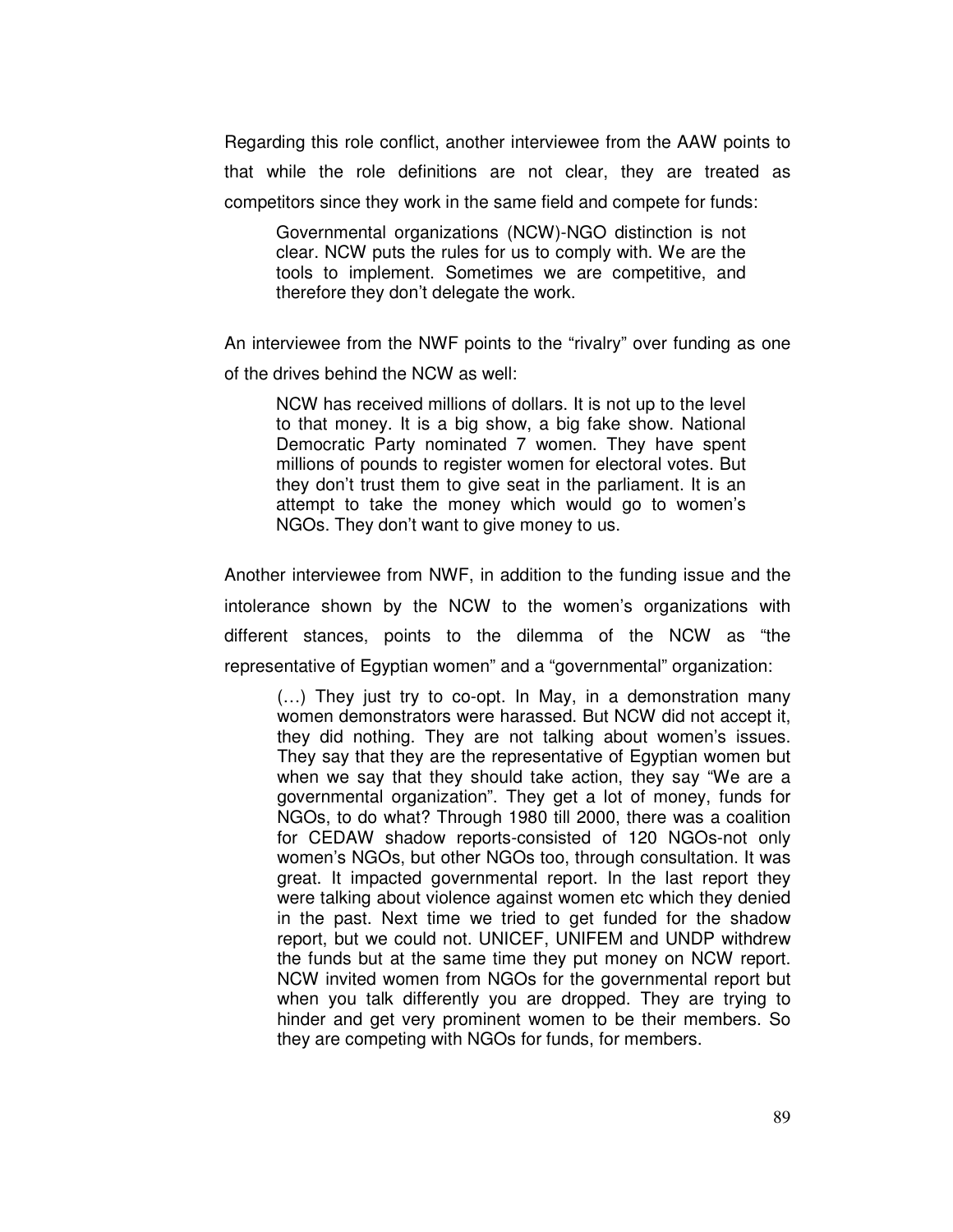During the period this study was carried out, there were parliamentary elections held in Egypt in 2005. Women's organizations were carrying out trainings for women candidates as well as pressuring the political parties to increase the number of women candidates on their lists. After the lists were finalized and then elections held, women's organizations were outraged. The criticism mainly focused on the NCW since it has had a program to train and support women candidates and had power given in its mandate to affect the policies. During the interviews, a significant number of women criticized the NCW for not being able to influence the ruling party, let alone other institutions. For them, it was the clearest evidence that the NCW doesn't work effectively, and they don't really have a faith in what they do but it is a mechanism established to "show off internationally". An interviewee from the AAW links this to the "clique" around Suzanne Mubarak as well as to the attempts to impress international community by carrying out this kind of programs:

It was a major step. Unfortunately it is a propaganda acting group. It is a prestigious thing to have. They could have done much better. The clique around first lady is not interested in women's issue. They gain privileges. For example, for 4 or 5 years, they have been training women in order for them to join elections as candidates. But in this parliamentary election, only 7-8 women candidates were nominated. There is definitely something wrong. It is showing-off on international platform. NDP-ruling partynominates only 6 women. It means this mechanism is not used properly.

Similarly, another interviewee from AAW claims that "In the last elections every woman got really disappointed. They did not support those who are not from NDP".

Moreover, some interviewees expressed that the NCW was a mechanism established to co-opt women's movement. An interviewee from the Women and Memory Forum expresses this claim as below: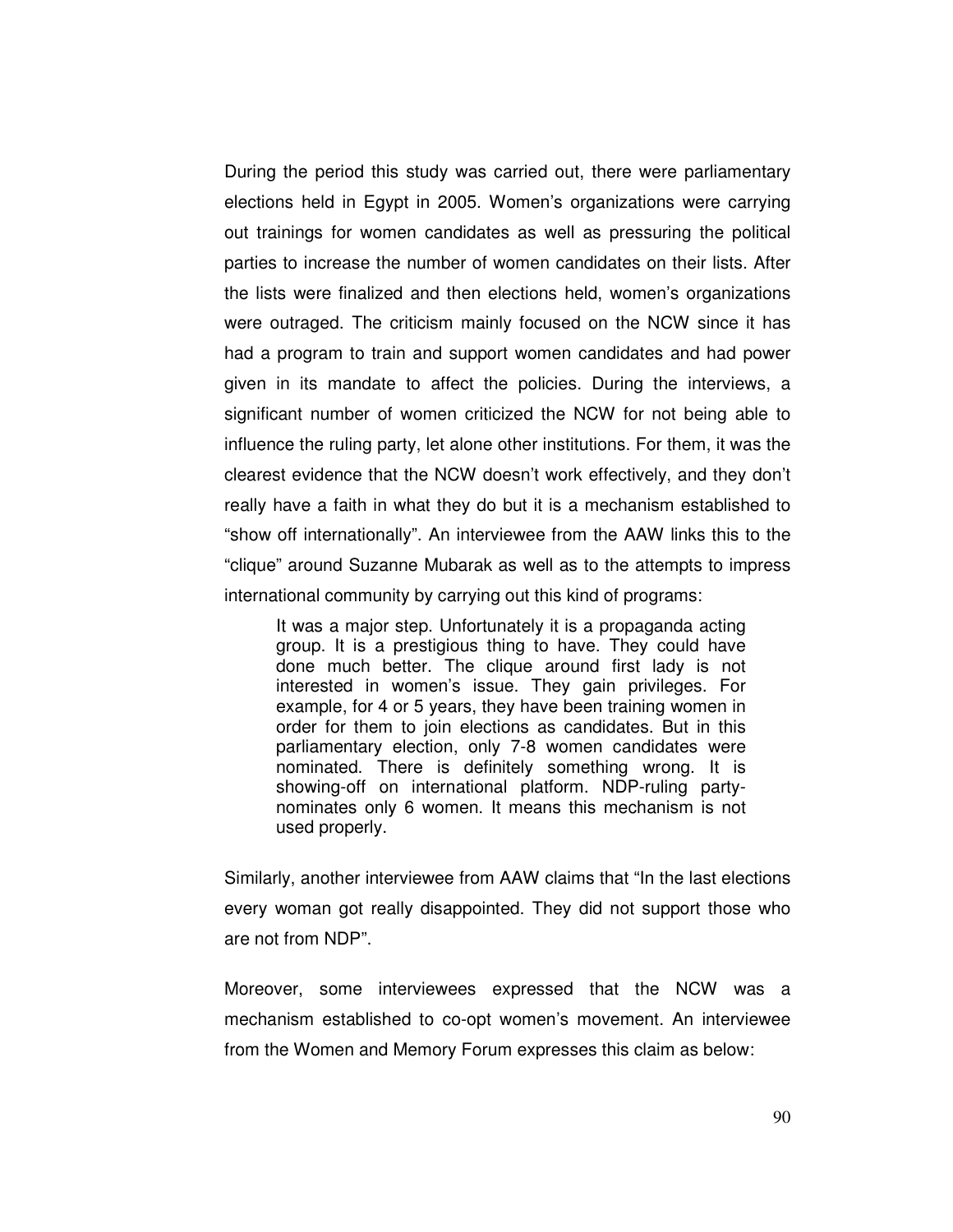It was established to create a division within the many effective women NGOs that appeared since the late 1980s. When it comes to work, it is doing work but it is part of the state; it doesn't impose its decisions on government, and it is used by the state as a progressive façade on international platform. It founded it to represent Egypt by internationally and by the state. NCW has appropriated many of women's organizations and initiatives.

This is also supported by another interviewee from the Egyptian Center for Women's Rights. When evaluating it, she calls what the NCW has done "Hijacking the women's NGOs campaigns and activities" while touching on its close ties with the state and affiliation with the ruling family:

They hijacked NGO women campaigns and activities and created bad impression on people-people hated women's rights, hate the president's wife. At the end, people hate everything related to women's rights now. The elections showed the crisis made by them. They have worked on women's empowerment but NDP nominated 6 women opposition nominated 17 in total. It means it has gone worse. Before NCW, NDP nominated 11, opposition parties nominated 22 women in total in the past!! Even they couldn't affect the ruling party. First lady just shows off and at the same time internationally they try to create the image that they work for women's rights. We did a lot in Egypt, worked on laws, honor crimes etc once first lady come, they used it as theirs. Also they publicize the activities they do, they appear on TV, first lady always on TV. So they gained people's hatred. We should change the society within society not making them enemies. ….They have a huge finance but they used it to build a very nice building. As for the first lady, she wasn't a feminist before but suddenly she started to be interested in women's issue and have become a feminist.<sup>33</sup>

 $\overline{a}$ 

<sup>&</sup>lt;sup>33</sup> She says something that I found very interesting at this point: I appreciate and respect Nawal Al Sa'dawi, we learnt a lot from her. But I am against her approach too. She always acted in a western way, tried to get their attention and supported some western ideals. This made people like enemies of women's rights. We should work within our society, by gaining their support.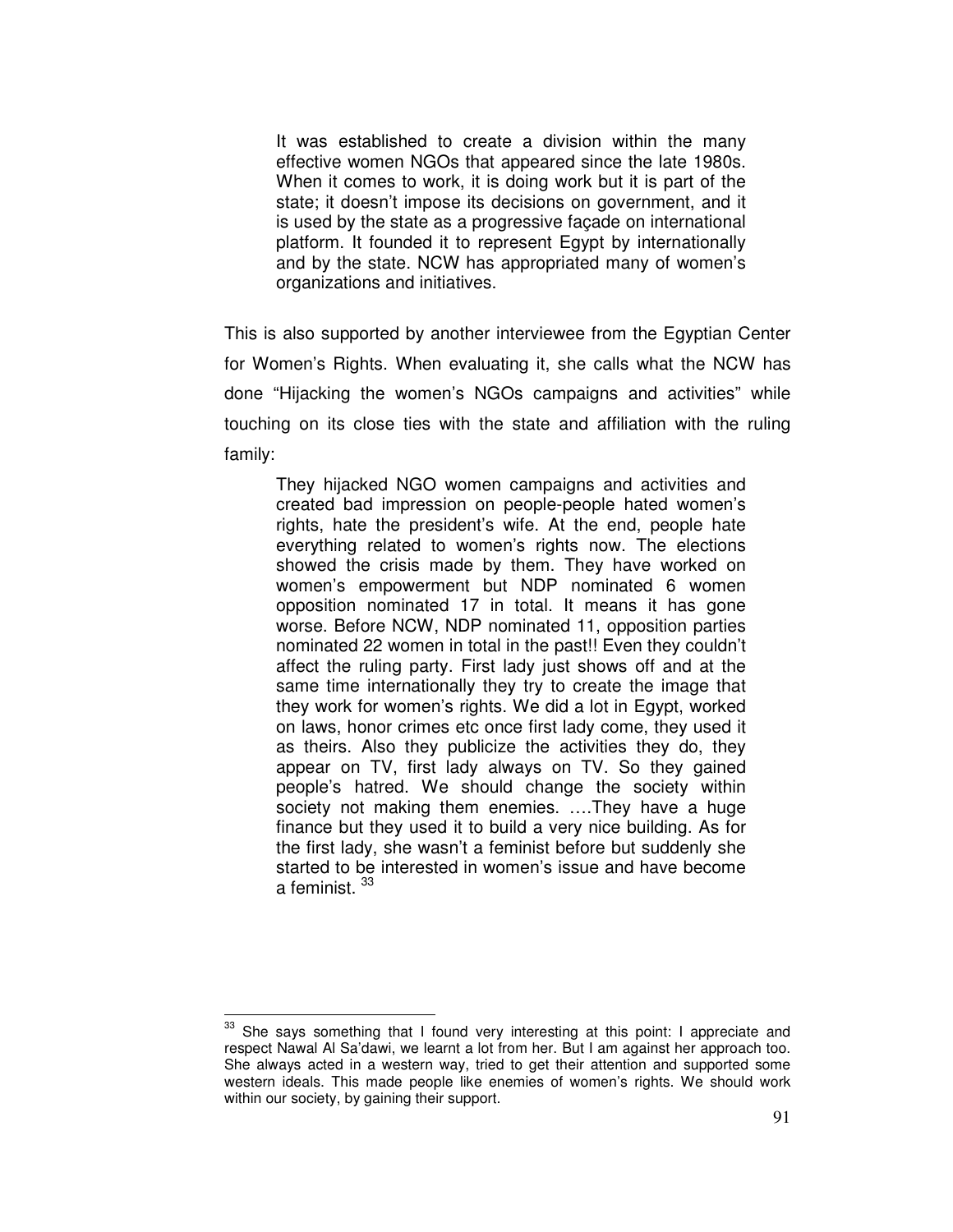Some interviewees also claim that their plans or activities were stolen by the NCW. An interviewee from the NWF, who is also one of the prominent feminists in Egypt, claims that:

They hijacked one of our projects which is about women in shadows. They played it on TV during Ramadan as episodes but our name was not mentioned. In the end of it, on the top was their name, and then many women's organizations. We asked them about it, we told them that it was our project but officially they never responded.

This is what happened with the CEWLA as well, as an interviewee from

the organization claims:

 $\overline{a}$ 

On the official level, they are doing a good work. At the practical level, although they are having some work, it is not…For example, as part of political participation work, they have trained women to run for elections but NCW doesn't really support them in the field. Moreover, all our work is included in their work. We carried out activities to ensure women to have ID cards and the number of women we had registered was included in their annual reports.

Some interviewees criticize it for not having a genuine interest in women's problems and not helping women in the conflicts with the state. A very serious blame comes from an interviewee with the NWF:

They are failures. They got a lot of funds, millions of dollars but never do anything. They copy the projects of NGOs and they do it. They do not create anything. They are not sensitive to women's problems, because these women are not obeying the government. Last year, there was an explosion in Sinai; police officers captured Sinai residents, took men and then women in order to put pressure on them. NCW never spoke about this issue, but they know about it. On 25 May<sup>34</sup>, there was a demonstration against government and women demonstrators were terribly harassed. They kept silent at first. When they spoke about this issue, they said "These women are not from us, the demonstration is not a feminist demonstration. We do not know anything about them so we are not supposed to do

 $34$  On 25 May 2005, there was a protest against an article in the Constitution held by the opposition parties and some Egyptian NGOs. In the demonstration, some Egyptian men with security officials attacked those women and sexually harass them by tearing their clothes and jumping on them.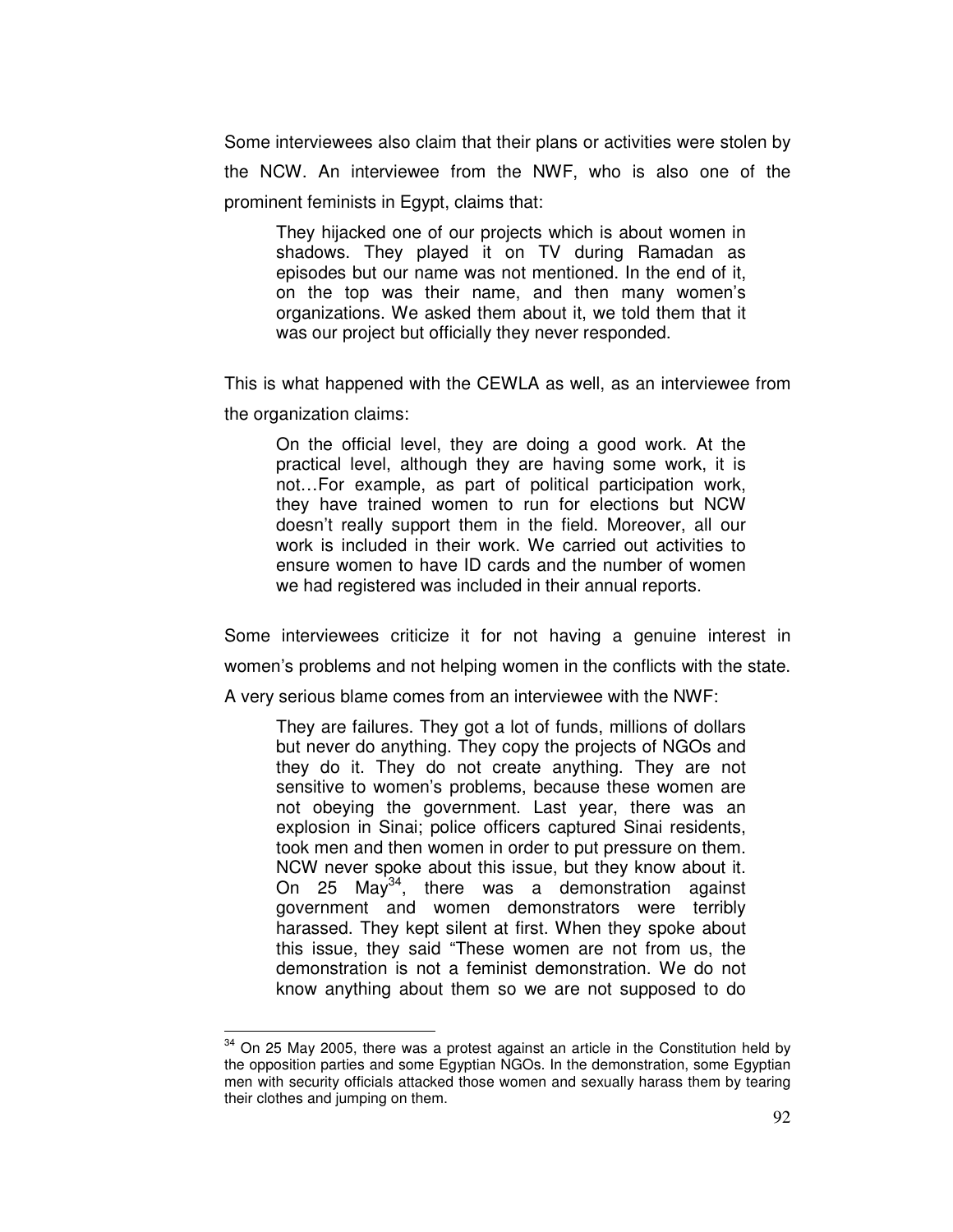anything about them". The only good thing they do is the legal assistance bureau.

In that view, another interviewee from the ADEW agrees that:

They are trying to do a lot of things. They want to appear as doing a lot of work in front of the community. Suzanne Mubarak wants people to think that she is doing work for the community. They don't really innovate something. It is more a media propaganda.

I also received two humorous responses. When I asked how she evaluates the NCW, my interviewee from the New Woman Foundation said laughing:

When Egyptians do not like their football clubs performance, they usually shout at them from the places where they sit: "Why are you standing there? Just go home!" I want to say it.

Like others, Nawal Al-Sa'dawi, while adding a joke made by the women, claims that the NCW was established to impress the Western states and present the regime as democratic and concerned with women's issues :

The National Council for Women is headed by so-called first lady (as Americans do!!). After the elections many women say that NCW should be cancelled. Even they make jokes, they say that their money should be appropriated and spent to build graves for women. NCW was established to make a show to Americans and Europeans, to show them that women are advanced under the Mobarak Regime, to show that there is democracy. It is a big lie. Corruption, lies, and the presentation of the lies through the media…

On the other hand, six interviewees think that the NCW does a very good work with a special emphasis on Suzanne Mubarak, on contrary to views held by its critics. All the interviewees from the Young Christian Women Association expressed their admiration for Suzanne Mubarak, in line with their views on the state-NGO/ civil society relations. Two of the rest, who state that the NCW is very helpful and doing a great job, are from two service-oriented organizations; the Women and Society Association and the Helwan Institution for Community Development. In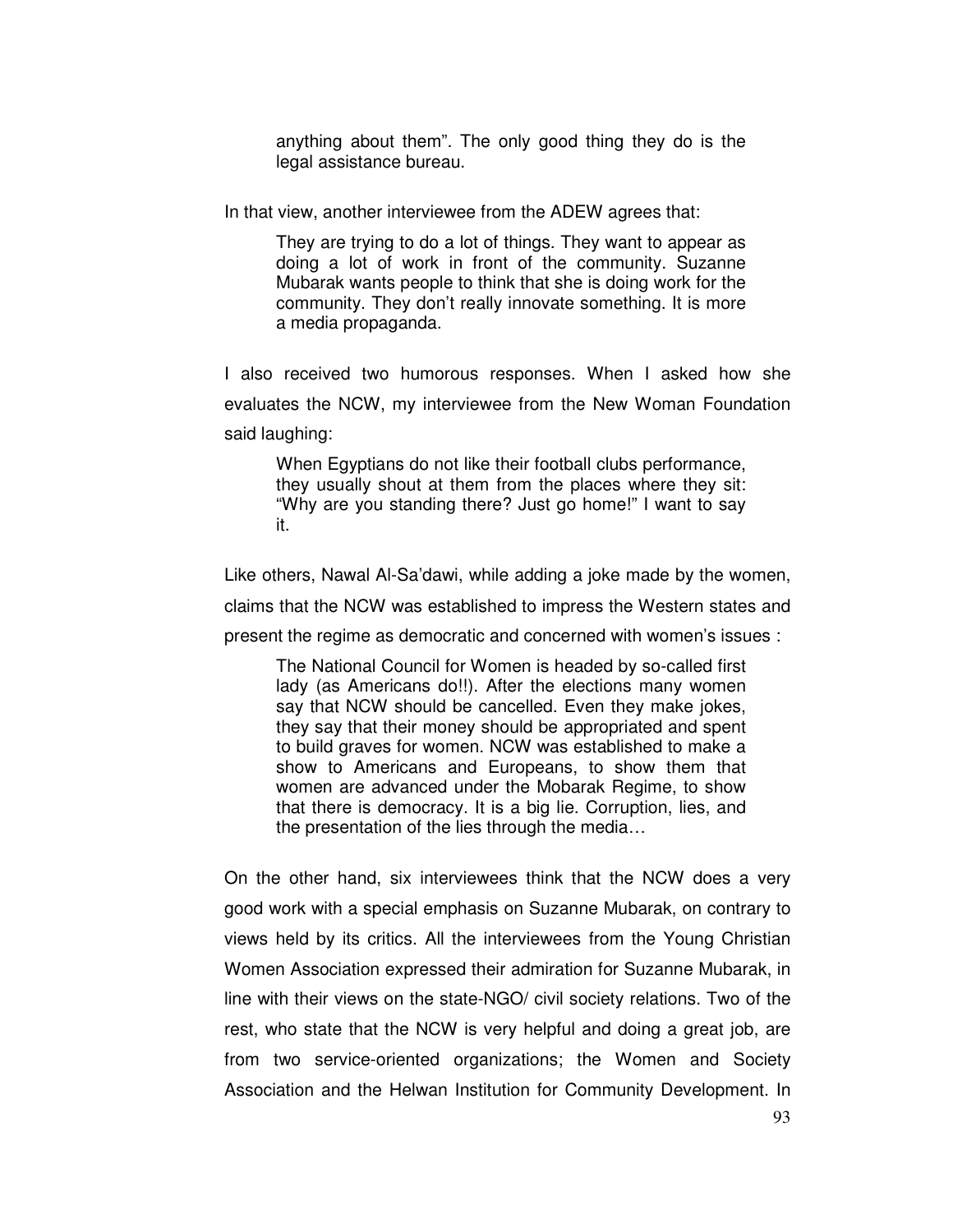my opinion, since they work in service field and the state and the NCW supports their work through micro-credits and they carry out activities in line with the state's official policies, their expectations are met by the NCW. Other two are from the ADEW and AAW.

To better understand the relations between the NCW and NGOs, the interviewees were also asked if their organizations collaborate with the NCW and carry out joint activities. Out of eleven organizations, only an interviewee from a service-oriented NGO, the Women and Society Association, said they receive financial and technical help from the NCW as a small organization. The interviewees from the ADEW also said that they hold conferences together and attend the NCW's NGO Branch's meetings since it is a good way to reach out people. While others say that they do not collaborate or work together, a couple of the interviewees from the ECWR say that they tried it in the past but they couldn't get results, however, they still send recommendations and studies "to make them do something". Like the ECWR, an interviewee from the New Woman Foundation also points out that they tried to work with it in the past, but as "they don't like the different opinions", they either didn't invite them or didn't accept their invitations.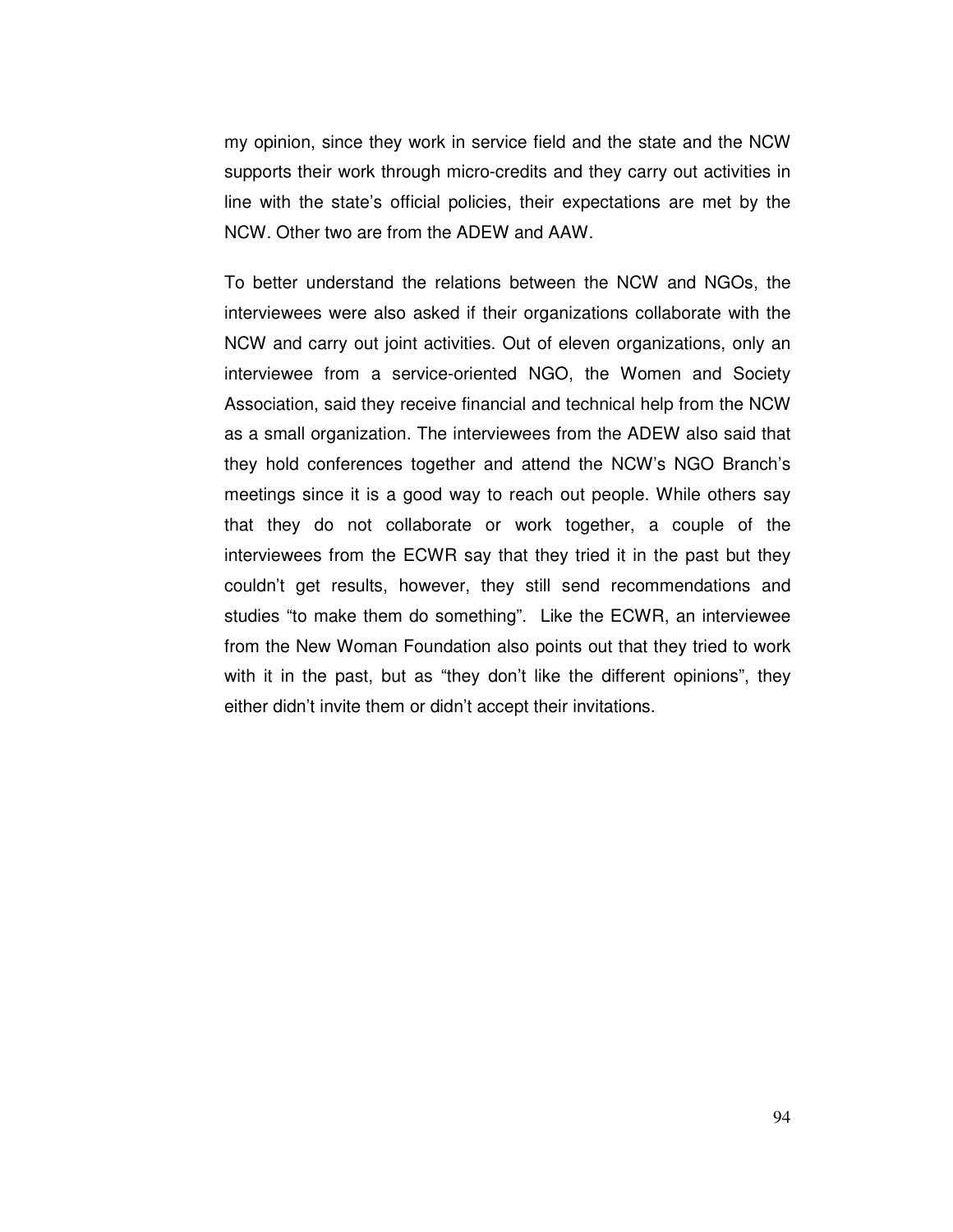## **CHAPTER 5**

#### **CONCLUSION**

The relations between the state and women's organizations in contemporary Egypt have been the focus of the present thesis. The thesis was based on field research and in-depth interview method was used to explore the relationships between the state and women's organizations. In the present study, firstly I have examined the relations between women's NGOs and the state in Egypt starting from the emergence of women's activism to Mubarak period in the second chapter. In the third chapter, I focused on the political situation and civil society under Mubarak and examined the reasons behind the reemergence of women's activism as well as the relations between the women's NGOs and the Mubarak regime, the impact of the international pressure on the state policies, and laws regarding the issue as the factors shaping this relationship.

In this concluding chapter, I will summarize and discuss the results of the in-depth interviews by the subjects I evaluated in the fourth chapter. However, before summarizing my findings based on the field research, I would like to summarize the findings of second and third chapters.

The history of the Egyptian women's activism can be traced back to the late nineteenth century, which was a period of transformation in Egypt under Mohammad Ali and, afterwards, his successors. As a result of the ambitious modernization project started by Mohammad Ali, reforms to modernize the military and state structure were followed by the reforms in education in general and female education in particular. The "New"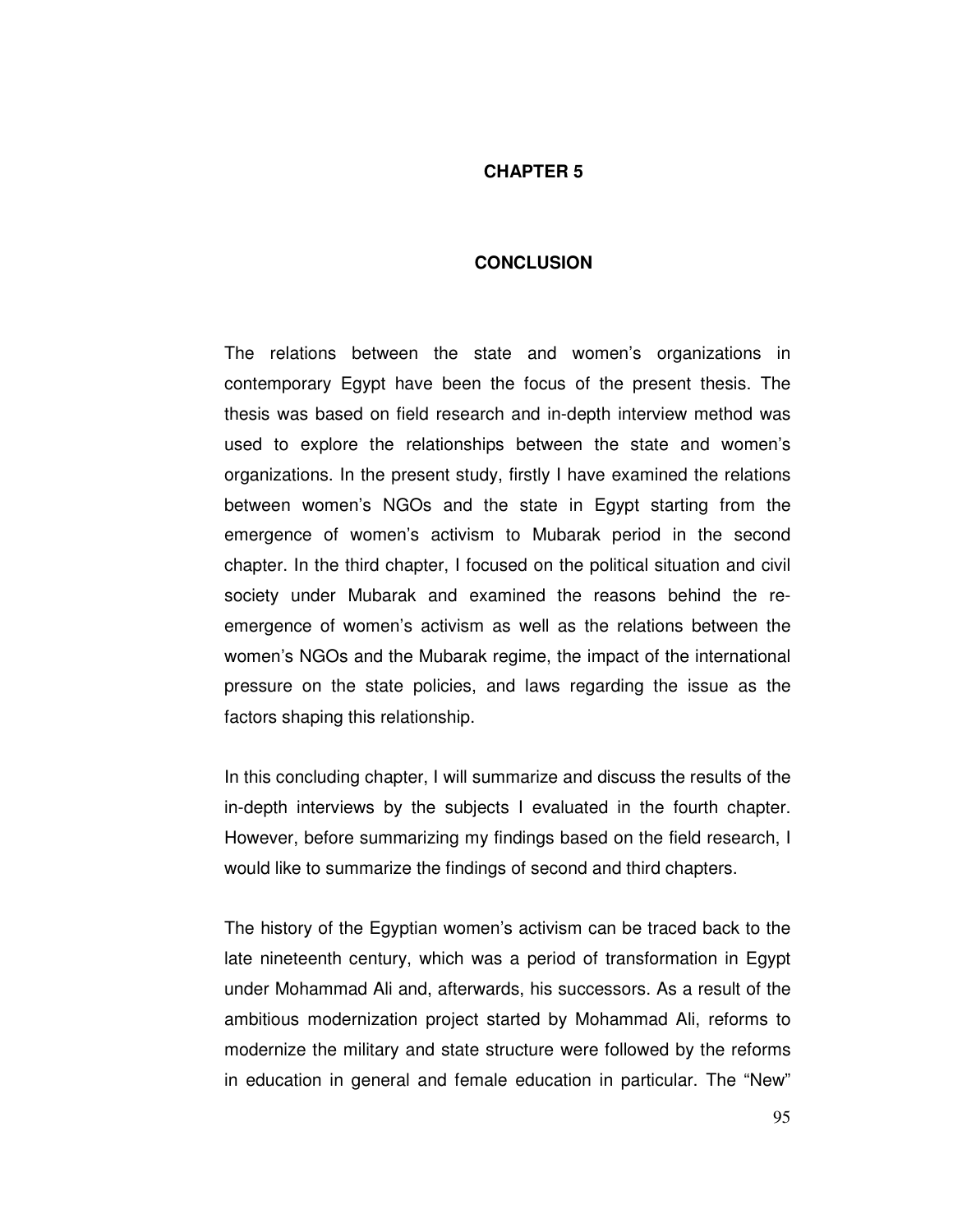women (Jayawardena, 1986: 12) who were products of this new Western style education and new ideas, started to speak out, publish magazines and organize themselves. During the national revolution from 1919 to 1920 they actively got involved in the Egyptian nationalist movement and demonstrations against the occupation in the same ranks as the male leaders. "During this time, women's feminist and nationalist activism occurred side by side" (Badran, 1993: 139). However, after the formal independence in 1922, women were not granted the right to vote as well as their demands to reform the Personal Status Law remained unfulfilled. From then on, the battle over the PSL would continue and constitute one of the main battle areas between the state, women's organizations and the Islamists. For these reasons, women started organizing again. During this period the Egyptian Feminist Union (EFU) was established under the leadership of Huda Sha'rawi. In the 1940s, the Egyptian women's movement started to diverge and a number of other women's organizations that were charity-oriented, political and procommunist as well as Islamist oriented Muslim Women's Society were established (Badran: 1991: 212).

With Nasser's coming to power through a coup d'etat in 1952, a new era started for women as well as for the country. Nasser embarked on a project to transform the country's social and economic system through land reform, industrialization, a central planning with an emphasis on education and welfare. On the other hand, Nasser regime was intolerant of any social force outside state control and it either repressed all political forces or co-opted them through re-organization along corporation lines (Abdelrahman, 2004: 93-96). The notorious law of Associations no. 64 was made under Nasser. As part of the suppression of all the independent political groupings, women's activism was suppressed, too. However, Nasser's policies had much more diverse impacts on the women's situation and their activism since the suppression of the women's organizations was accompanied by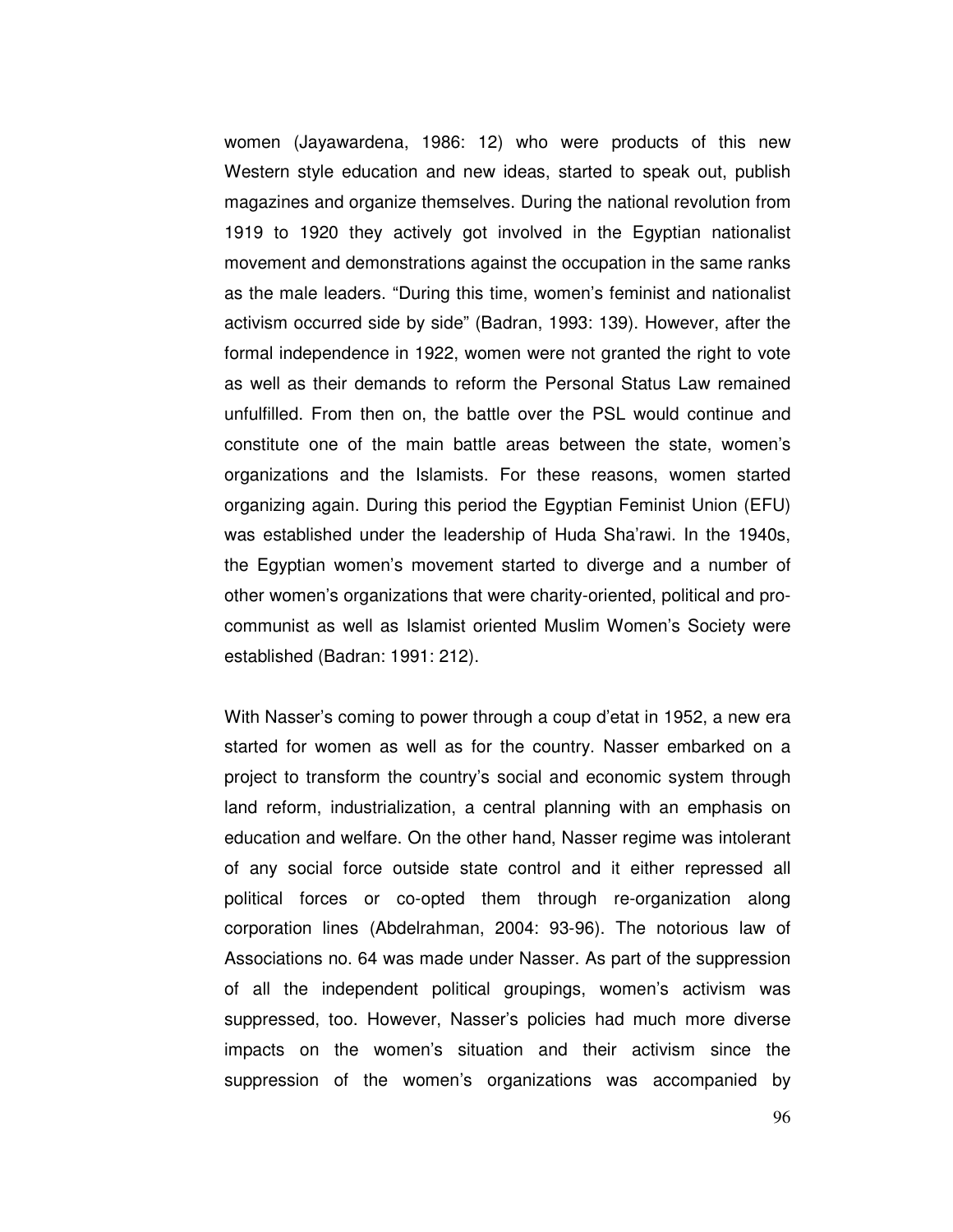important reforms whereby women's situation underwent great changes due to the new welfare state's commitment to social egalitarianism (Badran, 1993: 139; Al-Ali, 2000: 66-67). While the women's organizations were dissolved one by one and prominent women activists were jailed or forced into self-exile, women were granted the right to vote and run for political office, the right to work; all university graduates were guaranteed state sector jobs and working women were provided with supporting social services like maternity leave and child care.

It contributed to the development of state feminism as a legal, economic, and ideological strategy to introduce changes to Egyptian society and its gender relations. In its own turn, state feminism contributed to the political legitimacy of Gamal Abdel Nasser's regime and its progressive credentials. (Hatem, 1992: 231).<sup>35</sup>

As a matter of fact, a new generation of feminists took advantage of the opportunities opened up by the Nasserite state in education and work, and gained their intellectual, social and professional skills in this era (Al-Ali, 2000: 71; Badran, 1996: 215).

Under Sadat, the Egyptian state underwent significant changes again. So did the women's situation. Sadat period was a time of shifts from the policies pursued by Nasser. First of all there was a shift from socialism and anti-western approach to Infitah (open-door) capitalism and prowestern policies as well as from Pan-Arabism to a focus on "Egyptianism". On the other hand, "Islamic fundamentalism" became more visible and the regime allied itself with the Islamists in search for legitimacy and support as well as weakening the leftists and Nasserites. However, the alliance with the Islamists was cut off and then the regime allied with the USA and the West as well as international organizations. These policies had serious implications for women as well. First of all,

 $\overline{a}$ 

 $35$  While Hatem calls this state feminism, she notes that this concept of state feminism refers more to "ambitious state programs that introduce important changes in the reproductive and productive roles of women' than to 'formal (legal and ideological) state commitment to women's rights" (Hatem, 1992: 231).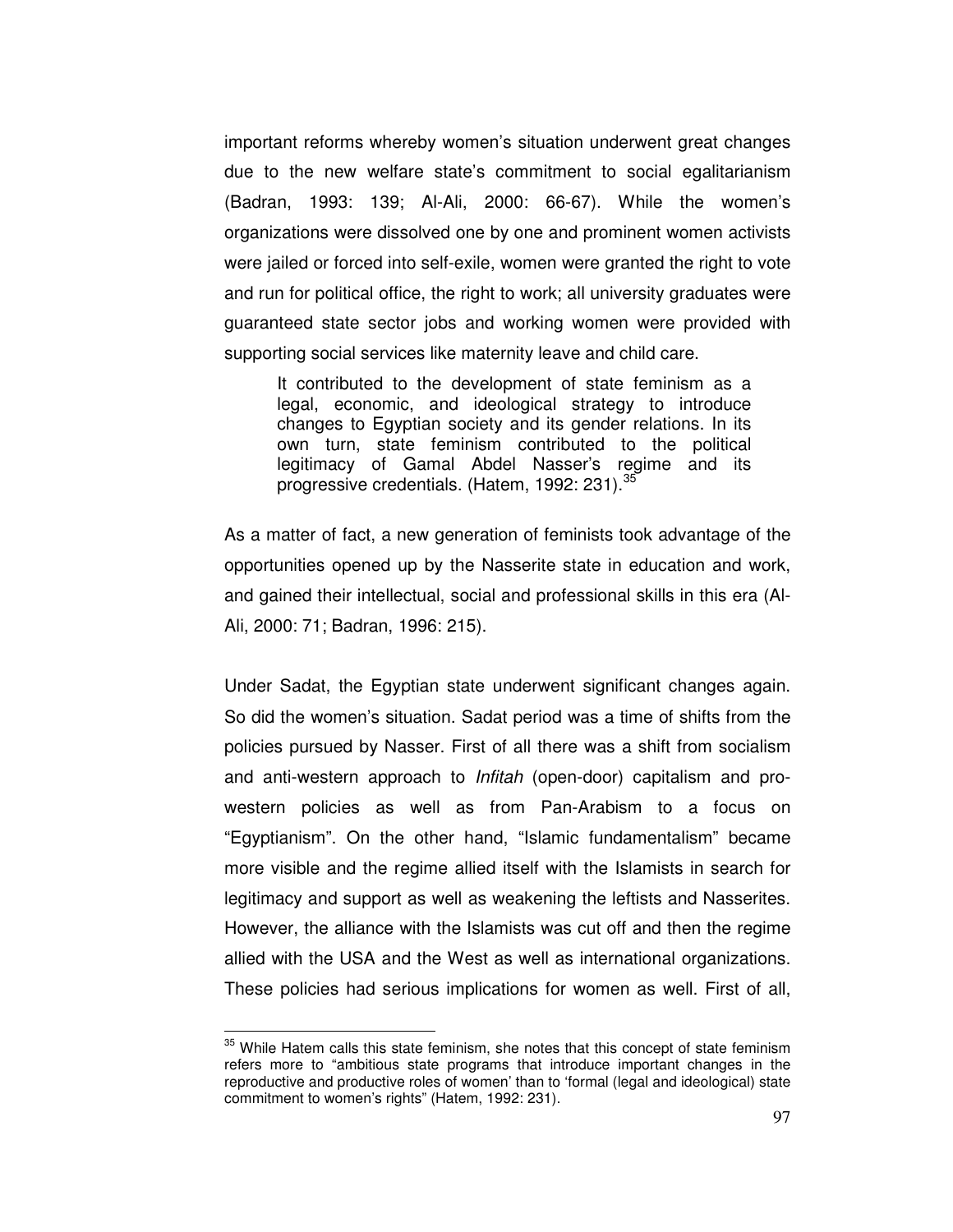the official commitments to gender equality under the former regime were abandoned. Secondly, during Sadat era women were caught between the regime's and Islamists' pressure. While the regime allied itself respectively with Islamists and the Western powers, it first enacted some conservative laws in search for legitimacy, then, after parting the ways with Islamists, it amended the Personal Status Law and accorded women thirty seats in the Parliament due to the need for international support and the beginning of the UN Decade for Women in 1975. However, When Sadat era came to an end with his assassination, women still lacked independent organizations of their own and there was still not a general state programme to promote women's rights (Al-Ali, 2000: 74).

Mubarak period, which started after Sadat, has witnessed a flurry of civil society organizations including women's NGOs. The factors that gave way to the "revival" of the women's activism in Egypt have been linked to the debates around reforming the Personal Status Law (Ahmed, 1998), failure of the ideologies like Marxism and Nasserism to raise woman question (Pratt, 2005), rising Islamic revival (Hatem, 1992) and the impact of International constituencies and the UN Decade for Women (Al-Ali, 1997; Al-Ali, 2000). On the other hand, not only have numerous women's NGOs emerged in this period, but also have they started to take on formerly taboo issues such as women's reproductive rights, clitoridectomy and violence against women.

An increased Islamic activity and confrontations with the Islamists, increasing demand on the Egyptian government to comply with UN conventions as well as increasing economic dependence on the West and international donor organizations, ambiguous messages supported by the regime, concessions given to the Islamists and conservative forces, restrictive laws regulating the civil society in Egypt and the continuous persecution of the civil society organizations, especially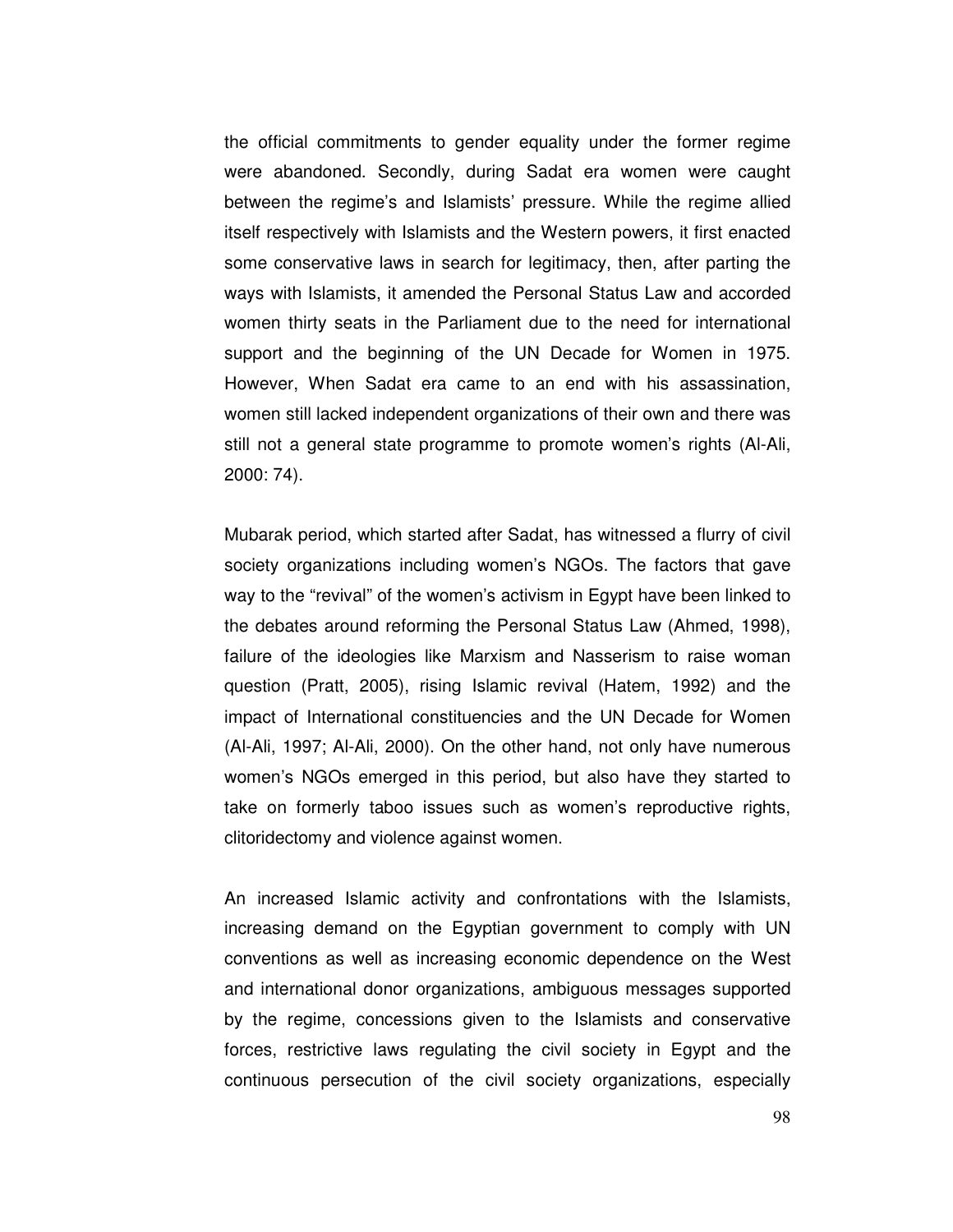human rights and advocacy NGOs, and the international pressure have been the factors shaping women's activism and women's NGOs relations with the state in Egypt in the last two decades.

What are noteworthy for this period are the increasing international pressure on the government and the impact of international women's movement as well as of the international funding agencies on the women's activism in Egypt (Al-Ali, 2000: 80-81). Under the pressure exerted by the international community, the state in this period seems to have been committed to the gender issues and established a national women's machinery, the National Council for Women. However, it has continued to punish politically active women's NGOs through closing down of them as was the case with the Arab Women's Solidarity Association in the second half the 1980s, or using the vast power accorded to the Ministry of Social Affairs with the Law of Associations.

Against this background, I interpreted the responses of the interviewees concerning such subjects as the cooperation between the women's NGOs, their opinions about women's problems in Egypt, their demands from the state, their relations with the state and Ministry of Social Affairs in specific, and how they evaluate the National Council for Women as well as the cooperation between them and the National Council for Women.

Here I will express the findings of my analysis by summarizing and evaluating the responses given by the interviewees on these subjects. Since brief information on the selected women's NGOs has been given in the previous chapter, I will not include it in this chapter again. However, what I want to examine is the co-operation maintained between them since it is important for women's organizations to carry out joint campaigns and do advocacy work in collaboration with each other in influencing the state's policies and changing laws.

99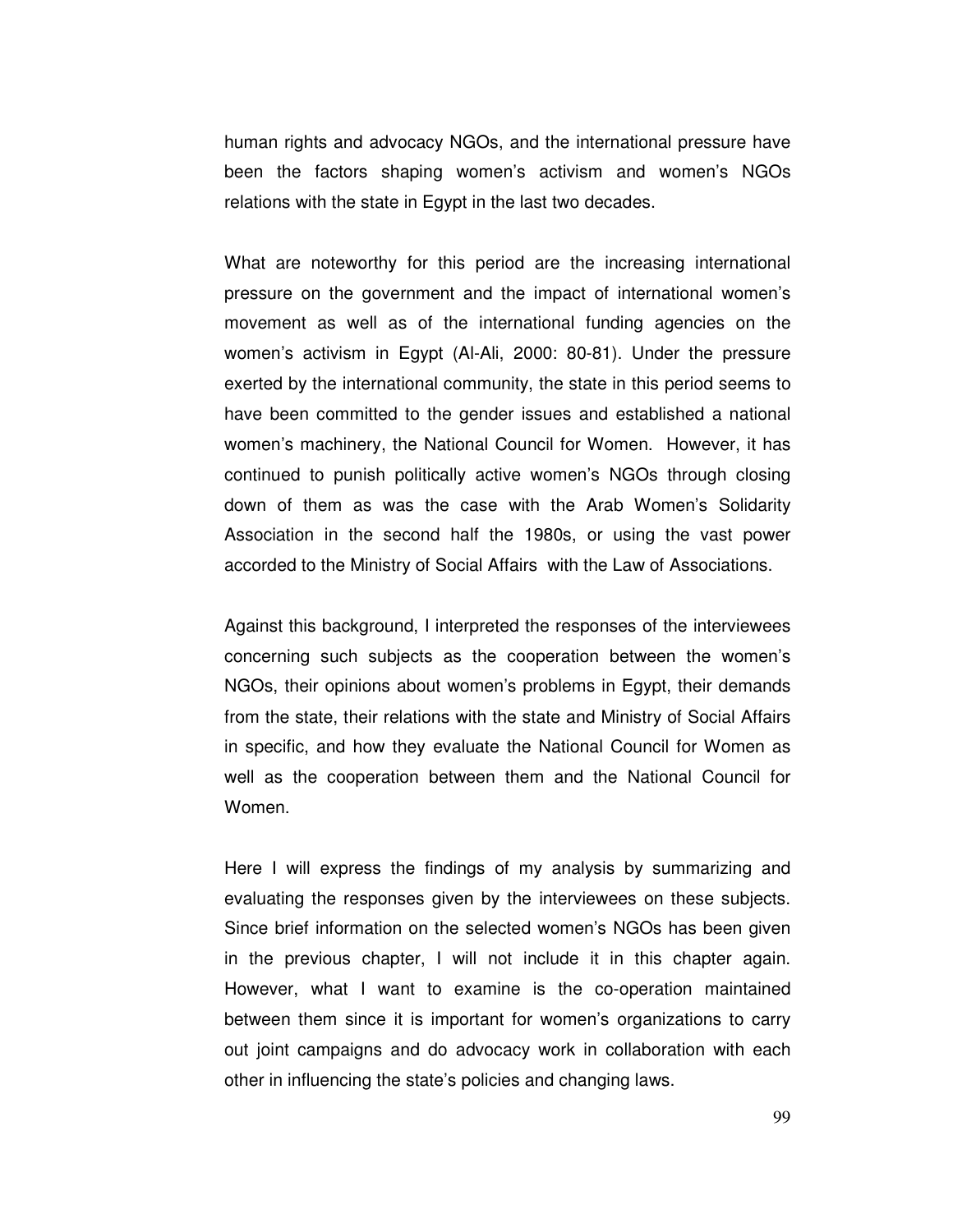When the cooperation between the Egyptian women's NGOs is considered, according to the reports of the interviewees, they have built coalitions with each other on some occasions such as to celebrate the International Women's Day and to produce shadow reports for the Convention on the Elimination of All Forms of Discrimination Against Women (CEDAW) Committee. However, they had difficulties to sustain these joint activities due to the alternative meetings held by the National Council for Women in the former case, and the withdrawal of the funds granted by such UN agencies as UNIFEM, UNICEF to the NGO coalition for the shadow reports to support the governmental (the National Council for Women's) report in the latter. In addition to them, they work together in the elections to support and train female candidates in the elections as well as they come together on project basis. Within this framework, it can be said that the level of co-operation is low among the Egyptian women's NGOs, although change can be created and state policies can be influenced through networking and pressure exerted by a coalition of NGOs.

My analysis of the interviews has continued with the interviewees' opinions about what problems Egyptian women face and what they do expect from the state. Since the state can be a source of liberation as well as discrimination/ domination, and the women's organizations work against the state as well as they do work to influence its policies, I think it was important to find out what the Egyptian women's NGOs want the state to do.

Considering the problems that Egyptian women face, majority of the interviewees think that they stem from the cultural attitudes and traditions. They also distinguish between the culture and religion noting that it is the traditions that put obstacles to women in many fields, not the religion. According to them, although laws grant women the same rights as men's, women are discriminated against in many fields, for instance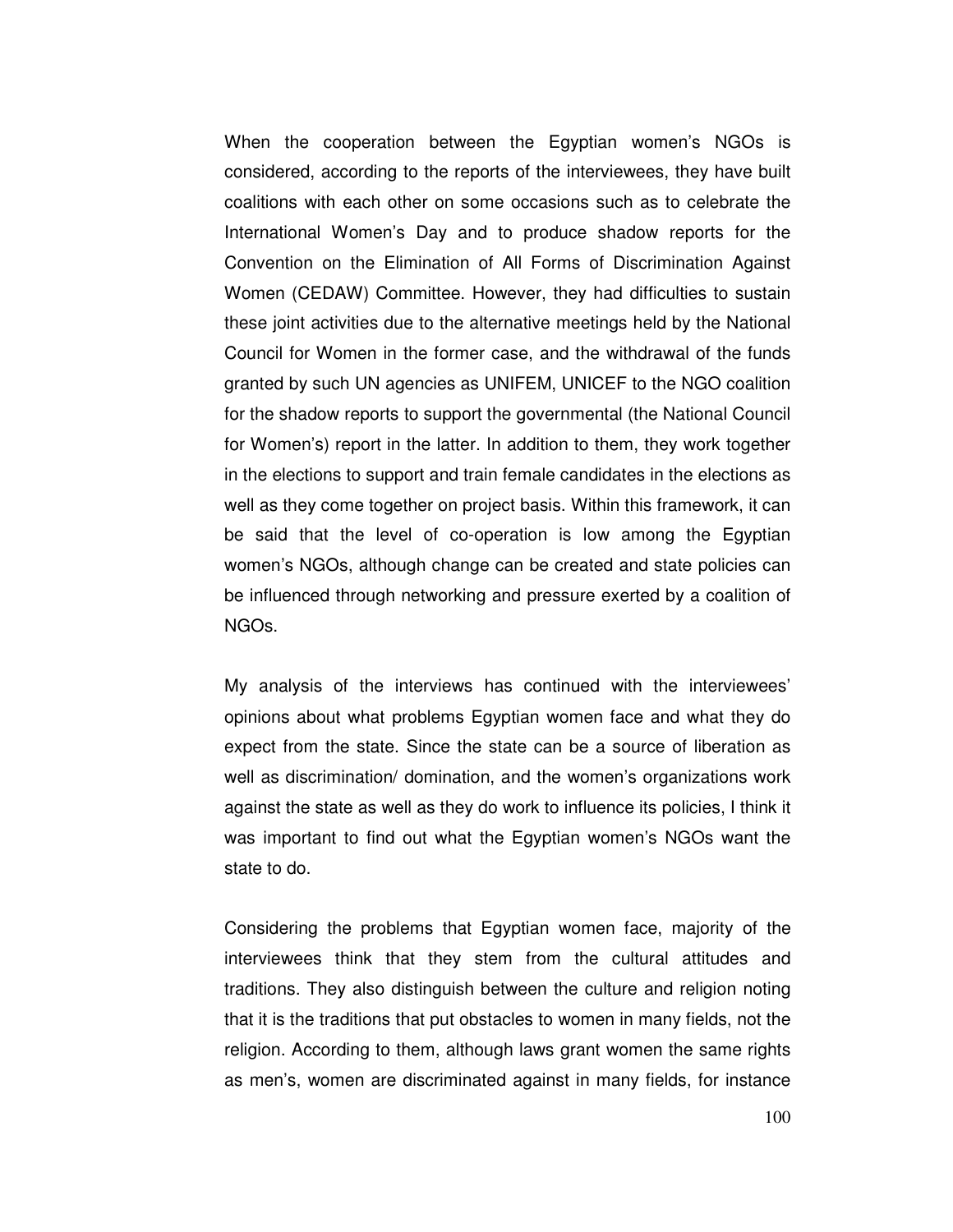they cannot be judges although there is no law barring them. Women's political participation and political representation are identified as another problem by many. However, although it is a very serious problem in Egypt, sexual harassment was mentioned only by three of them, while violence against women and reproductive health were mentioned by, also, only three. Feminization of poverty, the impact of the Islamists and the Church were the problems mentioned by few as well.

When it comes to their expectations from the state, in line with their opinions about the problems Egyptian women face, most of them stressed the need to improve the representation of women in media and school curriculum, and change the society instead of underlying the laws. According to them what is problematic is not the laws but their implementation. On the other hand, some of them pointed to the discrimination in the laws regarding divorce and adultery, while three expressed their wish that the state amend all the laws in line with the CEDAW removing all its reservations, and ratify the Optional Protocol. Also, two interviewees called attention to the ambiguous and contrary messages supported by the state. Lastly, some of them linked the women's problems to wider democracy issues in the country claiming that women can only be represented in a democratic environment.

Apart from these issues, the relations between the state and women's organizations have been the focus of this thesis and analyzed in the thesis from several different aspects. Firstly, I will summarize what kind of problems and confrontations women's organizations experienced with the state during their activities.

When the confrontations and the problems with the state are analyzed, it can be said that the range of them vary from severe confrontations to less significant problems which are caused by the restrictive laws or bureaucratic procedures that hinder or delay their activities. When the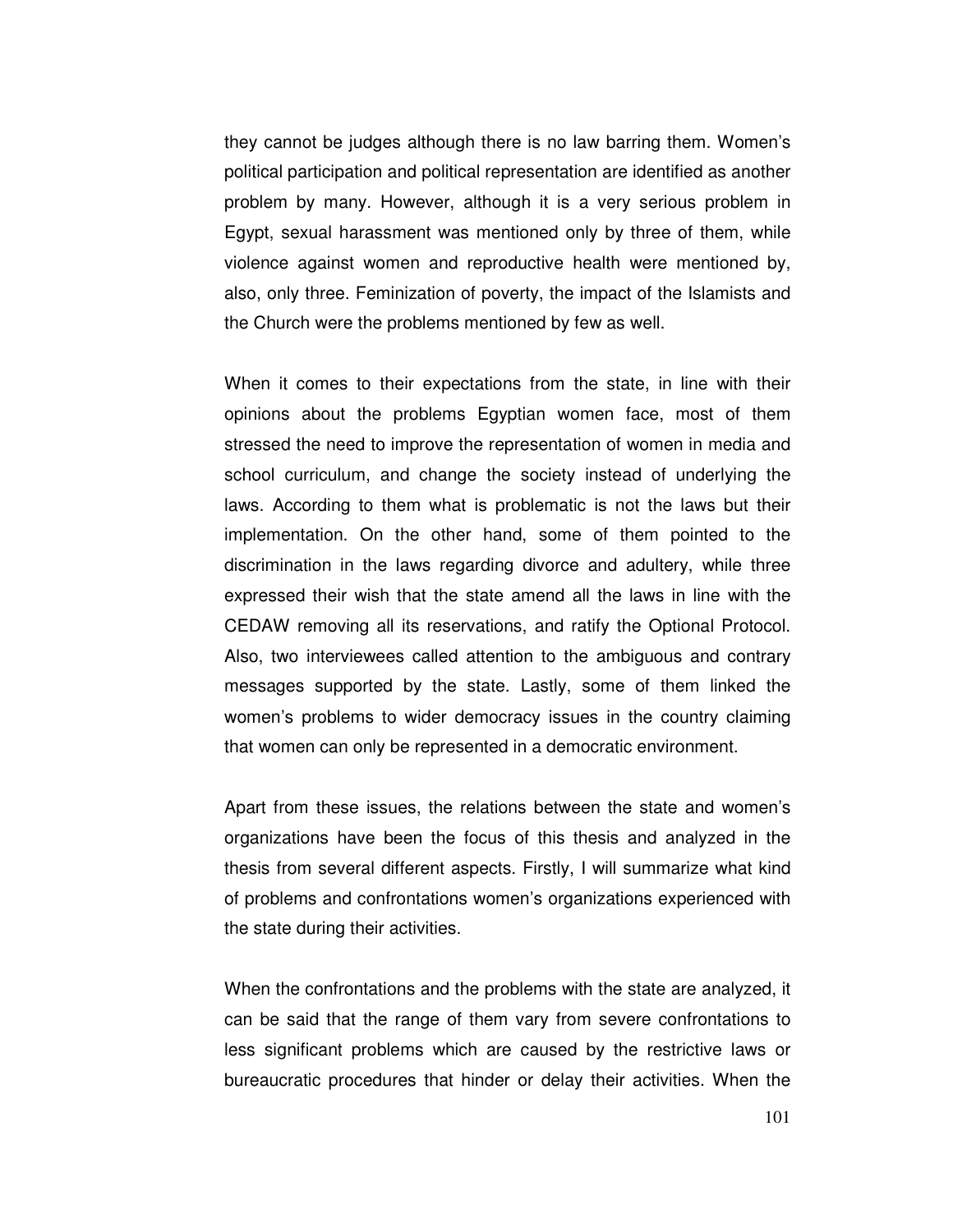serious confrontations are considered, it wouldn't be wrong to say that women's advocacy NGOs with more radical stands experience more severe confrontations with the state given their political nature. The closure of those women organizations is the typical confrontation with the state for them as it was the case with New Woman Foundation (NWF) and Center for Egyptian Women Legal Aid (CEWLA). These organizations both were refused registration when they applied to Ministry of Social Affairs to re-register under the new Law of Associations no. 84, which required all the existing NGOs to re-register. In both cases, they were not given any specific reasons but unspecified "security reasons".

On the other hand, although it doesn't work in a "sensitive" field, Helwan Institution for Community Development was refused registration since a member of the Board was not approved. This case shows that not only do the women's advocacy NGOs with radical and political stands experience serious confrontations with the state; but service-oriented women's organizations can also be the object of the state's persecution.

Confrontations with the state also show itself in the state's intervention in NGOs' internal affairs. This can be exemplified through the problems Alliance for Arab Women (AAW) and Association for the development and Enhancement of Women (ADEW) experienced. An elected member of the Board was refused to serve by Ministry of Social Affairs in the former organization and the latter faced the danger of being dissolved when some board members decided to attend a conference abroad paying from the budget without asking Ministry of Social Affairs for approval. In the former case, the problem was solved through the court, and in the latter, through the meetings with MOSA to explain the situation.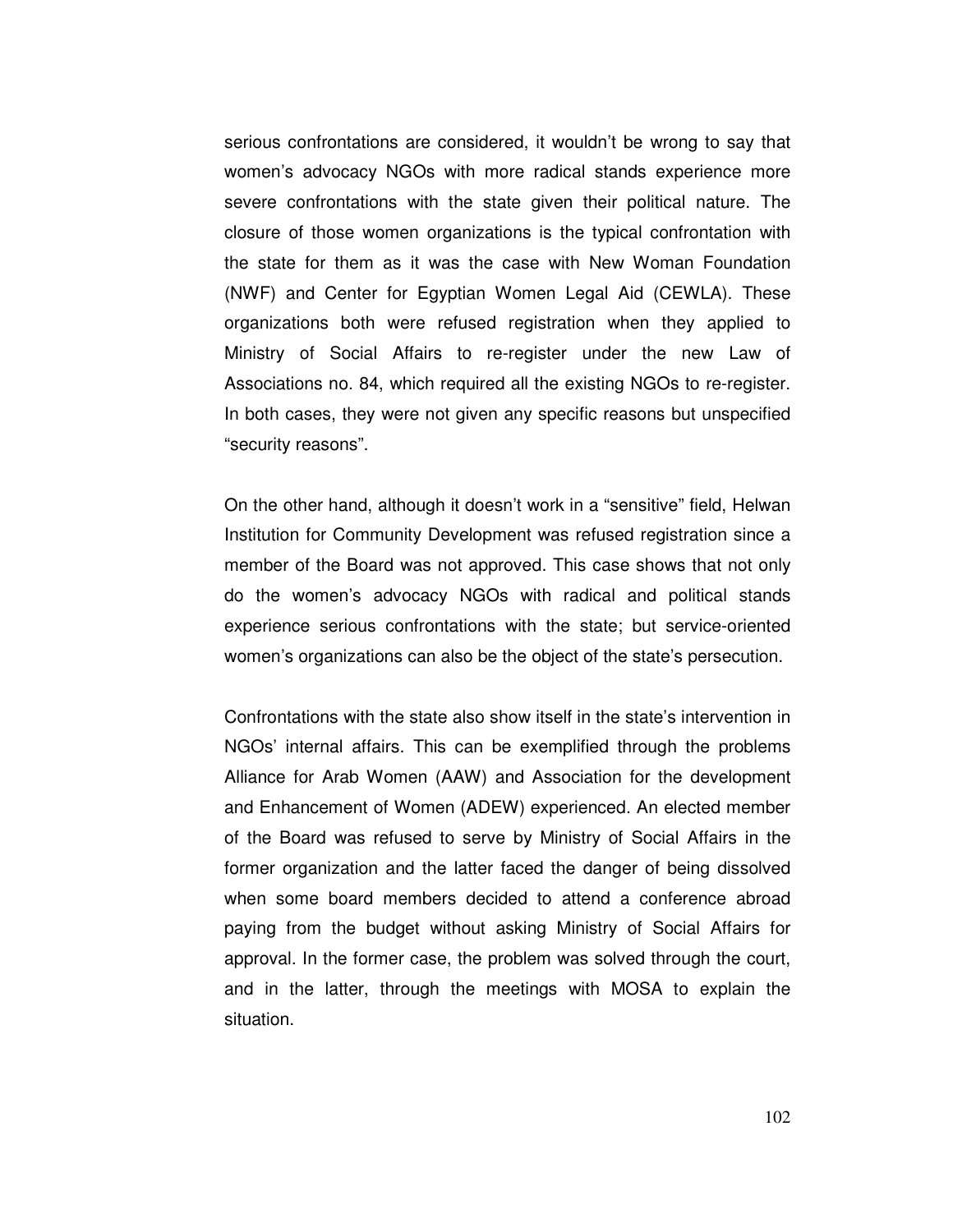What is important to note at this point is that all the problems they had could be solved through negotiations or court process. However, it is also important to note here that in three examples of closure, there was international pressure exerted by international human rights organizations over the Egyptian state in solidarity with these women's NGOs.

When it comes to other problems the women's NGOs experience during their activities, restrictive laws or bureaucratic procedures should be mentioned. They usually take the form of rejecting or delaying projects or approvals for foreign funding. The Law of Associations allows MOSA to restrict or prohibit the activities of the NGOs as well as to control over the foreign funding, which almost all women's organizations rely on. Most of the interviewees complain that the Law and these procedures, at the hands of MOSA, turn into a control/punishment mechanism and are used to hinder their activities. When the control of this kind is considered, it can be said that almost all NGOs experience these problems.

As another form of MOSA control, some employees can be appointed to work with the NGOs. In our case, only two members from Alliance for Arab Women (AAW) and Association for the Development and Enhancement of Women (ADEW) pointed out that they have MOSA seconded employees working in their financial departments. However, one person from AAW thinks that her existence is beneficial in that they can get her opinion and change what's wrong before sending documents to MOSA for approval.

On the other hand, although it was explained by others from the same organization, an interviewee from the Association for the Development and Enhancement of Women (ADEW) said that they didn't experience any confrontation with the state since they stay away from politics given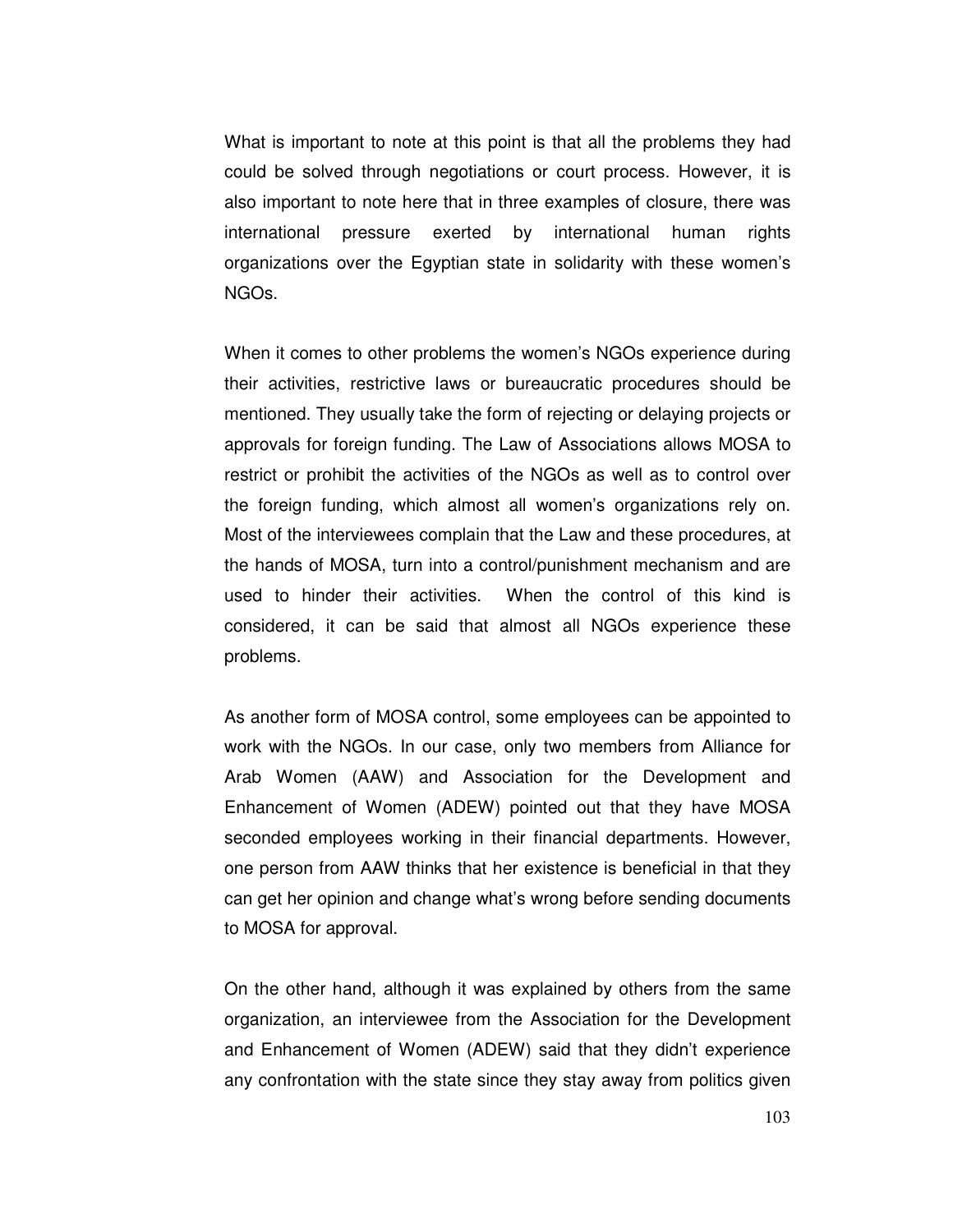the organization's working field. When asked if they had any problems with the state and if there is any decision taken by MOSA about them, the interviewees from the Young Christian Women Association (YCWA) stressed their compliance with the rules while the interviewee from the Women and Society Association evaluated MOSA's work as "doing their best to help them".

In the fourth chapter, I also examined how the interviewees evaluate the NCW, its work and to what extent they achieve to co-operate with each other.

Since the National Council for Women (NCW) is the special mechanism with the highest authority within the state structure dealing with women's issues and problems, and has a broad mandate from drafting national plans and monitoring laws and ministries' activities, it was important to put the level of confidence shown by women's organizations in what the NCW does. On the other hand, given its role and mandate, the NCW constitutes the solid conflict area with the state in women issue as well as the main collaboration field. Moreover, analyzing the relations between them was necessary in that it can show the state's approach towards women's issues and women's organizations as the NCW was established by the state, is located within the state structure and chaired by the President's wife, Suzanne Mubarak.

According to the views on the National Council for Women, the interviewees can be divided into two groups; one that directs harsh criticisms at the NCW, which constitutes the majority with twenty-one interviewees, and the other that praises the work done by the National Council for Women with an emphasis on Suzanne Mubarak.

Most of the interviewees expressed disbelief and distrust in the state's reasons to establish the National Council for Women. It has been stated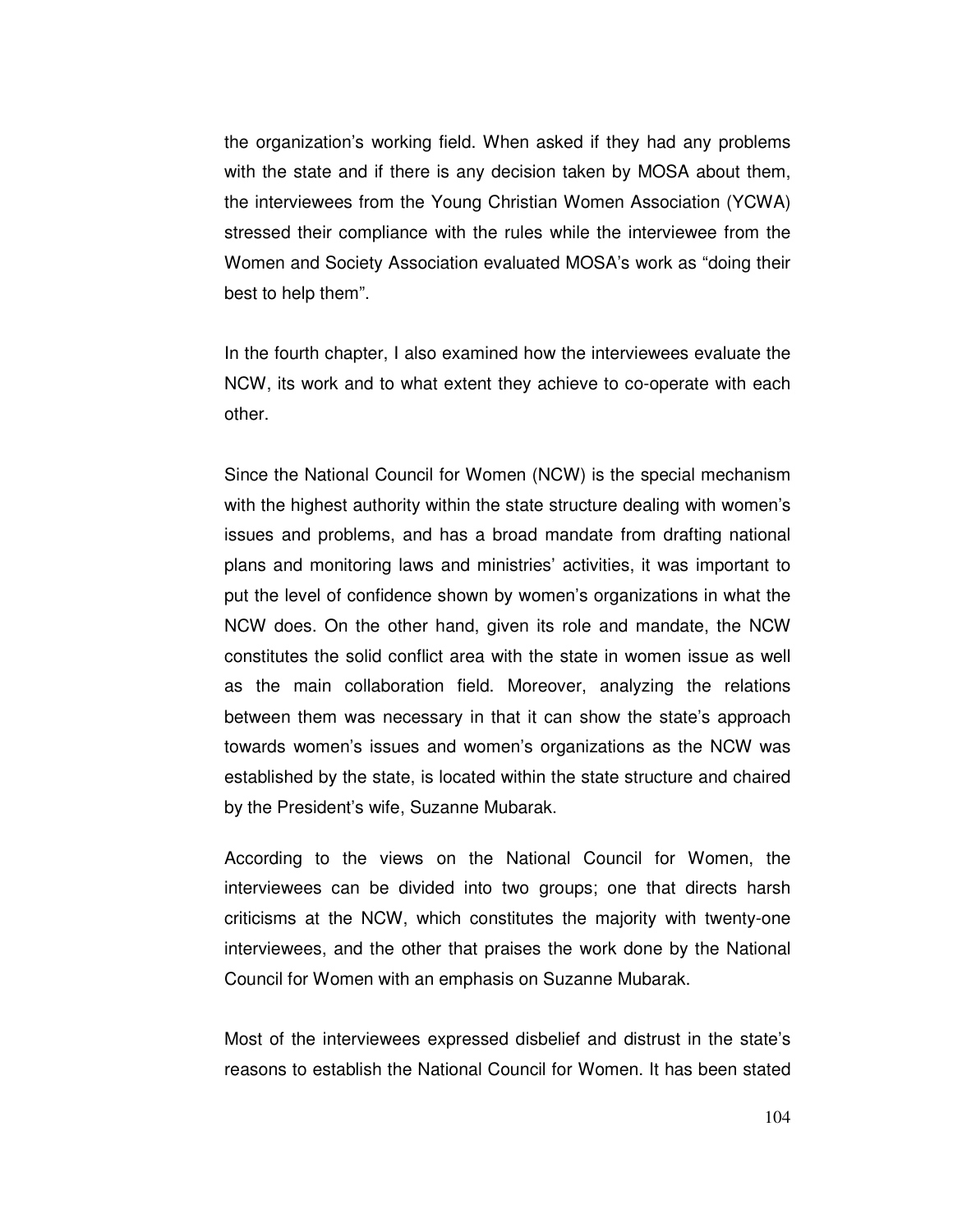by many that the National Council for Women was established to impress the international community, to rid itself of international pressure; therefore it is just a "decoration" that works to serve the regime's need to show itself as democratic and concerned about women's rights. On the other hand, some interviewees expressed their opinion that National Council for Women was established and has served to co-opt women's movement. These interviewees claimed that it has appropriated many of women's organizations and initiatives as well as their activities by including them in their annual reports or openly putting their names under these activities.

The National Council for Women is also criticized for being not really interested in women's problems, and not being able to influence the state policies. They exemplify this primarily through the number of the women candidates nominated by the ruling party as well as by the others. At this point, they also call attention to the close association of the NCW with the ruling family and its governmental nature. Thereby, they point to the dilemma of the NCW as "the representative of Egyptian women" and a "governmental" organization. They complain that when the women's organizations applied to the NCW in order for it to take action, they always got refused on the ground that it is a governmental organization and it cannot work against it. These are the major reasons why most of the interviewees do not have a belief in the NCW and why they call it a "big, fake show on the international platform".

Other criticisms can be centered on the unclear distinction between the roles of NGOs and the NCW. It has been stated that the international funds which were once channeled to the women's NGOs, are now granted to the NCW by depriving women's NGOs of the resources to carry out their activities. Also, it is believed that the NCW should work on mainstreaming gender issues, monitoring laws and state institutions,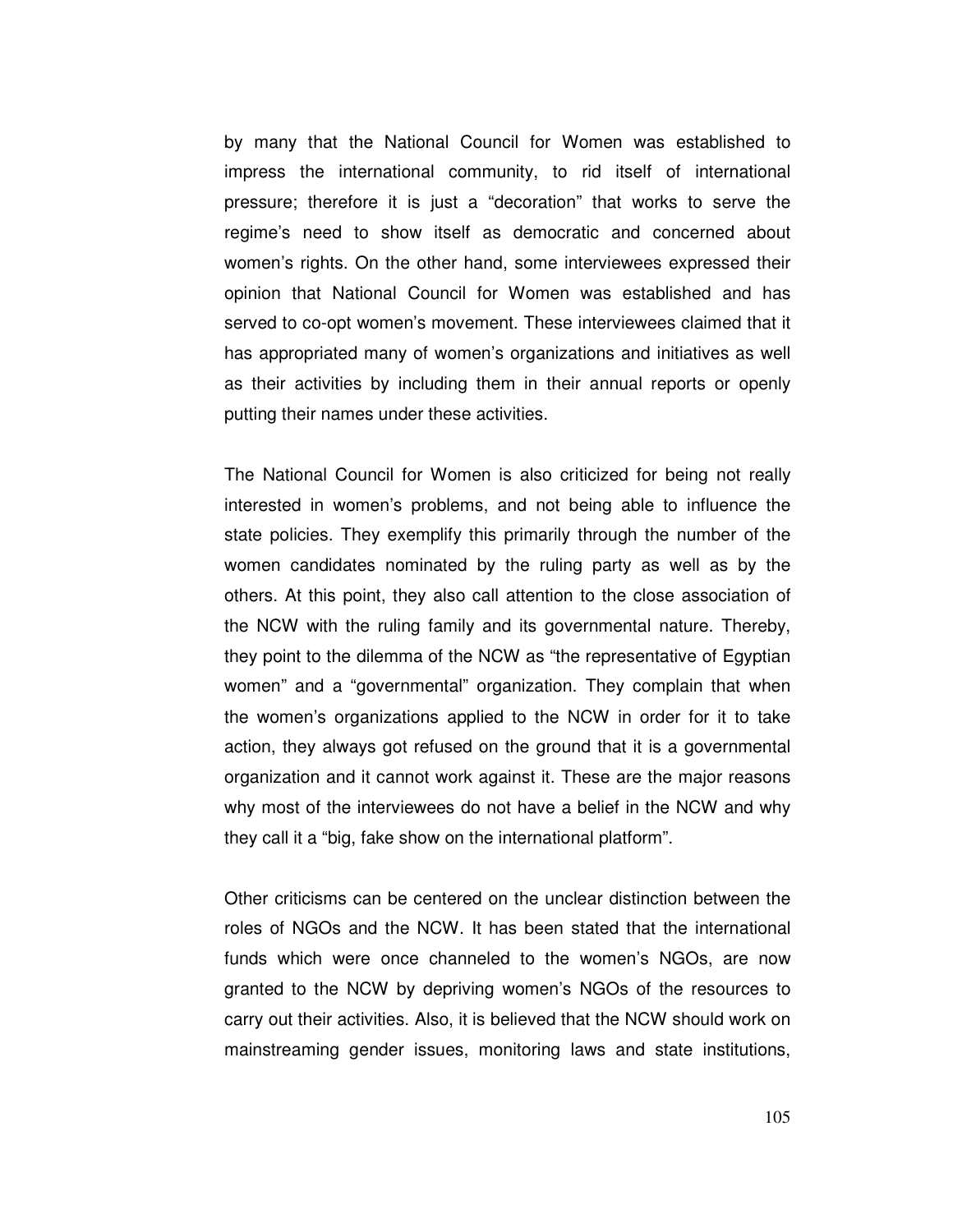drafting plans instead of implementing projects similar to those of women's NGOs.

On the contrary to the views held by the critics, six interviewees think that the NCW does a very good work, putting a special emphasis on Suzanne Mubarak. All the interviewees from the Young Christian Women Association expressed their admiration for Suzanne Mubarak, in line with their views on the state-NGO/ civil society relations. Two of the rest, who state that the NCW is very helpful and doing a great job, are from two service-oriented organizations; the Women and Society Association and the Helwan Institution for Community Development. In my opinion, since they work in service field and the state and the NCW support their work through micro-credits and they carry out activities in line with the state's official policies, their expectations are met by the NCW.  $36$ 

As for the collaboration between the National Council for Women and women's NGOs in question, it can be said that women's NGOs that are more critical of the National Council for Women and the state policies such as New Woman Foundation are not invited to or included in the National Council for Women's activities. They stated that even if they tried to work together, they were either ignored or dropped from the list. In that sense, it can be claimed that the National Council for Women is not responsive to more radical women's organizations and works in a way that is more "governmental" and is caught by this identity. On the other hand, only one interviewee from a service-oriented NGO, Women and Society Association, said that they receive financial and technical help from the National Council for Women while others said that they do not collaborate or work together except for attending the conferences held by them from time to time.

 $\overline{a}$ 

<sup>&</sup>lt;sup>36</sup> Other two are from the Association for the Development of Enhancement of Women and Alliance for Arab Women.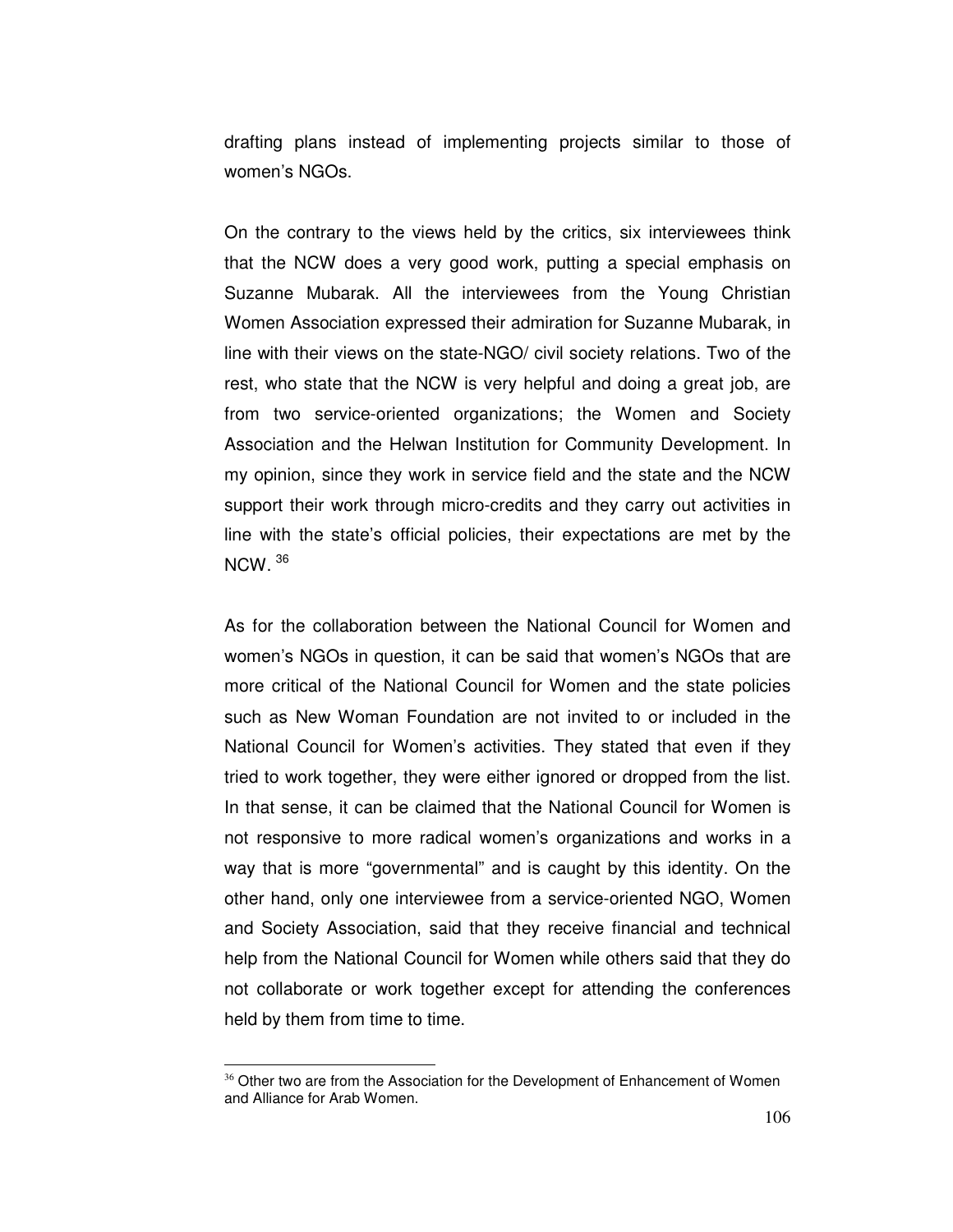To conclude, I have showed in the present thesis that the very nature of the relations between the state and women's organizations in Egypt has gone under significant changes throughout its history depending on the shifting state policies and political developments. The Egyptian women's activism emerged due to the reform attempts made in the modern statebuilding period; took a nationalist direction during colonial period; affected by the contradictory outcomes of Nasser's state feminism and co-optation policies as well as Sadat's shifting allies with the Islamists and the West. Lately, it has been shaped by an environment where Mubarak's ambiguous messages, rising Islamic activism, international community's pressure on the state and the international agendas have been determinant. Throughout these periods, the state, on the one hand, has "attempted to define the "woman question" to suit its own political ends and …promoted new roles for women for pragmatic and ideological purposes" (Badran, 1991: 228). On the other hand, the resources created as a result have constituted the major "opportunity spaces" (Waylen, 1998: 15) for women's organizations to benefit and make further moves. Besides, what constituted the major contestation arena between them have been the Personal Status Laws, and the debates around reforming these laws reflected the instrumentality of the woman issue under different regimes. Lastly, women's organizations have been on the receiving end of the state policies and state control as well as they have been actors that have tried to influence these policies and expand their own space.

When the findings of the research are concerned, first of all, it can be said that as part of the Egyptian civil society, women's rights advocacy NGOs are not immune from the state persecution, which sees them as threats to its authority like all other political organizations and activities. Here, the Association Law of Egypt, which has strict regulations regarding the usage of international financial fund and NGO activities,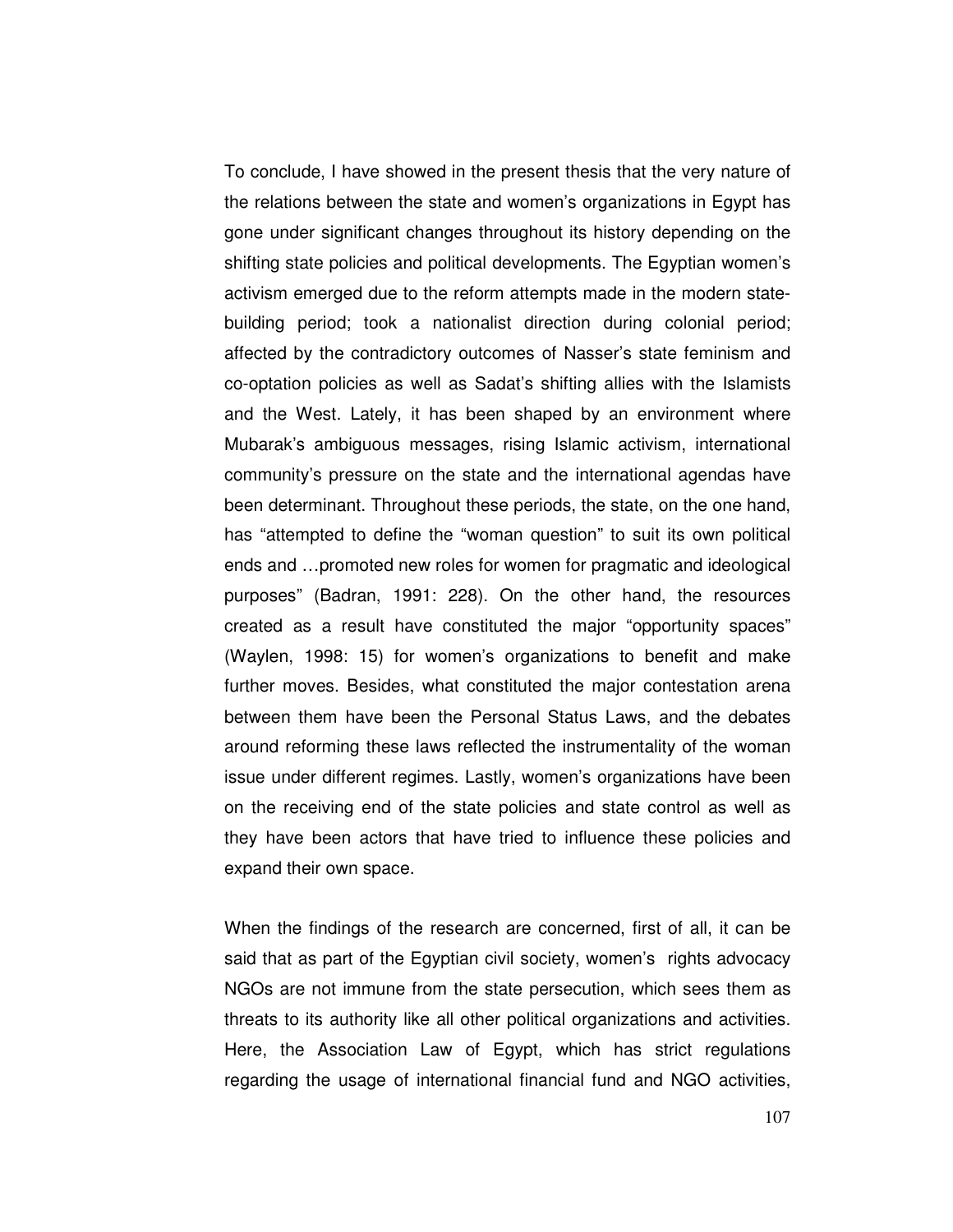provides the state with a control mechanism that is used arbitrarily. Although women's rights advocacy NGOs are the primary group to suffer state control and constant intimidation by the state security, women's development NGOs, which are seen as complementary to the state's policies, thus, tolerated by it, can be the object of it, too. Moreover, overwhelming bureaucratic procedures and strict regulations regarding projects, funding, activities and public meetings leave the women's NGOs of all fields inactive while stripping them of autonomy necessary to emerge as agents of change against the state.

In the spheres of women's rights and gender issues, the Egyptian state under Mubarak has taken significant steps. However, ignorance of the women's organizations demands and the concessions given to the conservative forces make one suspicious of the regime's interest in the issue. At this point, it can be claimed that the main drive behind the regime's interest in gender issues is the pressure exerted by the international community and the donor organizations. Thus, it wouldn't be wrong to say that what characterizes the relations between the women's NGOs and state in Egypt today is the international pressure exerted on the state. In that sense, women's issues serve the state's need to represent itself on the international platform as a democratic state, thus, proving their instrumentality in the hands of the state.

On the other hand, the relations between the women's organizations and National Council for Women reflect the dilemma of its situation, as Rai terms it, as being "in and against the state" (2003: 18). The National Council for Women's reluctance to take up the controversial issues, criticize the governmental institutions and work with the women's NGOs, especially with those that have radical and political stands, make this mechanism idle. That it is not responsive to the women's NGOs concerns and demands and has an exclusive approach in working with them causes it not to be able to go beyond being the state's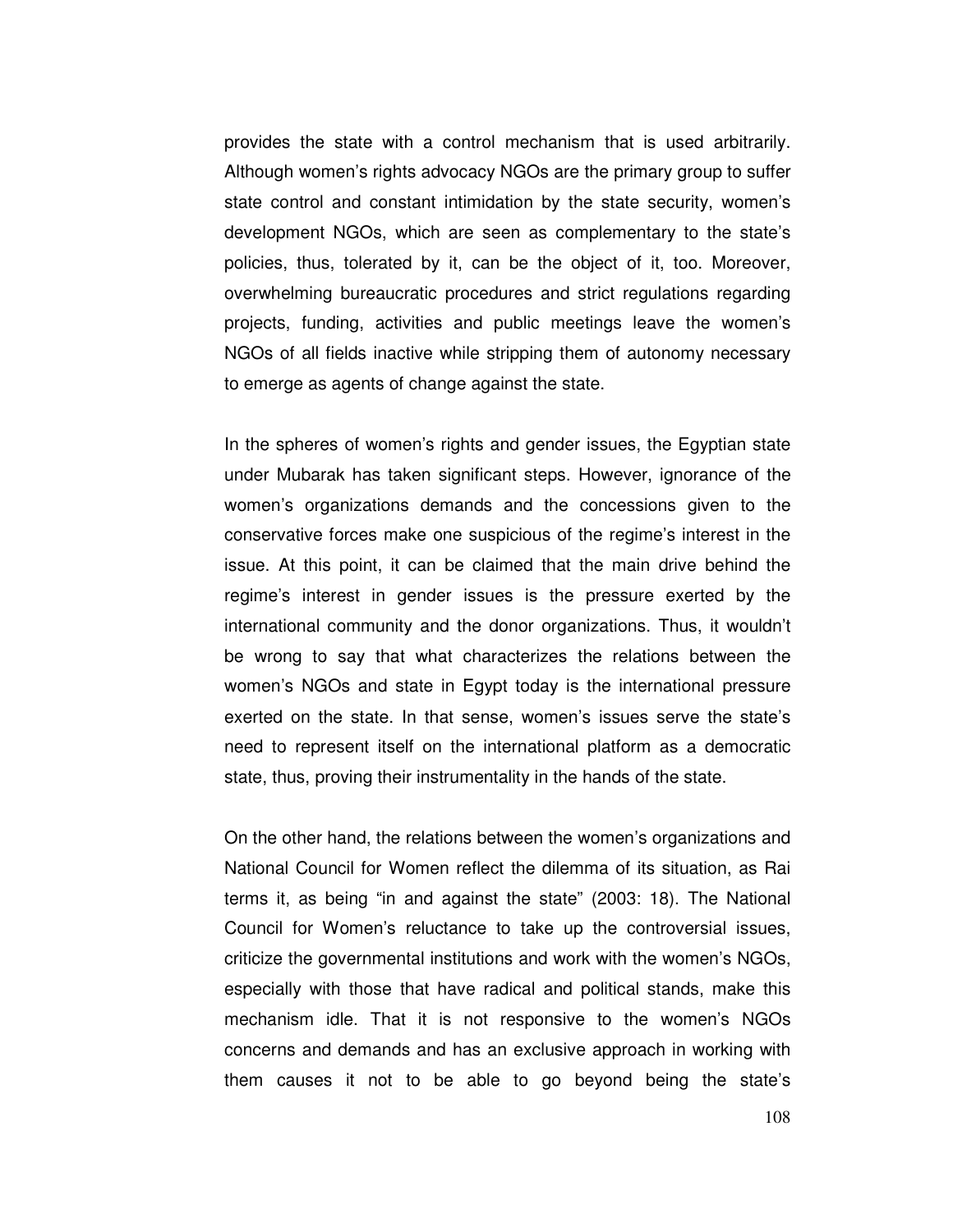legitimization tool. Moreover, what can be reached through the claim that National Council for Women claims over the NGOs' projects and hires women activists from the NGOs is that it is used as a co-optation mechanism in contemporary Egypt by the state.

In addition, what can be said about the women's NGOs vis-à-vis the state, they go through a stagnant period due to the lack of a unified movement with strong campaigns. However, they still challenge the state's authority through the campaigns to change the existing political order as part of the wider civil society as well as their activities and persistent efforts to pass on their individual demands to the state and the National Council for Women.

When the findings of the research are evaluated in the light of the Introduction, it is seen that the Egyptian state, as Al-Ali (2000: 84) states, is still an active actor in shaping gender through its policies and laws, in so doing, a "site of struggle" for women's organizations and offers "opportunity spaces" to them (Waylen: 1998: 15). In this respect, Mubarak regime's proclaimed commitment to women's issues, laws reformed and the national women's machinery established by it constitute the major opportunities for women's NGOs currently. On the other hand, the regime's compromising with conservative forces on the women's issues for political interests, restrictive laws and strict state control in addition to the co-optation strategies are the major threats posed by the state to them. However, the impact of these "threats" is restrained by the international arena (Al-Ali, 2000: 80) in which the Egyptian state operates. The latter is also what characterizes the shifts in regime's policies towards women's issues and organizations under Mubarak along with the growing Islamic/ conservative forces. At this point it can be suggested that further studies focus on the "tense cooperation" between the Mubarak regime and Islamists concerning the woman question with a reference to women's organizations' position.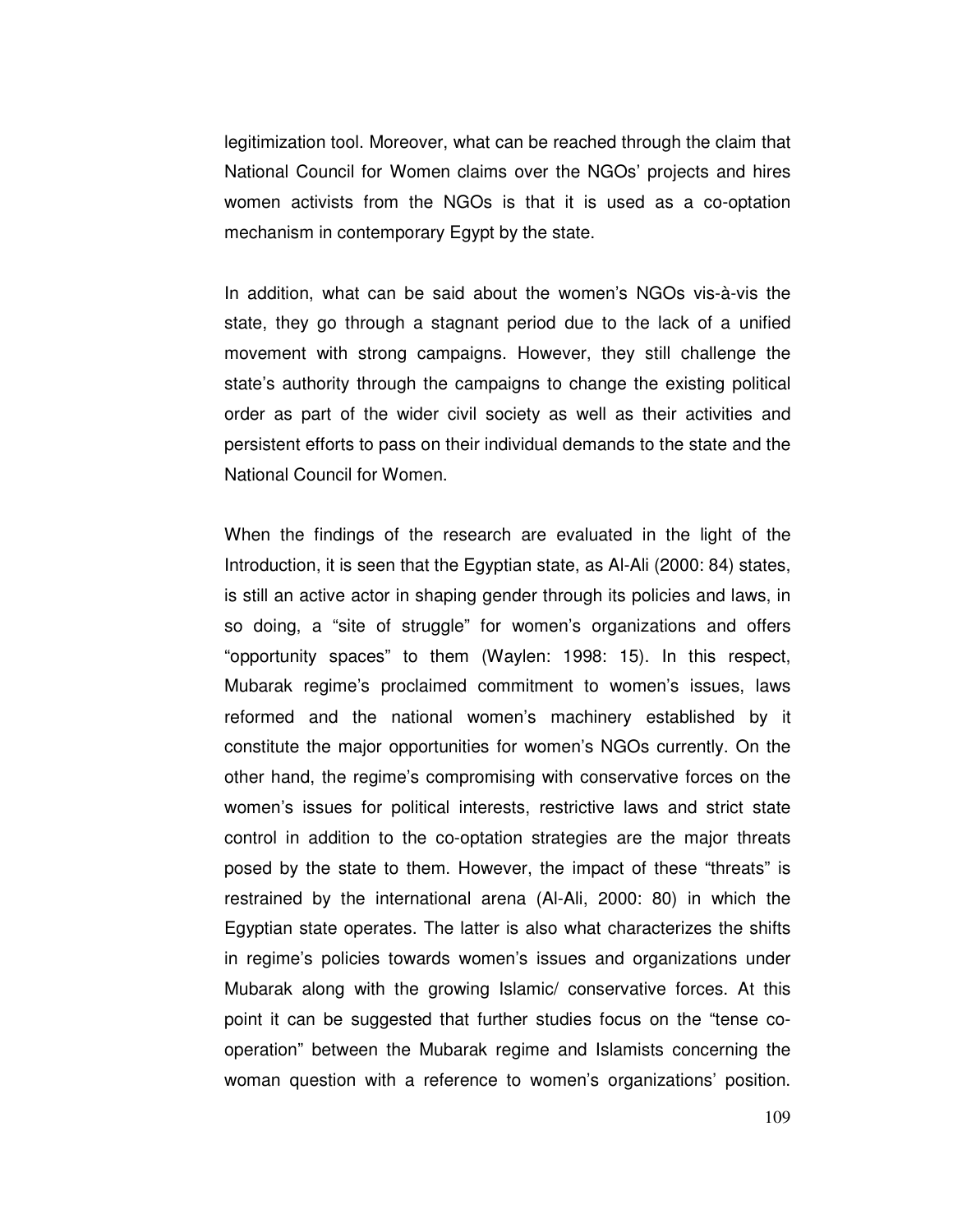Moreover, by extending the scope of the present study, the relations between Islamists, the state and women's NGOs concerning women's issues in contemporary Egypt can be researched through interviews with these three actors.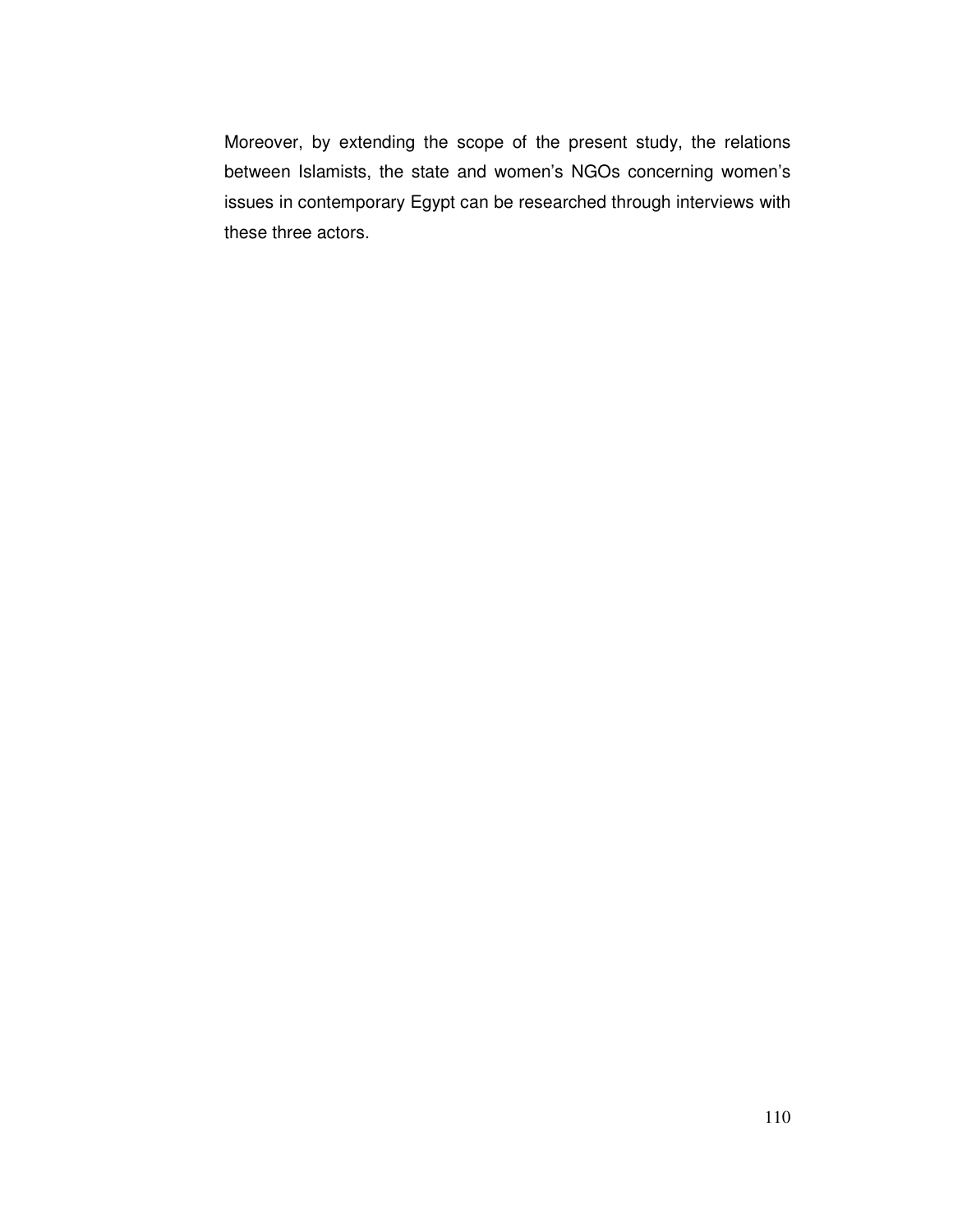#### **REFERENCES**

Abdelrahman, Maha M. (2004), Civil Society Exposed The Politics of NGOs in Egypt, Cairo: The American University in Cairo Press

Abu-Lughod, Lila (1998), "The Marriage of Feminism and Islamism in Egypt: Selective Repudiation as a Dynamic of Postcolonial Cultural Politics", in Abu-Lughod, Lila (ed.), Remaking Women Feminism and Modernity in the Middle East, Cairo: The American University in Cairo Press

Ahmed, Leila (1998), Women and Gender in Islam: Historical Roots of a Modern Debate, Cairo: The American University in Cairo Press

Al-Ali, Nadje Sadig (2000), Secularism, Gender and the State in the Middle East, The Egyptian Women's Movement, Cambridge, United Kingdom: Cambridge University Press

 (1997), "Feminism and Contemporary Debates in Egypt", in Chatty, Dawn and Rabo, Annika (eds.) Organizing Women: Formal and Informal Women's Groups in the Middle East, New York: Berg

Al-Sayyid, Mustapha K. (1995), "A Civil Society in Egypt?", in Norton, Augustus Richard, Civil Society in the Middle East, Volume One, Leiden, the Netherlands : E.J. Brill

Arab Women's Solidarity Association (2007), About Us, http://www.awsa.net/index

Association for the Development and Enhancement of Women (2007), ADEW's Vision, http://www.adew.org/adew/?pg=anr

Azzam, Maha (1996), "Gender and Politics of Religion in the Middle East", in Yamani, Mai (ed.), Feminism and Islam: Legal and Literary Perspectives, United Kingdom: Ithaca Press

Badran, Margot (1995), Feminists, Islam and Nation: Gender and the Making of Modern Egypt, Princeton, New Jersey: Princeton University Press

 (1993), "Independent Women: More Than a Century of Feminism in Egypt", in Tucker, Judith E. (ed.), Arab Women: Old Boundaries, New Frontiers, Bloomington and Indianapolis: Indiana University Press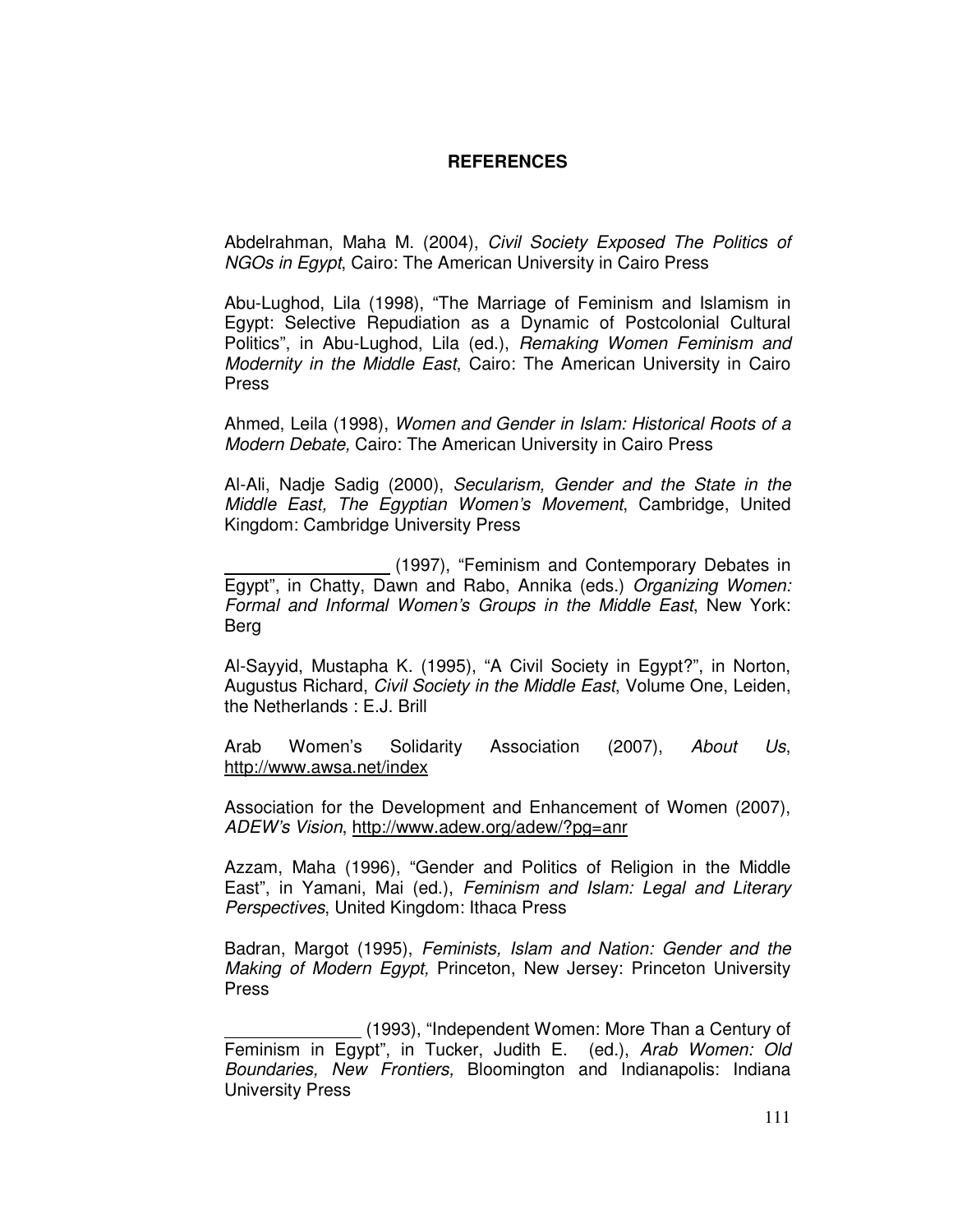(1991), "Competing Agenda: Feminists, Islam and the State in 19th and 20th Century Egypt", in Kandiyoti, Deniz (ed.), Women, Islam and the State, London: Macmillan Press

Connell, Robert W. (1990), The State, Gender and Sexual Politics: Theory and Appraisal, Theory and Society 9 (5), pp. 507- 545

Sullivan, Denis J. and Abed-Kotob, Sana (1999), Islam in Contemporary Egypt, Civil Society vs. The State, USA: Lynne Rienner Publishers, Inc.

El-Baz, Shahida (1997), "The Impact of Social and Economic Factors on Women's Group Formation in Egypt", in Chatty, Dawn and Rabo, Annika (eds.) Organizing Women, Formal and Informal Women's Groups in the Middle East, New York: Berg

Emory Law School (2007), Islamic Family Law: Legal Profiles: Egypt, http://www.law.emory.edu/ifl/legal/egypt.htm

Fouad Viviane, Ref'at Nadia, and Murcos Samir (2005), "From Inertia to Movement: A Study of the Conflict over the NGO Law in Egypt" in Ben Nefissa, Sarah, Abd al-Fattah, Nabil, Hanafi, Sri, and Milani, Carlos (eds.), NGOs and Governance in the Arab World, Cairo and New York: The American University in Cairo Press

Guenena, Nemat and Wassef, Nadia, Unfulfilled Promises: Women's Rights in Egypt, New York: Population Council

Hatem, Mervat F. (Autumn, 1994), Egyptian Discourses on Gender and Political Liberalization: Do Secularist and Islamist Views Really Differ?, Middle East Journal, Vol.48, No.4, pp. 661-676

 (1993), "Toward the Development of Post-Islamist and Post-Nationalist Feminist Discourse in the Middle East", in Tucker, Judith E. (ed.), Arab Women: Old Boundaries, New Frontiers, Bloomington and Indianapolis: Indiana University Press

 (May, 1992), Economic and Political Liberation in Egypt and the Demise of State Feminism, International Journal of Middle East Studies, Vol. 24, No.2, pp. 231-251

Hoffman-Ladd, Valerie J. (1987), Polemics on the Modesty and Segregation of Women in Contemporary Egypt, International Journal of Middle East Studies, Vol. 19, No.1, pp. 25-50

Human Rights Watch, Egypt: First Group of Female Judges Appointed, http://hrw.org/english/docs/2007/03/22/egypt15536.htm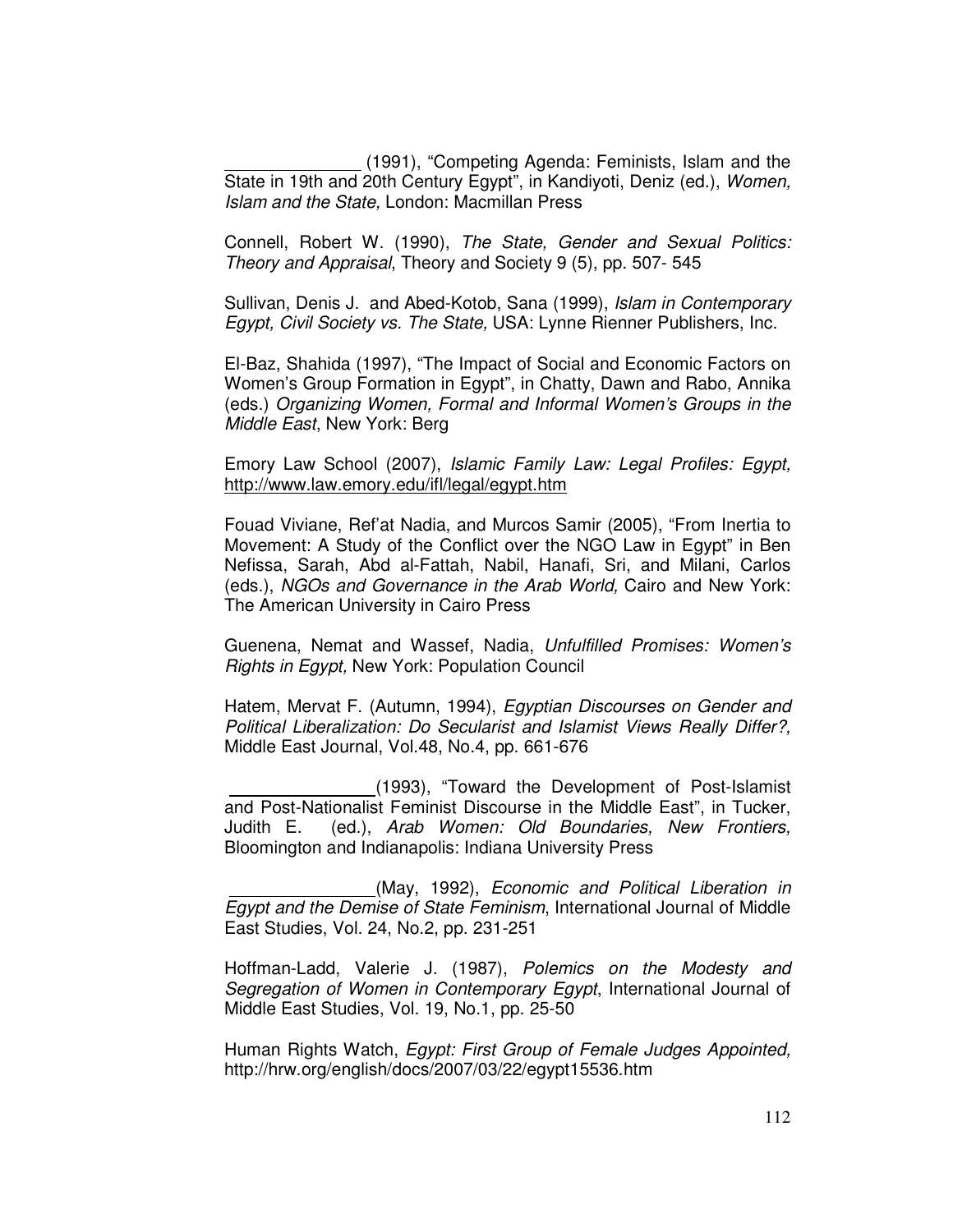Jayawardena, Kumari (1986), Feminism and Nationalism in the Third World, London and New Delhi: Zed Books Ltd.

Kandiyoti, Deniz, "Introduction", in Kandiyoti, Deniz (ed.), Women, Islam and the State, London: Macmillan Press Karam, Azza M. (1998), Women, Islamisms and the State: Contemporary Feminisms in Egypt, London: Macmillan Press Ltd.

Kassem, Maye (2004), Egyptian Politics, The Dynamics of Authoritarian Rule, USA : Lynne Rienner Publishers, Inc.

Khafagy, Fatma (8-14 March 2007), A Look at the Women's Machinery, Al-Ahram Weekly, http://weekly.ahram.org.eg/2007/835/sc14.htm

Kienle, Eberhard (2000), A Grand Delusion, Democracy and Economic Reform in Egypt, New York: I.B. Tauris&Co Ltd

Moghadam, Valentine M. (2005), The "Feminization of Poverty" and Women's Human Rights, SHS papers in Women's Studies/Gender Research, No. 2, UNESCO Gender Equality and Development Section, portal.unesco.org/shs/en/file\_download.php/a17be918eefc8e5235f8c481 4bd684fdFeminization+of+Poverty.pdf –

 (2003), Modernizing Women: Gender and Social Change in the Middle East, London: Lynne Rienner Publishers, Inc.

National Council for Women (2007), http://www.ncwegypt.com/english/index.jsp

National Democratic Party (2007), Role of Women, http:/www.ndp.org.eg/en/Policies/RoleOfWomen.aspx

New Woman Foundation (2005), Profile of the New Woman Foundation, Unpublished Paper

Pratt, Nicola (2005), "Hegemony and Counter-Hegemony in Egypt: Advocacy NGOs, Civil Society and the State", in Ben Nefissa, Sarah, Abd al-Fattah, Nabil, Hanafi, Sri, and Milani, Carlos (eds.), NGOs and Governance in the Arab World, Cairo and New York: The American University in Cairo Press

Rai, Shirin M. (2003), "Institutional Mechanisms for the Advancement of Women: Mainstreaming Gender, Democratizing the State?", in Rai, Shirin M. (ed.), Institutional Mechanisms for the Advancement of Women: Mainstreaming Gender, Democratizing the State?, Manchester and New York: Manchester University Press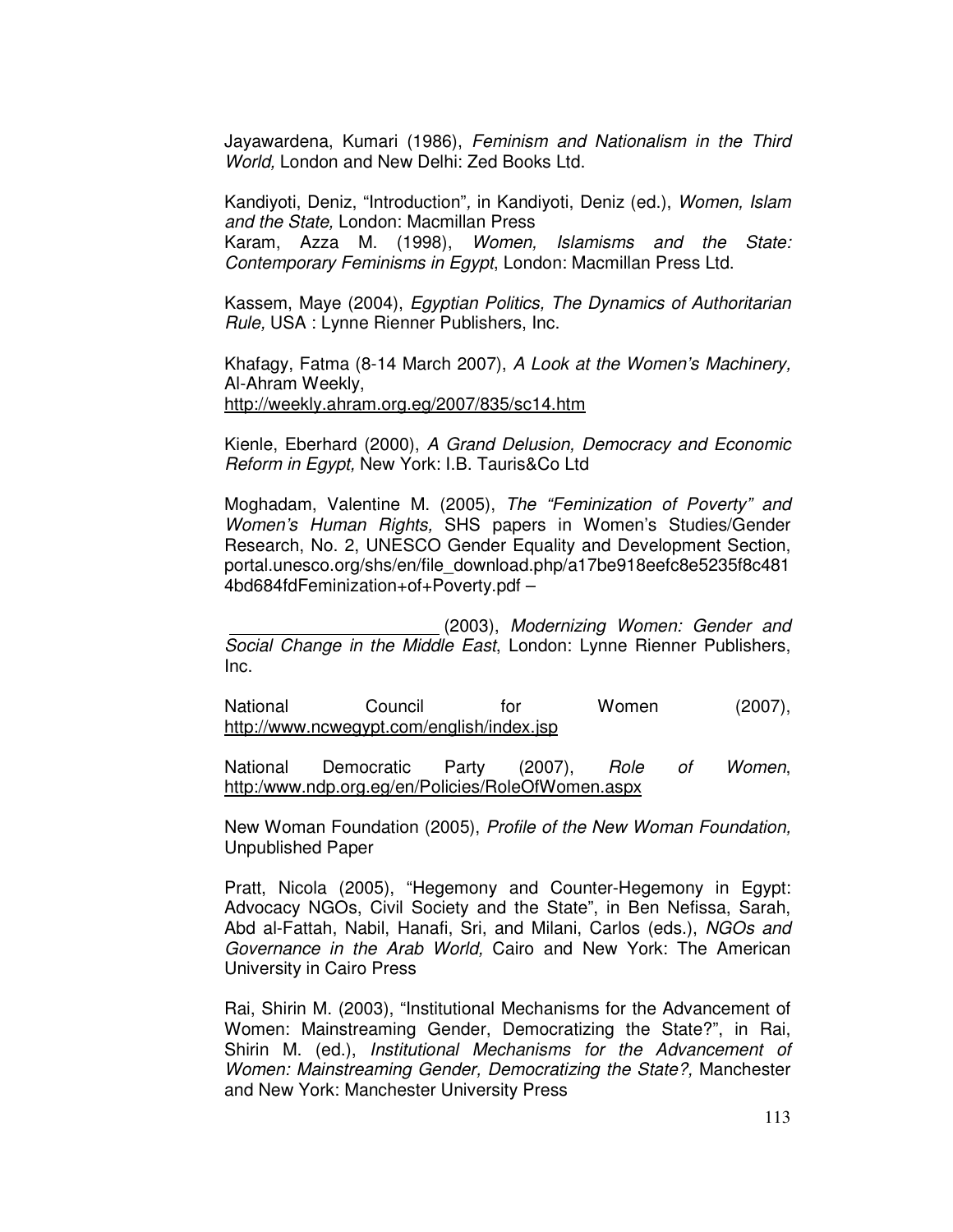Sakr, Naomi (2004), Friend or Foe? Dependency Theory and Women's Media Activism in the Arab Middle East, Critical Middle Eastern Studies, Vol. 13(2), pp. 153-174, Carfax Publishing

Waylen, Georgina (1998), "Gender, Feminism and the State: An Overview", in Randall, Vicky and Waylen, Georgina (eds.), Gender, Politics and the State, London and New York: Routledge

Women and Memory Forum (2007), http://www.wmf.org.eg/

Zuhur, Sherifa (March, 2001), The Mixed Impact of Feminist Struggles in Egypt During the 1990s, Meria Report, Vol. 5, No.1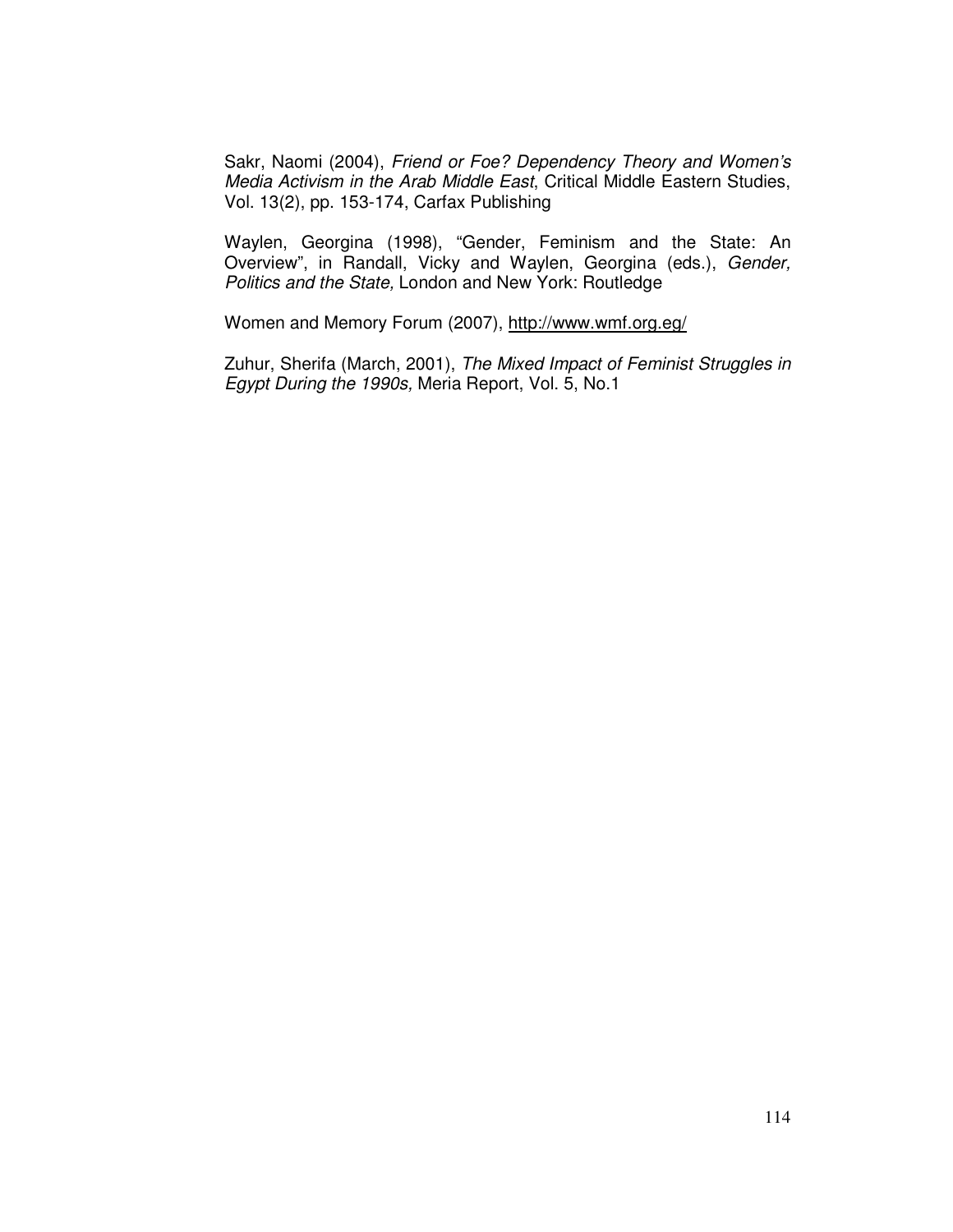## **APPENDICES**

## **APPENDIX A: IN-DEPTH INTERVIEW SCHEDULE**

### **I. Demographic Characteristics of the Interviewee**

**Question 1.** Age………………..

**Question 2.** Sex a) Female b) Male

**Question 3.** Place of birth……..

**Question 4.** Educational Level

a)Primary School b)Middle School c)High School d)University e)Post-graduate

#### **Question 5.** Marital Status

a)Single b)Married c) Widow(er) d) Divorced e) Married, but the couple lives separately

Question 6. Place of Residence City……….... Town…………... village…………..

**Question 7.** In which type of place of residence you have lived for the most time in your life?

a)Metropolis b)City c) Town d) Village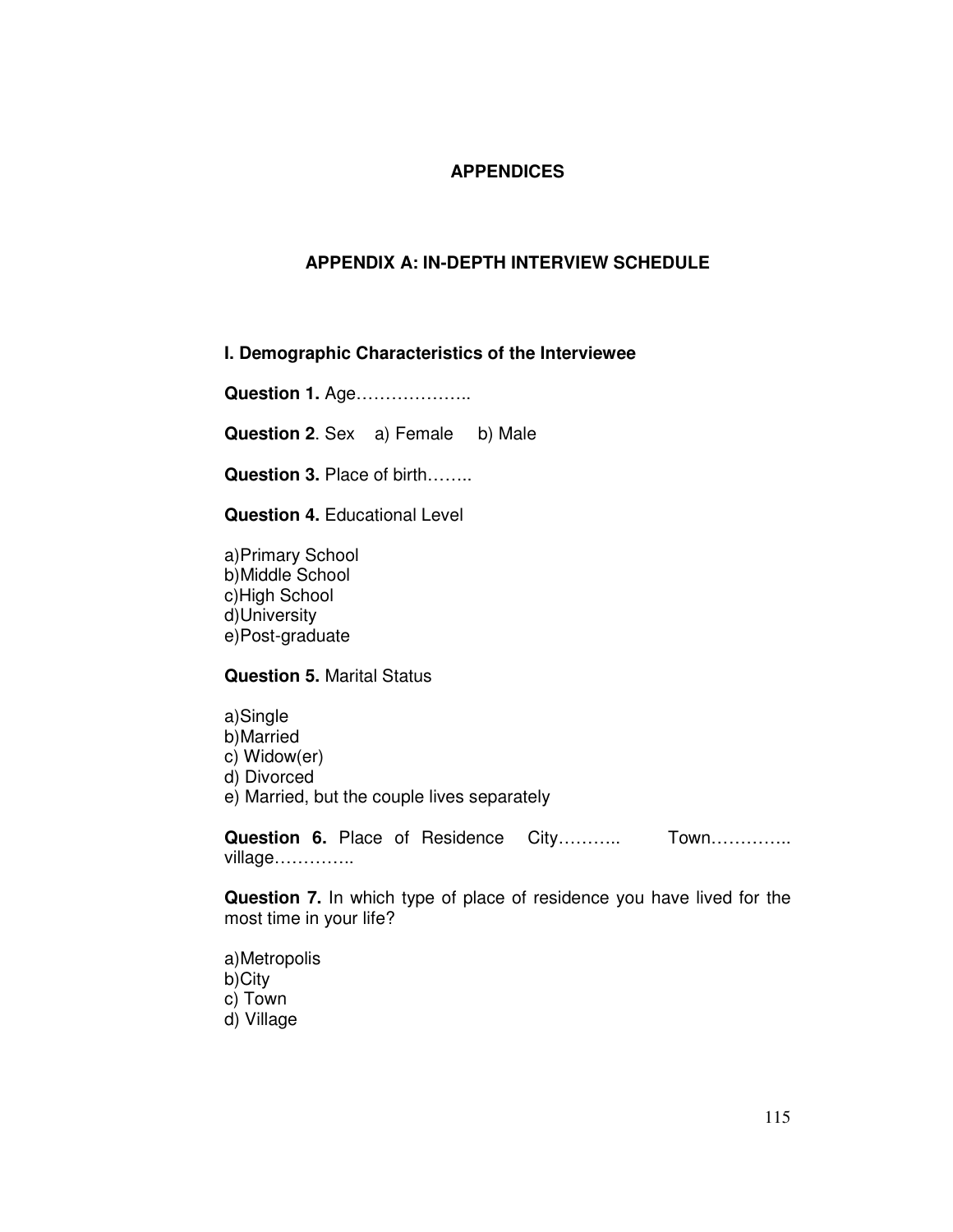**Question 8.** Occupation………………….

8.1. a) Wage earner b)self-employer c)retired

8.2. Position in the CSO;

a) Voluntary b) Wage earner

### **II. The Civil Society Organizations in Egypt**

**Question 9.** How could you define civil society?

**Question 10.** In your opinion, is civil society made up of Civil Society Organizations (CSOs) or can we mention a civil society without the existence of CSOs?

**Question 11.** Do you think that there exists a strong and effective civil society in Egypt?

 a) yes, exists b) No, it does not exist c)It is improving (If your answer is (a) continue with question 12, if it is (b) or (c), skip to question 13.)

**Question 12.** In your opinion, what are the factors that serve the formation of a strong and effective civil society in Egypt?

**Question 13.** In your opinion, what are the factors that are obstacles to the formation of a strong and effective civil society in Egypt?

**Question 14.** In your opinion, does civil society in Egypt has an historical background/tradition or is civil society a new formation that has its roots in recent times?

**Question 15.** The civil society in Egypt

a) Refers to a formation which shelters a particular group of society.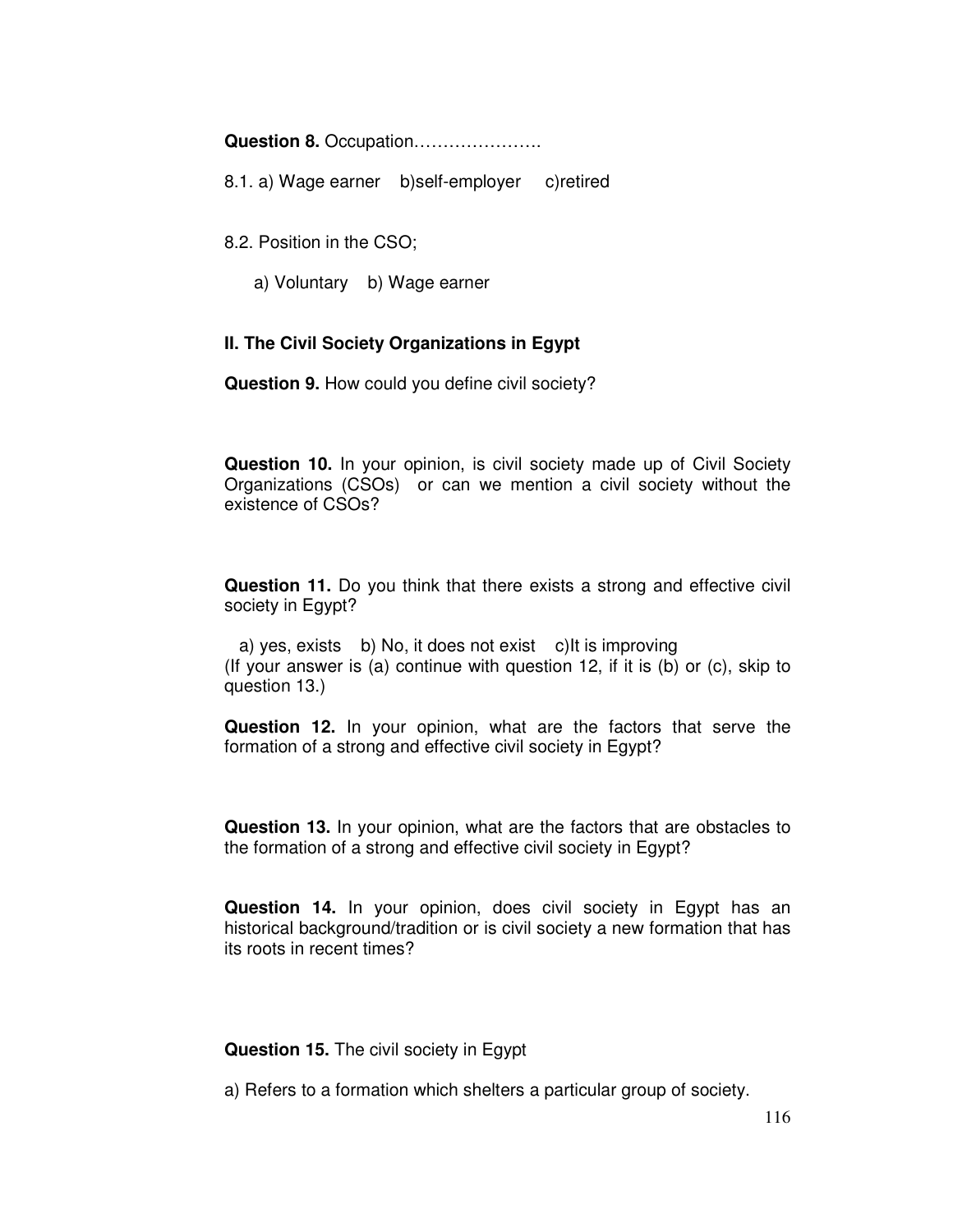b) Refers to a formation which shelters the whole society.

c) It depends according to the type of CSO whether civil society shelters the all whole society or a particular group of society.

(If your answer is 'a' or 'c' continue with Question 16., if it is 'b' skip to Question 17)

**Question 16.** In your opinion, which particular group(s) of society is/are sheltered in the civil society in Egypt?

**Question 17.** In your opinion, should CSOs concentrate on a particular realm of issue in their aims of formation and activities or should they cover more than one issue in their aims of formation and activities?

**Question 18.** CSOs in Egypt,

- a) Serve to the formation of social compromise.
- b) Serve to the formation of social resistance and opposition.

c) Both serve to the formation of social compromise, and social resistance and opposition.

**Question 19.** In your opinion, what are the main factors that differentiate the activities of CSOs from the activities of the state?

**Question 20.** In your opinion, do the governments give importance to the role of CSOs in Egypt?

a) yes, explain

b) No, explain

**Question 21.** In your opinion, how does the state in Egypt approach the CSOs?

a) The state approaches positively and wants to act in collaboration with CSOs.

b) The state supports CSOs but does not act in collaboration with them.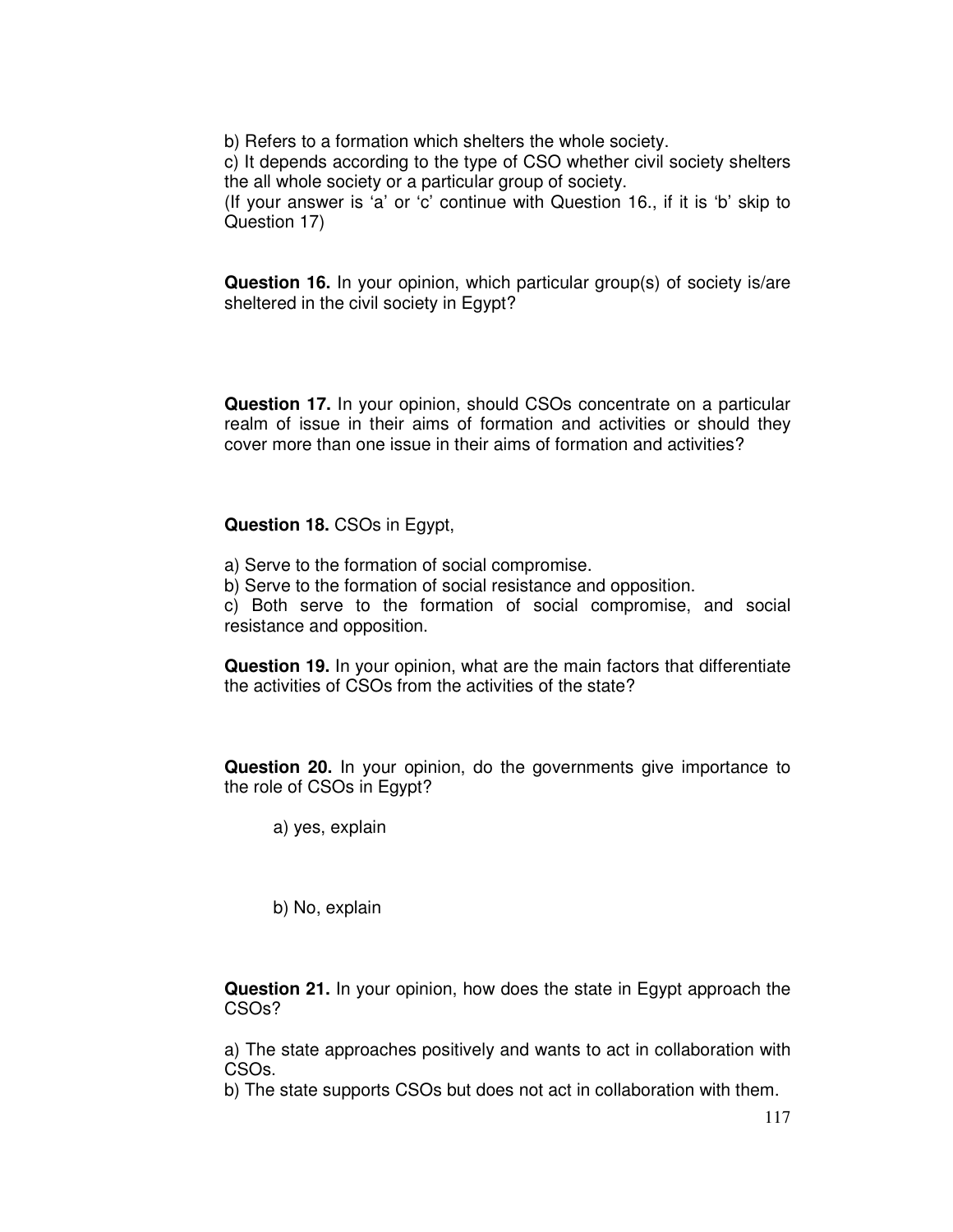- c) The state's attitude towards CSOs is neutral.
- d) The state does not want to be in collaboration with CSOs.
- e) The state wants to put CSOs under its control and repression.
- f) The state's approach changes according to each CSO.
- g) The state's approach changes from time to time.

**Question 22.** Have you ever experienced a confrontation with the state during the activities of your CSO?

a) Yes, what was the problem, how did you cope with that problem?

b)No, explain.

**Question 23.** Do you think that the existing laws in Egypt are well made to guarantee the foundation and activities of CSOs?

a) Yes b) No

**Question 24.** In your opinion, what kind of changes should be done in the existing laws?

**Question 25.** Do you think that today's CSOs have a class-based structure with their administrators and members or they shelter heterogeneous class-bases?

**Question 26.** For you, what are the most important problem(s) of Egypt today?

**Question 27.** In your opinion, what are the major challenges women face in Egypt today?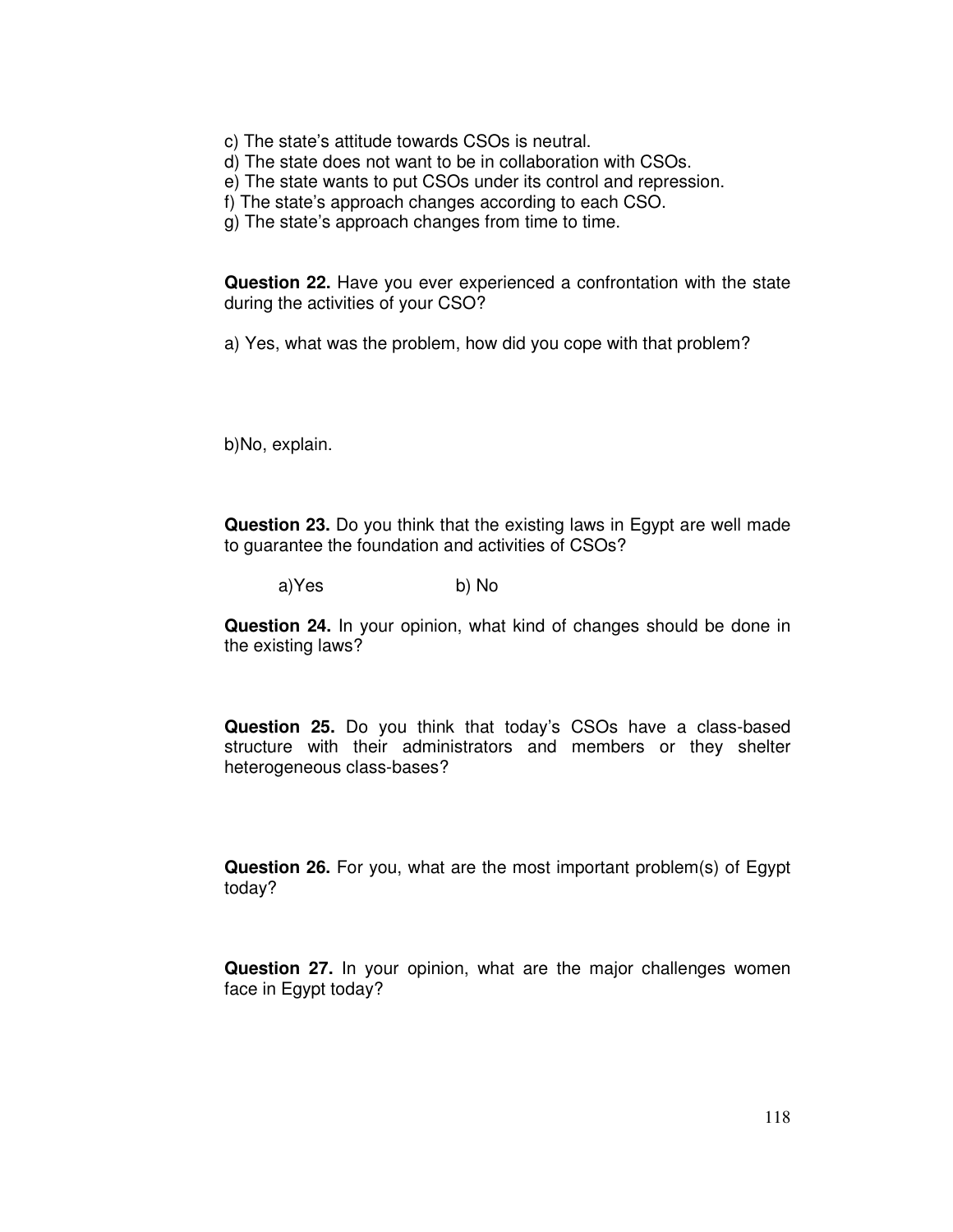**Question 28.** What should the state's role be in women's issue? What role do you expect from the state to play?

**Question 29.** The state has connotations of the feeling of…………..in my mind. (You can mark more than one choice)

a) Trust b) Fear c) Respect d) Obligatory obedience e) Love f) Repression

**Question 30.** Is there any decision taken by Ministry Of Social Affairs (MOSA) about your organization?

**Question 31.** Has anybody from MOSA attended in your board meetings?

**Question 32.** Do you have any MOSA seconded-employee?

**Question 33.** Do you get any assistance/ fund from the state?

**Question 34.** How do you evaluate the foundation of National Council For Women (NCW) and the work which has been done by it?

**Question 35.** Do you collaborate or work with National Council For Women (NCW) and take part in NCW's projects?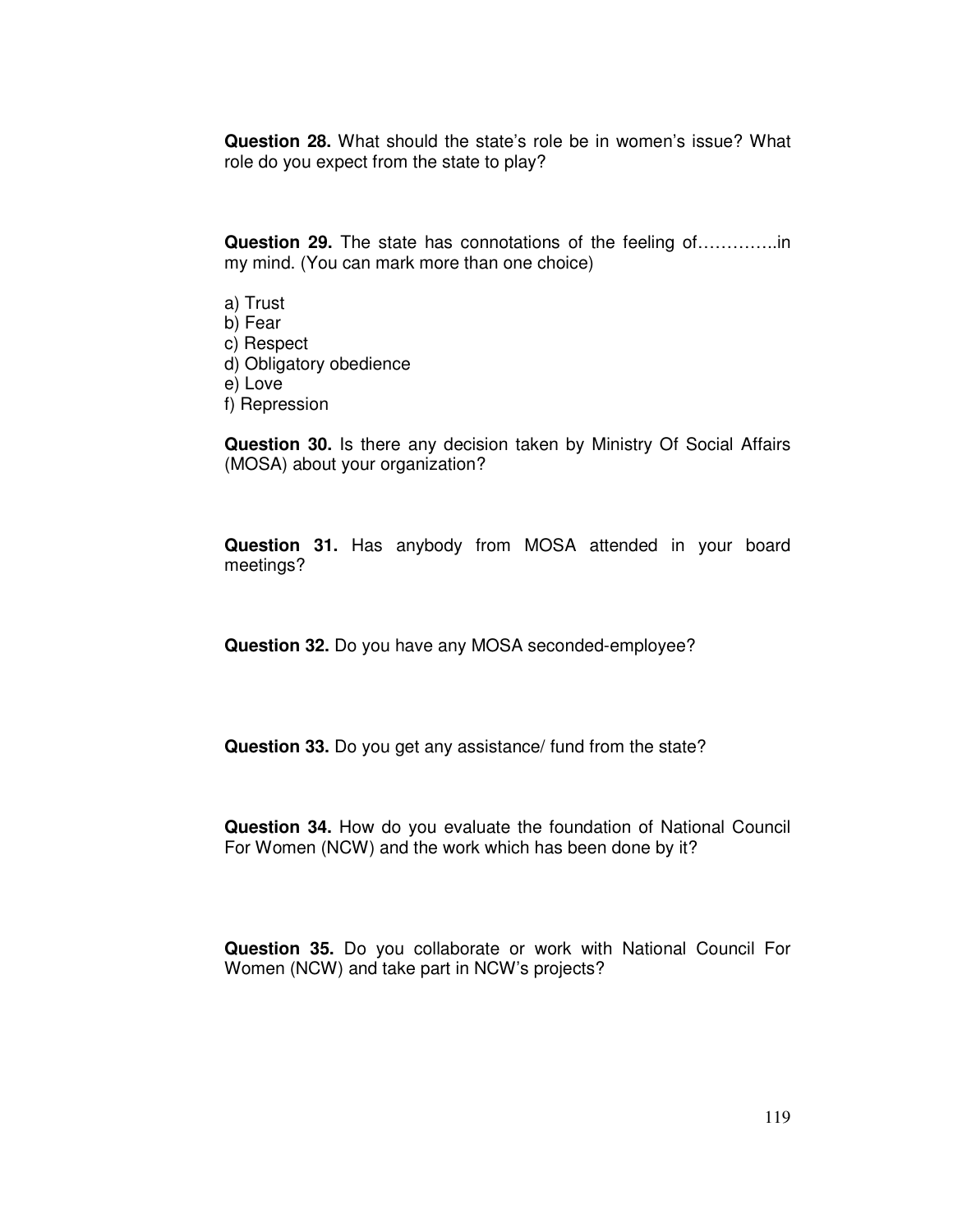### For Islamic Organisations

**(Question 36.** How do you evaluate the state's approach towards you as an Islamic organization?)

## **III. Questions About the CSO in Which the Interviewee Participates**

**Question 37.** What is the name of the CSO in which you participate?

**Question 38.** What is the aim of foundation of this CSO?

**Question 39.** Are you a member of the CSO or are you in an administrating position?

- a) Member
- b) Administrator
- c) Both

(If your answer is 'a' continue with question 31., if it is 'b' skip to Question 32., is your answer is 'c', answer both the Question 31. and Question 32.)

**Question 40.** What is your personal aim in being a member of this CSO?

**Question 41.** What is your personal aim for being in an administrating position in this CSO?

**Question 42.** Are you a member of another CSO/CSOs?

a) yes- What are they?

b)No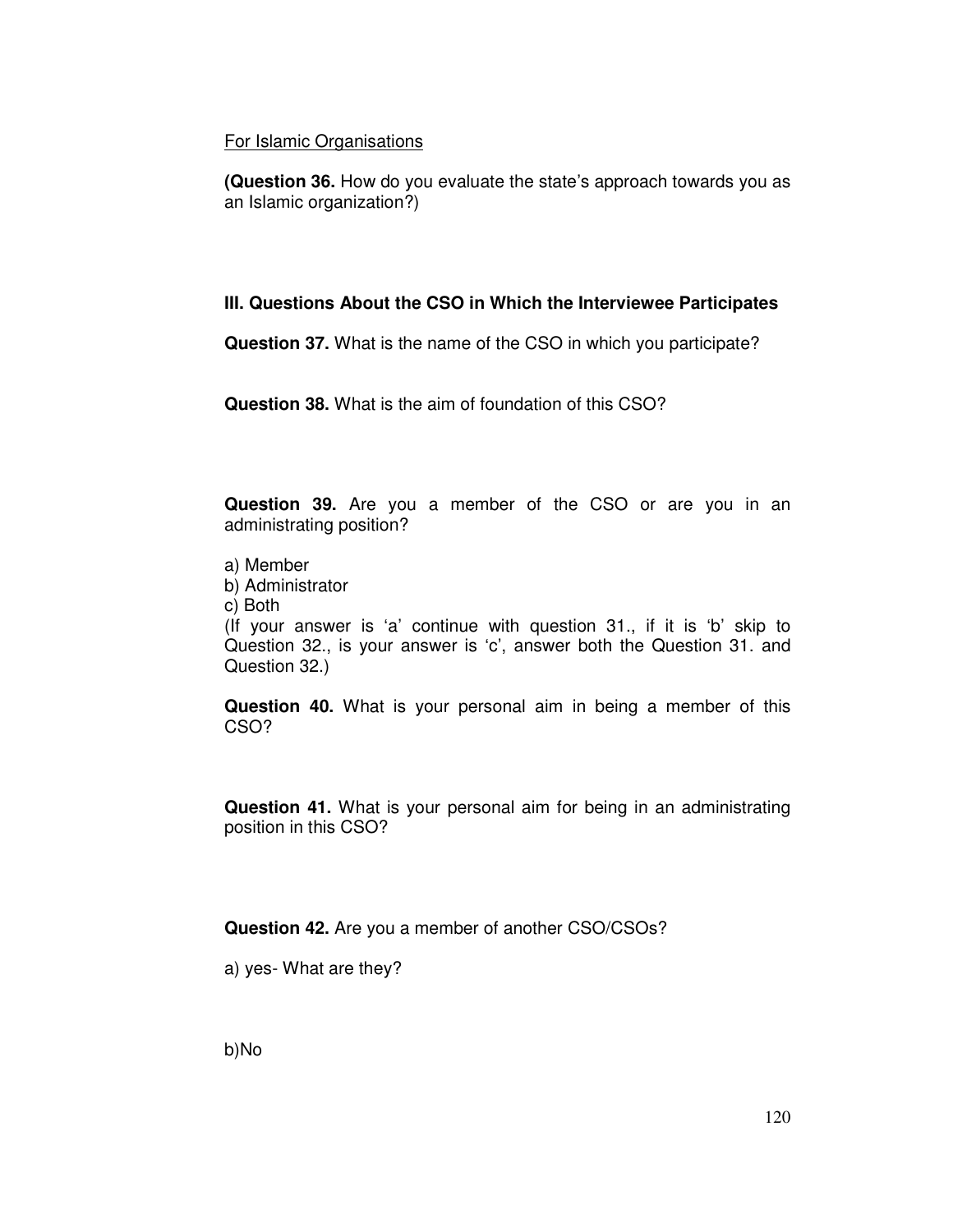**Question 43.** Are you a member of a political party?

a) yes b) No

**Question 44.** What is the date of foundation of this CSO?......................

**Question 45.** What is the sort of this CSO? Registered under MOSA?

**Question 46.** Which city is the center of this CSO? And, does this CSO have branches? How many are they?

**Question 47.** In your opinion, what kind of a membership profile does this CSO have with regard to the distribution of age, sex, educational level and level of income?

**Question 48.** Activities of this CSO;

- a) What are your local-scaled activities, explain.
- b) What are your national-scaled activities, explain.

c) What are your international-scaled activities, explain.

**Question 49.** What do you especially aim to change through the activities of your organization?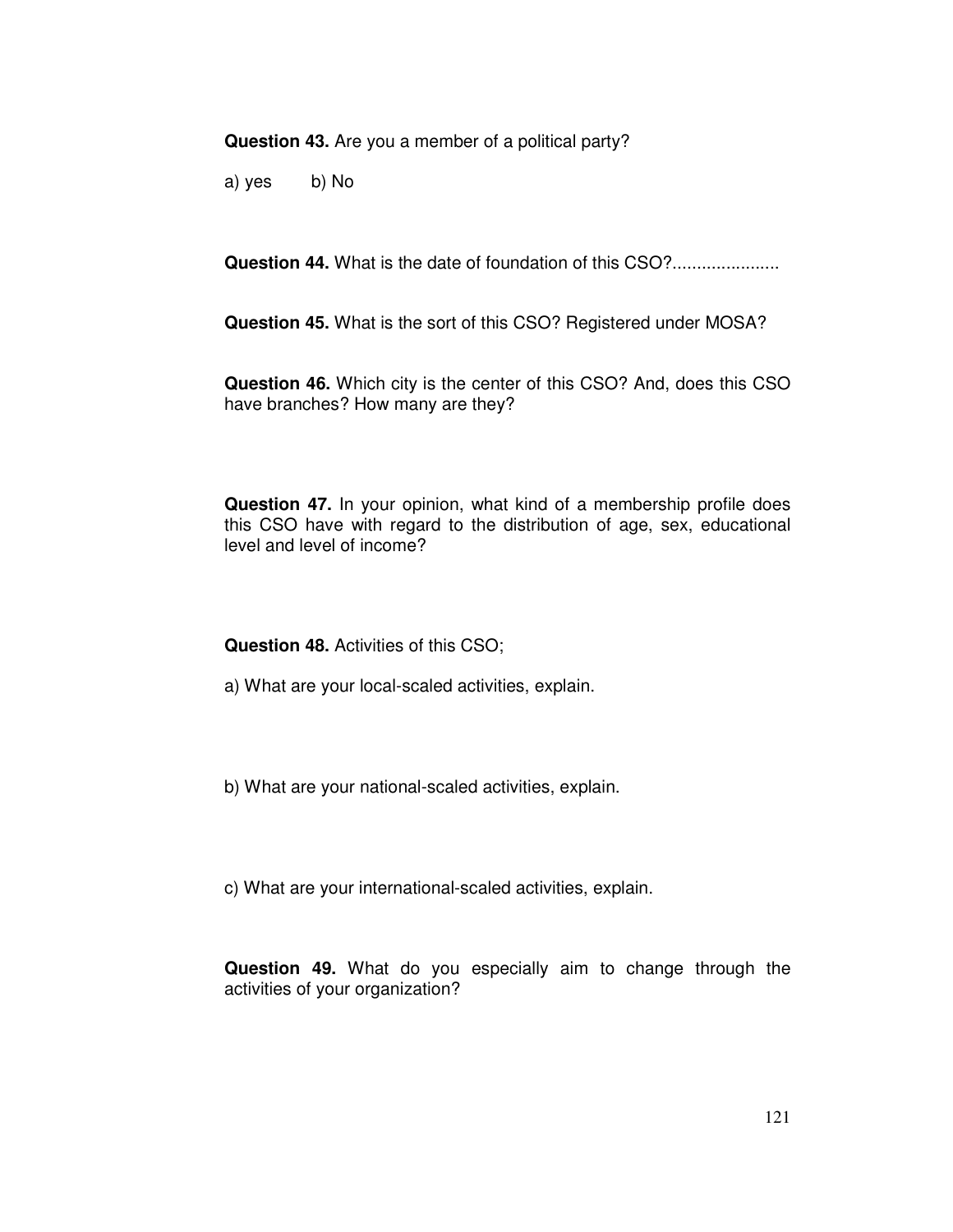**Question 50.** In your opinion, what is the most important/major means to change the women's status/or to achieve your goals?

**Question 51.** How many members does this CSO have?

**Question 52.** Which personal conditions are required for to be a member of this CSO?

**Question 53.** Do you have any members from the state?

**Question 54.** Do you have male members?

**Question 55.** What are the sources of income of this CSO?

- a) Membership subscriptions/donations
- b) Economical Investment/economical participation/immovable property
- c)Pres/Project/lottery/courses/educational activities
- d) Others

**Question 56.** Are there any activities of this CSO that are done in collaboration with other CSOs? If yes, with which CSOs did you collaborate? Please give the name of these CSOs.

**Question 57.** How do you evaluate this CSO's relations with other CSOs? Is it well adjusted or trouble making? (Are there any organizations you have problems? If yes, please tell.)

**Question 58.** Does this CSO have any relations with other CSOs in abroad?

- a) It is a member of a CSO in abroad
- b) It is the Egypt representative of a CSO in abroad.
- c) It is collaborating with other CSOs in abroad. Which CSO(s)?
- d) It does not have any relation with CSOs in abroad.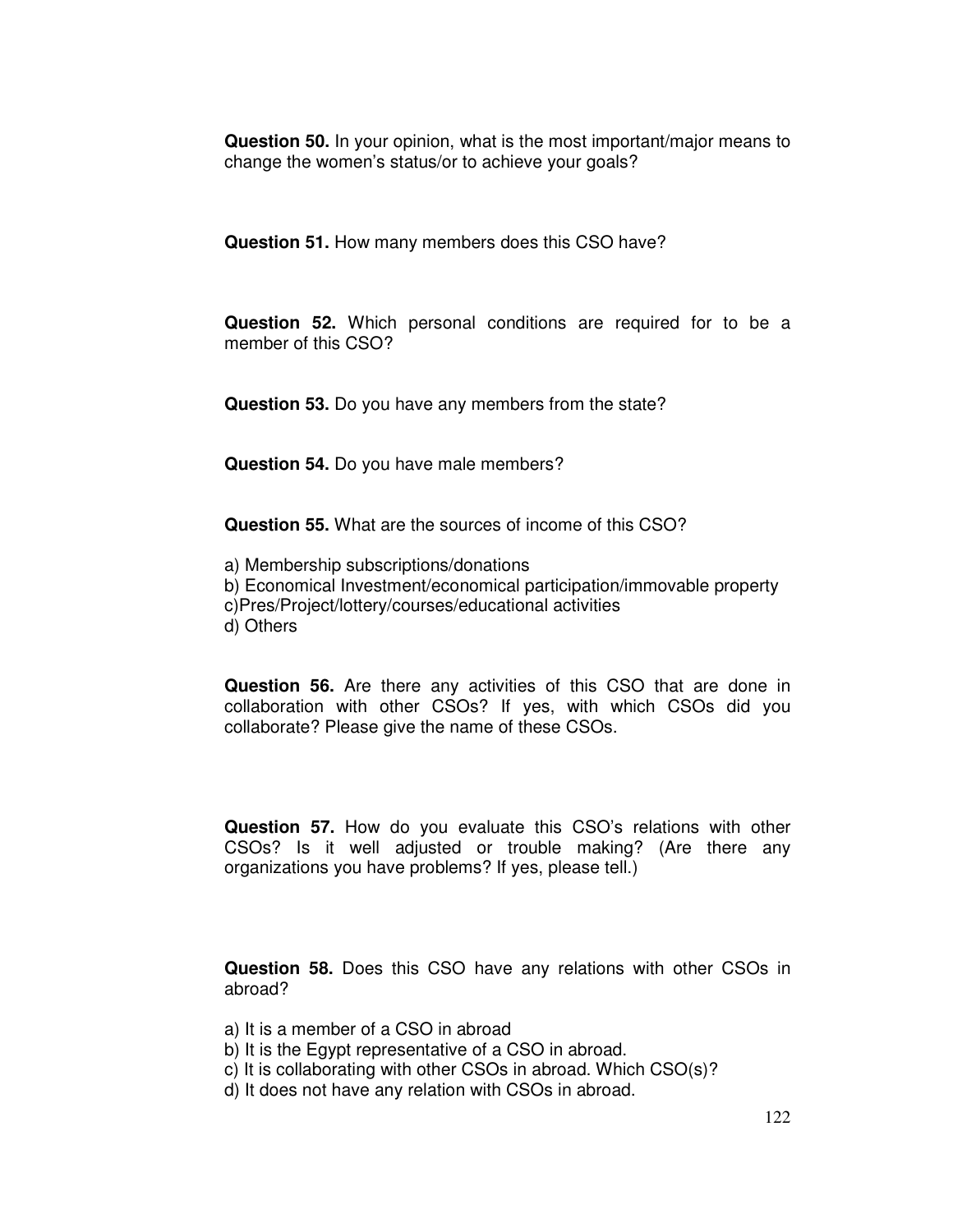**Question 59.** What are the main bodies in your organization?

**Question 60.** Who is the determinant in the decision-making processes of this CSO?

a) Chairperson/Executive committee b) Members c) I do not know d) other

**Question 61.** To what degree do the members have chance to control the fulfillment of the activities?

**Question 62.** Through what type of a process is the chairman/board members elected?

For Christian/Islamic Organizations

**Question 63.** Do you deliver services to Muslim/Christian women, too?

**Question 64.** Do you work with Muslim/Christian Women?

### **IV. Questions About International Organizations and Foreign Funding**

**Question65.** What do you think about foreign funding?

**Question66.** Do you get funds from international foundations/organizations? If yes, please tell the names.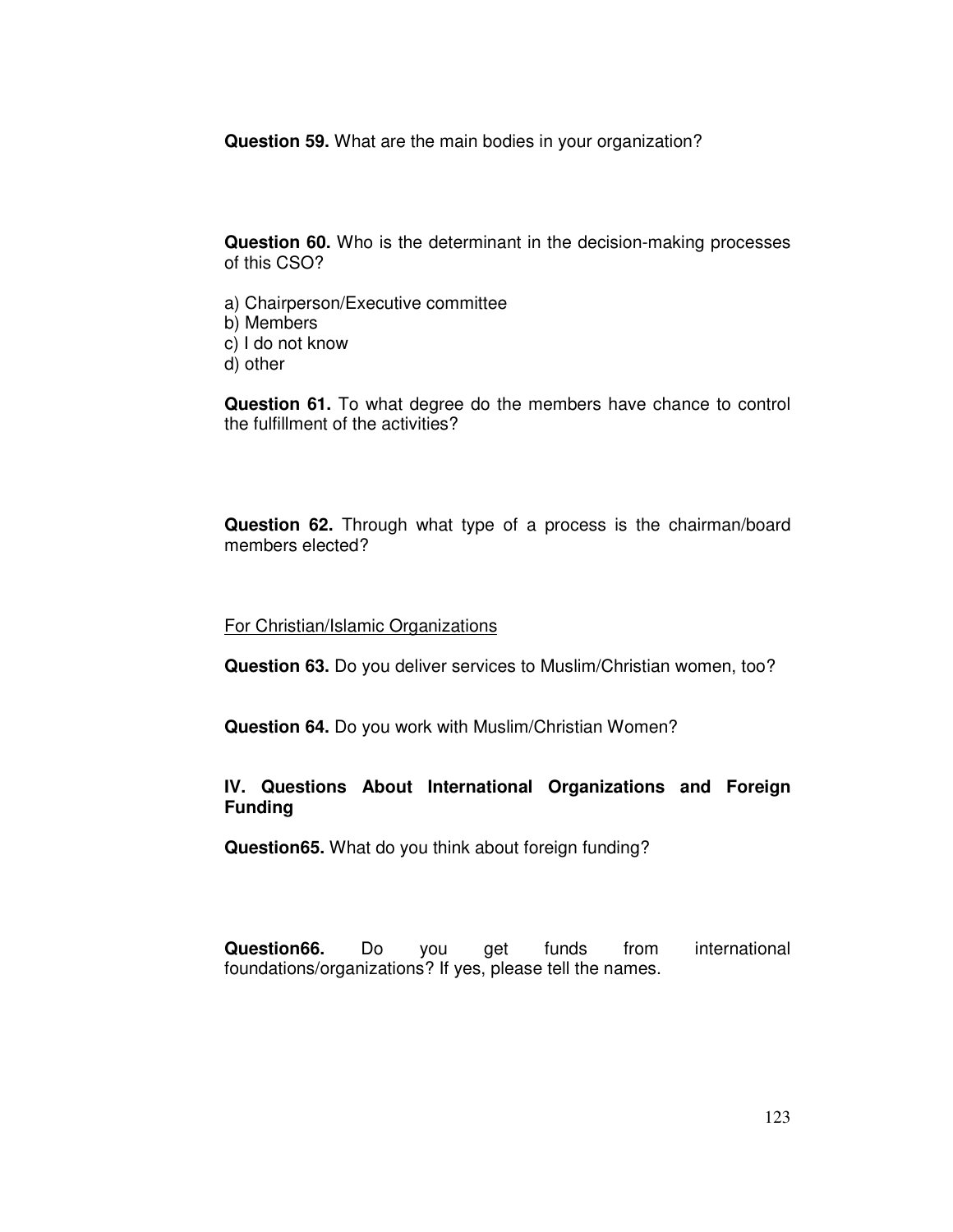**Question67.** Is there any international foundation/organization you refrain from getting funds? If yes, please tell the names and reasons?

# **V. Opinions about Society, CSOs, State and Women Issue**

|                                                                                                                                                                | strongly agree i agree |               |                                   |                |                    |                                   |                                 |                  |                    |                                   |                  |                             | indecisive disagree strongly disagree |
|----------------------------------------------------------------------------------------------------------------------------------------------------------------|------------------------|---------------|-----------------------------------|----------------|--------------------|-----------------------------------|---------------------------------|------------------|--------------------|-----------------------------------|------------------|-----------------------------|---------------------------------------|
| Question 68. I think all social groups can participate in<br>politics equally                                                                                  | $\left($               | $\rightarrow$ |                                   | ( )            |                    | $\overline{(\ }$                  | $\lambda$                       |                  | $($ )              |                                   | $\overline{(\ }$ | $\mathcal{E}$               |                                       |
| <b>Question 69.</b> I think our cultural structure and the general $($ )<br>mentality of people constitute difficulties for the formation<br>of civil society. |                        |               |                                   | $($ )          |                    |                                   | $\overline{ }$<br>$\rightarrow$ |                  | (<br>$\rightarrow$ |                                   |                  | $\lambda$                   |                                       |
| <b>Question 70.</b> I think that the citizens in Egypt are kept<br>weak by the law under the state control.                                                    | (                      | $\lambda$     |                                   | $\overline{(}$ | $\lambda$          |                                   | (                               | $\lambda$        | $\overline{ }$     | $\lambda$                         | (                | $\lambda$                   |                                       |
| Question 71. Politics in Egypt has been a realm of conflict<br>and relation of interest for the politicians and has not been<br>able to reach public base.     |                        |               | $($ )                             |                | (<br>$\rightarrow$ |                                   | $\overline{ }$                  | $\lambda$        | (                  | $\lambda$                         |                  | $\lambda$                   |                                       |
| <b>Question 72.</b> I think sharia should be a source of legislation.                                                                                          |                        | $\left($      | $\lambda$                         |                | (                  |                                   |                                 | $\mathcal{E}$    |                    | $\lambda$                         |                  | $\lambda$                   |                                       |
| Question 73. I think that individual's rights and liberties<br>Should be privileged against the sacredness of the state.                                       |                        | (             | $\lambda$                         |                | (                  | $\lambda$                         |                                 | $\mathcal{E}$    |                    | $\rightarrow$                     |                  | $\lambda$                   |                                       |
| Question 74. I think that the husband should be the head of<br>Family to have a healthy family structure.                                                      |                        | $\left($      | $\rightarrow$                     |                | (                  | $\lambda$                         |                                 | $\lambda$        | (                  | $\rightarrow$                     |                  | $\overline{(}$<br>$\lambda$ |                                       |
| <b>Question 75.</b> I am against military intervention to politics.                                                                                            |                        | (             | $\lambda$                         |                | (                  | $\lambda$                         |                                 | $\lambda$        | $\overline{(\ }$   | $\lambda$                         |                  | $\mathcal{E}$               |                                       |
| Question 76. I think that the role of the leader in a CSO is<br>very important.                                                                                |                        |               | $($ )                             |                | $\overline{(\ }$   | $\lambda$                         |                                 | $\lambda$        | (                  | $\lambda$                         |                  | $\lambda$                   |                                       |
| Question 77. I think that the state limits freedoms.                                                                                                           |                        |               | $\rightarrow$<br>$\overline{(\ }$ |                | (                  | $\lambda$                         | $\overline{(\ }$                | $\lambda$        | $\overline{(}$     | $\rightarrow$                     |                  |                             | $\lambda$                             |
| Question 78. I think that the existence of a repressive state<br>is one of the most important obstacles to civil society in Egypt.                             |                        |               | $($ )                             |                | (                  | $\lambda$                         |                                 | $\mathcal{L}$    | (                  | $\lambda$                         |                  |                             | $\mathcal{E}$                         |
| Question 79. I think that religious sects function as a CSO, too.                                                                                              |                        |               | ( )                               |                |                    |                                   |                                 | $\lambda$        |                    | $\lambda$                         |                  |                             | $\lambda$                             |
| Question 80. I think that the formation of civil society in Egypt<br>is an intellectual movement.                                                              |                        |               | (                                 | $\rightarrow$  |                    | $\lambda$                         | (                               | $\lambda$        | (                  | $\lambda$                         |                  |                             | $\mathcal{E}$                         |
| Question 81.1 think that the rights put by international treaties<br>should be source of legislation.                                                          |                        |               | (                                 | $\rightarrow$  |                    | $\lambda$                         |                                 | $\mathcal{E}$    |                    | $($ )                             |                  |                             | $\lambda$                             |
| Question 82. I think that the opposing ideas are always<br>considered to be threatening for the unity of the country by<br>the state administration in Egypt.  |                        |               | $($ )                             |                |                    | $\overline{(\ }$<br>$\rightarrow$ |                                 | $\overline{(\ }$ | $\lambda$          | $\overline{(\ }$<br>$\rightarrow$ |                  | (                           | $\mathcal{E}$                         |
| <b>Question 83.</b> I think that the notion of state as a provident<br>father is dominant in Egypt.                                                            |                        |               | $\left($                          | $\rightarrow$  |                    | $\overline{(}$<br>$\lambda$       |                                 | $\lambda$<br>(   |                    | $($ )                             |                  | (                           | $\lambda$                             |
| Question 84. I am not against the closure of political parties,<br>when it is necessary.                                                                       |                        |               | $($ )                             |                |                    | $\overline{(\ }$<br>$\lambda$     |                                 | $\lambda$<br>(   |                    | (                                 | $\rightarrow$    |                             | $\mathcal{E}$                         |
| Question 85. I think Feminism as a Western ideal is an alien<br>concept to Egyptian women.                                                                     |                        |               | (                                 | $\rightarrow$  |                    | $\lambda$<br>(                    |                                 | $\lambda$        |                    |                                   | $\rightarrow$    |                             | $\lambda$                             |
| <b>Question 86.</b> I think Arab women in different countries have<br>the same problems and we can carry out joint projects to solve                           |                        |               | (                                 | $\lambda$      |                    | $\mathcal{E}$                     |                                 | $\lambda$        |                    | (                                 | $\lambda$        | (                           | $\mathcal{E}$<br>124                  |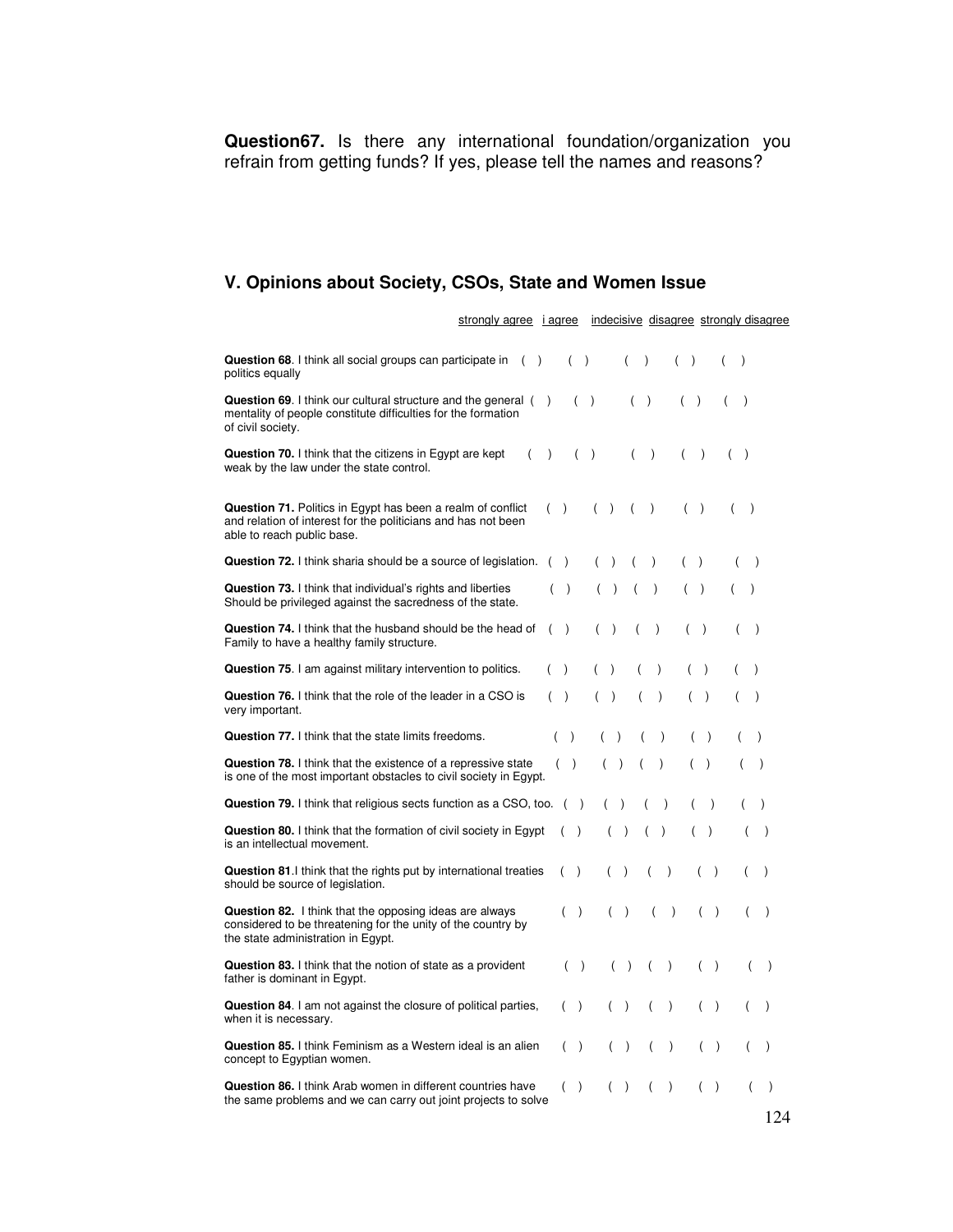#### them.

| <b>Question 87.</b> I think struggling against female circumcision,<br>Rape, domestic violence, and for reproductive rights are<br>as important as struggling for political rights. |                                 |  |  | ( ) ( ) ( ) ( ) ( ) ( ) ( ) |  |  |  |
|-------------------------------------------------------------------------------------------------------------------------------------------------------------------------------------|---------------------------------|--|--|-----------------------------|--|--|--|
| Question 88. I think when it comes to rights, there can be<br>differences on the basis of culture/society.                                                                          | ( ) ( ) ( ) ( ) ( ) ( ) ( )     |  |  |                             |  |  |  |
| <b>Question 89.</b> I think abortion can not be a private decision,<br>it should be restricted by law to certain conditions.                                                        | ( ) ( ) ( ) ( ) ( ) ( ) ( ) ( ) |  |  |                             |  |  |  |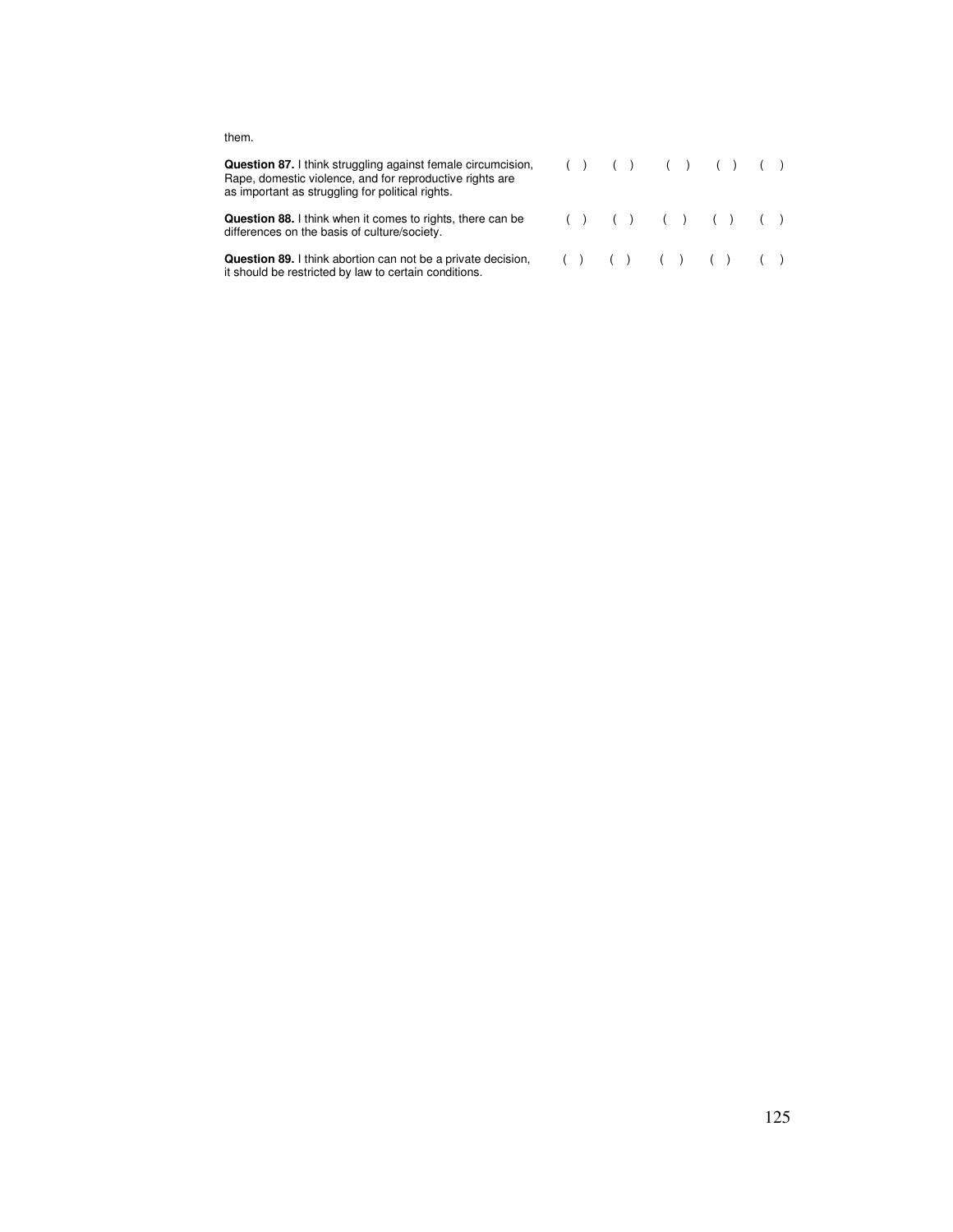## **APPENDIX B: LIST OF IN-DEPTH INTERVIEWEES**

### **The Alliance for Arab Women**

- Head of Financial Department
- Project Assistant
- Project Manager

## **The Association for the Development and Enhancement of Women**

- Donor Coordinator
- Manager of the Media Unit
- Domestic Violence Trainer

### **The Center for Egyptian Women Legal Aid**

- Director of IR Unit

### **The Egyptian Center for Women's Rights**

- Chairperson
- International Relations Officer
- Assistant International Relations Officer

### **The Egyptian Women and Development Association**

- Chairperson

### **The Helwan Institution for Community Development**

- 2 Members
- Manager of the Workshop

### **The New Woman Foundation**

- Chairperson
- Conference Organizer
- Co-Researcher
- Coordinator
- 2 Members

#### **The NGO Forum for Women in Development**

- Executive Director

### **The Women and Memory Forum**

- Member/ Researcher

#### **The Young Christian Women Association**

- 2 Members
- Treasurer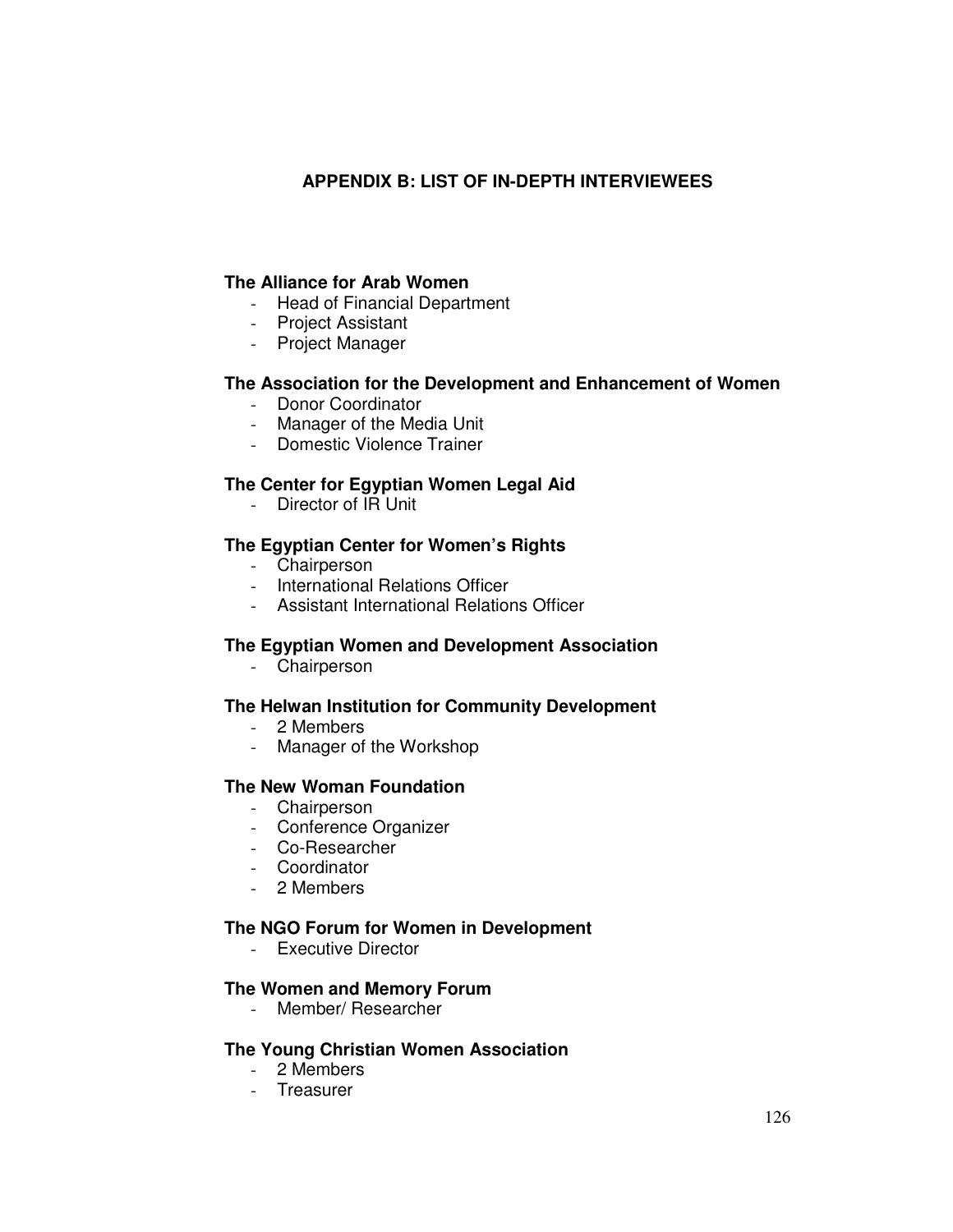#### **The Women and Society Association**

- Project Manager

**And Nawal Al-Sa'dawi from International Arab Women's Solidarity Association**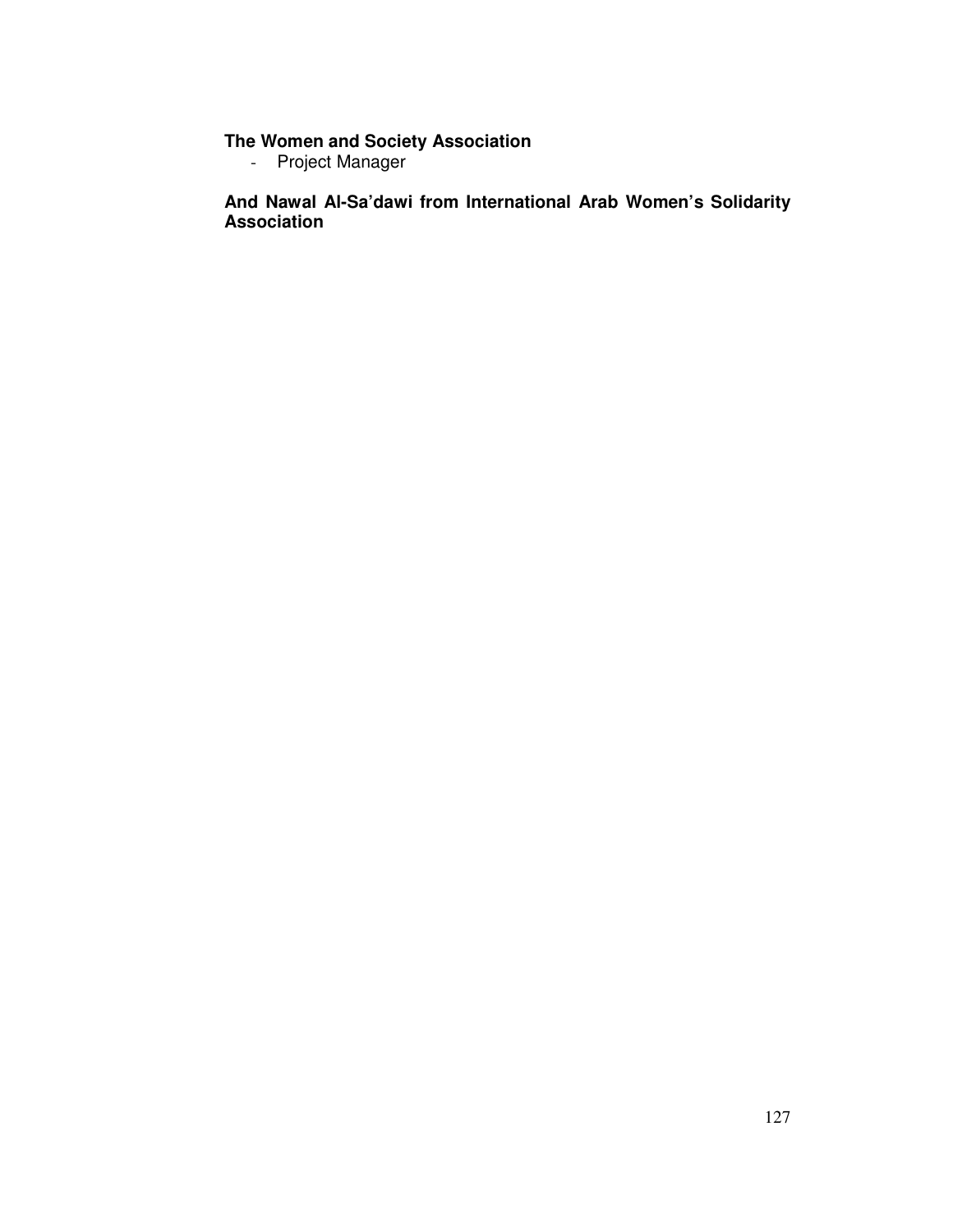## **APPENDIX C: CONTACT INFORMATION OF THE SELECTED NGOs**

### **The Association for the Development and Enhancement of Women**

Address : 8/10, Mathat al-Manial Street, Manial Area, Cairo Telephone : +202 363 63 45 Web Site : www.adew.org

#### **The Alliance for Arab Women**

| Address   | : 28, Adly Street, Flat 74, Down Town, Cairo |
|-----------|----------------------------------------------|
| Telephone | 11 09 395 ± 19 ÷ 202 ÷ ∶                     |
| Web Site  | : www.theallianceforarabwomen.org            |

### **The Arab Women's Solidarity Association- Nawal Al-Saadawi**

Telephone : +202 202 22 79

### **The Center for Egyptian Women Legal Aid**

| Address  | : Al-Higaz Tower, Off Engineer Abdul Hadi Radi Street, Off |
|----------|------------------------------------------------------------|
|          | Ard-el Lewaa, Boulag, Dagrour, Cairo                       |
|          | Telephone : +202 326 21 33                                 |
| Web Site | : www.cewla.org                                            |

#### **The Women and Society Association**

Address : Ard al-Lewaa, Boulaq, al-Daqrur, Cairo Telephone : +202 731 10 07

#### **The Egyptian Center for Women's Rights**

| Address  | : 135, Misr Helwan al-Zeraay Street, 2 <sup>nd</sup> Floor, Suit 3, |
|----------|---------------------------------------------------------------------|
|          | Maadi, Cairo                                                        |
|          | Telephone : +202 527 13 97                                          |
| Web Site | : www.ecwronline.org                                                |

## **The Egyptian Women and Development Association**

| <b>Address</b> | : 92, Faisal Street, al-Madina al-Faisaliyya Towers, Tower |
|----------------|------------------------------------------------------------|
|                | No: 3, al-Maryotteyya, al-Haram, Giza, Cairo               |
|                | Telephone : +202 745 25 45                                 |